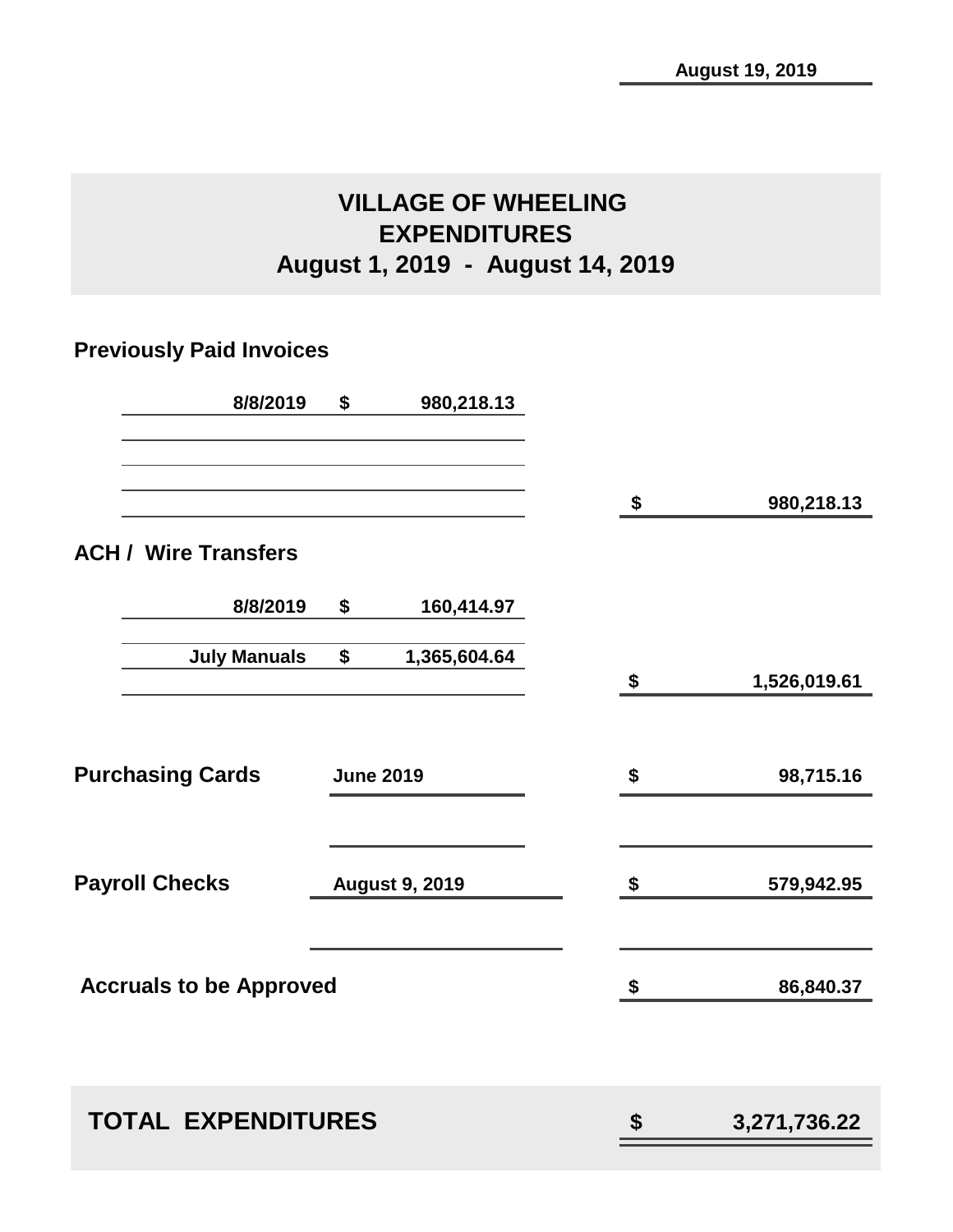SUNGARD PENTAMATION PAGE NUMBER: 1SELECTION CRITERIA: ALL

DATE: 08/08/2019 VILLAGE OF WHEELING ACCTPA51TIME: 10:10:59 CASH REQUIREMENTS - CHECK FORMAT - DUE DATE: 08/09/2019

ACCOUNTING PERIOD: 8/19

| VENDOR                                       | <b>ORGANIZATION</b>                          | <b>ACCOUNT</b>                               | PURCHASE OR                                                          | INVOICE                                                              | <b>AMOUNT</b>                                            | DESCRIPTION                                                                                        |
|----------------------------------------------|----------------------------------------------|----------------------------------------------|----------------------------------------------------------------------|----------------------------------------------------------------------|----------------------------------------------------------|----------------------------------------------------------------------------------------------------|
| 229<br>ARTHUR J GALLAGHER RISK MANA          | 1140                                         | 5297                                         | 19001561                                                             | 3043645                                                              | 2,236.00                                                 | RNR LIABILITY INSURANCE                                                                            |
| TOTAL CHECK                                  |                                              |                                              |                                                                      |                                                                      | 2,236.00                                                 |                                                                                                    |
| 274<br>B&F CONSTRUCTION CODE SERVIC 4100     | 1300<br>4200                                 | 5299<br>5299<br>5299                         | 19000338<br>19000338<br>19000338                                     | 51743<br>51743<br>51743                                              | 808.56<br>43.47<br>43.47                                 | INSPECTION/REVIEWS<br>PLUMBING REVIEW<br>PLUMBING REVIEW                                           |
| TOTAL CHECK                                  |                                              |                                              |                                                                      |                                                                      | 895.50                                                   |                                                                                                    |
| 11247<br>JACQUELINE BAUMHARDT<br>TOTAL CHECK | 01<br>01                                     | 2255<br>4220                                 | 19001553<br>19001553                                                 | 19070083/84<br>19070083/84                                           | 1,000.00<br>96.00<br>1,096.00                            | BOND/PERMIT REFUND<br>BOND/PERMIT REFUND                                                           |
| 10992<br>BOLDER CONTRACTORS INC              | 4510                                         | 5504                                         | 18002044                                                             | 5-FINAL                                                              | 21,332.66                                                | IMPROVE SEWER-FINAL                                                                                |
| TOTAL CHECK                                  |                                              |                                              |                                                                      |                                                                      | 21,332.66                                                |                                                                                                    |
| 10027<br><b>BROOKS-ALLAN</b><br>TOTAL CHECK  | 2100<br>2100<br>2100                         | 5317<br>5317<br>5317                         | 19001537<br>19001538<br>19001539                                     | 43819<br>43829<br>43843                                              | 571.79<br>72.56<br>1,127.49<br>1,771.84                  | NNO GIVEAWAYS<br>NNO GIVEAWAYS<br>NNO GIVEAWAYS                                                    |
| 11218                                        | 1430                                         | 5311                                         | 19001294                                                             | 102453                                                               | 1,863.76                                                 | STREETLIGHT FLOWERS                                                                                |
| THE CRAFT PLACE LTD<br>TOTAL CHECK           |                                              |                                              |                                                                      |                                                                      | 1,863.76                                                 |                                                                                                    |
| 8383<br>DENLER INC                           | 3420                                         | 5508                                         | 19000871                                                             | 20093500                                                             | 148,937.71                                               | SEAL RD CRACKS-FINAL                                                                               |
| TOTAL CHECK                                  |                                              |                                              |                                                                      |                                                                      | 148,937.71                                               |                                                                                                    |
| 941<br>GASVODA & ASSOC INC                   | 4200                                         | 5237                                         | 19001518                                                             | INV1901435                                                           | 1,459.00                                                 | OMNI SITE REPAIR                                                                                   |
| TOTAL CHECK                                  |                                              |                                              |                                                                      |                                                                      | 1,459.00                                                 |                                                                                                    |
| 11250<br>GROCHOCINSKI, GRAHAM                | 40                                           | 2207                                         |                                                                      | 345 MORS                                                             | 21.36                                                    | WATER REFUND                                                                                       |
| TOTAL CHECK                                  |                                              |                                              |                                                                      |                                                                      | 21.36                                                    |                                                                                                    |
| 1268<br>IBS NORTH CHICAGO                    | 2100                                         | 5310                                         | 19001514                                                             | 49917038                                                             | 199.72                                                   | BATTERIES #U-58                                                                                    |
| TOTAL CHECK                                  |                                              |                                              |                                                                      |                                                                      | 199.72                                                   |                                                                                                    |
| 10598<br>JOHN WAGNER                         | 1600                                         | 5244                                         | 19001559                                                             | 62955                                                                | 220.00                                                   | 11X17 COPIER PAPER                                                                                 |
| TOTAL CHECK                                  |                                              |                                              |                                                                      |                                                                      | 220.00                                                   |                                                                                                    |
| 3835<br>KAESER & BLAIR INC                   | 2100<br>2100<br>2100<br>2100<br>2100<br>2100 | 5317<br>5317<br>5317<br>5317<br>5317<br>5317 | 19001527<br>19001526<br>19001528<br>19001524<br>19001525<br>19001529 | 90530289<br>90530290<br>90530293<br>90530294<br>90530295<br>90530296 | 246.31<br>156.50<br>225.26<br>539.83<br>329.00<br>564.90 | NNO GIVEAWAYS<br>NNO GIVEAWAYS<br>NNO GIVEAWAYS<br>NNO GIVEAWAYS<br>NNO GIVEAWAYS<br>NNO GIVEAWAYS |
| TOTAL CHECK                                  |                                              |                                              |                                                                      |                                                                      | 2,061.80                                                 |                                                                                                    |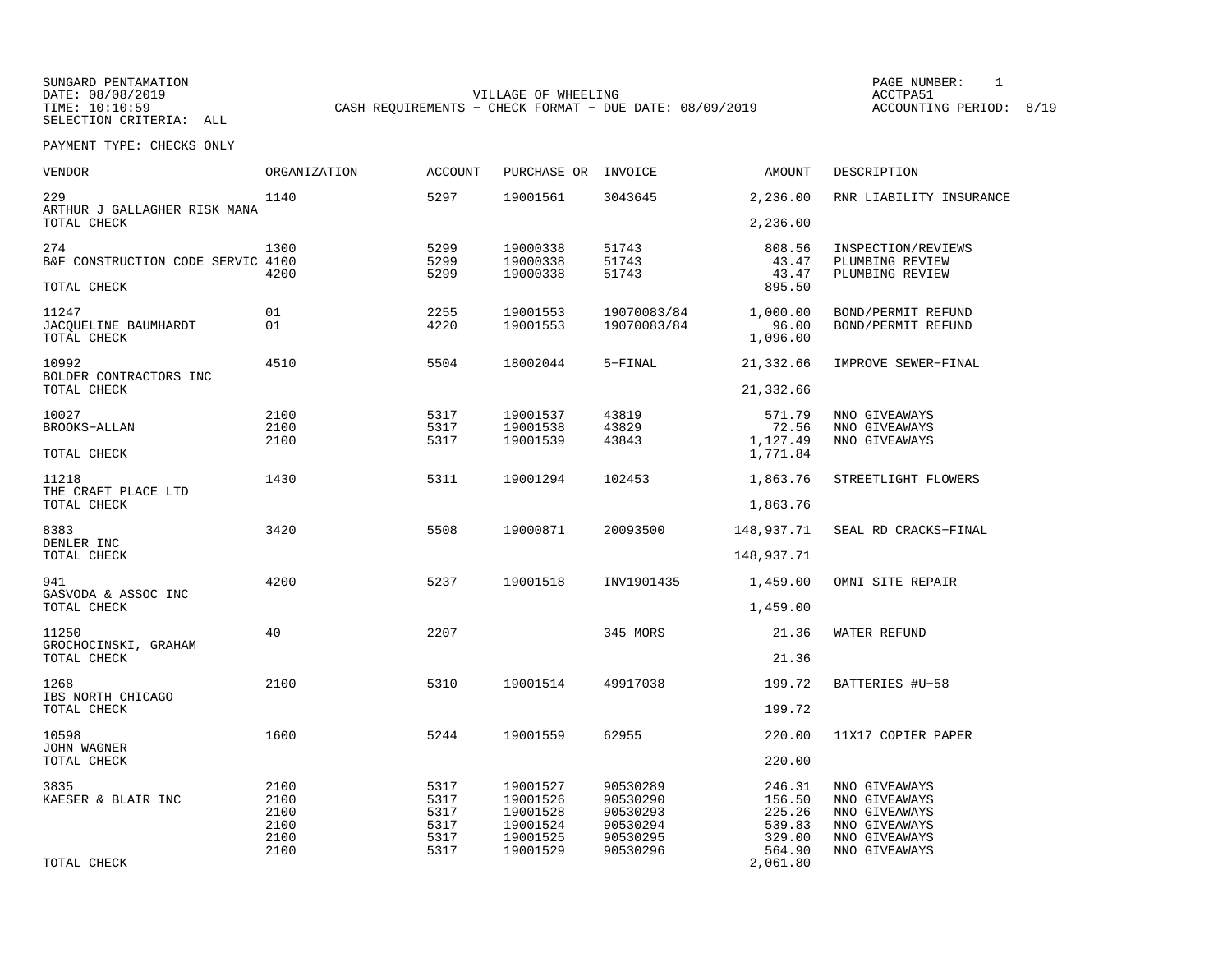SELECTION CRITERIA: ALL

SUNGARD PENTAMATION PAGE NUMBER: 2DATE: 08/08/2019 VILLAGE OF WHEELING ACCTPA51CASH REQUIREMENTS - CHECK FORMAT - DUE DATE: 08/09/2019

ACCOUNTING PERIOD: 8/19

| VENDOR                                                   | ORGANIZATION                         | <b>ACCOUNT</b>                       | PURCHASE OR                                              | INVOICE                                        | <b>AMOUNT</b>                                           | DESCRIPTION                                                                       |
|----------------------------------------------------------|--------------------------------------|--------------------------------------|----------------------------------------------------------|------------------------------------------------|---------------------------------------------------------|-----------------------------------------------------------------------------------|
| 4023<br>KNOX SWAN & DOG LLC                              | 1220                                 | 5299                                 | 19001519                                                 | 610579                                         | 250.00                                                  | GOOSE CONTROL - JULY VH/P                                                         |
| TOTAL CHECK                                              |                                      |                                      |                                                          |                                                | 250.00                                                  |                                                                                   |
| 9201<br>KOLBROOK DESIGN INC<br>TOTAL CHECK               | 01                                   | 4220                                 | 19001544                                                 | 02000031553                                    | 504.22<br>504.22                                        | PLAN REVIEW REFUND                                                                |
|                                                          |                                      |                                      |                                                          |                                                |                                                         |                                                                                   |
| 11261<br>KOLLER, WAYNE<br>TOTAL CHECK                    | 40                                   | 2207                                 |                                                          | 492 W LODGE                                    | 30.06<br>30.06                                          | WATER BILL REFUND                                                                 |
|                                                          |                                      |                                      |                                                          |                                                |                                                         |                                                                                   |
| 11248<br>IRENA LEVKOVYCH<br>TOTAL CHECK                  | 01<br>01                             | 2255<br>4220                         | 19001554<br>19001554                                     | 19070121<br>19070121                           | 1,000.00<br>50.00<br>1,050.00                           | BOND/PERMIT REFUND<br>BOND/PERMIT REFUND                                          |
| 11262<br>ROB LOAR                                        | 2100                                 | 5317                                 | 19001581                                                 | BSE-64253                                      | 1,300.00                                                | NNO ENTERTAINMENT                                                                 |
| TOTAL CHECK                                              |                                      |                                      |                                                          |                                                | 1,300.00                                                |                                                                                   |
| 11263                                                    | 2100                                 | 5317                                 | 19001582                                                 | 31                                             | 350.00                                                  | NNO DJ                                                                            |
| LUNIKS ENTERTAINMENT, INC.<br>TOTAL CHECK                |                                      |                                      |                                                          |                                                | 350.00                                                  |                                                                                   |
| 1704<br>METROPOLITAN INDUSTRIES                          | 4200                                 | 5340                                 | 19001521                                                 | 19001521                                       | 1,530.25                                                | LIFT STATION TRANSDUCER                                                           |
| TOTAL CHECK                                              |                                      |                                      |                                                          |                                                | 1,530.25                                                |                                                                                   |
| 8444<br>MILIEU DESIGN LLC                                | 1430<br>1430<br>1430<br>1430<br>1430 | 5217<br>5217<br>5217<br>5217<br>5217 | 19000359<br>19000359<br>19000359<br>19000359<br>19000359 | 139003<br>139005<br>139006<br>139007<br>139008 | 3,019.90<br>2,883.37<br>151.50<br>1,157.79<br>3, 115.91 | WEEDING-7/15<br>MOWING-7/15<br>MOW VIOLATIONS-7/22<br>WEEDING-7/22<br>MOWING-7/27 |
| TOTAL CHECK                                              |                                      |                                      |                                                          |                                                | 10,328.47                                               |                                                                                   |
| 1795<br>MOTOROLA SOLUTIONS-STARCOM21 2100<br>TOTAL CHECK | 2100                                 | 5106<br>5106                         | 19001533<br>19001534                                     | 8280789853<br>8280790104                       | 182.50<br>47.45<br>229.95                               | UNIFORM ALLOWANCE<br>UNIFORM ALLOWANCE                                            |
| 6124                                                     | 4100                                 | 5344                                 | 19001520                                                 | 82595                                          | 280.00                                                  | DIRT FOR PARKWAYS                                                                 |
| MULCH CENTER<br>TOTAL CHECK                              |                                      |                                      |                                                          |                                                | 280.00                                                  |                                                                                   |
| 1806<br>MUNICIPAL FLEET MANAGERS ASS                     | 1240                                 | 5105                                 | 19001549                                                 |                                                | 50.00                                                   | MEETING REGISTRATION                                                              |
| TOTAL CHECK                                              |                                      |                                      |                                                          |                                                | 50.00                                                   |                                                                                   |
| 1821<br>NAFA                                             | 1240                                 | 5222                                 | 19001513                                                 | 16149                                          | 499.00                                                  | MEMBERSHIP DUES                                                                   |
| TOTAL CHECK                                              |                                      |                                      |                                                          |                                                | 499.00                                                  |                                                                                   |
| 1846<br>NATIONAL EMERGENCY NUMBER AS 2110<br>TOTAL CHECK | 2110                                 | 5105<br>5105                         | 19001532<br>19001531                                     | 200016405<br>200016406                         | 275.00<br>275.00<br>550.00                              | TRAINING<br>TRAINING                                                              |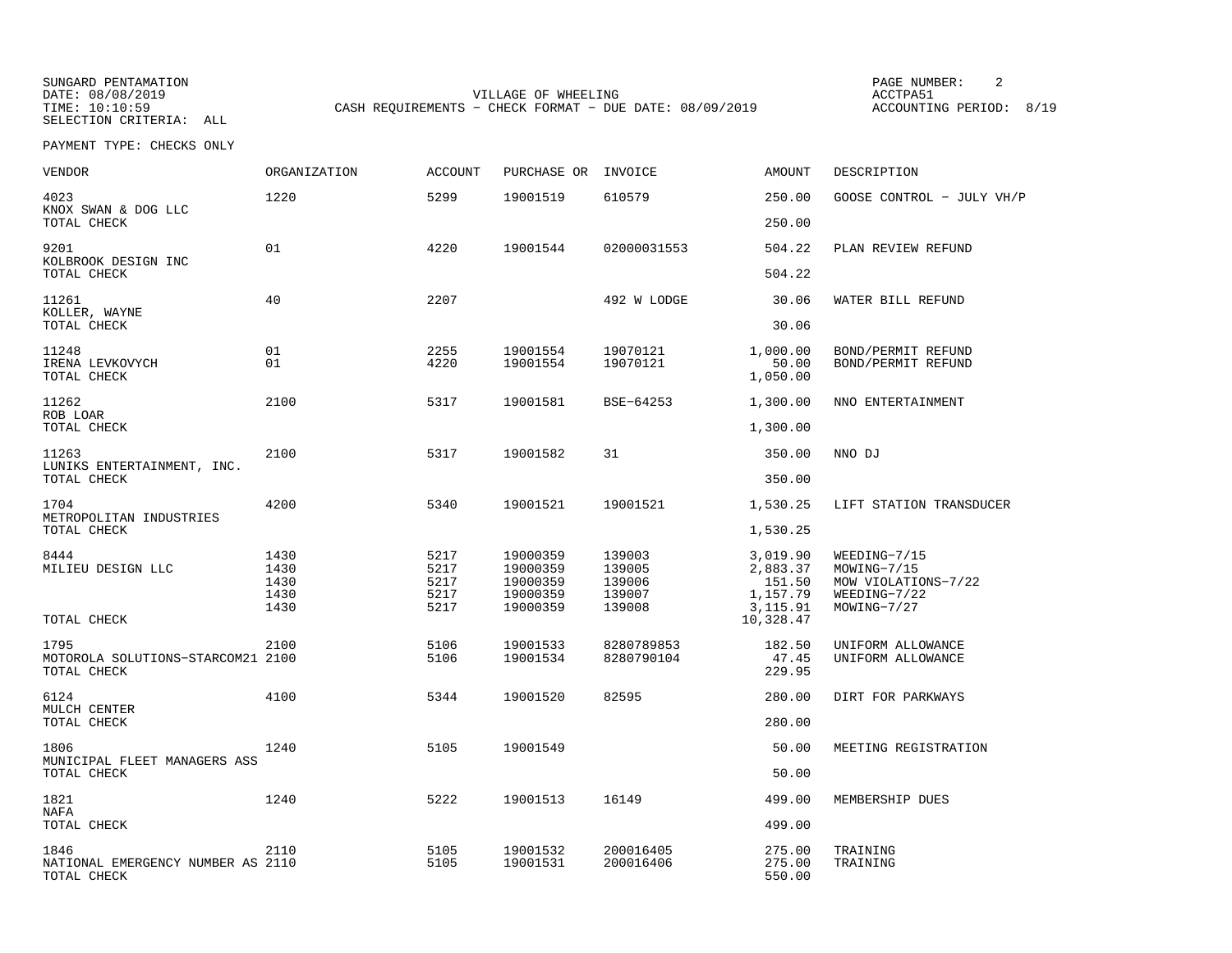SELECTION CRITERIA: ALL

SUNGARD PENTAMATION PAGE NUMBER: 3DATE: 08/08/2019 VILLAGE OF WHEELING ACCTPA51CASH REQUIREMENTS - CHECK FORMAT - DUE DATE: 08/09/2019

ACCOUNTING PERIOD: 8/19

| VENDOR                                               | ORGANIZATION                                 | <b>ACCOUNT</b>                               | PURCHASE OR INVOICE                                                  |              | AMOUNT                                                                 | DESCRIPTION                                                                                                    |
|------------------------------------------------------|----------------------------------------------|----------------------------------------------|----------------------------------------------------------------------|--------------|------------------------------------------------------------------------|----------------------------------------------------------------------------------------------------------------|
| 5927<br>NICOR GAS<br>TOTAL CHECK                     | 1170<br>1600<br>2100<br>2200<br>4100<br>4200 | 5209<br>5209<br>5209<br>5209<br>5209<br>5209 | 19001560<br>19001560<br>19001560<br>19001560<br>19001560<br>19001560 |              | 449.73<br>1,608.26<br>454.79<br>346.46<br>110.86<br>114.62<br>3,084.72 | GAS SERVICE-JUL<br>GAS SERVICE-JUL<br>GAS SERVICE-JUL<br>GAS SERVICE-JUL<br>GAS SERVICE-JUL<br>GAS SERVICE-JUL |
| 7094<br>NORTHWEST TRUCKS INC<br>TOTAL CHECK          | 2200                                         | 5310                                         | 19001515                                                             | 01P551740    | 50.18<br>50.18                                                         | ARMREST #624                                                                                                   |
| 1963<br>NORTHWESTERN UNIVERSITY<br>TOTAL CHECK       | 2100                                         | 5105                                         | 19001530                                                             | 12550        | 3,600.00<br>3,600.00                                                   | TRAINING                                                                                                       |
| 2018<br>PADDOCK PUBLICATIONS<br>TOTAL CHECK          | 1300                                         | 5201                                         | 19001541                                                             | 22281        | 130.95<br>130.95                                                       | PUBLIC HEARING NOTICE                                                                                          |
| 3884<br>POMP'S TIRE SERVICE INC<br>TOTAL CHECK       | 4100                                         | 5310                                         | 19001523                                                             | 280099775    | 559.45<br>559.45                                                       | TIRES #838                                                                                                     |
| 9153<br>PRECISION PAVEMENT MARKINGS<br>TOTAL CHECK   | 3420<br>3420                                 | 5508<br>5508                                 | 19001050<br>19001050                                                 | 2993<br>2994 | 24,601.83<br>2,487.50<br>27,089.33                                     | 2019 PAVEMENT MARKINGS<br>ROAD MARKINGS-FINAL                                                                  |
| 11249<br>SELECT PORTFOLIO SERVICING I<br>TOTAL CHECK | 40                                           | 2207                                         |                                                                      | 839-C VALLEY | 29.34<br>29.34                                                         | WATER BILL REFUND                                                                                              |
| 4039<br>ST JOSEPH THE WORKER CHURCH<br>TOTAL CHECK   | 1315                                         | 5232                                         | 18000006                                                             |              | 500.00<br>500.00                                                       | CONGREGATE MEALS-AUG                                                                                           |
| 2509<br>T O P S IN DOG TRAINING CORP<br>TOTAL CHECK  | 2100                                         | 5317                                         | 19000080                                                             | 20779        | 300.00<br>300.00                                                       | K-9 TRAINING-JUL                                                                                               |
| 2590<br>THOMPSON ELEVATOR INSPECTION<br>TOTAL CHECK  | 1300                                         | 5206                                         | 19001543                                                             | 19-2378      | 100.00<br>100.00                                                       | ELEVATOR PLAN REVIEW                                                                                           |
| 8760<br>TODAY'S UNIFORMS<br>TOTAL CHECK              | 2200                                         | 5106                                         | 19001508                                                             |              | 783.40<br>783.40                                                       | UNIFORMS                                                                                                       |
| 10592<br>TOWER WORKS<br>TOTAL CHECK                  | 1750                                         | 5207                                         | 19001558                                                             | 67061        | 1,810.00<br>1,810.00                                                   | INSTALL WIRELESS EOUIP                                                                                         |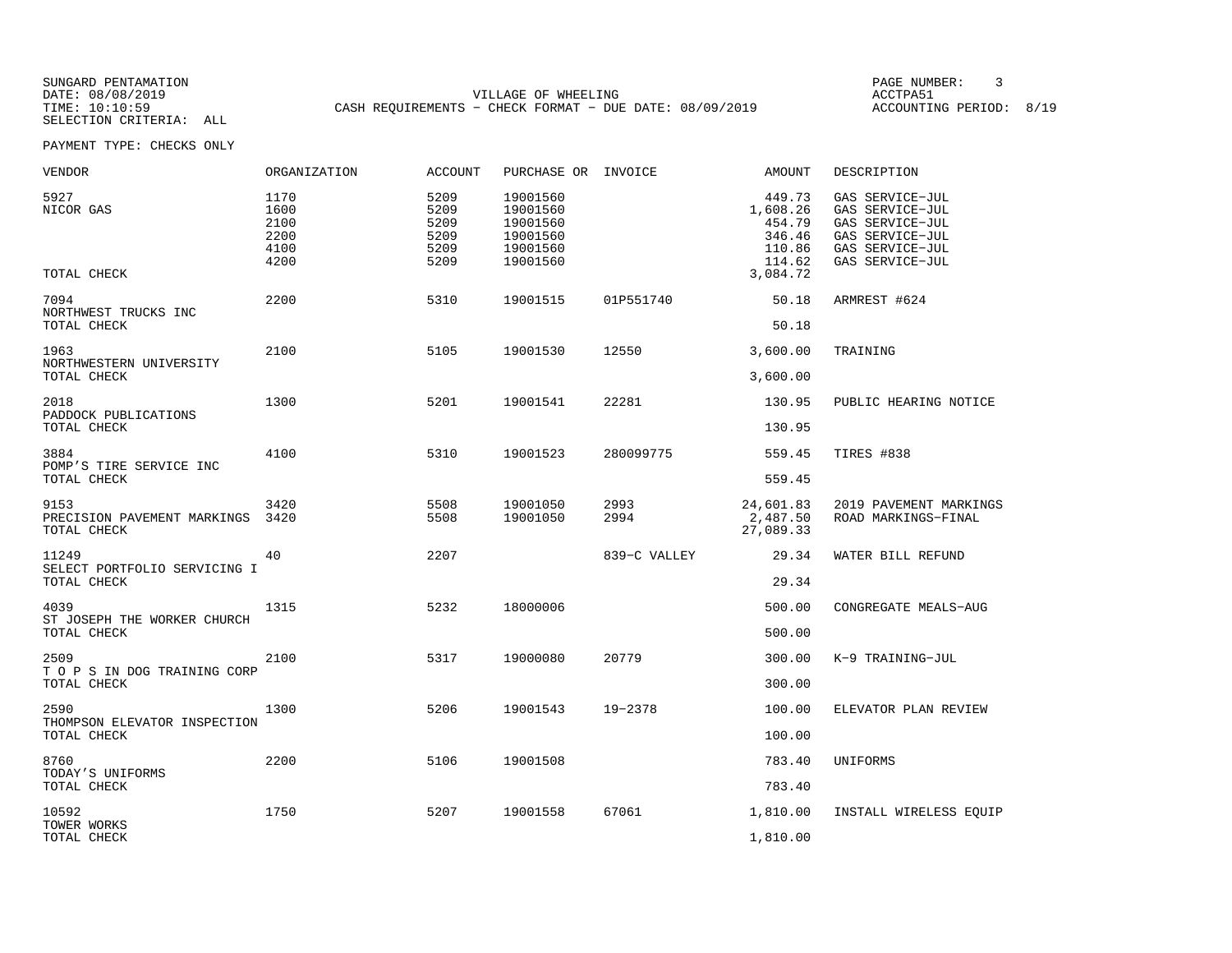SUNGARD PENTAMATION PAGE NUMBER: 4SELECTION CRITERIA: ALL

DATE: 08/08/2019 VILLAGE OF WHEELING ACCTPA51TIME: 10:10:59 CASH REQUIREMENTS - CHECK FORMAT - DUE DATE: 08/09/2019

ACCOUNTING PERIOD: 8/19

| <b>VENDOR</b>                                                                                             | ORGANIZATION                                                                                         | <b>ACCOUNT</b>                                                                                       | PURCHASE OR                                                                                                                                              | INVOICE                                                                                                                                                                                   | AMOUNT                                                                                                                            | DESCRIPTION                                                                                                                                                                                                                                                                                           |
|-----------------------------------------------------------------------------------------------------------|------------------------------------------------------------------------------------------------------|------------------------------------------------------------------------------------------------------|----------------------------------------------------------------------------------------------------------------------------------------------------------|-------------------------------------------------------------------------------------------------------------------------------------------------------------------------------------------|-----------------------------------------------------------------------------------------------------------------------------------|-------------------------------------------------------------------------------------------------------------------------------------------------------------------------------------------------------------------------------------------------------------------------------------------------------|
| 2645<br>TRINE CONSTRUCTION CORP<br>TOTAL CHECK                                                            | 3600<br>3410<br>4330<br>4340                                                                         | 5506<br>5508<br>5503<br>5502                                                                         | 19001269<br>19000518<br>19000518<br>19000518                                                                                                             | 2<br>6<br>6<br>6                                                                                                                                                                          | 364,869.95<br>165,637.66<br>176,782.15<br>26,067.63<br>733, 357.39                                                                | IMPROVE INDUSTRIAL LN<br>INSTALL WATERMAIN<br>INSTALL WATERMAIN<br>INSTALL WATERMAIN                                                                                                                                                                                                                  |
| 8343<br>TRITECH SOFTWARE SYSTEMS<br>TOTAL CHECK                                                           | 33<br>33                                                                                             | 5313<br>5313                                                                                         | 19000091<br>19000091                                                                                                                                     | 245263<br>245612                                                                                                                                                                          | 1,319.80<br>602.64<br>1,922.44                                                                                                    | 911 UPGRADE<br>911 UPGRADE                                                                                                                                                                                                                                                                            |
| 2666<br><b>UPS</b><br>TOTAL CHECK                                                                         | 1600                                                                                                 | 5227                                                                                                 | 19000002                                                                                                                                                 | 328T1T319                                                                                                                                                                                 | 28.76<br>28.76                                                                                                                    | OVERNIGHT DELIVERY                                                                                                                                                                                                                                                                                    |
| 11251<br>VIGNEAU, KATARZYNA<br>TOTAL CHECK                                                                | 40                                                                                                   | 2207                                                                                                 |                                                                                                                                                          | 1420 GINGER                                                                                                                                                                               | 13.12<br>13.12                                                                                                                    | WATER BILL REFUND                                                                                                                                                                                                                                                                                     |
| 10736<br>WHEELING COMMERCIAL DEVELOPM<br>TOTAL CHECK                                                      | 1170                                                                                                 | 5232                                                                                                 | 19000001                                                                                                                                                 |                                                                                                                                                                                           | 500.00<br>500.00                                                                                                                  | METRA LOT MAINT.-AUG                                                                                                                                                                                                                                                                                  |
| 10832<br>THE YMI GROUP INC                                                                                | 1220<br>1220<br>1220<br>1220<br>1220<br>1220<br>1220<br>1220<br>1220<br>1220<br>1220<br>1220<br>1220 | 5299<br>5299<br>5299<br>5299<br>5299<br>5299<br>5299<br>5299<br>5299<br>5299<br>5299<br>5299<br>5299 | 19000361<br>19000361<br>19000361<br>19000361<br>19000361<br>19000361<br>19000361<br>19000361<br>19000361<br>19000361<br>19000361<br>19000361<br>19001548 | $5080 - 00$<br>$5080 - 01$<br>$5080 - 02$<br>$5080 - 03$<br>$5080 - 04$<br>$5080 - 05$<br>$5080 - 06$<br>$5080 - 07$<br>$5080 - 08$<br>$5080 - 09$<br>$5080 - 10$<br>$5080 - 11$<br>5381A | 1,710.00<br>2,187.75<br>30.75<br>915.75<br>221.00<br>224.75<br>270.75<br>124.50<br>299.00<br>226.50<br>398.00<br>103.00<br>600.00 | HVAC MAINT. JAN-MAR<br>HVAC MAINT. JAN-MAR<br>HVAC MAINT. JAN-MAR<br>HVAC MAINT. JAN-MAR<br>HVAC MAINT. JAN-MAR<br>HVAC MAINT. JAN-MAR<br>HVAC MAINT. JAN-MAR<br>HVAC MAINT. JAN-MAR<br>HVAC MAINT. JAN-MAR<br>HVAC MAINT. JAN-MAR<br>HVAC MAINT. JAN-MAR<br>HVAC MAINT. JAN-MAR<br>REPAIRS PD/FS #42 |
| TOTAL CHECK                                                                                               |                                                                                                      |                                                                                                      |                                                                                                                                                          |                                                                                                                                                                                           | 7,311.75                                                                                                                          |                                                                                                                                                                                                                                                                                                       |
| TOTAL CASHABLE CHECKS<br>TOTAL EFT VOUCHERS                                                               |                                                                                                      |                                                                                                      |                                                                                                                                                          |                                                                                                                                                                                           | 980, 218.13<br>.00                                                                                                                |                                                                                                                                                                                                                                                                                                       |
| TOTAL REPORT<br>TOTAL NUMBER OF CHECKS TO BE ISSUED - 43<br>TOTAL NUMBER OF EFT VOUCHERS TO BE ISSUED - 0 |                                                                                                      |                                                                                                      |                                                                                                                                                          |                                                                                                                                                                                           | 980, 218.13                                                                                                                       |                                                                                                                                                                                                                                                                                                       |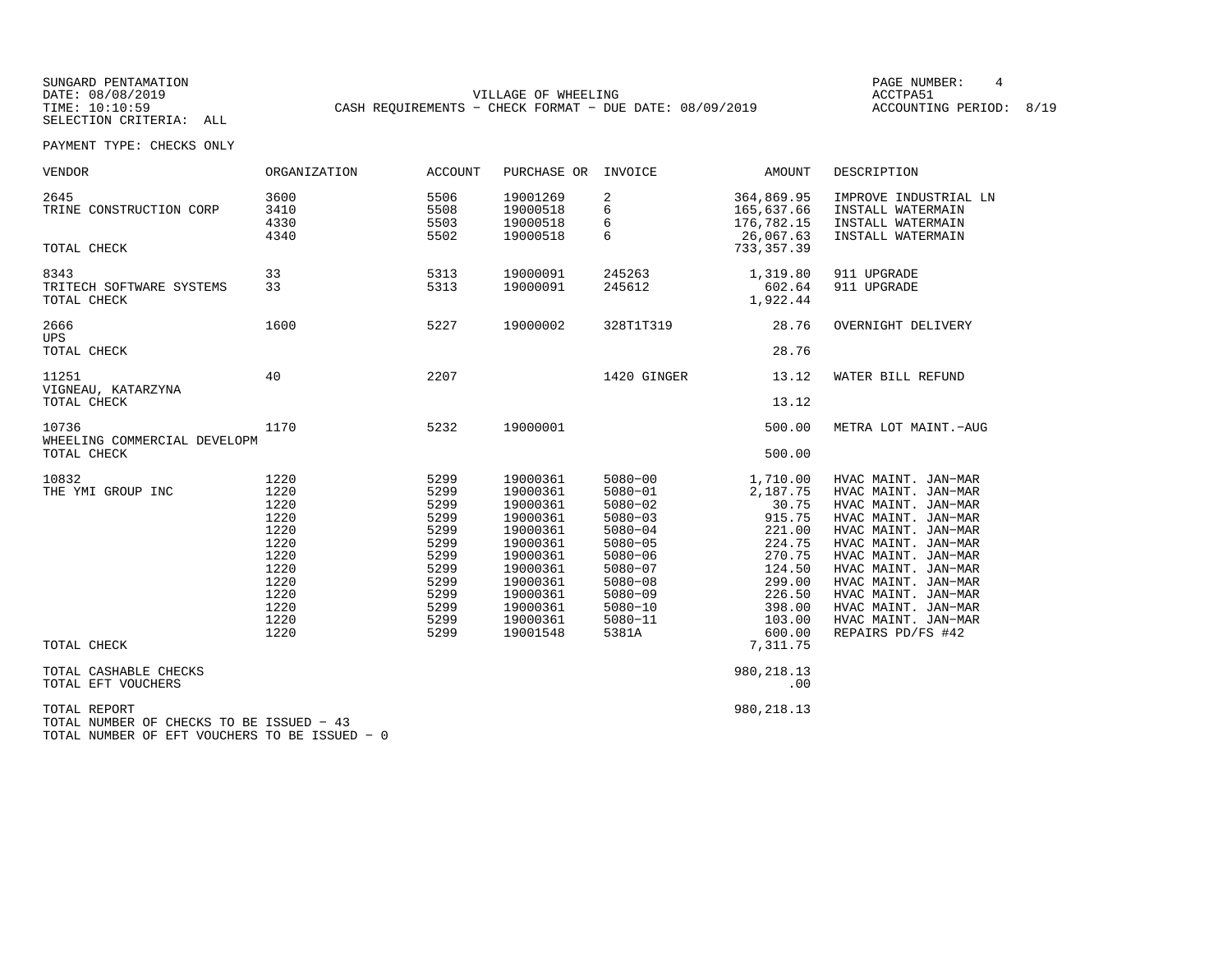SELECTION CRITERIA: ALL

SUNGARD PENTAMATION PAGE NUMBER: 1DATE: 08/08/2019 VILLAGE OF WHEELING ACCTPA51CASH REQUIREMENTS - CHECK FORMAT - DUE DATE: 08/09/2019

PAYMENT TYPE: EFT ONLY

| <b>VENDOR</b>                                         | <b>ORGANIZATION</b> | <b>ACCOUNT</b> | PURCHASE OR INVOICE  |              | <b>AMOUNT</b>        | DESCRIPTION                          |
|-------------------------------------------------------|---------------------|----------------|----------------------|--------------|----------------------|--------------------------------------|
| 8768<br>AFSCME COUNCIL 31                             | 50                  | 2124           |                      |              | 858.70               | DED:094 AFSCME DUE                   |
| TOTAL VOUCHER                                         |                     |                |                      |              | 858.70               |                                      |
| 8751<br>CIORBA GROUP INC<br>TOTAL VOUCHER             | 3600                | 5206           | 19001270             | 0024292      | 2,660.75<br>2,660.75 | ENG FOR INDUSTRIAL LN                |
|                                                       |                     |                |                      |              |                      |                                      |
| 3599<br>JAMES ELWART<br>TOTAL VOUCHER                 | 2100                | 5205           | 19001041             |              | 260.26<br>260.26     | CONF. MEAL ADVANCE                   |
|                                                       |                     |                |                      |              |                      |                                      |
| 3004<br>EMERALD PRINTING & PROMOTION<br>TOTAL VOUCHER | 2100                | 5228           | 19001535             | 17571        | 557.12<br>557.12     | PRINT FORMS                          |
| 3136                                                  | 1430                | 5299           | 19000363             | 12840        | 4,478.77             | FOUNTAIN MAINT. -#4                  |
| FOUNTAIN TECHNOLOGIES LTD<br>TOTAL VOUCHER            |                     |                |                      |              | 4,478.77             |                                      |
| 6804<br>IPPFA BENEFITS                                | 50                  | 2116           |                      |              | 34,892.03            | DED:035 VEMA/M MUT                   |
| TOTAL VOUCHER                                         |                     |                |                      |              | 34,892.03            |                                      |
| 6327<br>JENNIFER WALES (KANCHES)                      | 50                  | 2138           |                      |              | 388.50               | DED:199 MISC DEDUC                   |
| TOTAL VOUCHER                                         |                     |                |                      |              | 388.50               |                                      |
| 1676<br>MEADE ELECTRIC CO INC                         | 51                  | 5272           | 19001522             | 688968       | 661.63               | STREETLIGHT REPAIR                   |
| TOTAL VOUCHER                                         |                     |                |                      |              | 661.63               |                                      |
| 11198<br>METROPOLITAN ALLIANCE OF POL                 | 50                  | 2108           |                      |              | 1,458.00             | DED:096A MAP DUES                    |
| TOTAL VOUCHER                                         |                     |                |                      |              | 1,458.00             |                                      |
| 5989<br>MGP INC                                       | 1600<br>4100        | 5207<br>5207   | 19000111<br>19000111 | 4836<br>4836 | 5,928.25<br>2,964.13 | GIS STAFFING-JUL<br>GIS STAFFING-JUL |
|                                                       | 4200                | 5207           | 19000111             | 4836         | 2,964.13             | GIS STAFFING-JUL                     |
| TOTAL VOUCHER                                         |                     |                |                      |              | 11,856.51            |                                      |
| 1869<br>NATIONWIDE RETIREMENT SOLUTI                  | 50                  | 2112           |                      |              | 15,733.14            | DED:040 457 NTWIDE                   |
| TOTAL VOUCHER                                         |                     |                |                      |              | 15,733.14            |                                      |
| 10925<br>HYMAN RIEBMAN                                | 1900                | 5218           | 18001716             |              | 1,500.00             | PROSECUTOR FEE-AUG                   |
| TOTAL VOUCHER                                         |                     |                |                      |              | 1,500.00             |                                      |
| 7990<br>RMS UTILITY SERVICES                          | 4340                | 5502           | 19000954             | 10529        | 41,483.70            | 2019 MANHOLE REHAB                   |
| TOTAL VOUCHER                                         |                     |                |                      |              | 41,483.70            |                                      |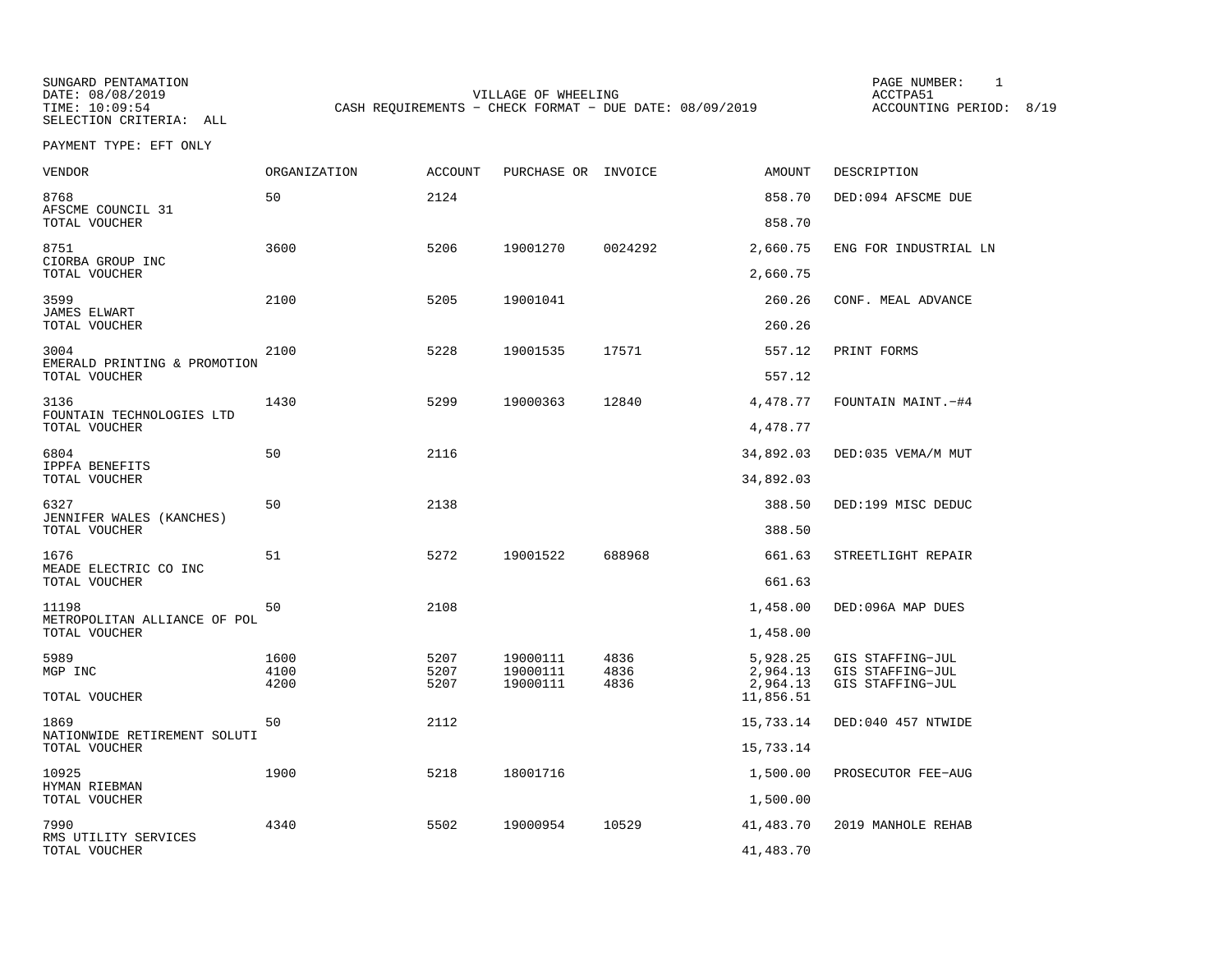SELECTION CRITERIA: ALL

SUNGARD PENTAMATION PAGE NUMBER: 2VILLAGE OF WHEELING **ACCTPA51** TIME: 10:09:54 CASH REQUIREMENTS - CHECK FORMAT - DUE DATE: 08/09/2019

ACCOUNTING PERIOD: 8/19

PAYMENT TYPE: EFT ONLY

| VENDOR                                                  | <b>ORGANIZATION</b> | <b>ACCOUNT</b> | PURCHASE OR | INVOICE | AMOUNT             | DESCRIPTION               |
|---------------------------------------------------------|---------------------|----------------|-------------|---------|--------------------|---------------------------|
| 10171<br>ROCELLA RODGERS                                | 2110                | 5205           | 19001040    |         | 331.24             | CONF. MEAL ADVANCE        |
| TOTAL VOUCHER                                           |                     |                |             |         | 331.24             |                           |
| 2288<br>THE SALEM GROUP<br>TOTAL VOUCHER                | 1300                | 5103           | 19001550    | 2830626 | 306.00<br>306.00   | CD TEMP CLERK 7/20        |
| 2477                                                    | 4100                | 5310           | 19001516    | 28493   | 132.00             | LOGOS #808/#872           |
| SUBURBAN ACCENTS, INC<br>TOTAL VOUCHER                  |                     |                |             |         | 132.00             |                           |
| 10354<br>SVET INTERNATIONAL PUBLISHIN                   | 1600                | 5333           | 19000403    | 67469   | 500.00             | SVET RUSSIAN AD-JUN       |
| TOTAL VOUCHER                                           |                     |                |             |         | 500.00             |                           |
| 2735<br>WHEELING FIRE PENSION FUND                      | 50                  | 2107           |             |         | 18,821.91          | DED:012 FIRE PENS         |
| TOTAL VOUCHER                                           |                     |                |             |         | 18,821.91          |                           |
| 2792<br>WHEELING FIREFIGHTER'S ASSN                     | 50                  | 2111           |             |         | 1,873.08           | DED:091 FF ASC DUE        |
| TOTAL VOUCHER                                           |                     |                |             |         | 1,873.08           |                           |
| 2736<br>WHEELING POLICE PENSION FUND                    | 50                  | 2106           |             |         | 21,011.63          | DED:011 POL PENS          |
| TOTAL VOUCHER                                           |                     |                |             |         | 21,011.63          |                           |
| 2324<br>SCOTT WILSON                                    | 1240                | 5106           | 19001506    |         | 650.00             | ANNUAL TOOL ALLOWANCE PER |
| TOTAL VOUCHER                                           |                     |                |             |         | 650.00             |                           |
| TOTAL CASHABLE CHECKS<br>TOTAL EFT VOUCHERS             |                     |                |             |         | .00<br>160, 414.97 |                           |
| TOTAL REPORT<br>TOTAL NUMBER OF CHECKS TO BE ISSUED - 0 |                     |                |             |         | 160, 414.97        |                           |

TOTAL NUMBER OF EFT VOUCHERS TO BE ISSUED − 21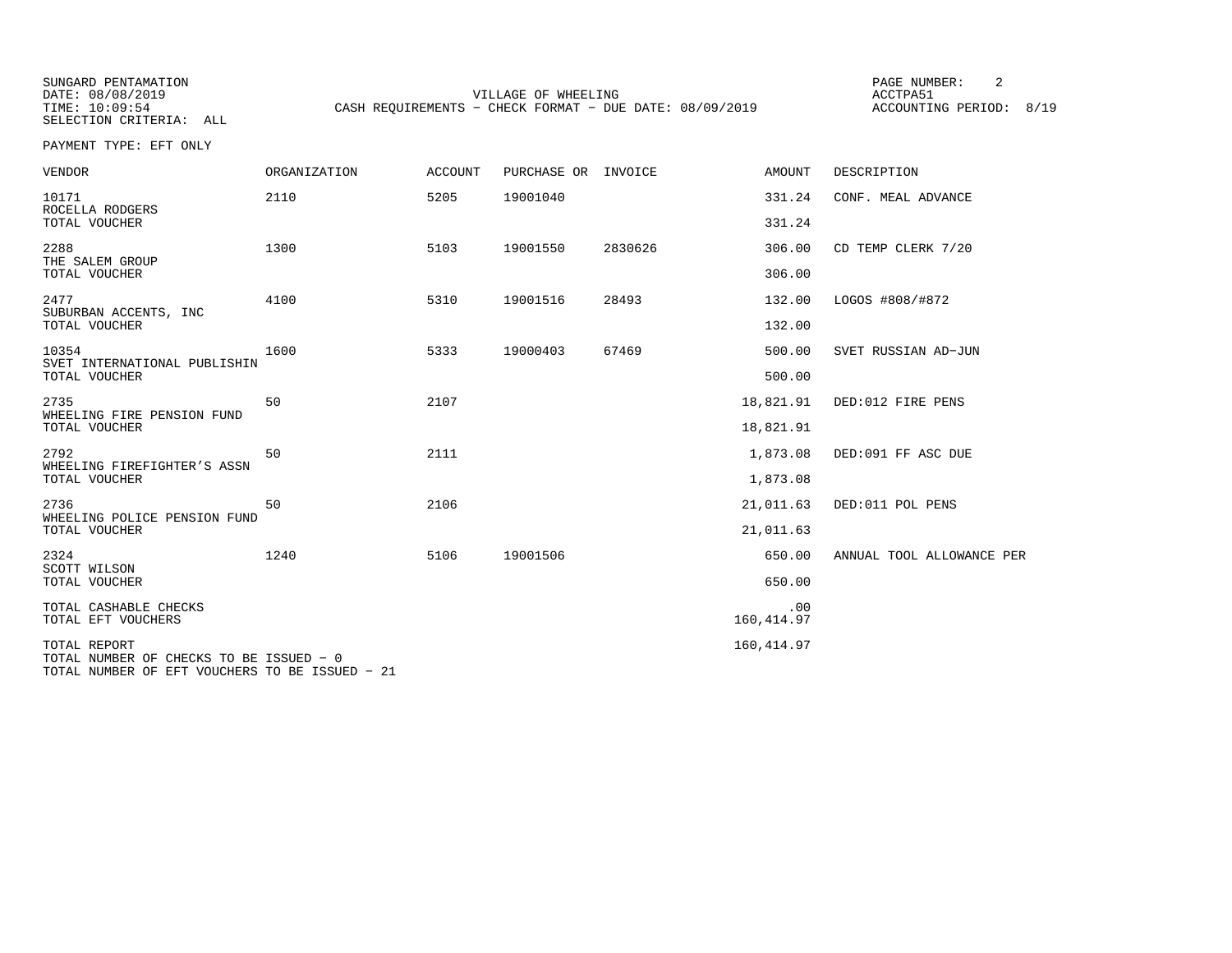### SUNGARD PENTAMATION PAGE NUMBER: 1 DATE: 08/09/2019 VILLAGE OF WHEELING DAILY51

MANUAL CHECK ACTIVITY

SELECTION CRITERIA:ACCOUNTING PERIOD: 7/19

FUND − 01 − GENERAL FUND

| ORGANIZATION                                                               | <b>ACCOUNT</b><br>CONTROL | VENDOR<br>DESCRIPTION                               | 1099 PURCHASE ORDE TRANSACT PROJ/TAS CASH ACCT<br>T/C INVOICE | CHK DATE ACCOUNT     | CHECK NO        | SALES TAX<br>USE TAX | DISC DATE<br>DISC AMT | CHECK AMT<br>NET PAYABLE |
|----------------------------------------------------------------------------|---------------------------|-----------------------------------------------------|---------------------------------------------------------------|----------------------|-----------------|----------------------|-----------------------|--------------------------|
| 01                                                                         | 2011<br><b>BS0719</b>     | <b>IPBC</b><br>MAY HEALTH PREMIUMS                  | $_{\rm N}$<br>20                                              | 07/01/19<br>07/01/19 | 1003<br>2019131 | 0.00<br>0.00         | 0.00                  | 133692.73<br>133692.73   |
| 01                                                                         | 2011<br><b>BS0719</b>     | GUARDIAN<br>JULY DENTAL PREMIUMS 20                 | N                                                             | 07/03/19<br>07/03/19 | 1003<br>2019134 | 0.00<br>0.00         | 0.00                  | 485.61<br>485.61         |
| 01                                                                         | 2011<br><b>BS0719</b>     | GUARDIAN<br>AUG DENTAL PREMIUMS                     | N<br>20                                                       | 07/30/19<br>07/30/19 | 1003<br>2019153 | 0.00<br>0.00         | 0.00                  | 487.84<br>487.84         |
| TOTAL VENDOR CHECK AMT<br>TOTAL VENDOR NET PAYABLE                         |                           |                                                     |                                                               |                      |                 |                      |                       | 973.45<br>973.45         |
| TOTAL GENERAL FUND CHECK AMT<br>TOTAL GENERAL FUND NET PAYABLE             |                           |                                                     |                                                               |                      |                 |                      |                       | 134666.18<br>134666.18   |
| 1160                                                                       | 5227<br><b>BS0719</b>     | PERMIT 3 N<br>POSTMASTER<br>JULY WATER BILL POST 20 |                                                               | 07/30/19<br>07/30/19 | 1003<br>2019154 | 0.00<br>0.00         | 0.00                  | 42.02<br>42.02           |
| 1160                                                                       | 5231<br><b>BS0719</b>     | SOLID WASTE AGCY NOR N<br>AUG SWANCC FEES           | 20                                                            | 07/23/19<br>07/23/19 | 1003<br>2019143 | 0.00<br>0.00         | 0.00                  | 37921.16<br>37921.16     |
| TOTAL SOLID WASTE SYSTEM CHECK AMT<br>TOTAL SOLID WASTE SYSTEM NET PAYABLE |                           |                                                     |                                                               |                      |                 |                      |                       | 37963.18<br>37963.18     |
| 1170                                                                       | 5236<br><b>BS0719</b>     | PASSPORT PARKING INC N<br>JUNE MOBILE PAY           | 20                                                            | 07/29/19<br>07/29/19 | 1003<br>2019152 | 0.00<br>0.00         | 0.00                  | 176.86<br>176.86         |
| TOTAL COMMUTER PARKING CHECK AMT<br>TOTAL COMMUTER PARKING NET PAYABLE     |                           |                                                     |                                                               |                      |                 |                      |                       | 176.86<br>176.86         |
| 1600                                                                       | 5108<br><b>BS0719</b>     | ILLINOIS MUNICIPAL R N<br>ADDTL EMPLOYER PAYME 20   |                                                               | 07/03/19<br>07/03/19 | 1003<br>2019135 | 0.00<br>0.00         | 0.00                  | 7274.00<br>7274.00       |
| TOTAL ADMIN & BOT CHECK AMT<br>TOTAL ADMIN & BOT NET PAYABLE               |                           |                                                     |                                                               |                      |                 |                      |                       | 7274.00<br>7274.00       |
| 1700                                                                       | 5299<br><b>BS0719</b>     | DISCOVERY BENEFITS<br>MAY PROCESSING FEE            | Ν<br>20                                                       | 07/01/19<br>07/01/19 | 1003<br>2019130 | 0.00<br>0.00         | 0.00                  | 810.50<br>810.50         |
| 1700                                                                       | 5299<br><b>BS0719</b>     | DISCOVERY BENEFITS<br>JUNE PROCESSING FEE           | N<br>20                                                       | 07/25/19<br>07/25/19 | 1003<br>2019144 | 0.00<br>0.00         | 0.00                  | 310.50<br>310.50         |
| TOTAL VENDOR CHECK AMT<br>TOTAL VENDOR NET PAYABLE                         |                           |                                                     |                                                               |                      |                 |                      |                       | 1121.00<br>1121.00       |
| TOTAL FINANCE DEPARTMENT CHECK AMT                                         |                           |                                                     |                                                               |                      |                 |                      |                       | 1121.00                  |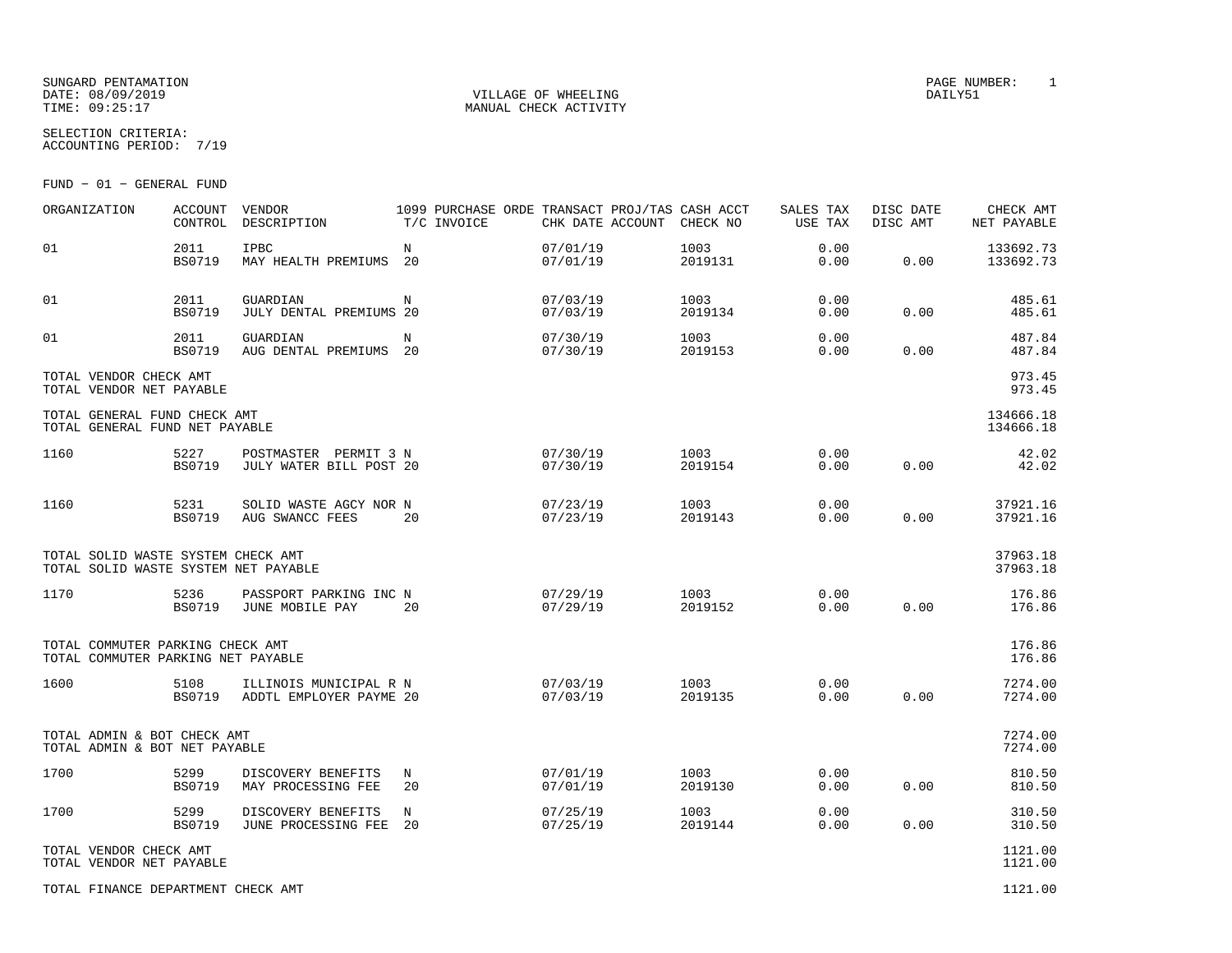### SUNGARD PENTAMATION PAGE NUMBER: 2DATE: 08/09/2019 VILLAGE OF WHEELING DAILY51

SELECTION CRITERIA:

ACCOUNTING PERIOD: 7/19

FUND − 01 − GENERAL FUND

| ORGANIZATION                                                             | ACCOUNT<br>CONTROL    | <b>VENDOR</b><br>DESCRIPTION           | T/C INVOICE | 1099 PURCHASE ORDE TRANSACT PROJ/TAS CASH ACCT<br>CHK DATE ACCOUNT | CHECK NO                       | SALES TAX<br>USE TAX | DISC DATE<br>DISC AMT | CHECK AMT<br>NET PAYABLE |
|--------------------------------------------------------------------------|-----------------------|----------------------------------------|-------------|--------------------------------------------------------------------|--------------------------------|----------------------|-----------------------|--------------------------|
| TOTAL FINANCE DEPARTMENT NET PAYABLE                                     |                       |                                        |             |                                                                    |                                |                      |                       | 1121.00                  |
| 2100                                                                     | 5115<br><b>BS0719</b> | I C M A RETIREMENT T N<br>720-V FILING | 20          | 07/22/19<br>07/22/19                                               | 1003<br>2019142                | 0.00<br>0.00         | 0.00                  | 112.70<br>112.70         |
| 2100                                                                     | 5115<br>BS0719        | I C M A RETIREMENT T N<br>720-V FILING | 20          | 07/25/19<br>07/22/19                                               | 1003<br>2019142<br>$\mathbf v$ | 0.00<br>0.00         | 0.00                  | $-112.70$<br>$-112.70$   |
| TOTAL VENDOR CHECK AMT<br>TOTAL VENDOR NET PAYABLE                       |                       |                                        |             |                                                                    |                                |                      |                       | 0.00<br>0.00             |
| 2100                                                                     | 5115<br>BS0719        | INTERNAL REVENUE SER N<br>720-V FILING | 20          | 07/25/19<br>07/25/19                                               | 1003<br>2019145                | 0.00<br>0.00         | 0.00                  | 112.70<br>112.70         |
| TOTAL POLICE DEPARTMENT CHECK AMT<br>TOTAL POLICE DEPARTMENT NET PAYABLE |                       |                                        |             |                                                                    |                                |                      |                       | 112.70<br>112.70         |
| TOTAL GENERAL FUND CHECK AMT<br>TOTAL GENERAL FUND NET PAYABLE           |                       |                                        |             |                                                                    |                                |                      |                       | 181313.92<br>181313.92   |

MANUAL CHECK ACTIVITY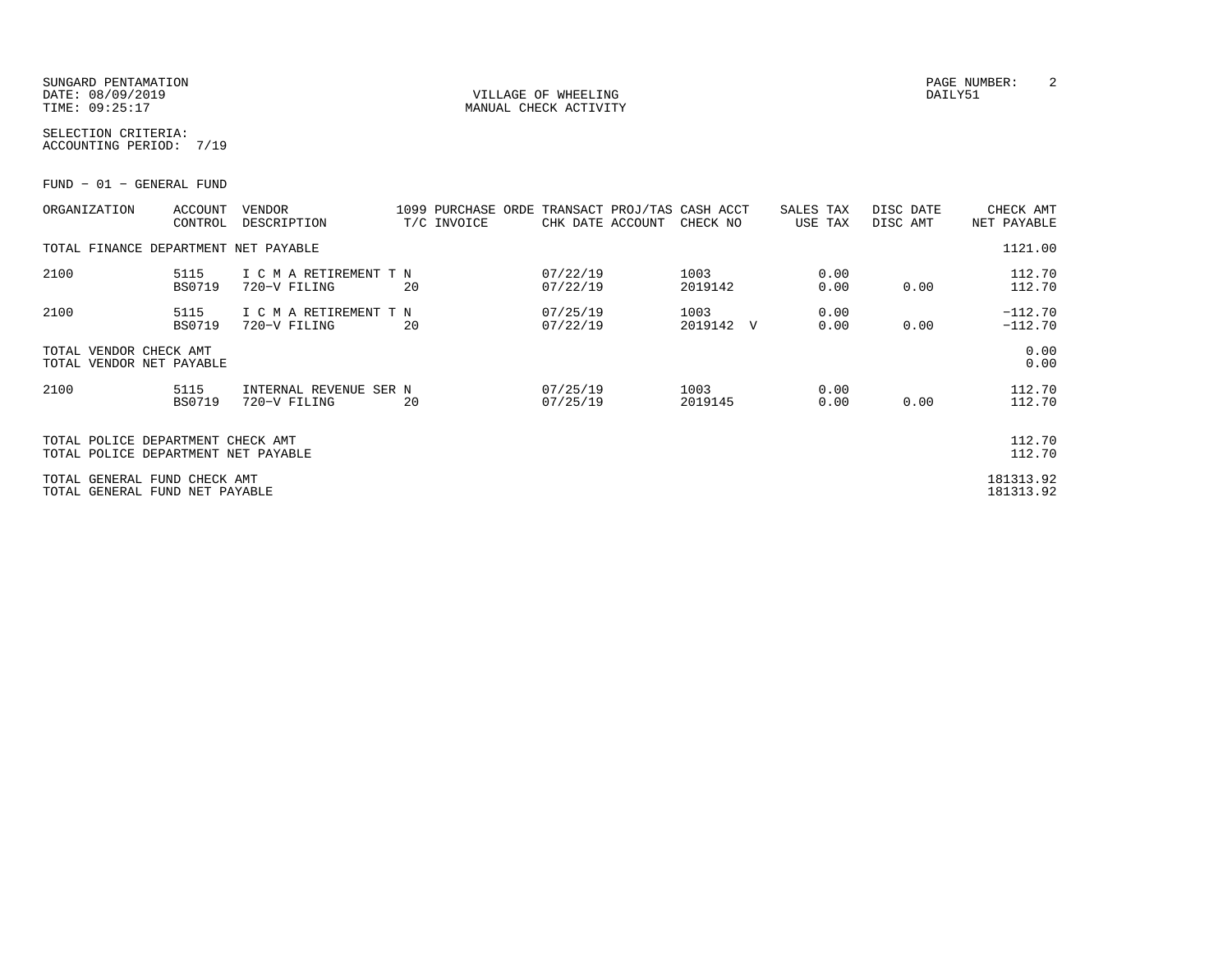SUNGARD PENTAMATION PAGE NUMBER: 3DATE: 08/09/2019 VILLAGE OF WHEELING DAILY51

MANUAL CHECK ACTIVITY

SELECTION CRITERIA:ACCOUNTING PERIOD: 7/19

FUND − 23 − 2009 GEN OBLIG BOND FUND

| ORGANIZATION                                       | <b>ACCOUNT</b><br>CONTROL | VENDOR<br>DESCRIPTION                      |    | 1099 PURCHASE ORDE TRANSACT PROJ/TAS CASH ACCT<br>T/C INVOICE | CHK DATE ACCOUNT     | CHECK NO        |   | SALES TAX<br>USE TAX | DISC DATE<br>DISC AMT | CHECK AMT<br>NET PAYABLE   |
|----------------------------------------------------|---------------------------|--------------------------------------------|----|---------------------------------------------------------------|----------------------|-----------------|---|----------------------|-----------------------|----------------------------|
| 23                                                 | 5624<br><b>BS0719</b>     | BANK OF AMERICA, CHA N<br>2009 GOBOND INT  | 20 |                                                               | 07/01/19<br>07/01/19 | 1003<br>2019129 |   | 0.00<br>0.00         | 0.00                  | 15713.97<br>15713.97       |
| 23                                                 | 5624<br><b>BS0719</b>     | BANK OF AMERICA, CHA N<br>2009 GOBOND INT  | 20 |                                                               | 07/02/19<br>07/01/19 | 1003<br>2019129 | V | 0.00<br>0.00         | 0.00                  | $-15713.97$<br>$-15713.97$ |
| TOTAL VENDOR CHECK AMT<br>TOTAL VENDOR NET PAYABLE |                           |                                            |    |                                                               |                      |                 |   |                      |                       | 0.00<br>0.00               |
| 23                                                 | 5624<br><b>BS0719</b>     | BANK OF AMERICA, CHI N<br>2009 GOBOND INT  | 20 |                                                               | 07/02/19<br>07/02/19 | 1003<br>2019133 |   | 0.00<br>0.00         | 0.00                  | 15713.97<br>15713.97       |
| TOTAL 2009 GEN OBLIG BOND FUND CHECK AMT           |                           | TOTAL 2009 GEN OBLIG BOND FUND NET PAYABLE |    |                                                               |                      |                 |   |                      |                       | 15713.97<br>15713.97       |
| TOTAL 2009 GEN OBLIG BOND FUND CHECK AMT           |                           | TOTAL 2009 GEN OBLIG BOND FUND NET PAYABLE |    |                                                               |                      |                 |   |                      |                       | 15713.97<br>15713.97       |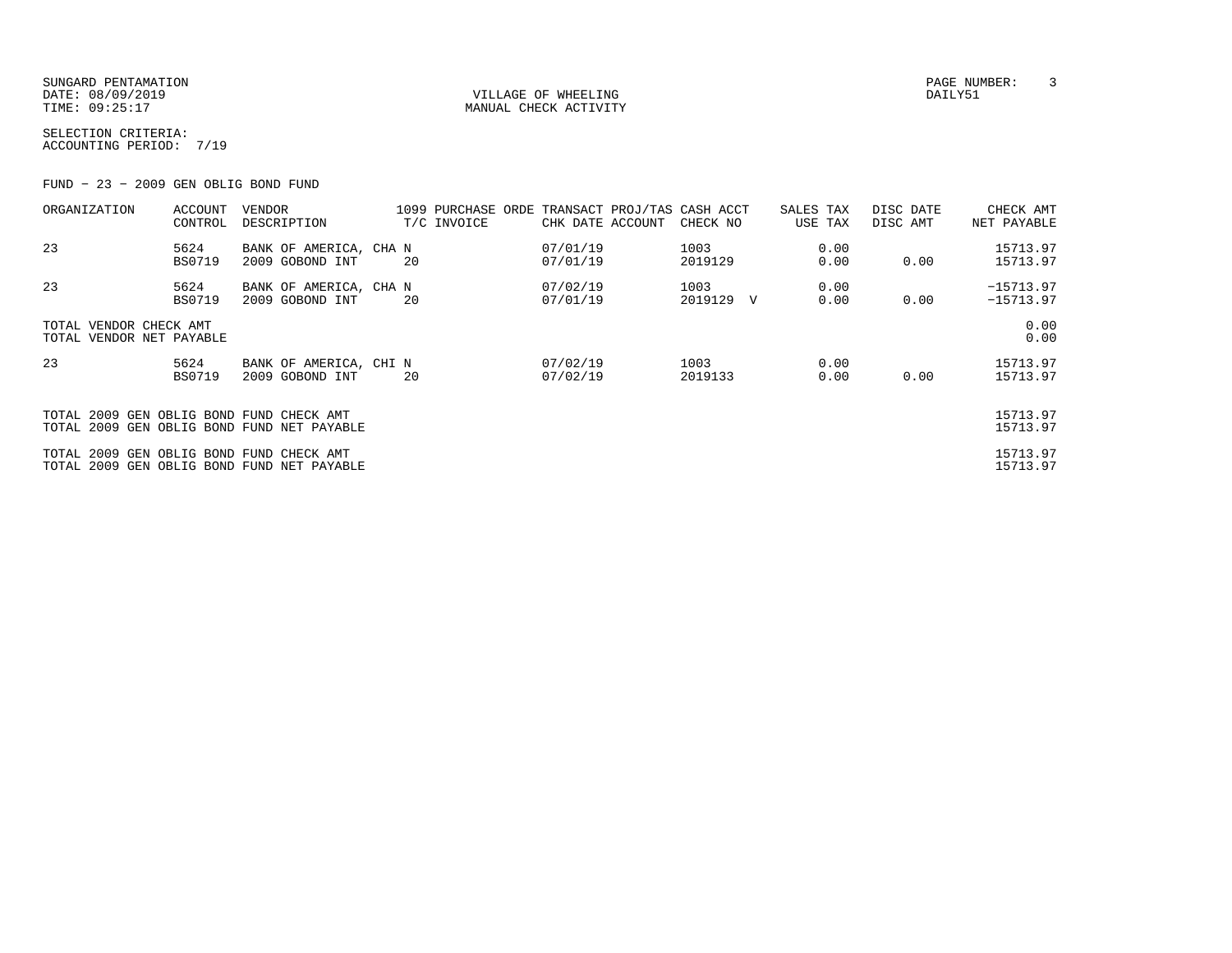| SUNGARD PENTAMATION |
|---------------------|
| DATE: 08/09/2019    |
| TIME: 09:25:17      |

VILLAGE OF WHEELING **DAILY51** MANUAL CHECK ACTIVITY

SELECTION CRITERIA:ACCOUNTING PERIOD: 7/19

FUND − 40 − WATER AND SEWER FUND

| ORGANIZATION                                                                   | <b>ACCOUNT</b><br>CONTROL | <b>VENDOR</b><br>DESCRIPTION                        |         | 1099 PURCHASE ORDE<br>T/C INVOICE | TRANSACT PROJ/TAS<br>CHK DATE ACCOUNT | CASH ACCT<br>CHECK NO |              | SALES TAX<br>USE TAX | DISC DATE<br>DISC AMT | CHECK AMT<br>NET PAYABLE |
|--------------------------------------------------------------------------------|---------------------------|-----------------------------------------------------|---------|-----------------------------------|---------------------------------------|-----------------------|--------------|----------------------|-----------------------|--------------------------|
| 40                                                                             | 2207<br>UB190107          | MIGUEL GONZALEZ<br>WATER BILL REFUND                | N<br>20 |                                   | 07/10/19<br>01/11/19                  | 1003<br>40698         | $\mathbf{V}$ | 0.00<br>0.00         | 0.00                  | $-74.76$<br>$-74.76$     |
| TOTAL WATER AND SEWER FUND CHECK AMT<br>TOTAL WATER AND SEWER FUND NET PAYABLE |                           |                                                     |         |                                   |                                       |                       |              |                      |                       | $-74.76$<br>$-74.76$     |
| 4100                                                                           | 5227<br><b>BS0719</b>     | POSTMASTER<br>PERMIT 3 N<br>JULY WATER BILL POST 20 |         |                                   | 07/30/19<br>07/30/19                  | 1003<br>2019154       |              | 0.00<br>0.00         | 0.00                  | 1120.42<br>1120.42       |
| TOTAL WATER DIVISION CHECK AMT<br>TOTAL WATER DIVISION NET PAYABLE             |                           |                                                     |         |                                   |                                       |                       |              |                      |                       | 1120.42<br>1120.42       |
| 4200                                                                           | 5227<br><b>BS0719</b>     | POSTMASTER<br>PERMIT 3 N<br>JULY WATER BILL POST 20 |         |                                   | 07/30/19<br>07/30/19                  | 1003<br>2019154       |              | 0.00<br>0.00         | 0.00                  | 238.09<br>238.09         |
| TOTAL SEWER DIVISION CHECK AMT<br>TOTAL SEWER DIVISION NET PAYABLE             |                           |                                                     |         |                                   |                                       |                       |              |                      |                       | 238.09<br>238.09         |
| TOTAL WATER AND SEWER FUND CHECK AMT<br>TOTAL WATER AND SEWER FUND NET PAYABLE |                           |                                                     |         |                                   |                                       |                       |              |                      |                       | 1283.75<br>1283.75       |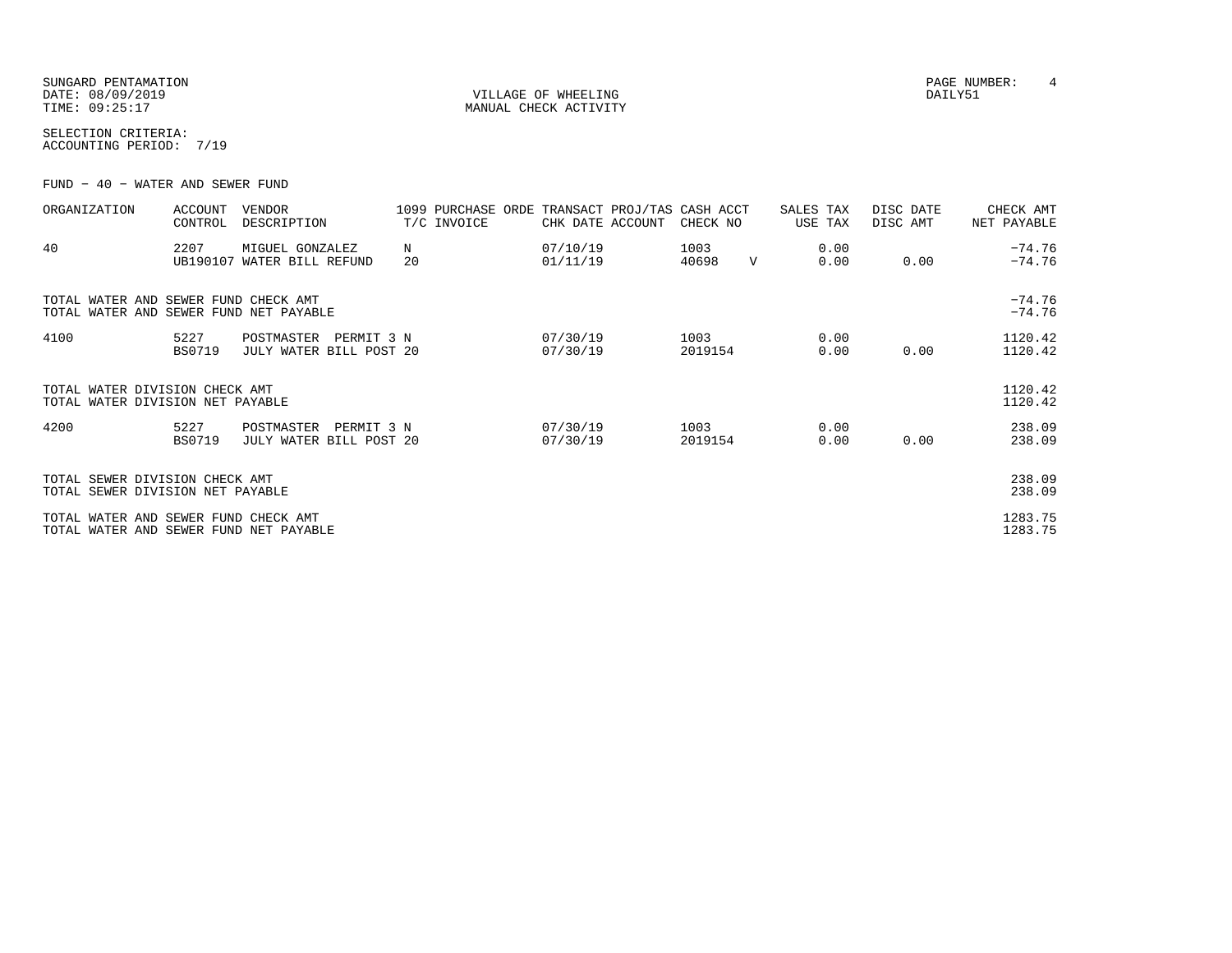#### SUNGARD PENTAMATION PAGE NUMBER: 5DATE:  $08/09/2019$  DAILY51 TIME:  $09:25:17$  MANUAL CHECK ACTIVITY

SELECTION CRITERIA:

ACCOUNTING PERIOD: 7/19

FUND − 50 − PAYROLL FUND

| ORGANIZATION                                       | <b>ACCOUNT</b><br>CONTROL | VENDOR<br>DESCRIPTION                             | T/C INVOICE      | CHK DATE ACCOUNT     | 1099 PURCHASE ORDE TRANSACT PROJ/TAS CASH ACCT<br>CHECK NO | SALES TAX<br>USE TAX | DISC DATE<br>DISC AMT | CHECK AMT<br>NET PAYABLE |
|----------------------------------------------------|---------------------------|---------------------------------------------------|------------------|----------------------|------------------------------------------------------------|----------------------|-----------------------|--------------------------|
| 50                                                 | 2101<br><b>BS0719</b>     | I C M A RETIREMENT T N<br>071219 457 CONTRIBUT 20 |                  | 07/15/19<br>07/15/19 | 1003<br>2019141                                            | 0.00<br>0.00         | 0.00                  | 32864.57<br>32864.57     |
| 50                                                 | 2101<br><b>BS0719</b>     | I C M A RETIREMENT T N<br>072619 457 CONTRIBS 20  |                  | 07/29/19<br>07/29/19 | 1003<br>2019151                                            | 0.00<br>0.00         | 0.00                  | 31708.94<br>31708.94     |
| TOTAL VENDOR CHECK AMT<br>TOTAL VENDOR NET PAYABLE |                           |                                                   |                  |                      |                                                            |                      |                       | 64573.51<br>64573.51     |
| 50                                                 | 2104<br><b>BS0719</b>     | ILLINOIS MUNICIPAL R N<br>JUNE 19 IMRF CONTRIB 20 |                  | 07/02/19<br>07/02/19 | 1003<br>2019132                                            | 0.00<br>0.00         | 0.00                  | 111709.49<br>111709.49   |
| 50                                                 | 2104<br><b>BS0719</b>     | ILLINOIS MUNICIPAL R N<br>JULY IMRF CONTRIBUTI 20 |                  | 07/31/19<br>07/31/19 | 1003<br>2019155                                            | 0.00<br>0.00         | 0.00                  | 113610.35<br>113610.35   |
| TOTAL VENDOR CHECK AMT<br>TOTAL VENDOR NET PAYABLE |                           |                                                   |                  |                      |                                                            |                      |                       | 225319.84<br>225319.84   |
| 50                                                 | 2136                      | STATE DISBURSEMENT U N<br>STATE DISBURSE 07121 20 |                  | 07/12/19<br>07/12/19 | 1003<br>20190139                                           | 0.00<br>0.00         | 0.00                  | 1191.61<br>1191.61       |
| 50                                                 | 2136<br>BS0719            | STATE DISBURSEMENT U N<br>STATE DISBURSE 07261 20 |                  | 07/26/19<br>07/26/19 | 1003<br>2019149                                            | 0.00<br>0.00         | 0.00                  | 1191.61<br>1191.61       |
| TOTAL VENDOR CHECK AMT<br>TOTAL VENDOR NET PAYABLE |                           |                                                   |                  |                      |                                                            |                      |                       | 2383.22<br>2383.22       |
| 50                                                 | 2105                      | INTERNAL REVENUE SER N<br>FED PR TAXES 071219 20  |                  | 07/12/19<br>07/12/19 | 1003<br>2019137                                            | 0.00<br>0.00         | 0.00                  | 76749.82<br>76749.82     |
| 50                                                 | 2102                      | INTERNAL REVENUE SER N<br>FED PR TAXES 071219 20  |                  | 07/12/19<br>07/12/19 | 1003<br>2019137                                            | 0.00<br>0.00         | 0.00                  | 104167.32<br>104167.32   |
| 50                                                 | 2102<br><b>BS0719</b>     | INTERNAL REVENUE SER N<br>FED PR TAXES 072619 20  |                  | 07/26/19<br>07/26/19 | 1003<br>2019146                                            | 0.00<br>0.00         | 0.00                  | 98747.74<br>98747.74     |
| 50                                                 | 2105<br><b>BS0719</b>     | INTERNAL REVENUE SER N<br>FED PR TAXES 072619 20  |                  | 07/26/19<br>07/26/19 | 1003<br>2019146                                            | 0.00<br>0.00         | 0.00                  | 74115.60<br>74115.60     |
| TOTAL VENDOR CHECK AMT<br>TOTAL VENDOR NET PAYABLE |                           |                                                   |                  |                      |                                                            |                      |                       | 353780.48<br>353780.48   |
| 50                                                 | 2103                      | ILLINOIS DEPARTMENT<br>IL PR TAXES 071219         | $_{\rm N}$<br>20 | 07/12/19<br>07/12/19 | 1003<br>2019138                                            | 0.00<br>0.00         | 0.00                  | 37768.47<br>37768.47     |
| 50                                                 | 2103<br><b>BS0719</b>     | ILLINOIS DEPARTMENT<br>IL PR TAXES 072619         | N<br>20          | 07/26/19<br>07/26/19 | 1003<br>2019147                                            | 0.00<br>0.00         | 0.00                  | 36456.28<br>36456.28     |
| TOTAL VENDOR CHECK AMT<br>TOTAL VENDOR NET PAYABLE |                           |                                                   |                  |                      |                                                            |                      |                       | 74224.75<br>74224.75     |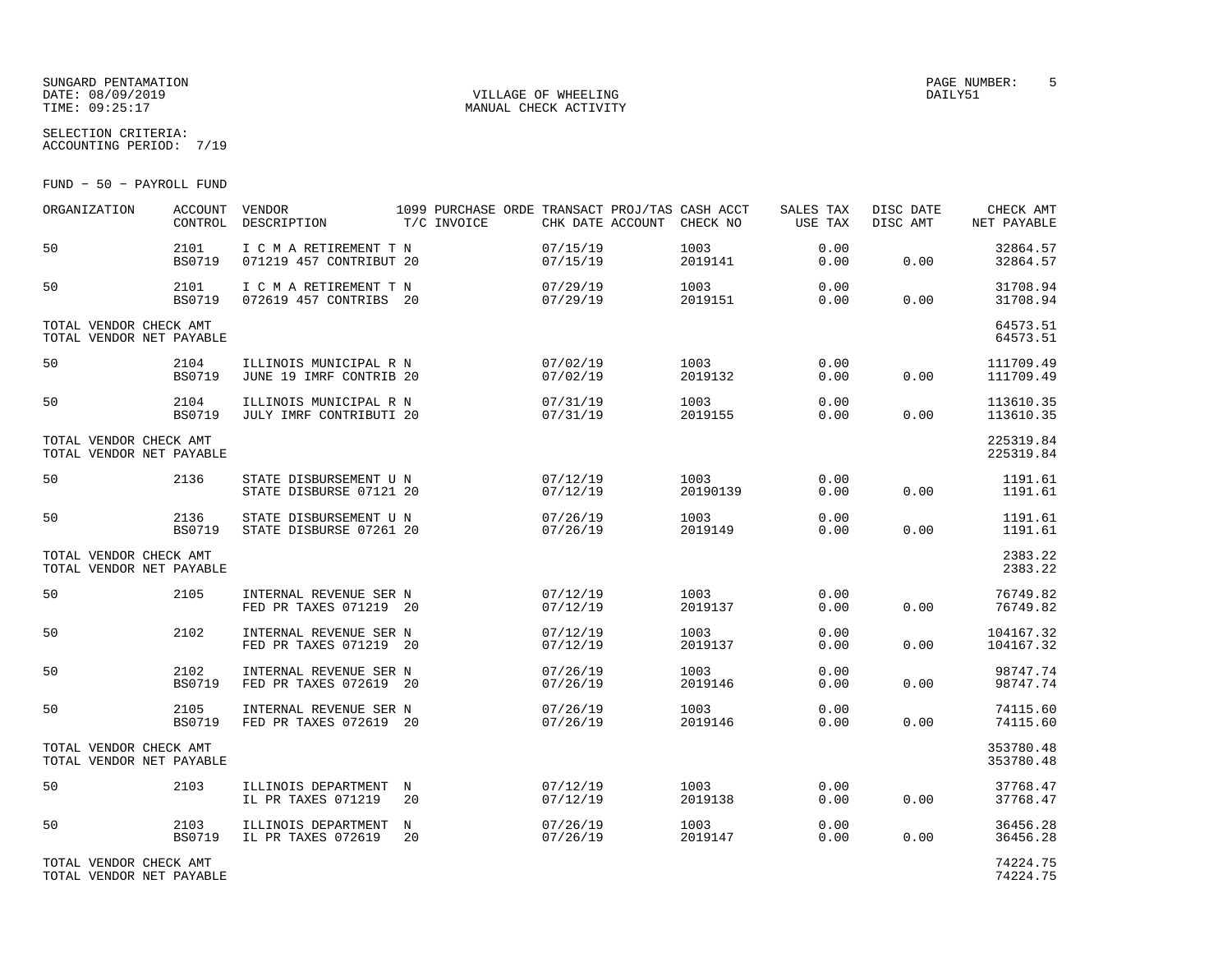### SUNGARD PENTAMATION PAGE NUMBER: 6DATE: 08/09/2019 VILLAGE OF WHEELING DAILY51

SELECTION CRITERIA:

MANUAL CHECK ACTIVITY

ACCOUNTING PERIOD: 7/19

FUND − 50 − PAYROLL FUND

| ORGANIZATION                                                   | <b>ACCOUNT</b><br>CONTROL | <b>VENDOR</b><br>DESCRIPTION                      | 1099 PURCHASE ORDE TRANSACT PROJ/TAS CASH ACCT<br>T/C INVOICE | CHK DATE ACCOUNT     | CHECK NO        | SALES TAX<br>USE TAX | DISC DATE<br>DISC AMT | CHECK AMT<br>NET PAYABLE |
|----------------------------------------------------------------|---------------------------|---------------------------------------------------|---------------------------------------------------------------|----------------------|-----------------|----------------------|-----------------------|--------------------------|
| 50                                                             | 2117<br><b>BS0719</b>     | IPBC<br>MAY HEALTH PREMIUMS                       | N<br>20                                                       | 07/01/19<br>07/01/19 | 1003<br>2019131 | 0.00<br>0.00         | 0.00                  | 164293.06<br>164293.06   |
| 50                                                             | 2118<br><b>BS0719</b>     | <b>IPBC</b><br>MAY HEALTH PREMIUMS                | N<br>20                                                       | 07/01/19<br>07/01/19 | 1003<br>2019131 | 0.00<br>0.00         | 0.00                  | 166350.73<br>166350.73   |
| TOTAL VENDOR CHECK AMT<br>TOTAL VENDOR NET PAYABLE             |                           |                                                   |                                                               |                      |                 |                      |                       | 330643.79<br>330643.79   |
| 50                                                             | 2119<br><b>BS0719</b>     | GUARDIAN<br>JULY DENTAL PREMIUMS 20               | N                                                             | 07/03/19<br>07/03/19 | 1003<br>2019134 | 0.00<br>0.00         | 0.00                  | 9427.08<br>9427.08       |
| 50                                                             | 2119<br><b>BS0719</b>     | GUARDIAN<br>AUG DENTAL PREMIUMS                   | N<br>20                                                       | 07/30/19<br>07/30/19 | 1003<br>2019153 | 0.00<br>0.00         | 0.00                  | 9586.97<br>9586.97       |
| TOTAL VENDOR CHECK AMT<br>TOTAL VENDOR NET PAYABLE             |                           |                                                   |                                                               |                      |                 |                      |                       | 19014.05<br>19014.05     |
| 50                                                             | 2109<br>BS0719            | WISCONSIN DEPARTMENT N<br>JULY WI PR TAXES        | 20                                                            | 07/26/19<br>07/26/19 | 1003<br>2019148 | 0.00<br>0.00         | 0.00                  | 1674.85<br>1674.85       |
| 50                                                             | 2115                      | DIVERSIFIED 457 INVE N<br>071219 CONTRIBUTIONS 20 |                                                               | 07/12/19<br>07/12/19 | 1003<br>2019140 | 0.00<br>0.00         | 0.00                  | 3239.12<br>3239.12       |
| 50                                                             | 2115<br><b>BS0719</b>     | DIVERSIFIED 457 INVE N<br>072619 CONTRIBUTIONS 20 |                                                               | 07/26/19<br>07/26/19 | 1003<br>2019150 | 0.00<br>0.00         | 0.00                  | 3528.82<br>3528.82       |
| TOTAL VENDOR CHECK AMT<br>TOTAL VENDOR NET PAYABLE             |                           |                                                   |                                                               |                      |                 |                      |                       | 6767.94<br>6767.94       |
| TOTAL PAYROLL FUND CHECK AMT<br>TOTAL PAYROLL FUND NET PAYABLE |                           |                                                   |                                                               |                      |                 |                      |                       | 1078382.43<br>1078382.43 |
| TOTAL PAYROLL FUND CHECK AMT<br>TOTAL PAYROLL FUND NET PAYABLE |                           |                                                   |                                                               |                      |                 |                      |                       | 1078382.43<br>1078382.43 |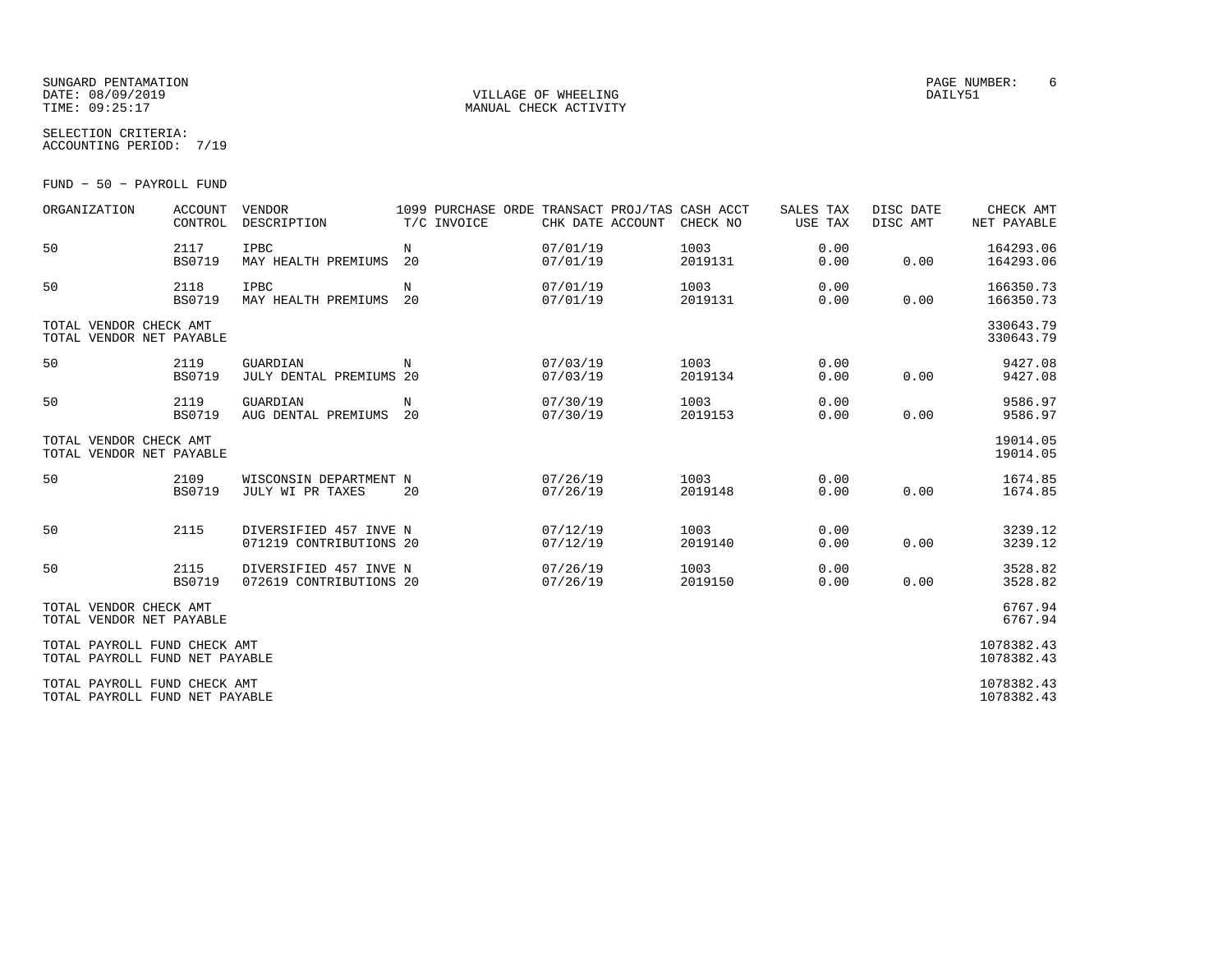SUNGARD PENTAMATION PAGE NUMBER: T DATE: 08/09/2019 VILLAGE OF WHEELING DAILY51

MANUAL CHECK ACTIVITY

SELECTION CRITERIA:ACCOUNTING PERIOD: 7/19

FUND − 51 − LIABILITY INSURANCE FUND

| ORGANIZATION                                       | ACCOUNT<br>CONTROL    | VENDOR<br>DESCRIPTION                      |         | T/C INVOICE | CHK DATE ACCOUNT     | 1099 PURCHASE ORDE TRANSACT PROJ/TAS CASH ACCT<br>CHECK NO | SALES TAX<br>USE TAX | DISC DATE<br>DISC AMT | CHECK AMT<br>NET PAYABLE |
|----------------------------------------------------|-----------------------|--------------------------------------------|---------|-------------|----------------------|------------------------------------------------------------|----------------------|-----------------------|--------------------------|
| 51                                                 | 1008<br><b>BS0719</b> | CCMSI<br>ESCROW FUNDING - JUN 20           | N       |             | 07/05/19<br>07/05/19 | 1003<br>2019136                                            | 0.00<br>0.00         | 0.00                  | 93684.24<br>93684.24     |
| 51                                                 | 1008<br><b>BS0719</b> | CCMSI<br>RECOVERY: F307221                 | N<br>20 |             | 07/05/19<br>07/05/19 | 1003<br>2019136                                            | 0.00<br>0.00         | 0.00                  | $-4773.67$<br>$-4773.67$ |
| TOTAL VENDOR CHECK AMT<br>TOTAL VENDOR NET PAYABLE |                       |                                            |         |             |                      |                                                            |                      |                       | 88910.57<br>88910.57     |
| TOTAL LIABILITY INSURANCE FUND CHECK AMT           |                       | TOTAL LIABILITY INSURANCE FUND NET PAYABLE |         |             |                      |                                                            |                      |                       | 88910.57<br>88910.57     |
| TOTAL LIABILITY INSURANCE FUND CHECK AMT           |                       | TOTAL LIABILITY INSURANCE FUND NET PAYABLE |         |             |                      |                                                            |                      |                       | 88910.57<br>88910.57     |
| TOTAL REPORT CHECK AMT<br>TOTAL REPORT NET PAYABLE |                       |                                            |         |             |                      |                                                            |                      |                       | 1365604.64<br>1365604.64 |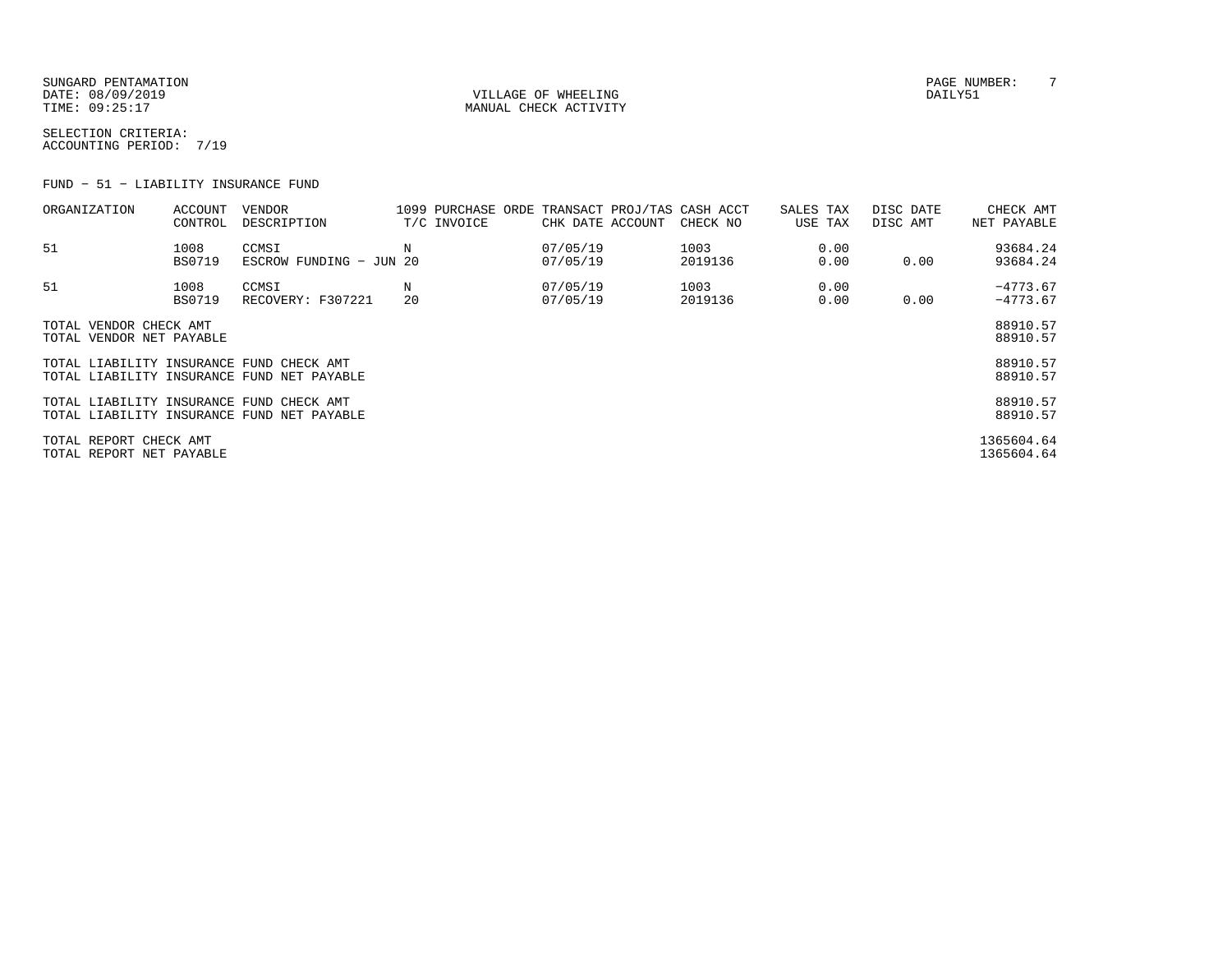# PURCHASE CARD REPORT JUNE, 2019

**(6/04/2019 through 7/05/2019)**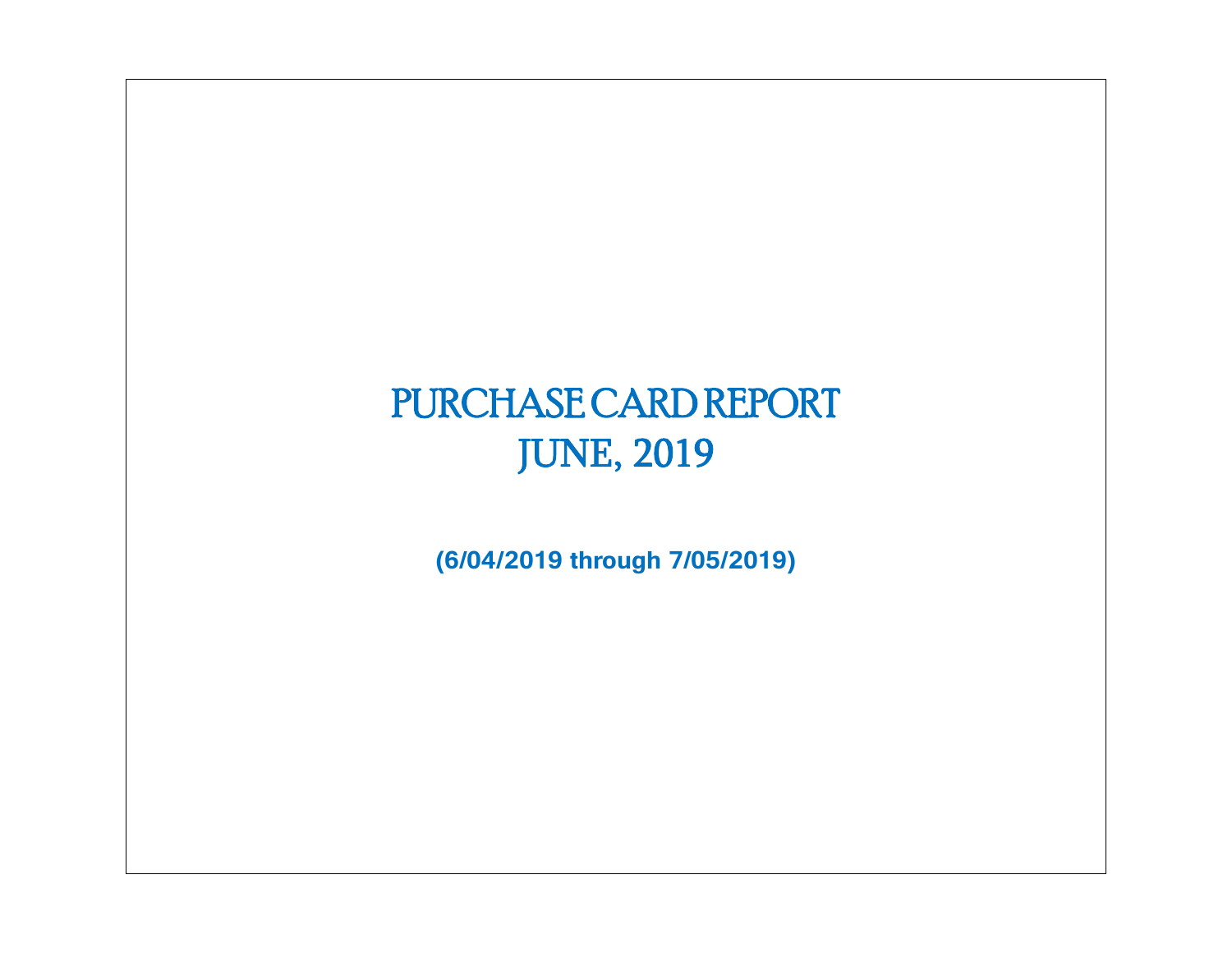### Account Statement

Posting Date: 06/05/2019 - 07/04/2019

|                              | Transaction             | Transaction   |
|------------------------------|-------------------------|---------------|
| <b>Account Name</b>          | Count                   | <b>Amount</b> |
| <b>ANGELA MORRIS</b>         | 4                       | 47,763.97     |
| <b>CHRISTINE BAJOR</b>       | 1                       | 10.69         |
| <b>CHRISTOPHER SURDAM</b>    | $\overline{5}$          | 850.99        |
| <b>CHUCK SPRATT</b>          | 30                      | 2,677.06      |
| <b>DERRYL SHAPIRO</b>        | 8                       | 9,231.79      |
| <b>ESMERALDA MENDOZA</b>     | 8                       | 753.26        |
| <b>ILEEN BRYER</b>           | 15                      | 4,080.61      |
| <b>JOHN MELANIPHY III</b>    | 1                       | 20.65         |
| <b>JOHNNY PEREZ</b>          | 3                       | 571.31        |
| <b>JON SFONDILIS</b>         | 14                      | 6,059.00      |
| <b>JOSEPH LICARI</b>         | $\overline{2}$          | 542.49        |
| <b>JOSEPH WARGO</b>          | $\overline{2}$          | 96.19         |
| <b>JOSHUA BERMAN</b>         | $\overline{8}$          | 3,244.32      |
| KATHERINE WHITEHEAD          | $\overline{30}$         | 5,096.91      |
| <b>LANA RUDNIK</b>           | 4                       | 844.22        |
| <b>LUCA URSAN</b>            | 10                      | 1,413.49      |
| <b>MARIANTHI THANOPOULOS</b> | $\overline{18}$         | 1,370.51      |
| <b>MICHAEL CONWAY</b>        | 1                       | 675.00        |
| <b>MICHAEL CROTTY</b>        | $\overline{\mathbf{3}}$ | 548.50        |
| <b>MICHAEL MONDSCHAIN</b>    | 1                       | 25.00         |
| <b>PETER RODGERS</b>         | $\overline{2}$          | 80.13         |
| <b>ROSE LEMANIS</b>          | 5                       | 3,623.36      |
| <b>SCOTT WILSON</b>          | $\overline{5}$          | 666.92        |
| <b>SEAN LINDSAY</b>          | 29                      | 6,588.67      |
| <b>SHARI MATTHEWS HUIZAR</b> | $\overline{3}$          | 380.81        |
| <b>TAMRA WARKUSZ</b>         | $\overline{2}$          | 306.98        |
| <b>TY JOHNSON</b>            | 6                       | 556.99        |
| <b>VINCENT HOFFMAN</b>       | $\overline{3}$          | 635.34        |
| <b>Report Totals</b>         | 223                     | 98,715.16     |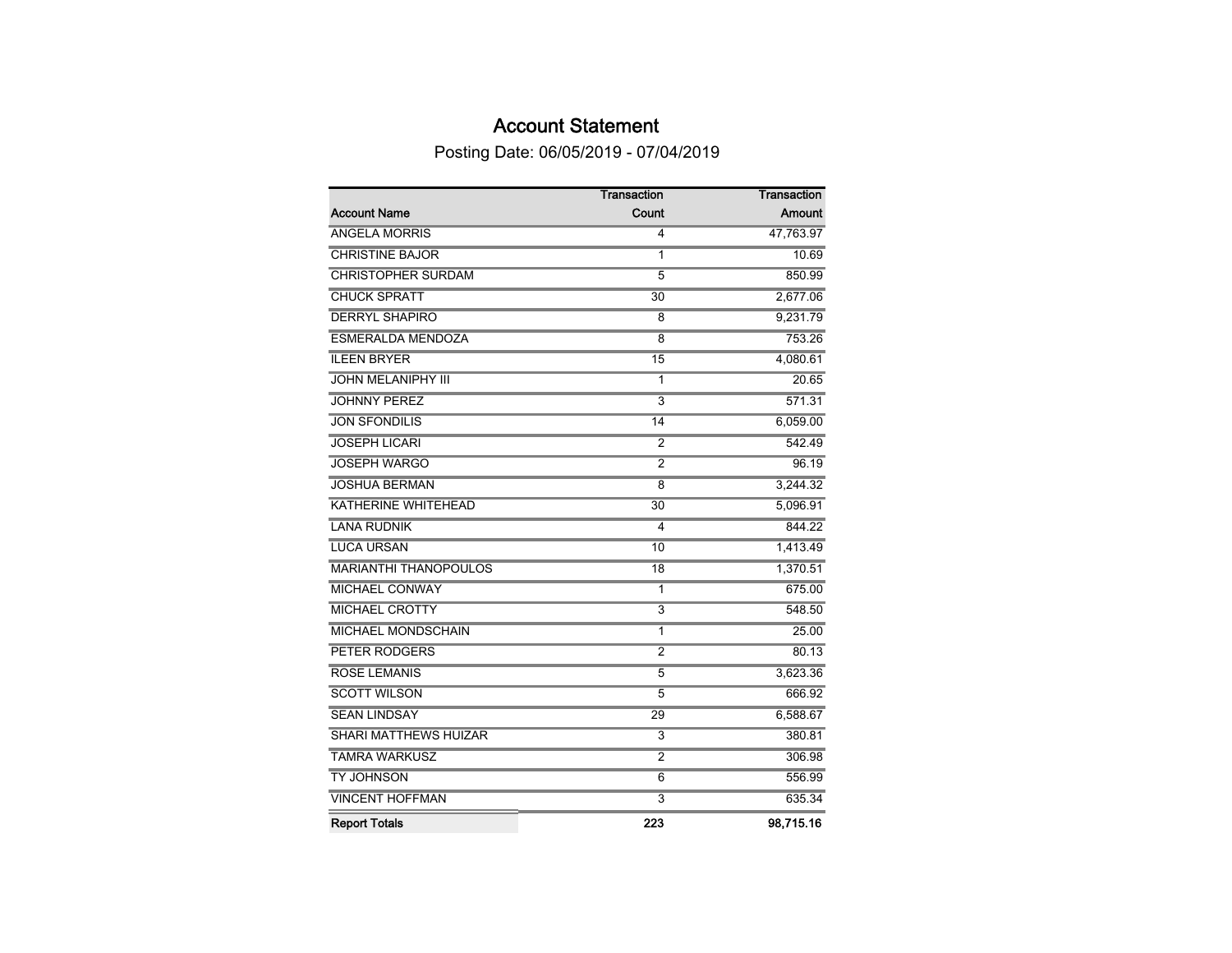### Expense Report

### Posting Date: 06/05/2019 - 07/04/2019

### ANGELA MORRIS<br>Card Transactions

| Card Transactions                 |                                                     |                                          |                                |                   |                         |                          |              |          |
|-----------------------------------|-----------------------------------------------------|------------------------------------------|--------------------------------|-------------------|-------------------------|--------------------------|--------------|----------|
| Posting<br>Date                   | Transaction<br>Date                                 | Description                              |                                | Receipt<br>Amount | Posted<br><b>Amount</b> | <b>Expense</b><br>Amount | Reviewed     | Approved |
| 06/07/2019                        | 06/06/2019                                          | CDW GOVT #SPC0900-800-808-4239,IL,60061  |                                | 38,394.00 USD     | 38,394.00 USD           | 22,396.50 USD            | $\checkmark$ |          |
|                                   | Expense Description: Microsoft Licenses 19-051      |                                          |                                |                   |                         |                          |              |          |
| <b>FUND/PROGRAM:</b>              | 1750 INFORMATION SYSTEMS                            | <b>EXPENDITURE ACCOUNTS:</b>             | 5327 IS MISC SOFTWARE          | <b>VENDOR#:</b>   |                         |                          |              |          |
| PROJECT#:                         |                                                     |                                          |                                |                   |                         |                          |              |          |
| 06/07/2019                        | 06/06/2019                                          | CDW GOVT #SPC0900-800-808-4239,IL,60061  |                                | 38,394.00 USD     | 38,394.00 USD           | 15,997.50 USD            | $\checkmark$ |          |
|                                   | Expense Description: Microsoft Licenses 19-051      |                                          |                                |                   |                         |                          |              |          |
| <b>FUND/PROGRAM:</b><br>PROJECT#: | 1750 INFORMATION SYSTEMS                            | <b>EXPENDITURE ACCOUNTS:</b>             | 5327 IS MISC SOFTWARE          | <b>VENDOR#:</b>   |                         |                          |              |          |
| 06/10/2019                        | 06/08/2019                                          | COMCAST-866-511-6489.PA.19462            |                                | 3.158.93 USD      | 3.158.93 USD            | 1.579.47 USD             | $\checkmark$ |          |
|                                   | <b>Expense Description:</b> Fiber Optic Links-May   |                                          |                                |                   |                         |                          |              |          |
| FUND/PROGRAM:                     | 1750 INFORMATION SYSTEMS                            | <b>EXPENDITURE ACCOUNTS:</b>             | 5207 IS SERV & MAINT AGREEMENT | <b>VENDOR#:</b>   |                         |                          |              |          |
| PROJECT #:                        |                                                     |                                          |                                |                   |                         |                          |              |          |
| 06/10/2019                        | 06/08/2019                                          | COMCAST-866-511-6489.PA.19462            |                                | 3,158.93 USD      | 3,158.93 USD            | 1,579.46 USD             | $\checkmark$ |          |
|                                   | <b>Expense Description:</b> Fiber Optic Links-May   |                                          |                                |                   |                         |                          |              |          |
| <b>FUND/PROGRAM:</b>              | 0015 EMERGENCY TELEPHONE SYS (911)                  | <b>EXPENDITURE ACCOUNTS:</b>             | 5207 IS SERV & MAINT AGREEMENT | <b>VENDOR#:</b>   |                         |                          |              |          |
| PROJECT#:                         | 2014-037                                            |                                          |                                |                   |                         |                          |              |          |
| 06/10/2019                        | 06/08/2019                                          | VZWRLSS MY VZ VB P-800-922-0204.FL.32746 |                                | 6.196.05 USD      | 6.196.05 USD            | 6.196.05 USD             | $\checkmark$ |          |
|                                   | <b>Expense Description: Cellular Service-May</b>    |                                          |                                |                   |                         |                          |              |          |
| <b>FUND/PROGRAM:</b>              | 1600 ADMIN & BOT                                    | <b>EXPENDITURE ACCOUNTS:</b>             | 5239 CELLULAR SERVICES         | <b>VENDOR#:</b>   |                         |                          |              |          |
| PROJECT#:                         |                                                     |                                          |                                |                   |                         |                          |              |          |
|                                   |                                                     | AMZN MKTP US MH3Z87J72-                  |                                |                   |                         |                          |              |          |
| 07/04/2019                        | 07/04/2019                                          | AMZN.COM/BILL, WA, 98109                 |                                | 14.99 USD         | 14.99 USD               | 14.99 USD                | $\checkmark$ |          |
|                                   | <b>Expense Description:</b> Office Supplies-Folders |                                          |                                |                   |                         |                          |              |          |
| <b>FUND/PROGRAM:</b>              | 1700 FINANCE DEPARTMENT                             | <b>EXPENDITURE ACCOUNTS:</b>             | 5318 OFFICE SUPPLIES           | VENDOR#:          |                         |                          |              |          |
| PROJECT#:                         |                                                     |                                          |                                |                   |                         |                          |              |          |
|                                   |                                                     | <b>Card Subtotal</b>                     |                                |                   |                         | 47.763.97                |              |          |
|                                   |                                                     |                                          |                                |                   |                         |                          |              |          |

#### CHRISTINE BAJOR

Card Transactions

| Posting<br>Date                                                                               | <b>Transaction</b><br>Date     | Description                                |                      | Receipt<br>Amount | Posted<br><b>Amount</b> | <b>Expense</b><br><b>Amount</b> | Reviewed | Approved |
|-----------------------------------------------------------------------------------------------|--------------------------------|--------------------------------------------|----------------------|-------------------|-------------------------|---------------------------------|----------|----------|
| 06/20/2019                                                                                    | 06/18/2019                     | OFFICEMAX/DEPOT 6869-800-463-3768,IL,60143 |                      | 10.69 USD         | 10.69 USD               | 10.69 USD                       |          |          |
| <b>Expense Description:</b> misc. office supplies<br><b>FUND/PROGRAM:</b><br><b>PROJECT#:</b> | 1500 PUBLIC WORKS ADMINISTRATI | <b>EXPENDITURE ACCOUNTS:</b>               | 5318 OFFICE SUPPLIES | <b>VENDOR#:</b>   |                         |                                 |          |          |
|                                                                                               |                                | <b>Card Subtotal</b>                       |                      |                   |                         | 10.69                           |          |          |

CHRISTOPHER SURDAM

| Card Transactions                          |                       |                                             |                              |                 |               |               |          |          |
|--------------------------------------------|-----------------------|---------------------------------------------|------------------------------|-----------------|---------------|---------------|----------|----------|
| Posting                                    | Transaction           |                                             |                              | Receipt         | Posted        | Expense       |          |          |
| Date                                       | Date                  | Description                                 |                              | <b>Amount</b>   | <b>Amount</b> | <b>Amount</b> | Reviewed | Approved |
| 06/21/2019                                 | 06/20/2019            | BERLAND'S INC-PALATINE.IL.60074             |                              | 234.93 USD      | 234.93 USD    | 234.93 USD    |          |          |
| <b>Expense Description: Lutes/scrapers</b> |                       |                                             |                              |                 |               |               |          |          |
| <b>FUND/PROGRAM:</b>                       | 1420 STREETS DIVISION | <b>EXPENDITURE ACCOUNTS:</b>                | 5315 SMALL TOOLS & EQUIPMENT | <b>VENDOR#:</b> |               |               |          |          |
| <b>PROJECT #:</b>                          |                       |                                             |                              |                 |               |               |          |          |
|                                            |                       |                                             |                              |                 |               |               |          |          |
| 06/24/2019                                 | 06/20/2019            | MENARDS LONG GROVE IL-LONG GROVE, IL, 60047 |                              | 11.98 USD       | 11.98 USD     | 11.98 USD     |          |          |
| <b>Expense Description: Wasp Killer</b>    |                       |                                             |                              |                 |               |               |          |          |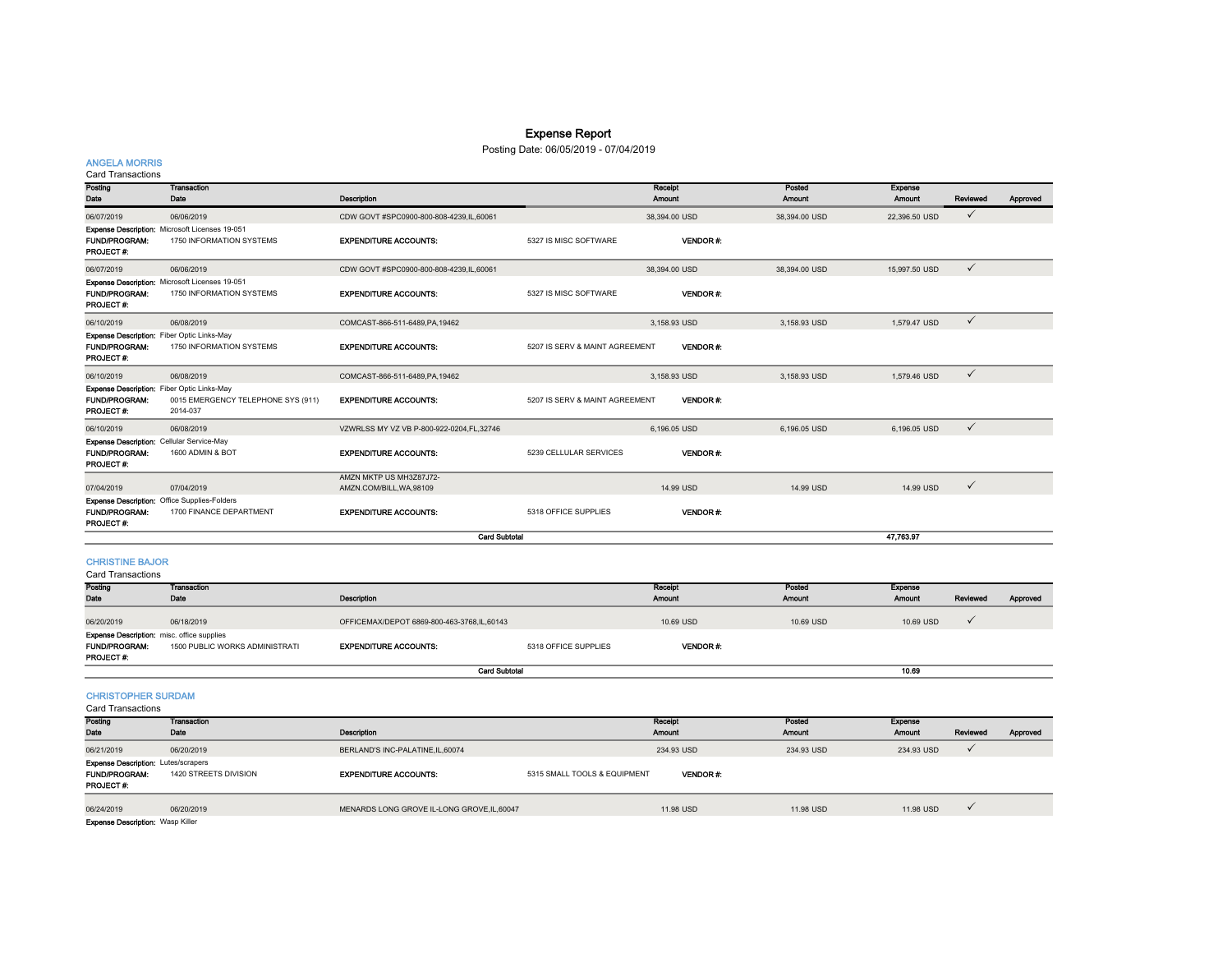| PROJECT #:                                                                     |                                                                       |                                                     |                              |                   |                  |                   |              |          |
|--------------------------------------------------------------------------------|-----------------------------------------------------------------------|-----------------------------------------------------|------------------------------|-------------------|------------------|-------------------|--------------|----------|
| 06/24/2019                                                                     | 06/20/2019                                                            | MENARDS LONG GROVE IL-LONG GROVE, IL, 60047         |                              | 79.98 USD         | 79.98 USD        | 79.98 USD         | ✓            |          |
| <b>Expense Description: Zip Ties</b>                                           |                                                                       |                                                     |                              |                   |                  |                   |              |          |
| FUND/PROGRAM:<br>PROJECT#:                                                     | 1140 SPECIAL EVENTS<br>2019-029                                       | <b>EXPENDITURE ACCOUNTS:</b>                        | 5317 MISC OPERATING SUPPLIES | <b>VENDOR#:</b>   |                  |                   |              |          |
| 06/26/2019                                                                     | 06/25/2019                                                            | LEN'S ACE HARDWARE-BUFFALO GROVE,IL,60089           |                              | 18.48 USD         | 18.48 USD        | 18.48 USD         | ✓            |          |
| <b>Expense Description: Bolts/washers</b><br>FUND/PROGRAM:<br>PROJECT#:        | 1420 STREETS DIVISION                                                 | <b>EXPENDITURE ACCOUNTS:</b>                        | 5320 STREET SIGNS            | <b>VENDOR#:</b>   |                  |                   |              |          |
| 06/27/2019                                                                     | 06/26/2019                                                            | ARLINGTON POWER EQUIPM-PALATINE,IL,60074            |                              | 505.62 USD        | 505.62 USD       | 505.62 USD        | $\checkmark$ |          |
| Expense Description: Polesaws/blades/oil<br><b>FUND/PROGRAM:</b><br>PROJECT #: | 1430 FORESTRY DIVISION                                                | <b>EXPENDITURE ACCOUNTS:</b>                        | 5315 SMALL TOOLS & EQUIPMENT | VENDOR#:          |                  |                   |              |          |
|                                                                                |                                                                       | <b>Card Subtotal</b>                                |                              |                   |                  | 850.99            |              |          |
| <b>CHUCK SPRATT</b><br><b>Card Transactions</b>                                |                                                                       |                                                     |                              |                   |                  |                   |              |          |
| Posting<br>Date                                                                | <b>Transaction</b><br>Date                                            | Description                                         |                              | Receipt<br>Amount | Posted<br>Amount | Expense<br>Amount | Reviewed     | Approved |
| 06/05/2019                                                                     | 06/04/2019                                                            | CINTAS 60A SAP-800-2468271, TX, 75063               |                              | 895.62 USD        | 895.62 USD       | 546.48 USD        | ✓            |          |
| Expense Description: Uniform Service<br>FUND/PROGRAM:<br>PROJECT#:             | 1220 BUILDING SERVICES                                                | <b>EXPENDITURE ACCOUNTS:</b>                        | 5309 JANITORIAL SUPPLIES     | <b>VENDOR#:</b>   |                  |                   |              |          |
| 06/05/2019                                                                     | 06/04/2019                                                            | CINTAS 60A SAP-800-2468271.TX.75063                 |                              | 895.62 USD        | 895.62 USD       | 349.14 USD        | $\checkmark$ |          |
| <b>Expense Description: Mat Service</b><br>FUND/PROGRAM:<br>PROJECT#:          | 1220 BUILDING SERVICES                                                | <b>EXPENDITURE ACCOUNTS:</b>                        | 5309 JANITORIAL SUPPLIES     | VENDOR#:          |                  |                   |              |          |
| 06/06/2019                                                                     | 06/04/2019                                                            | AUTOZONE #3569-WHEELING,IL,60090                    |                              | 3.60 USD          | 3.60 USD         | 3.60 USD          | $\checkmark$ |          |
| Expense Description: rear mirror adhesive<br>FUND/PROGRAM:<br>PROJECT#:        | 1420 STREETS DIVISION                                                 | <b>EXPENDITURE ACCOUNTS:</b>                        | 5310 VEHICLE MAINTENANCE     | <b>VENDOR#:</b>   |                  |                   |              |          |
| 06/07/2019                                                                     | 06/02/2019                                                            | BEST WESTERN HOTELS-6514295393, MN, 55110           |                              | 215.82 USD        | 215.82 USD       | 215.82 USD        | ✓            |          |
| <b>FUND/PROGRAM:</b><br>PROJECT#:                                              | Expense Description: Lodging-Fire Eng training<br>1240 FLEET SERVICES | <b>EXPENDITURE ACCOUNTS:</b>                        | 5205 CONFERENCES & MEETINGS  | <b>VENDOR#:</b>   |                  |                   |              |          |
| 06/07/2019                                                                     | 06/06/2019                                                            | ADVANCE AUTO PARTS #71-WHEELING.IL.60090            |                              | 4.00 USD          | 4.00 USD         | 4.00 USD          | $\checkmark$ |          |
| Expense Description: oil filter # I-60<br>FUND/PROGRAM:<br>PROJECT#:           | 2100 POLICE DEPARTMENT                                                | <b>EXPENDITURE ACCOUNTS:</b>                        | 5310 VEHICLE MAINTENANCE     | VENDOR#:          |                  |                   |              |          |
| 06/10/2019                                                                     | 06/07/2019                                                            | DUNDEE AND WOLF AUTO S-WHEELING, IL, 60090-<br>3059 |                              | 120.00 USD        | 120.00 USD       | 120.00 USD        | $\checkmark$ |          |
| Expense Description: Road paint removal<br>FUND/PROGRAM:<br>PROJECT#:          | 2100 POLICE DEPARTMENT                                                | <b>EXPENDITURE ACCOUNTS:</b>                        | 5310 VEHICLE MAINTENANCE     | VENDOR#:          |                  |                   |              |          |
| 06/10/2019                                                                     | 06/07/2019                                                            | BEST WESTERN HOTELS-6514295393, MN, 55110           |                              | 143.88 USD        | 143.88 USD       | 143.88 USD        | ✓            |          |
| FUND/PROGRAM:<br>PROJECT#:                                                     | Expense Description: Lodging-Fire Eng training<br>1240 FLEET SERVICES | <b>EXPENDITURE ACCOUNTS:</b>                        | 5205 CONFERENCES & MEETINGS  | <b>VENDOR#:</b>   |                  |                   |              |          |
| 06/11/2019                                                                     | 06/10/2019                                                            | ADVANCE AUTO PARTS #71-WHEELING,IL,60090            |                              | 5.65 USD          | 5.65 USD         | 5.65 USD          | ✓            |          |
| <b>Expense Description:</b> Door link clip 653<br><b>FUND/PROGRAM:</b>         | 2200 FIRE DEPARTMENT                                                  | <b>EXPENDITURE ACCOUNTS:</b>                        | 5310 VEHICLE MAINTENANCE     | <b>VENDOR#:</b>   |                  |                   |              |          |

EXPENDITURE ACCOUNTS: 5317 MISC OPERATING SUPPLIES VENDOR #:

FUND/PROGRAM: 1430 FORESTRY DIVISION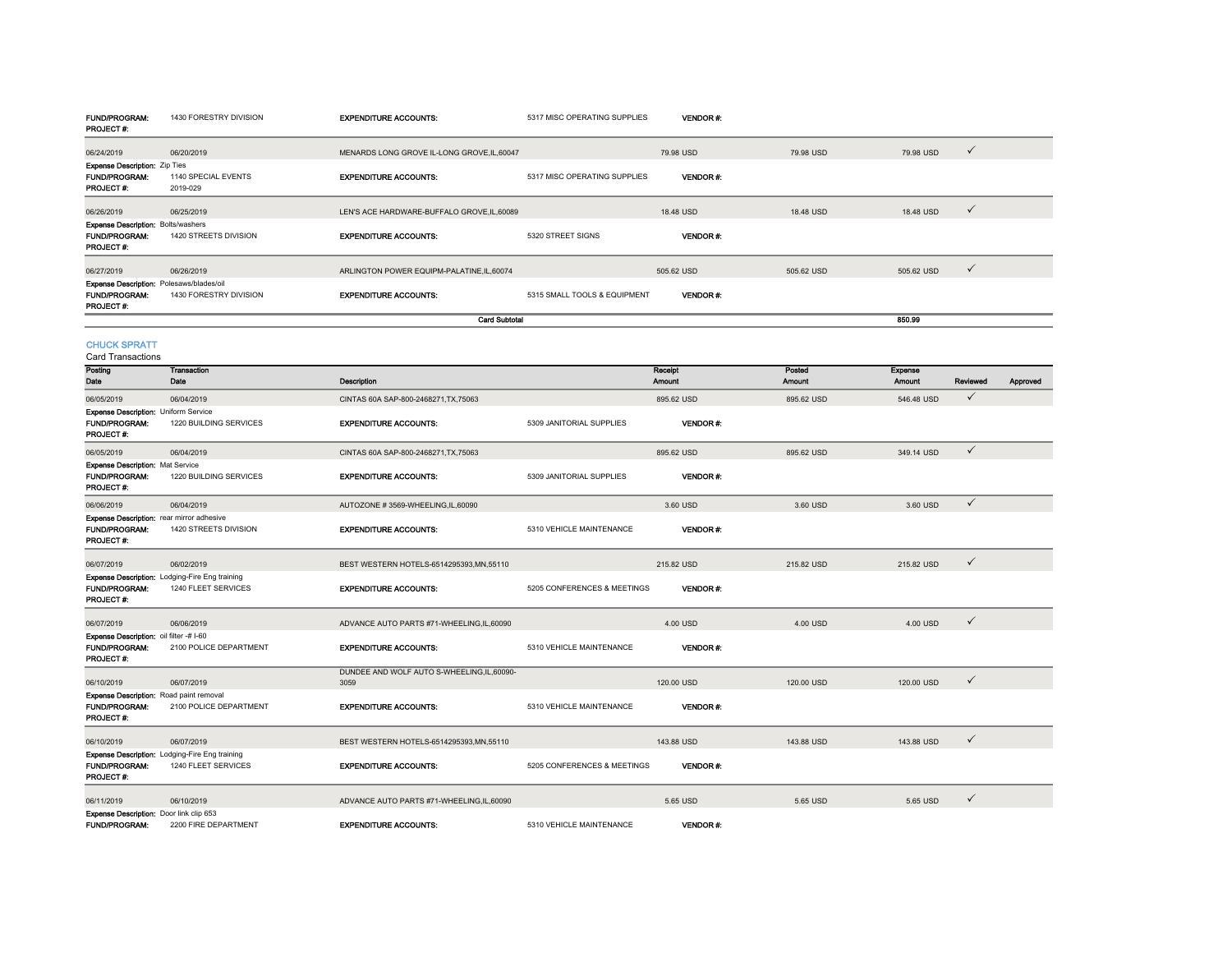#### PROJECT #:

| 06/12/2019                                                                         | 06/10/2019                  | AUTOZONE #3569-WHEELING,IL,60090                    |                              | (267.99) USD    | $(267.99)$ USD | (267.99) USD | $\checkmark$ |  |
|------------------------------------------------------------------------------------|-----------------------------|-----------------------------------------------------|------------------------------|-----------------|----------------|--------------|--------------|--|
| Expense Description: Wrong Part-return                                             |                             |                                                     |                              |                 |                |              |              |  |
| FUND/PROGRAM:<br>PROJECT #:                                                        | 1240 FLEET SERVICES         | <b>EXPENDITURE ACCOUNTS:</b>                        | 5310 VEHICLE MAINTENANCE     | VENDOR#:        |                |              |              |  |
| 06/14/2019                                                                         | 06/13/2019                  | ADVANCE AUTO PARTS #71-WHEELING,IL,60090            |                              | 25.49 USD       | 25.49 USD      | 25.49 USD    | $\checkmark$ |  |
| Expense Description: AC accumitor #P-58<br><b>FUND/PROGRAM:</b><br>PROJECT #:      | 2100 POLICE DEPARTMENT      | <b>EXPENDITURE ACCOUNTS:</b>                        | 5310 VEHICLE MAINTENANCE     | VENDOR#:        |                |              |              |  |
| 06/17/2019                                                                         | 06/14/2019                  | AUTOZONE #3569-WHEELING,IL,60090                    |                              | 93.98 USD       | 93.98 USD      | 93.98 USD    | $\checkmark$ |  |
| Expense Description: Suspsion prts unit #800<br><b>FUND/PROGRAM:</b><br>PROJECT #: | 4100 WATER DIVISION         | <b>EXPENDITURE ACCOUNTS:</b>                        | 5310 VEHICLE MAINTENANCE     | VENDOR#:        |                |              |              |  |
| 06/17/2019                                                                         | 06/15/2019                  | 4TE ILSECOFSTATESFEE-217-782-4696,IL,62756          |                              | 2.37 USD        | 2.37 USD       | 2.37 USD     | $\checkmark$ |  |
| Expense Description: Reg Renewal #I-61<br>FUND/PROGRAM:<br>PROJECT #:              | 2100 POLICE DEPARTMENT      | <b>EXPENDITURE ACCOUNTS:</b>                        | 5310 VEHICLE MAINTENANCE     | VENDOR #:       |                |              |              |  |
| 06/17/2019                                                                         | 06/15/2019                  | 4TE SOSINTERNET VEHICL-217-785-3920,IL,62756        |                              | 101.00 USD      | 101.00 USD     | 101.00 USD   | $\checkmark$ |  |
| Expense Description: Reg Renewal #I-61<br>FUND/PROGRAM:<br>PROJECT#:               | 2100 POLICE DEPARTMENT      | <b>EXPENDITURE ACCOUNTS:</b>                        | 5310 VEHICLE MAINTENANCE     | <b>VENDOR#:</b> |                |              |              |  |
| 06/19/2019                                                                         | 06/18/2019                  | USPS PO 1664620070-PROSPECT HEIG,IL,60070           |                              | 8.20 USD        | 8.20 USD       | 8.20 USD     | $\checkmark$ |  |
| Expense Description: Reg Mail CC fuel rebate<br>FUND/PROGRAM:<br>PROJECT #:        | 1240 FLEET SERVICES         | <b>EXPENDITURE ACCOUNTS:</b>                        | 5317 MISC OPERATING SUPPLIES | <b>VENDOR#:</b> |                |              |              |  |
| 06/20/2019                                                                         | 06/19/2019                  | 4TE SOSINTERNET VEHICL-217-785-3920,IL,62756        |                              | 101.00 USD      | 101.00 USD     | 101.00 USD   | $\checkmark$ |  |
| Expense Description: Reg Renewal #I-60<br><b>FUND/PROGRAM:</b><br>PROJECT #:       | 2100 POLICE DEPARTMENT      | <b>EXPENDITURE ACCOUNTS:</b>                        | 5310 VEHICLE MAINTENANCE     | <b>VENDOR#</b>  |                |              |              |  |
| 06/20/2019                                                                         | 06/19/2019                  | ADVANCE AUTO PARTS #71-WHEELING,IL,60090            |                              | 11.89 USD       | 11.89 USD      | 11.89 USD    | $\checkmark$ |  |
| Expense Description: AC Insulation A-23<br>FUND/PROGRAM:<br>PROJECT #:             | 2200 FIRE DEPARTMENT        | <b>EXPENDITURE ACCOUNTS:</b>                        | 5310 VEHICLE MAINTENANCE     | <b>VENDOR#:</b> |                |              |              |  |
| 06/20/2019                                                                         | 06/19/2019                  | 4TE ILSECOFSTATESFEE-217-782-4696,IL,62756          |                              | 2.37 USD        | 2.37 USD       | 2.37 USD     | $\checkmark$ |  |
| Expense Description: Reg Renewal #I-60<br>FUND/PROGRAM:<br>PROJECT#:               | 2100 POLICE DEPARTMENT      | <b>EXPENDITURE ACCOUNTS:</b>                        | 5310 VEHICLE MAINTENANCE     | <b>VENDOR#:</b> |                |              |              |  |
| 06/21/2019                                                                         | 06/20/2019                  | FASTENAL COMPANY 01ILW-507-453-8920, IL, 60090      |                              | 6.18 USD        | 6.18 USD       | 6.18 USD     | $\checkmark$ |  |
| <b>Expense Description: Repl fasteners</b><br><b>FUND/PROGRAM:</b><br>PROJECT #:   | 1240 FLEET SERVICES         | <b>EXPENDITURE ACCOUNTS:</b>                        | 5317 MISC OPERATING SUPPLIES | <b>VENDOR#:</b> |                |              |              |  |
| 06/21/2019                                                                         | 06/20/2019                  | AMZN MKTP US M64SI1292-<br>AMZN.COM/BILL, WA, 98109 |                              | 495.54 USD      | 495.54 USD     | 144.12 USD   | $\checkmark$ |  |
| Expense Description: 12 volt chargers & fishlg<br>FUND/PROGRAM:<br>PROJECT #:      | 1240 FLEET SERVICES         | <b>EXPENDITURE ACCOUNTS:</b>                        | 5310 VEHICLE MAINTENANCE     | <b>VENDOR#:</b> |                |              |              |  |
| 06/21/2019                                                                         | 06/20/2019                  | AMZN MKTP US M64SI1292-<br>AMZN.COM/BILL, WA, 98109 |                              | 495.54 USD      | 495.54 USD     | 351.42 USD   | $\checkmark$ |  |
| <b>Expense Description: New Flashlights</b><br>FUND/PROGRAM.<br>PROJECT #:         | 0033 CAPITAL EQPT REPL FUND | <b>EXPENDITURE ACCOUNTS:</b>                        | 5401 MOBILE EQUIPMENT        | VENDOR#:        |                |              |              |  |
| 06/24/2019                                                                         | 06/20/2019                  | AUTOZONE #3569-WHEELING,IL,60090                    |                              | 96.72 USD       | 96.72 USD      | 96.72 USD    | $\checkmark$ |  |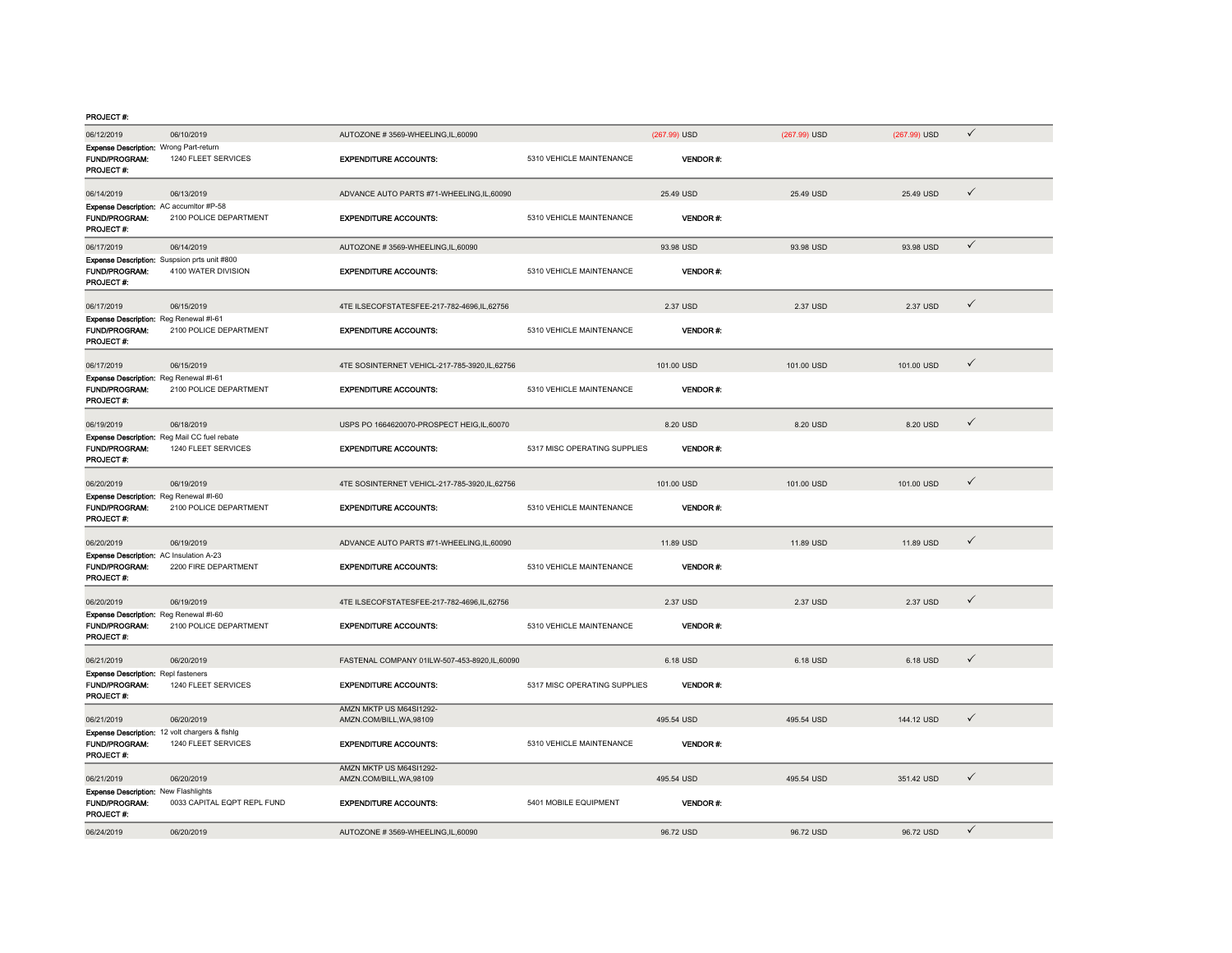| Expense Description: Spark Plugs #833<br>FUND/PROGRAM:<br>PROJECT#:          | 4100 WATER DIVISION                                                         | <b>EXPENDITURE ACCOUNTS:</b>                        | 5310 VEHICLE MAINTENANCE      | <b>VENDOR#:</b> |            |            |              |
|------------------------------------------------------------------------------|-----------------------------------------------------------------------------|-----------------------------------------------------|-------------------------------|-----------------|------------|------------|--------------|
| 06/27/2019                                                                   | 06/25/2019                                                                  | AUTOZONE #3569-WHEELING.IL.60090                    |                               | 50.34 USD       | 50.34 USD  | 50.34 USD  | $\checkmark$ |
| <b>Expense Description:</b> Oil for squad cars<br>FUND/PROGRAM:<br>PROJECT#: | 2100 POLICE DEPARTMENT                                                      | <b>EXPENDITURE ACCOUNTS:</b>                        | 5301 AUTO PETROL PRODUCTS     | <b>VENDOR#:</b> |            |            |              |
| 06/27/2019                                                                   | 06/26/2019                                                                  | ADVANCE AUTO PARTS #71-WHEELING,IL,60090            |                               | 11.95 USD       | 11.95 USD  | 11.95 USD  | $\checkmark$ |
| Expense Description: Adhesive remover<br><b>FUND/PROGRAM:</b><br>PROJECT #:  | 1240 FLEET SERVICES                                                         | <b>EXPENDITURE ACCOUNTS:</b>                        | 5303 CHEMICALS                | VENDOR#:        |            |            |              |
| 06/27/2019                                                                   | 06/26/2019                                                                  | 1800DOORBELL ONLINE ST-8003667235,FL,32257          |                               | 70.98 USD       | 70.98 USD  | 70.98 USD  | ✓            |
| Expense Description: Door Entry alarm<br>FUND/PROGRAM:<br><b>PROJECT #:</b>  | 1220 BUILDING SERVICES                                                      | <b>EXPENDITURE ACCOUNTS:</b>                        | 5311 BLDG/GROUNDS MAINTENANCE | VENDOR#:        |            |            |              |
| 06/28/2019                                                                   | 06/27/2019                                                                  | AMZN MKTP US M65LY3WL0-<br>AMZN.COM/BILL, WA, 98109 |                               | 59.59 USD       | 59.59 USD  | 59.59 USD  | $\checkmark$ |
| Expense Description: Repl GPS unit<br>FUND/PROGRAM:<br>PROJECT #:            | 1240 FLEET SERVICES                                                         | <b>EXPENDITURE ACCOUNTS:</b>                        | 5310 VEHICLE MAINTENANCE      | <b>VENDOR#:</b> |            |            |              |
| 06/28/2019                                                                   | 06/27/2019                                                                  | ADVANCE AUTO PARTS #71-WHEELING,IL,60090            |                               | 31.56 USD       | 31.56 USD  | 31.56 USD  | $\checkmark$ |
| FUND/PROGRAM:<br>PROJECT#:                                                   | <b>Expense Description:</b> Filters for MCAT vehicle<br>1240 FLEET SERVICES | <b>EXPENDITURE ACCOUNTS:</b>                        | 5310 VEHICLE MAINTENANCE      | VENDOR#:        |            |            |              |
| 07/01/2019                                                                   | 06/27/2019                                                                  | AUTOZONE #3569-WHEELING,IL,60090                    |                               | 44.99 USD       | 44.99 USD  | 44.99 USD  | $\checkmark$ |
| Expense Description: Freon w/sealer #601<br>FUND/PROGRAM:<br>PROJECT#:       | 2200 FIRE DEPARTMENT                                                        | <b>EXPENDITURE ACCOUNTS:</b>                        | 5310 VEHICLE MAINTENANCE      | <b>VENDOR#:</b> |            |            |              |
| 07/01/2019                                                                   | 06/28/2019                                                                  | AUTOZONE #3569-WHEELING,IL,60090                    |                               | 29.99 USD       | 29.99 USD  | 29.99 USD  | $\checkmark$ |
| Expense Description: seat cover #345<br><b>FUND/PROGRAM:</b><br>PROJECT#:    | 1240 FLEET SERVICES                                                         | <b>EXPENDITURE ACCOUNTS:</b>                        | 5310 VEHICLE MAINTENANCE      | VENDOR#:        |            |            |              |
| 07/01/2019                                                                   | 06/28/2019                                                                  | PAYPAL AUTO PARTS-4029357733, CA, 90746             |                               | 147.87 USD      | 147.87 USD | 147.87 USD | $\checkmark$ |
| Expense Description: Repl bumper #1536<br><b>FUND/PROGRAM:</b><br>PROJECT #: | 1420 STREETS DIVISION                                                       | <b>EXPENDITURE ACCOUNTS:</b>                        | 5310 VEHICLE MAINTENANCE      | VENDOR#:        |            |            |              |
| 07/01/2019                                                                   | 06/30/2019                                                                  | AMZN MKTP US MH9KJ4CL0-<br>AMZN.COM/BILL, WA, 98109 |                               | 103.49 USD      | 103.49 USD | 51.75 USD  |              |
| Expense Description: odor eliminator<br>FUND/PROGRAM:<br>PROJECT #:          | 2100 POLICE DEPARTMENT                                                      | <b>EXPENDITURE ACCOUNTS:</b>                        | 5310 VEHICLE MAINTENANCE      | VENDOR#:        |            |            |              |
| 07/01/2019                                                                   | 06/30/2019                                                                  | AMZN MKTP US MH9KJ4CL0-<br>AMZN.COM/BILL, WA, 98109 |                               | 103.49 USD      | 103.49 USD | 51.74 USD  |              |
| Expense Description: decal removal<br>FUND/PROGRAM:<br>PROJECT #:            | 1240 FLEET SERVICES                                                         | <b>EXPENDITURE ACCOUNTS:</b>                        | 5303 CHEMICALS                | <b>VENDOR#:</b> |            |            |              |
| 07/03/2019                                                                   | 07/02/2019                                                                  | AUTOZONE #3569-WHEELING.IL.60090                    |                               | 43.99 USD       | 43.99 USD  | 43.99 USD  |              |
| FUND/PROGRAM:<br>PROJECT#:                                                   | Expense Description: repl AC hoses unit #871<br>4100 WATER DIVISION         | <b>EXPENDITURE ACCOUNTS:</b>                        | 5310 VEHICLE MAINTENANCE      | VENDOR#:        |            |            |              |
| 07/04/2019                                                                   | 07/03/2019                                                                  | AUTOZONE #3569-WHEELING,IL,60090                    |                               | 16.99 USD       | 16.99 USD  | 16.99 USD  |              |
| FUND/PROGRAM:<br>PROJECT#:                                                   | Expense Description: AC O-rings for unit 904<br>4200 SEWER DIVISION         | <b>EXPENDITURE ACCOUNTS:</b>                        | 5310 VEHICLE MAINTENANCE      | <b>VENDOR#:</b> |            |            |              |
|                                                                              |                                                                             | <b>Card Subtotal</b>                                |                               |                 |            | 2.677.06   |              |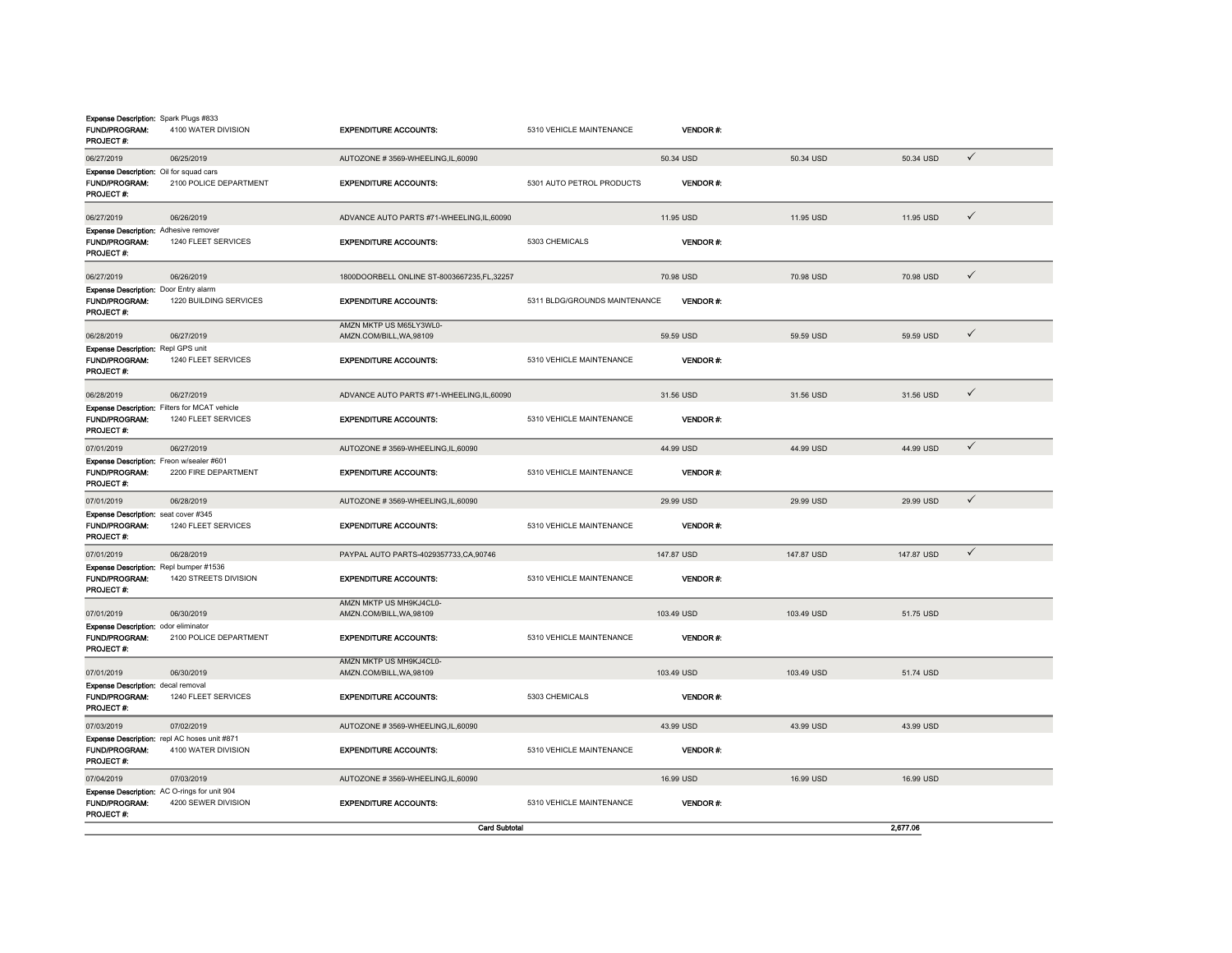#### DERRYL SHAPIRO

| Posting                                                                 | <b>Transaction</b>                                                       |                                      |                               | Receipt         | Posted     | Expense       |              |          |
|-------------------------------------------------------------------------|--------------------------------------------------------------------------|--------------------------------------|-------------------------------|-----------------|------------|---------------|--------------|----------|
| Date                                                                    | Date                                                                     | Description                          |                               | Amount          | Amount     | <b>Amount</b> | Reviewed     | Approved |
| 06/14/2019                                                              | 06/11/2019                                                               | WAREHOUSE DIRECT-8006000065,IL,60018 |                               | 739.43 USD      | 739.43 USD | 18.56 USD     | $\checkmark$ |          |
| <b>Expense Description: CD Copies May</b>                               |                                                                          |                                      |                               |                 |            |               |              |          |
| <b>FUND/PROGRAM:</b>                                                    | 1300 COMMUNITY DEVELOPMENT                                               | <b>EXPENDITURE ACCOUNTS:</b>         | 5220 MAINT OFF/SPEC EQUIPMENT | <b>VENDOR#:</b> |            |               |              |          |
| PROJECT #:                                                              |                                                                          |                                      |                               |                 |            |               |              |          |
| 06/14/2019                                                              | 06/11/2019                                                               | WAREHOUSE DIRECT-8006000065,IL,60018 |                               | 739.43 USD      | 739.43 USD | 29.17 USD     | $\checkmark$ |          |
| Expense Description: PW FLEET Copies May                                |                                                                          |                                      |                               |                 |            |               |              |          |
| <b>FUND/PROGRAM:</b>                                                    | 1240 FLEET SERVICES                                                      | <b>EXPENDITURE ACCOUNTS:</b>         | 5220 MAINT OFF/SPEC EQUIPMENT | VENDOR#:        |            |               |              |          |
| PROJECT #:                                                              |                                                                          |                                      |                               |                 |            |               |              |          |
| 06/14/2019                                                              | 06/11/2019                                                               | WAREHOUSE DIRECT-8006000065,IL,60018 |                               | 739.43 USD      | 739.43 USD | 203.47 USD    | $\checkmark$ |          |
| Expense Description: Police Hall Copies May                             |                                                                          |                                      |                               |                 |            |               |              |          |
| <b>FUND/PROGRAM:</b><br>PROJECT #:                                      | 2100 POLICE DEPARTMENT                                                   | <b>EXPENDITURE ACCOUNTS:</b>         | 5220 MAINT OFF/SPEC EQUIPMENT | VENDOR#:        |            |               |              |          |
|                                                                         |                                                                          |                                      |                               |                 |            |               | $\checkmark$ |          |
| 06/14/2019                                                              | 06/11/2019                                                               | WAREHOUSE DIRECT-8006000065,IL,60018 |                               | 739.43 USD      | 739.43 USD | 202.96 USD    |              |          |
| <b>FUND/PROGRAM:</b>                                                    | Expense Description: Police Records Copies May<br>2100 POLICE DEPARTMENT | <b>EXPENDITURE ACCOUNTS:</b>         | 5220 MAINT OFF/SPEC EQUIPMENT | <b>VENDOR#:</b> |            |               |              |          |
| PROJECT #:                                                              |                                                                          |                                      |                               |                 |            |               |              |          |
| 06/14/2019                                                              | 06/11/2019                                                               | WAREHOUSE DIRECT-8006000065,IL,60018 |                               | 739.43 USD      | 739.43 USD | 117.63 USD    | $\checkmark$ |          |
| <b>Expense Description:</b> Finance Copies May                          |                                                                          |                                      |                               |                 |            |               |              |          |
| <b>FUND/PROGRAM:</b>                                                    | 1750 INFORMATION SYSTEMS                                                 | <b>EXPENDITURE ACCOUNTS:</b>         | 5220 MAINT OFF/SPEC EQUIPMENT | <b>VENDOR#:</b> |            |               |              |          |
| <b>PROJECT #:</b>                                                       |                                                                          |                                      |                               |                 |            |               |              |          |
| 06/14/2019                                                              | 06/11/2019                                                               | WAREHOUSE DIRECT-8006000065,IL,60018 |                               | 739.43 USD      | 739.43 USD | 55.88 USD     | $\checkmark$ |          |
| Expense Description: PW Admin Copies May                                |                                                                          |                                      |                               |                 |            |               |              |          |
| <b>FUND/PROGRAM:</b>                                                    | 1500 PUBLIC WORKS ADMINISTRATI                                           | <b>EXPENDITURE ACCOUNTS:</b>         | 5220 MAINT OFF/SPEC EQUIPMENT | <b>VENDOR#:</b> |            |               |              |          |
| PROJECT #:                                                              |                                                                          |                                      |                               |                 |            |               |              |          |
| 06/14/2019                                                              | 06/11/2019                                                               | WAREHOUSE DIRECT-8006000065,IL,60018 |                               | 739.43 USD      | 739.43 USD | 55.88 USD     | $\checkmark$ |          |
| Expense Description: PW H20 Copies May                                  |                                                                          |                                      |                               |                 |            |               |              |          |
| <b>FUND/PROGRAM:</b><br>PROJECT #:                                      | 4100 WATER DIVISION                                                      | <b>EXPENDITURE ACCOUNTS:</b>         | 5220 MAINT OFF/SPEC EQUIPMENT | <b>VENDOR#:</b> |            |               |              |          |
|                                                                         |                                                                          |                                      |                               |                 |            |               |              |          |
| 06/14/2019                                                              | 06/11/2019                                                               | WAREHOUSE DIRECT-8006000065.IL.60018 |                               | 739.43 USD      | 739.43 USD | 55.88 USD     | $\checkmark$ |          |
| <b>Expense Description: PW Sewer Copies May</b><br><b>FUND/PROGRAM:</b> | 4200 SEWER DIVISION                                                      | <b>EXPENDITURE ACCOUNTS:</b>         | 5220 MAINT OFF/SPEC EQUIPMENT | <b>VENDOR#:</b> |            |               |              |          |
| PROJECT #:                                                              |                                                                          |                                      |                               |                 |            |               |              |          |
|                                                                         |                                                                          |                                      |                               | 644.75 USD      |            | 14.43 USD     | $\checkmark$ |          |
| 06/14/2019<br>Expense Description: CD April Copies                      | 06/11/2019                                                               | WAREHOUSE DIRECT-8006000065,IL,60018 |                               |                 | 644.75 USD |               |              |          |
| <b>FUND/PROGRAM:</b>                                                    | 1300 COMMUNITY DEVELOPMENT                                               | <b>EXPENDITURE ACCOUNTS:</b>         | 5220 MAINT OFF/SPEC EQUIPMENT | <b>VENDOR#:</b> |            |               |              |          |
| <b>PROJECT#:</b>                                                        |                                                                          |                                      |                               |                 |            |               |              |          |
| 06/14/2019                                                              | 06/11/2019                                                               | WAREHOUSE DIRECT-8006000065,IL,60018 |                               | 644.75 USD      | 644.75 USD | 24.41 USD     | $\checkmark$ |          |
|                                                                         | Expense Description: PW FLEET April Copies                               |                                      |                               |                 |            |               |              |          |
| <b>FUND/PROGRAM:</b>                                                    | 1240 FLEET SERVICES                                                      | <b>EXPENDITURE ACCOUNTS:</b>         | 5220 MAINT OFF/SPEC EQUIPMENT | <b>VENDOR#:</b> |            |               |              |          |
| PROJECT#:                                                               |                                                                          |                                      |                               |                 |            |               |              |          |
| 06/14/2019                                                              | 06/11/2019                                                               | WAREHOUSE DIRECT-8006000065.IL.60018 |                               | 644.75 USD      | 644.75 USD | 116.43 USD    | $\checkmark$ |          |
| Expense Description: PD HALL April Copies                               |                                                                          |                                      |                               |                 |            |               |              |          |
| FUND/PROGRAM:                                                           | 2100 POLICE DEPARTMENT                                                   | <b>EXPENDITURE ACCOUNTS:</b>         | 5220 MAINT OFF/SPEC EQUIPMENT | <b>VENDOR#:</b> |            |               |              |          |
| PROJECT #:                                                              |                                                                          |                                      |                               |                 |            |               |              |          |
| 06/14/2019                                                              | 06/11/2019                                                               | WAREHOUSE DIRECT-8006000065,IL,60018 |                               | 644.75 USD      | 644.75 USD | 197.82 USD    | $\checkmark$ |          |
|                                                                         | Expense Description: PD RECORDS April Copies                             |                                      |                               |                 |            |               |              |          |
| FUND/PROGRAM:<br>PROJECT#:                                              | 2100 POLICE DEPARTMENT                                                   | <b>EXPENDITURE ACCOUNTS:</b>         | 5220 MAINT OFF/SPEC EQUIPMENT | <b>VENDOR#:</b> |            |               |              |          |
|                                                                         |                                                                          |                                      |                               |                 |            |               | $\checkmark$ |          |
| 06/14/2019                                                              | 06/11/2019                                                               | WAREHOUSE DIRECT-8006000065,IL,60018 |                               | 644.75 USD      | 644.75 USD | 91.08 USD     |              |          |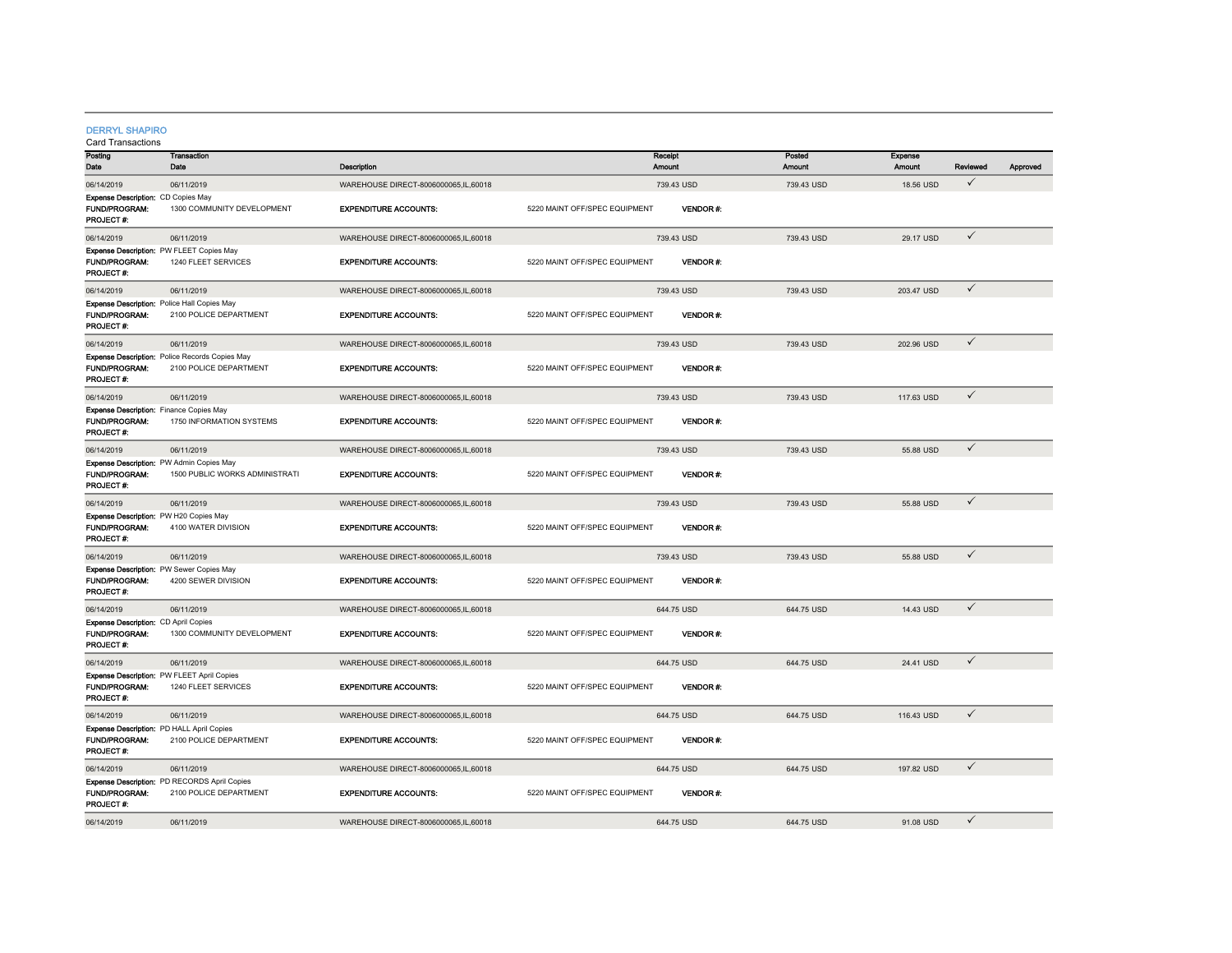| <b>Expense Description: FINANCE April Copies</b><br>FUND/PROGRAM:<br>PROJECT #: | 1700 FINANCE DEPARTMENT                                                     | <b>EXPENDITURE ACCOUNTS:</b>                      | 5220 MAINT OFF/SPEC EQUIPMENT  | VENDOR #:       |              |              |              |
|---------------------------------------------------------------------------------|-----------------------------------------------------------------------------|---------------------------------------------------|--------------------------------|-----------------|--------------|--------------|--------------|
| 06/14/2019                                                                      | 06/11/2019                                                                  | WAREHOUSE DIRECT-8006000065,IL,60018              |                                | 644.75 USD      | 644.75 USD   | 66.86 USD    | $\checkmark$ |
| Expense Description: PW ADMIN April Copies<br>FUND/PROGRAM:<br>PROJECT#:        | 1500 PUBLIC WORKS ADMINISTRATI                                              | <b>EXPENDITURE ACCOUNTS:</b>                      | 5220 MAINT OFF/SPEC EQUIPMENT  | VENDOR #:       |              |              |              |
| 06/14/2019                                                                      | 06/11/2019                                                                  | WAREHOUSE DIRECT-8006000065,IL,60018              |                                | 644.75 USD      | 644.75 USD   | 66.86 USD    | $\checkmark$ |
| Expense Description: PW H20 April Copies<br>FUND/PROGRAM:<br>PROJECT#:          | 4100 WATER DIVISION                                                         | <b>EXPENDITURE ACCOUNTS:</b>                      | 5220 MAINT OFF/SPEC EQUIPMENT  | <b>VENDOR#:</b> |              |              |              |
| 06/14/2019                                                                      | 06/11/2019                                                                  | WAREHOUSE DIRECT-8006000065,IL,60018              |                                | 644.75 USD      | 644.75 USD   | 66.86 USD    | $\checkmark$ |
| FUND/PROGRAM:<br>PROJECT#:                                                      | Expense Description: PW SEWER April Copies<br>4200 SEWER DIVISION           | <b>EXPENDITURE ACCOUNTS:</b>                      | 5220 MAINT OFF/SPEC EQUIPMENT  | <b>VENDOR#:</b> |              |              |              |
| 06/21/2019                                                                      | 06/20/2019<br>Expense Description: Outdoor Sign Service Call                | PARVIN-CLAUSS SIGN CO.-6305102020,IL,60188        |                                | 212.00 USD      | 212.00 USD   | 212.00 USD   | $\checkmark$ |
| <b>FUND/PROGRAM:</b><br><b>PROJECT #:</b>                                       | 1750 INFORMATION SYSTEMS                                                    | <b>EXPENDITURE ACCOUNTS:</b>                      | 5220 MAINT OFF/SPEC EQUIPMENT  | VENDOR#:        |              |              |              |
| 06/27/2019                                                                      | 06/26/2019                                                                  | CDW GOVT #SVN1373-800-808-4239,IL,60061           |                                | 1,783.83 USD    | 1,783.83 USD | 1,783.83 USD | $\checkmark$ |
| <b>FUND/PROGRAM:</b><br>PROJECT #:                                              | Expense Description: ComputerMonitors911Center<br>2110 DISPATCHERS          | <b>EXPENDITURE ACCOUNTS:</b>                      | 5313 IS MISC EQPT & SUPPLIES   | VENDOR#:        |              |              |              |
| 07/01/2019                                                                      | 06/29/2019                                                                  | AMAZON.COM MH0AI6AY1-<br>AMZN.COM/BILL, WA, 98109 |                                | 276.88 USD      | 276.88 USD   | 276.88 USD   | $\checkmark$ |
| FUND/PROGRAM:<br>PROJECT #:                                                     | Expense Description: Printer + Toner BL Clerk<br>1300 COMMUNITY DEVELOPMENT | <b>EXPENDITURE ACCOUNTS:</b>                      | 5317 MISC OPERATING SUPPLIES   | <b>VENDOR#:</b> |              |              |              |
| 07/02/2019                                                                      | 07/02/2019                                                                  | DMI DELL HIGHER EDUC-8002747799, TX, 78682        |                                | 4,416.47 USD    | 4,416.47 USD | 1,840.20 USD | $\checkmark$ |
| FUND/PROGRAM:<br>PROJECT#:                                                      | Expense Description: DellServAnnualMaintRenew<br>2110 DISPATCHERS           | <b>EXPENDITURE ACCOUNTS:</b>                      | 5207 IS SERV & MAINT AGREEMENT | <b>VENDOR#:</b> |              |              |              |
| 07/02/2019                                                                      | 07/02/2019                                                                  | DMI DELL HIGHER EDUC-8002747799, TX, 78682        |                                | 4,416.47 USD    | 4,416.47 USD | 2,576.27 USD | $\checkmark$ |
| <b>FUND/PROGRAM:</b><br>PROJECT #:                                              | Expense Description: DellServAnnualMaintRenew<br>2110 DISPATCHERS           | <b>EXPENDITURE ACCOUNTS:</b>                      | 5207 IS SERV & MAINT AGREEMENT | VENDOR#:        |              |              |              |
| 07/02/2019                                                                      | 07/02/2019                                                                  | DMI DELL HIGHER EDUC-8002747799, TX, 78682        |                                | 772.58 USD      | 772.58 USD   | 321.91 USD   | $\checkmark$ |
| FUND/PROGRAM:<br>PROJECT #:                                                     | Expense Description: DellAnnualServMaintRenew<br>2110 DISPATCHERS           | <b>EXPENDITURE ACCOUNTS:</b>                      | 5207 IS SERV & MAINT AGREEMENT | <b>VENDOR#:</b> |              |              |              |
| 07/02/2019                                                                      | 07/02/2019                                                                  | DMI DELL HIGHER EDUC-8002747799.TX.78682          |                                | 772.58 USD      | 772.58 USD   | 450.67 USD   | $\checkmark$ |
| FUND/PROGRAM:<br>PROJECT#:                                                      | Expense Description: DellAnnualServMaintRenew<br>2110 DISPATCHERS           | <b>EXPENDITURE ACCOUNTS:</b>                      | 5207 IS SERV & MAINT AGREEMENT | VENDOR #:       |              |              |              |
| 07/02/2019                                                                      | 07/02/2019                                                                  | DMI DELL HIGHER EDUC-8002747799, TX, 78682        |                                | 385.85 USD      | 385.85 USD   | 160.77 USD   |              |
| FUND/PROGRAM:<br>PROJECT#:                                                      | Expense Description: DellAnnualServMaintRenew<br>2110 DISPATCHERS           | <b>EXPENDITURE ACCOUNTS:</b>                      | 5207 IS SERV & MAINT AGREEMENT | VENDOR #:       |              |              |              |
| 07/02/2019                                                                      | 07/02/2019                                                                  | DMI DELL HIGHER EDUC-8002747799, TX, 78682        |                                | 385.85 USD      | 385.85 USD   | 225.08 USD   |              |
| <b>FUND/PROGRAM:</b><br>PROJECT #:                                              | Expense Description: DellAnnualServMaintRenew<br>2110 DISPATCHERS           | <b>EXPENDITURE ACCOUNTS:</b>                      | 5207 IS SERV & MAINT AGREEMENT | VENDOR#:        |              |              |              |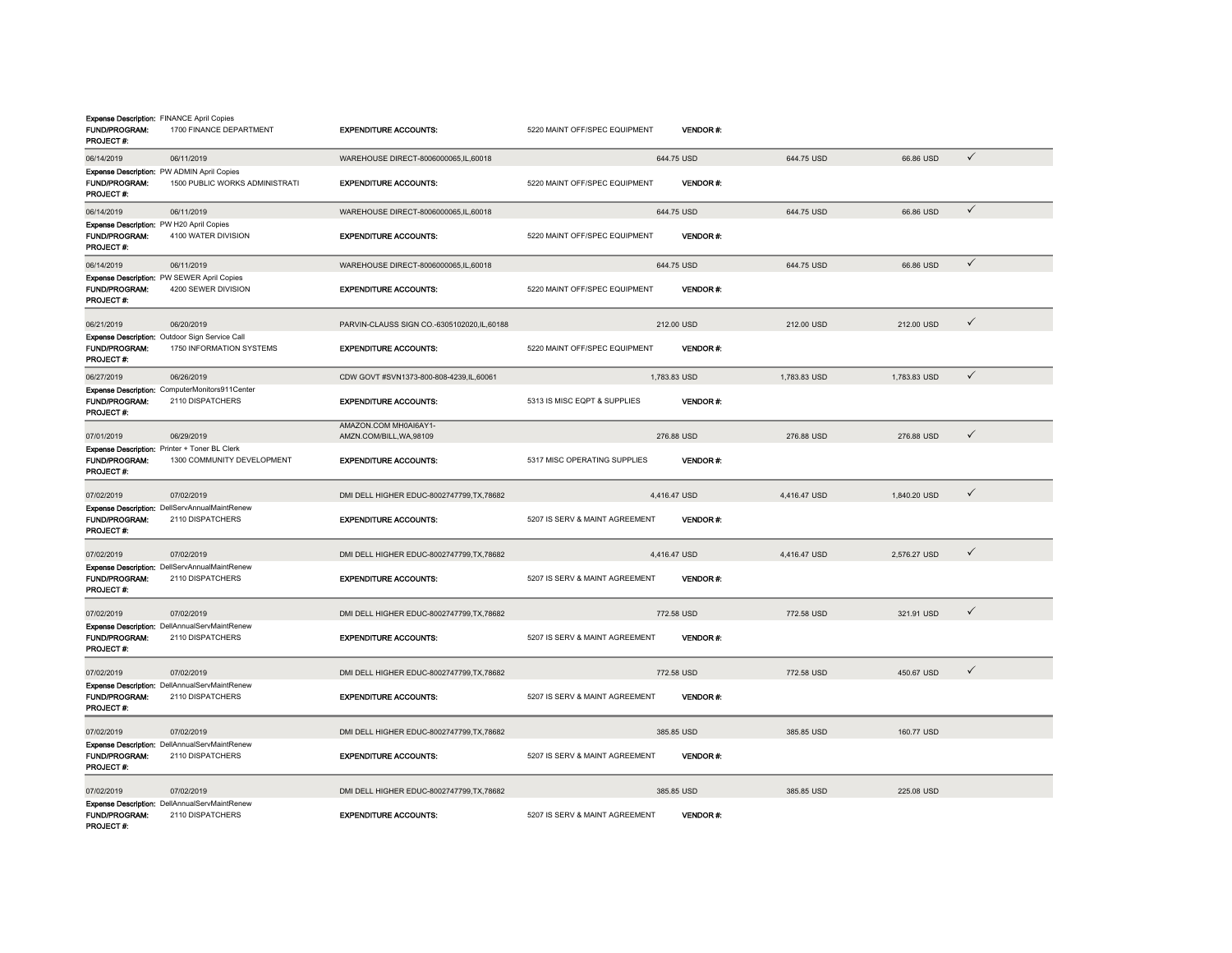|                                                                                      |                                                                                   | <b>Card Subtotal</b>                                |                                |                   |                         | 9.231.79          |              |          |
|--------------------------------------------------------------------------------------|-----------------------------------------------------------------------------------|-----------------------------------------------------|--------------------------------|-------------------|-------------------------|-------------------|--------------|----------|
| <b>ESMERALDA MENDOZA</b><br><b>Card Transactions</b>                                 |                                                                                   |                                                     |                                |                   |                         |                   |              |          |
| Posting<br>Date                                                                      | <b>Transaction</b><br>Date                                                        | Description                                         |                                | Receipt<br>Amount | Posted<br><b>Amount</b> | Expense<br>Amount | Reviewed     | Approved |
| 06/19/2019                                                                           | 06/18/2019                                                                        | CORPORATE CASUALS - 2-9783695935, MA, 01742         |                                | 59.63 USD         | 59.63 USD               | 59.63 USD         | ✓            |          |
| <b>Expense Description: Inspector Shirts</b><br>FUND/PROGRAM:<br>PROJECT#:           | 1300 COMMUNITY DEVELOPMENT                                                        | <b>EXPENDITURE ACCOUNTS:</b>                        | 5106 UNIFORM ALLOWANCE         | VENDOR#:          |                         |                   |              |          |
| 06/19/2019                                                                           | 06/18/2019                                                                        | HALFMOON EDUCATION-715-8355900, WI,54720            |                                | 289.00 USD        | 289.00 USD              | 289.00 USD        | ✓            |          |
| <b>FUND/PROGRAM:</b><br>PROJECT #:                                                   | <b>Expense Description:</b> Training Bldg Inspector<br>1300 COMMUNITY DEVELOPMENT | <b>EXPENDITURE ACCOUNTS:</b>                        | 5105 LOCAL TRAINING & MEETINGS | <b>VENDOR#:</b>   |                         |                   |              |          |
| 06/24/2019                                                                           | 06/22/2019                                                                        | GALLS-8592667227,KY,40505                           |                                | 105.10 USD        | 105.10 USD              | 105.10 USD        | $\checkmark$ |          |
| <b>FUND/PROGRAM:</b><br>PROJECT #:                                                   | Expense Description: Equip for all Inspectors<br>1300 COMMUNITY DEVELOPMENT       | <b>EXPENDITURE ACCOUNTS:</b>                        | 5315 SMALL TOOLS & EQUIPMENT   | <b>VENDOR#:</b>   |                         |                   |              |          |
| 06/26/2019                                                                           | 06/26/2019                                                                        | AMZN MKTP US M67EE0R42-<br>AMZN.COM/BILL, WA, 98109 |                                | 65.47 USD         | 65.47 USD               | 65.47 USD         | ✓            |          |
| Expense Description: Supplies for staff<br>FUND/PROGRAM:<br>PROJECT #:               | 1300 COMMUNITY DEVELOPMENT                                                        | <b>EXPENDITURE ACCOUNTS:</b>                        | 5318 OFFICE SUPPLIES           | <b>VENDOR#:</b>   |                         |                   |              |          |
| 06/26/2019                                                                           | 06/26/2019                                                                        | AMZN MKTP US MH6JK4NF1-<br>AMZN.COM/BILL, WA, 98109 |                                | 32.95 USD         | 32.95 USD               | 32.95 USD         | ✓            |          |
| Expense Description: Supplies for Staff<br>FUND/PROGRAM:<br>PROJECT#:                | 1300 COMMUNITY DEVELOPMENT                                                        | <b>EXPENDITURE ACCOUNTS:</b>                        | 5318 OFFICE SUPPLIES           | <b>VENDOR#:</b>   |                         |                   |              |          |
| 06/27/2019                                                                           | 06/26/2019                                                                        | PLANETIZEN-8772607526-8772607526,CA,90010           |                                | 16.95 USD         | 16.95 USD               | 16.95 USD         | ✓            |          |
| <b>FUND/PROGRAM:</b><br>PROJECT #:                                                   | Expense Description: AJ Planitezen Membership<br>1300 COMMUNITY DEVELOPMENT       | <b>EXPENDITURE ACCOUNTS:</b>                        | 5105 LOCAL TRAINING & MEETINGS | VENDOR#:          |                         |                   |              |          |
| 07/01/2019                                                                           | 06/28/2019                                                                        | OFFICEMAX/DEPOT 6869-800-463-3768,IL,60143          |                                | 26.86 USD         | 26.86 USD               | 26.86 USD         | ✓            |          |
| Expense Description: Office Supplies CD<br><b>FUND/PROGRAM:</b><br><b>PROJECT #:</b> | 1300 COMMUNITY DEVELOPMENT                                                        | <b>EXPENDITURE ACCOUNTS:</b>                        | 5318 OFFICE SUPPLIES           | <b>VENDOR#:</b>   |                         |                   |              |          |
| 07/02/2019                                                                           | 07/01/2019                                                                        | AMAZON.COM MH8AL31J1-<br>AMZN.COM/BILL, WA, 98109   |                                | 157.30 USD        | 157.30 USD              | 157.30 USD        | ✓            |          |
| Expense Description: Toner for CD<br>FUND/PROGRAM:<br>PROJECT#:                      | 1300 COMMUNITY DEVELOPMENT                                                        | <b>EXPENDITURE ACCOUNTS:</b>                        | 5317 MISC OPERATING SUPPLIES   | VENDOR#:          |                         |                   |              |          |
|                                                                                      |                                                                                   | <b>Card Subtotal</b>                                |                                |                   |                         | 753.26            |              |          |
| <b>ILEEN BRYER</b>                                                                   |                                                                                   |                                                     |                                |                   |                         |                   |              |          |

| Posting                                                                                      | <b>Transaction</b>   |                                           | Receipt                                           | Posted        | Expense       |          |          |
|----------------------------------------------------------------------------------------------|----------------------|-------------------------------------------|---------------------------------------------------|---------------|---------------|----------|----------|
| Date                                                                                         | Date                 | <b>Description</b>                        | <b>Amount</b>                                     | <b>Amount</b> | <b>Amount</b> | Reviewed | Approved |
| 06/05/2019                                                                                   | 06/04/2019           | NIPSTAILPARKPARKSNREC-8479988091.KS.66502 | 463.80 USD                                        | 463.80 USD    | 463.80 USD    |          |          |
| <b>Expense Description:</b> Fire Training-Kliff<br><b>FUND/PROGRAM:</b><br><b>PROJECT #:</b> | 2200 FIRE DEPARTMENT | <b>EXPENDITURE ACCOUNTS:</b>              | <b>VENDOR#:</b><br>5105 LOCAL TRAINING & MEETINGS |               |               |          |          |
| 06/05/2019                                                                                   | 06/04/2019           | PAYPAL ILLINOISSOC-4029357733,CA,95131    | 350.00 USD                                        | 350,00 USD    | 350.00 USD    |          |          |
| <b>Expense Description:</b> Fire Training-Kosick<br><b>FUND/PROGRAM:</b>                     | 2200 FIRE DEPARTMENT | <b>EXPENDITURE ACCOUNTS:</b>              | 5105 LOCAL TRAINING & MEETINGS<br><b>VENDOR#:</b> |               |               |          |          |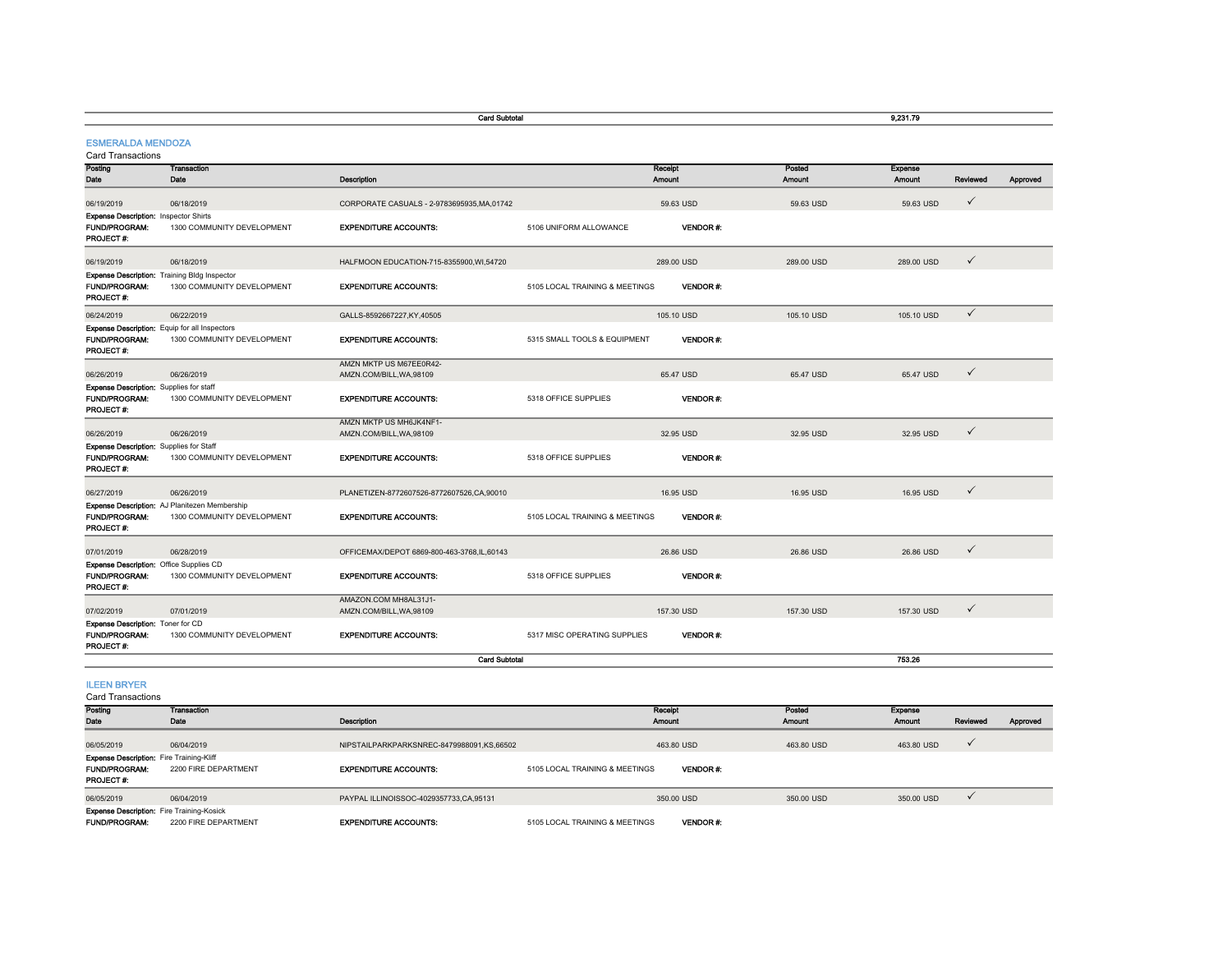PROJECT #:

| 06/10/2019                                                                         | 06/07/2019                                                             | WM SUPERCENTER #1735-WHEELING,IL,60090              |                                | 112.29 USD    |                 | 112.29 USD    | 112.29 USD    | ✓            |
|------------------------------------------------------------------------------------|------------------------------------------------------------------------|-----------------------------------------------------|--------------------------------|---------------|-----------------|---------------|---------------|--------------|
| Expense Description: Active Shooter Training<br><b>FUND/PROGRAM:</b><br>PROJECT #: | 2200 FIRE DEPARTMENT                                                   | <b>EXPENDITURE ACCOUNTS:</b>                        | 5105 LOCAL TRAINING & MEETINGS |               | <b>VENDOR#:</b> |               |               |              |
| 06/13/2019                                                                         | 06/10/2019                                                             | WAL-MART #1735-WHEELING,IL,60090                    |                                | $(45.80)$ USD |                 | $(45.80)$ USD | $(45.80)$ USD | $\checkmark$ |
| <b>FUND/PROGRAM:</b><br>PROJECT #:                                                 | Expense Description: Refund active shooter sup<br>2200 FIRE DEPARTMENT | <b>EXPENDITURE ACCOUNTS:</b>                        | 5105 LOCAL TRAINING & MEETINGS |               | VENDOR#:        |               |               |              |
| 06/17/2019                                                                         | 06/14/2019                                                             | SW AUTOMOTIVE 799345-ARLINGTON HGT,IL,60004         |                                | 445.40 USD    |                 | 445.40 USD    | 445.40 USD    | $\checkmark$ |
| Expense Description: Vehicle main<br>FUND/PROGRAM:<br>PROJECT #:                   | 2200 FIRE DEPARTMENT                                                   | <b>EXPENDITURE ACCOUNTS:</b>                        | 5310 VEHICLE MAINTENANCE       |               | VENDOR #:       |               |               |              |
| 06/18/2019                                                                         | 06/17/2019                                                             | ZOLL MEDICAL CORP-800-242-9150, MA, 01824           |                                | 468.00 USD    |                 | 468.00 USD    | 468.00 USD    | $\checkmark$ |
| <b>Expense Description: Medical Supplies</b><br>FUND/PROGRAM:<br>PROJECT #:        | 2200 FIRE DEPARTMENT                                                   | <b>EXPENDITURE ACCOUNTS:</b>                        | 5312 MEDICAL SUPPLIES          |               | <b>VENDOR#:</b> |               |               |              |
| 06/18/2019                                                                         | 06/17/2019                                                             | INT IN TASK FORCE 1 I-570-8402544, PA, 18421        |                                | 150.00 USD    |                 | 150.00 USD    | 150.00 USD    | $\checkmark$ |
| <b>Expense Description:</b> Fire Training-White<br>FUND/PROGRAM:<br>PROJECT #:     | 2200 FIRE DEPARTMENT                                                   | <b>EXPENDITURE ACCOUNTS:</b>                        | 5105 LOCAL TRAINING & MEETINGS |               | VENDOR#:        |               |               |              |
| 06/19/2019                                                                         | 06/18/2019                                                             | JONES & BARTLETT LEARN-8008320034.MA.01803          |                                | 241.55 USD    |                 | 241.55 USD    | 241.55 USD    | $\checkmark$ |
| Expense Description: Books for Fire Training<br>FUND/PROGRAM:<br>PROJECT #:        | 2200 FIRE DEPARTMENT                                                   | <b>EXPENDITURE ACCOUNTS:</b>                        | 5105 LOCAL TRAINING & MEETINGS |               | VENDOR#:        |               |               |              |
| 06/20/2019                                                                         | 06/18/2019                                                             | THE HOME DEPOT 1913-MOUNT PROSPEC,IL,60056          |                                |               | 99.00 USD       | 99.00 USD     | 99.00 USD     | $\checkmark$ |
| <b>Expense Description: FF Supplies</b><br><b>FUND/PROGRAM:</b><br>PROJECT#:       | 2200 FIRE DEPARTMENT                                                   | <b>EXPENDITURE ACCOUNTS:</b>                        | 5305 FIREFIGHTING SUPPLIES     |               | VENDOR#:        |               |               |              |
| 06/25/2019                                                                         | 06/24/2019                                                             | HARBOR FREIGHT TOOLS 1-ARLINGTON<br>HEI, IL, 60004  |                                | 164.37 USD    |                 | 164.37 USD    | 164.37 USD    | ✓            |
| <b>Expense Description:</b> Fan to cool server room<br>FUND/PROGRAM:<br>PROJECT #: | 2200 FIRE DEPARTMENT                                                   | <b>EXPENDITURE ACCOUNTS:</b>                        | 5311 BLDG/GROUNDS MAINTENANCE  |               | <b>VENDOR#</b>  |               |               |              |
| 06/26/2019                                                                         | 06/25/2019                                                             | ZOLL MEDICAL CORP-800-242-9150, MA, 01824           |                                |               | 86.40 USD       | 86.40 USD     | 86.40 USD     | $\checkmark$ |
| <b>Expense Description: Medical Supplies</b><br>FUND/PROGRAM:<br>PROJECT #:        | 2200 FIRE DEPARTMENT                                                   | <b>EXPENDITURE ACCOUNTS:</b>                        | 5312 MEDICAL SUPPLIES          |               | <b>VENDOR#:</b> |               |               |              |
| 06/26/2019                                                                         | 06/25/2019                                                             | AMZN MKTP US M69DV1R72-<br>AMZN.COM/BILL, WA, 98109 |                                |               | 41.40 USD       | 41.40 USD     | 41.40 USD     | ✓            |
| <b>Expense Description: FF supplies</b><br>FUND/PROGRAM:<br>PROJECT #:             | 2200 FIRE DEPARTMENT                                                   | <b>EXPENDITURE ACCOUNTS:</b>                        | 5305 FIREFIGHTING SUPPLIES     |               | VENDOR#:        |               |               |              |
| 06/26/2019                                                                         | 06/25/2019                                                             | NIPSTAILPARKPARKSNREC-8479988091,KS,66502           |                                | 463.80 USD    |                 | 463.80 USD    | 463.80 USD    | $\checkmark$ |
| Expense Description: Fire Training-Carlson<br>FUND/PROGRAM:<br>PROJECT #:          | 2200 FIRE DEPARTMENT                                                   | <b>EXPENDITURE ACCOUNTS:</b>                        | 5105 LOCAL TRAINING & MEETINGS |               | <b>VENDOR#:</b> |               |               |              |
| 06/27/2019                                                                         | 06/26/2019                                                             | ZOLL MEDICAL CORP-800-242-9150, MA, 01824           |                                | 990.00 USD    |                 | 990.00 USD    | 990.00 USD    | $\checkmark$ |
| <b>Expense Description: Medical Supplies</b><br>FUND/PROGRAM:<br>PROJECT #:        | 2200 FIRE DEPARTMENT                                                   | <b>EXPENDITURE ACCOUNTS:</b>                        | 5312 MEDICAL SUPPLIES          |               | VENDOR#:        |               |               |              |
| 07/01/2019<br><b>Expense Description: Rehab Supplies</b>                           | 06/28/2019                                                             | SAMSCLUB.COM-888-746-7726,AR,72712                  |                                |               | 50.40 USD       | 50.40 USD     | 50.40 USD     | $\checkmark$ |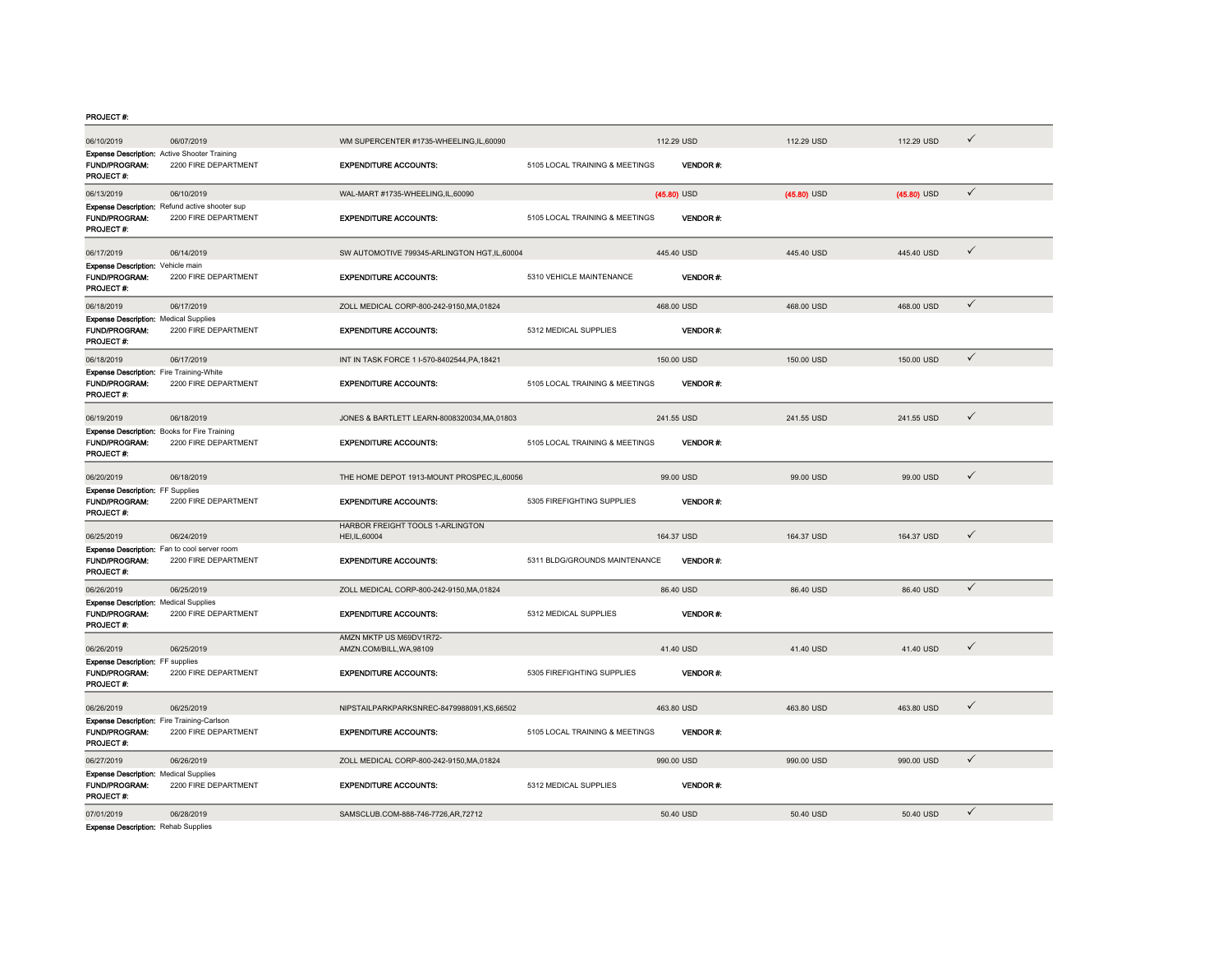#### FUND/PROGRAM:2200 FIRE DEPARTMENT

EXPENDITURE ACCOUNTS: 5105 LOCAL TRAINING & MEETINGS

| <b>PROJECT#:</b>                                                       |                                                                    |                                                |                                |                          |                  |                                 |              |          |
|------------------------------------------------------------------------|--------------------------------------------------------------------|------------------------------------------------|--------------------------------|--------------------------|------------------|---------------------------------|--------------|----------|
|                                                                        |                                                                    | <b>Card Subtotal</b>                           |                                |                          |                  | 4,080.61                        |              |          |
| <b>JOHN MELANIPHY III</b><br><b>Card Transactions</b>                  |                                                                    |                                                |                                |                          |                  |                                 |              |          |
| Posting<br>Date                                                        | <b>Transaction</b><br>Date                                         | Description                                    |                                | Receipt<br>Amount        | Posted<br>Amount | Expense<br><b>Amount</b>        | Reviewed     | Approved |
| 07/01/2019                                                             | 06/27/2019                                                         | BOB CHINNS CRABHOUSE R-WHEELING, IL, 60090     |                                | 20.65 USD                | 20.65 USD        | 20.65 USD                       | $\checkmark$ |          |
| <b>FUND/PROGRAM:</b><br>PROJECT#:                                      | Expense Description: Chamber Luncheon<br>1600 ADMIN & BOT          | <b>EXPENDITURE ACCOUNTS:</b>                   | 5105 LOCAL TRAINING & MEETINGS | VENDOR#:                 |                  |                                 |              |          |
|                                                                        |                                                                    | <b>Card Subtotal</b>                           |                                |                          |                  | 20.65                           |              |          |
| <b>JOHNNY PEREZ</b><br>Card Transactions                               |                                                                    |                                                |                                |                          |                  |                                 |              |          |
| Posting<br>Date                                                        | <b>Transaction</b><br>Date                                         | Description                                    |                                | Receipt<br>Amount        | Posted<br>Amount | <b>Expense</b><br><b>Amount</b> | Reviewed     | Approved |
| 06/18/2019                                                             | 06/17/2019                                                         | 1000BULBS.COM-800-624-4488,TX,75041            |                                | 429.50 USD               | 429.50 USD       | 429.50 USD                      | $\checkmark$ |          |
| <b>Expense Description: Light bulbs</b><br>FUND/PROGRAM:<br>PROJECT #: | 1220 BUILDING SERVICES                                             | <b>EXPENDITURE ACCOUNTS:</b>                   | 5311 BLDG/GROUNDS MAINTENANCE  | <b>VENDOR#:</b>          |                  |                                 |              |          |
| 06/20/2019                                                             | 06/19/2019                                                         | HENRICHSENS FIRE AND S-WHEELING, IL, 60090     |                                | 50.19 USD                | 50.19 USD        | 50.19 USD                       | $\checkmark$ |          |
| FUND/PROGRAM:<br>PROJECT#:                                             | Expense Description: Extinguisher recharge<br>2200 FIRE DEPARTMENT | <b>EXPENDITURE ACCOUNTS:</b>                   | 5211 EXTINGUISHER SERVICE      | <b>VENDOR#:</b>          |                  |                                 |              |          |
| 07/04/2019                                                             | 07/03/2019                                                         | NORTHWEST ELECTRICAL-MOUNT<br>PROSPEC,IL,60056 |                                | 91.62 USD                | 91.62 USD        | 91.62 USD                       | $\checkmark$ |          |
| <b>Expense Description: Fuses</b><br><b>FUND/PROGRAM:</b><br>PROJECT#: | 2200 FIRE DEPARTMENT                                               | <b>EXPENDITURE ACCOUNTS:</b>                   | 5311 BLDG/GROUNDS MAINTENANCE  | VENDOR#:                 |                  |                                 |              |          |
|                                                                        |                                                                    | <b>Card Subtotal</b>                           |                                |                          |                  | 571.31                          |              |          |
| <b>JON SFONDILIS</b><br><b>Card Transactions</b>                       |                                                                    |                                                |                                |                          |                  |                                 |              |          |
| Posting<br>Date                                                        | <b>Transaction</b><br>Date                                         | Description                                    |                                | Receipt<br><b>Amount</b> | Posted<br>Amount | <b>Expense</b><br><b>Amount</b> | Reviewed     | Approved |
| 06/06/2019                                                             | 06/05/2019                                                         | 4IMPRINT-877-4467746.WI.54901                  |                                | 2.112.69 USD             | 2.112.69 USD     | 2,112.69 USD                    | $\checkmark$ |          |

#### Amount Reviewed Approved FUND/PROGRAM: 1140 SPECIAL EVENTSEXPENDITURE ACCOUNTS:  $5297$  PROGRAMS/ACTIVITIES VENDOR #: PROJECT #: 2019-02806/06/2019 06/05/2019 CHICAGO TRIB SUBSCRIPT-3125467900,TX,75067 15.96 USD 15.96 USD 15.96 USD **Expense Description:** Online subscription<br>**FUND/PROGRAM:** 1600 ADMIN & BOT 1600 ADMIN & BOT **EXPENDITURE ACCOUNTS:** 5302 BOOKS & SUBSCRIPTIONS VENDOR #: PROJECT #: 06/13/2019 06/13/2019 AMZN MKTP US M69UZ81S0-AMZN.COM/BILL,WA,98109 14.99 USD 14.99 USD 14.99 USD **FUND/PROGRAM:** 1600 ADMIN & BOT EXPENDITURE ACCOUNTS: 5313 IS MISC EQPT & SUPPLIES VENDOR #: PROJECT #: 06/14/2019 06/13/2019 POSTNET IL140-WHEELING,IL,60090 2,237.08 USD 2,237.08 USD 2,237.08 USD FUND/PROGRAM: 1140 SPECIAL EVENTS EXPENDITURE ACCOUNTS: 5297 PROGRAMS/ACTIVITIES VENDOR #: PROJECT #: 2019-02906/24/2019 06/21/2019 FEDEX OFFICE 00000828-DALLAS,TX,75240 340.20 USD 340.20 USD 340.20 USD Expense Description: 125th anniversary handout Expense Description: iPad chargers Expense Description: RNR banners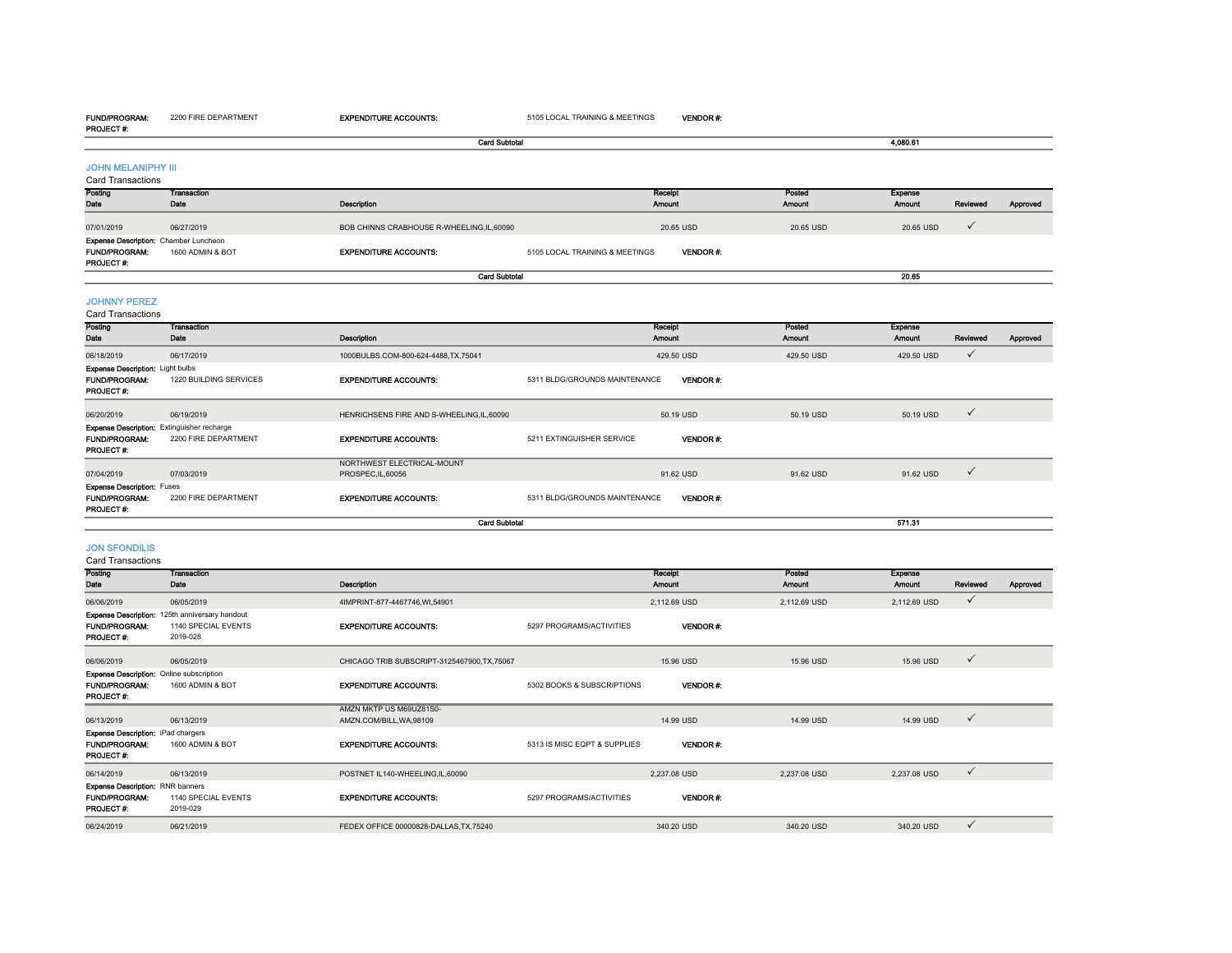| <b>Expense Description:</b> Parade car magnets<br>FUND/PROGRAM:<br>PROJECT#:           | 1140 SPECIAL EVENTS<br>2019-028 | <b>EXPENDITURE ACCOUNTS:</b>                        | 5297 PROGRAMS/ACTIVITIES    | <b>VENDOR#:</b>          |                  |                          |              |          |
|----------------------------------------------------------------------------------------|---------------------------------|-----------------------------------------------------|-----------------------------|--------------------------|------------------|--------------------------|--------------|----------|
| 06/24/2019                                                                             | 06/22/2019                      | AMZN MKTP US M61QR9SA0-<br>AMZN.COM/BILL, WA, 98109 |                             | 35.95 USD                | 35.95 USD        | 35.95 USD                | ✓            |          |
| Expense Description: HR Coord workstation<br><b>FUND/PROGRAM:</b><br>PROJECT#:         | 1600 ADMIN & BOT                | <b>EXPENDITURE ACCOUNTS:</b>                        | 5318 OFFICE SUPPLIES        | <b>VENDOR#:</b>          |                  |                          |              |          |
| 06/24/2019                                                                             | 06/23/2019                      | AMZN MKTP US M66JP8KX0-<br>AMZN.COM/BILL, WA, 98109 |                             | 179.99 USD               | 179.99 USD       | 179.99 USD               | $\checkmark$ |          |
| Expense Description: HR Coord workstation<br><b>FUND/PROGRAM:</b><br><b>PROJECT #:</b> | 1600 ADMIN & BOT                | <b>EXPENDITURE ACCOUNTS:</b>                        | 5318 OFFICE SUPPLIES        | <b>VENDOR#:</b>          |                  |                          |              |          |
| 07/01/2019                                                                             | 06/28/2019                      | RAMADA INNS-WHEELING,IL,60090                       |                             | 85.66 USD                | 85.66 USD        | 85.66 USD                | $\checkmark$ |          |
| Expense Description: RNR entertainer staging<br><b>FUND/PROGRAM:</b><br>PROJECT #:     | 1140 SPECIAL EVENTS<br>2019-029 | <b>EXPENDITURE ACCOUNTS:</b>                        | 5297 PROGRAMS/ACTIVITIES    | <b>VENDOR#:</b>          |                  |                          |              |          |
| 07/01/2019                                                                             | 06/28/2019                      | RAMADA INNS-WHEELING.IL.60090                       |                             | 85.66 USD                | 85.66 USD        | 85.66 USD                | ✓            |          |
| Expense Description: RNR/to be refunded<br>FUND/PROGRAM:<br>PROJECT #:                 | 1140 SPECIAL EVENTS<br>2019-029 | <b>EXPENDITURE ACCOUNTS:</b>                        | 5297 PROGRAMS/ACTIVITIES    | <b>VENDOR#:</b>          |                  |                          |              |          |
| 07/01/2019                                                                             | 06/28/2019                      | INTERNATION-2029623680.DC.20002                     |                             | 720.00 USD               | 720.00 USD       | 720.00 USD               | $\checkmark$ |          |
| Expense Description: ICMA Conference reg<br><b>FUND/PROGRAM:</b><br>PROJECT #:         | 1600 ADMIN & BOT                | <b>EXPENDITURE ACCOUNTS:</b>                        | 5205 CONFERENCES & MEETINGS | <b>VENDOR#:</b>          |                  |                          |              |          |
| 07/01/2019                                                                             | 06/28/2019                      | JEWEL-OSCO-BUFFALO GROVE,IL,60089                   |                             | 52.15 USD                | 52.15 USD        | 52.15 USD                | $\checkmark$ |          |
| Expense Description: RNR refreshments<br>FUND/PROGRAM:<br>PROJECT #:                   | 1140 SPECIAL EVENTS<br>2019-028 | <b>EXPENDITURE ACCOUNTS:</b>                        | 5297 PROGRAMS/ACTIVITIES    | <b>VENDOR#:</b>          |                  |                          |              |          |
| 07/01/2019                                                                             | 06/29/2019                      | EDIBLE ARRANGEMENTS-8773637848,CT,06492             |                             | 75.93 USD                | 75.93 USD        | 75.93 USD                | ✓            |          |
| <b>Expense Description: RNR refreshments</b><br>FUND/PROGRAM:<br>PROJECT#:             | 1140 SPECIAL EVENTS<br>2019-028 | <b>EXPENDITURE ACCOUNTS:</b>                        | 5297 PROGRAMS/ACTIVITIES    | <b>VENDOR#:</b>          |                  |                          |              |          |
| 07/01/2019                                                                             | 06/29/2019                      | JIMMY JOHNS - 483 - EC-WHEELING, IL, 60090          |                             | 86.78 USD                | 86.78 USD        | 86.78 USD                | $\checkmark$ |          |
| <b>Expense Description: RNR refreshments</b><br>FUND/PROGRAM:<br>PROJECT#:             | 1140 SPECIAL EVENTS<br>2019-028 | <b>EXPENDITURE ACCOUNTS:</b>                        | 5297 PROGRAMS/ACTIVITIES    | <b>VENDOR#:</b>          |                  |                          |              |          |
| 07/04/2019                                                                             | 07/03/2019                      | CHICAGO TRIB SUBSCRIPT-3125467900, TX, 75067        |                             | 15.96 USD                | 15.96 USD        | 15.96 USD                | ✓            |          |
| <b>Expense Description:</b> Online subscription<br><b>FUND/PROGRAM:</b><br>PROJECT #:  | 1600 ADMIN & BOT                | <b>EXPENDITURE ACCOUNTS:</b>                        | 5302 BOOKS & SUBSCRIPTIONS  | VENDOR#:                 |                  |                          |              |          |
|                                                                                        |                                 | <b>Card Subtotal</b>                                |                             |                          |                  | 6,059.00                 |              |          |
| <b>JOSEPH LICARI</b><br>Card Transactions                                              |                                 |                                                     |                             |                          |                  |                          |              |          |
| Posting<br>Date                                                                        | <b>Transaction</b><br>Date      | Description                                         |                             | Receipt<br><b>Amount</b> | Posted<br>Amount | <b>Expense</b><br>Amount | Reviewed     | Approved |
| 06/13/2019                                                                             | 06/11/2019                      | LITTLE CAESARS 1551-00-866-849-0587.IL.60090        |                             | 192.50 USD               | 192.50 USD       | 192.50 USD               | ✓            |          |

FUND/PROGRAM: 2100 POLICE DEPARTMENTEXPENDITURE ACCOUNTS: 5105 LOCAL TRAINING & MEETINGS VENDOR #: PROJECT #: 06/13/2019 06/13/2019 VZWRLSS MW M5761-01-800-922-0204,FL,32746 349.99 USD 349.99 USD 349.99 USD FUND/PROGRAM: 2100 POLICE DEPARTMENTExpense Description: REPLACEMENT IPHONE VENDOR #: Expense Description: FOOD FOR ACTV SHOOTER TRN

EXPENDITURE ACCOUNTS: 5317 MISC OPERATING SUPPLIES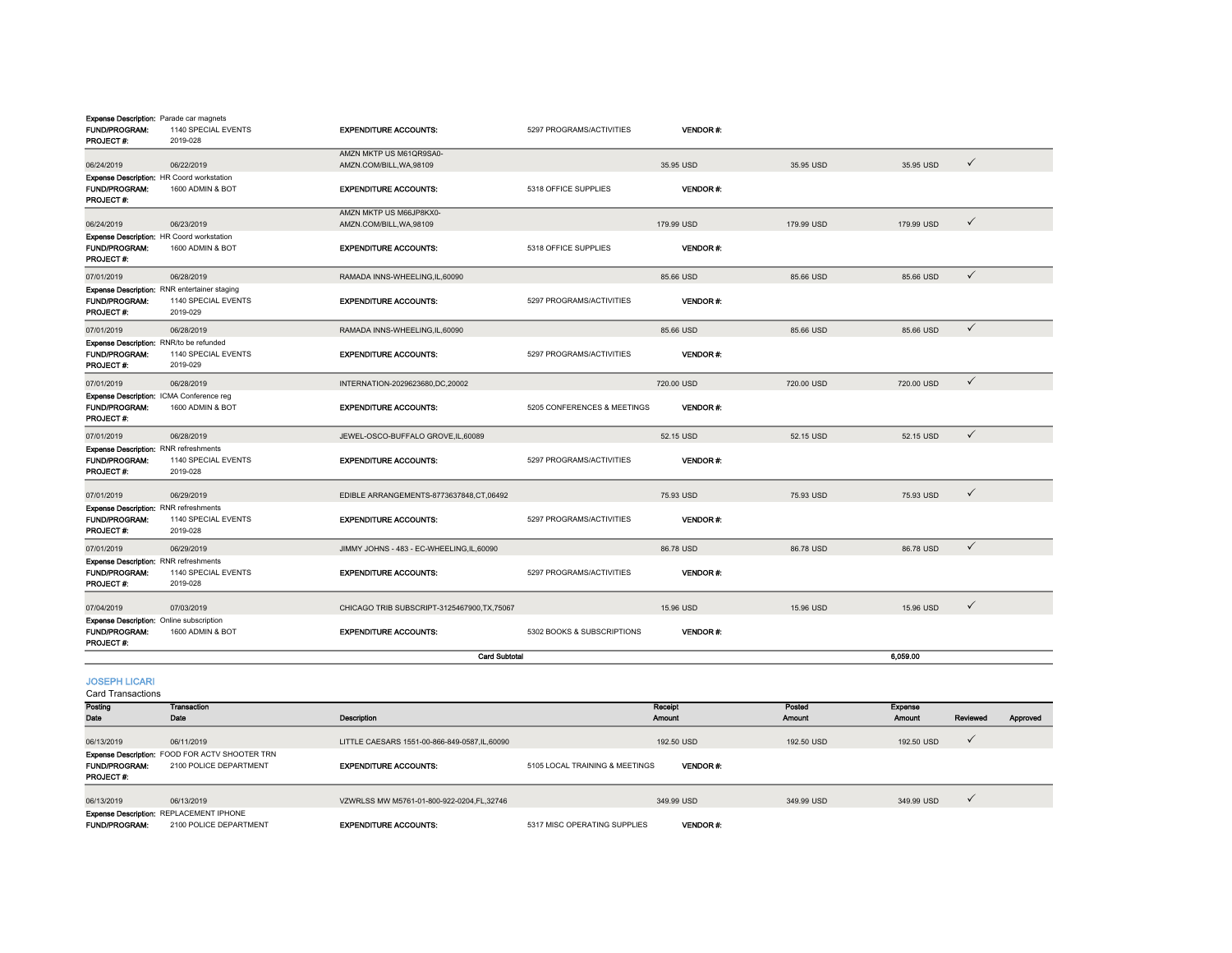#### PROJECT #:

PROJECT #:

|                                                                            |                                                                      | <b>Card Subtotal</b>                               |                               |                   |                  | 542.49            |              |          |
|----------------------------------------------------------------------------|----------------------------------------------------------------------|----------------------------------------------------|-------------------------------|-------------------|------------------|-------------------|--------------|----------|
| <b>JOSEPH WARGO</b><br><b>Card Transactions</b>                            |                                                                      |                                                    |                               |                   |                  |                   |              |          |
| Posting<br>Date                                                            | <b>Transaction</b><br>Date                                           | Description                                        |                               | Receipt<br>Amount | Posted<br>Amount | Expense<br>Amount | Reviewed     | Approved |
| 06/06/2019                                                                 | 06/05/2019                                                           | LEN'S ACE HARDWARE-BUFFALO GROVE,IL,60089          |                               | 19.99 USD         | 19.99 USD        | 19.99 USD         | ✓            |          |
| Expense Description: Hardware Cloth<br>FUND/PROGRAM:<br>PROJECT #:         | 4200 SEWER DIVISION                                                  | <b>EXPENDITURE ACCOUNTS:</b>                       | 5342 SEWER LINE MAINTENANCE   | VENDOR#:          |                  |                   |              |          |
| 06/27/2019                                                                 | 06/25/2019                                                           | THE HOME DEPOT #1913-MT<br>PROSPECT, IL, 600560000 |                               | 76.20 USD         | 76.20 USD        | 76.20 USD         | ✓            |          |
| <b>Expense Description:</b> Fencing and Ties<br>FUND/PROGRAM:<br>PROJECT#: | 4200 SEWER DIVISION                                                  | <b>EXPENDITURE ACCOUNTS:</b>                       | 5342 SEWER LINE MAINTENANCE   | <b>VENDOR#:</b>   |                  |                   |              |          |
|                                                                            |                                                                      | <b>Card Subtotal</b>                               |                               |                   |                  | 96.19             |              |          |
| <b>JOSHUA BERMAN</b><br><b>Card Transactions</b>                           |                                                                      |                                                    |                               |                   |                  |                   |              |          |
| Posting<br>Date                                                            | <b>Transaction</b><br>Date                                           | Description                                        |                               | Receipt<br>Amount | Posted<br>Amount | Expense<br>Amount | Reviewed     | Approved |
| 06/13/2019                                                                 | 06/12/2019                                                           | FULLIFE SAFETY CENTE-ROSELLE, IL, 601721119        |                               | 329.12 USD        | 329.12 USD       | 329.12 USD        | ✓            |          |
| FUND/PROGRAM:<br>PROJECT #:                                                | Expense Description: Gas detector calibration<br>4100 WATER DIVISION | <b>EXPENDITURE ACCOUNTS:</b>                       | 5220 MAINT OFF/SPEC EQUIPMENT | <b>VENDOR#:</b>   |                  |                   |              |          |
| 06/21/2019                                                                 | 06/20/2019                                                           | USA BLUE BOOK-8004939876,IL,60085                  |                               | 742.38 USD        | 742.38 USD       | 742.38 USD        | $\checkmark$ |          |
| <b>Expense Description: Locator</b><br>FUND/PROGRAM:<br>PROJECT#:          | 4100 WATER DIVISION                                                  | <b>EXPENDITURE ACCOUNTS:</b>                       | 5315 SMALL TOOLS & EQUIPMENT  | <b>VENDOR#:</b>   |                  |                   |              |          |
| 06/21/2019                                                                 | 06/20/2019                                                           | USA BLUE BOOK-8004939876,IL,60085                  |                               | 276.59 USD        | 276.59 USD       | 276.59 USD        | $\checkmark$ |          |
| <b>Expense Description: Sewer Hooks</b><br>FUND/PROGRAM:<br>PROJECT#:      | 4200 SEWER DIVISION                                                  | <b>EXPENDITURE ACCOUNTS:</b>                       | 5315 SMALL TOOLS & EQUIPMENT  | <b>VENDOR#:</b>   |                  |                   |              |          |
| 06/21/2019                                                                 | 06/20/2019                                                           | ZORO TOOLS INC-855-2899676,IL,60089                |                               | 662.80 USD        | 662.80 USD       | 331.40 USD        | ✓            |          |
| <b>Expense Description: Gloves</b><br>FUND/PROGRAM:<br>PROJECT#:           | 4100 WATER DIVISION                                                  | <b>EXPENDITURE ACCOUNTS:</b>                       | 5319 PROTECTIVE CLOTHING      | <b>VENDOR#:</b>   |                  |                   |              |          |
| 06/21/2019                                                                 | 06/20/2019                                                           | ZORO TOOLS INC-855-2899676.IL.60089                |                               | 662.80 USD        | 662.80 USD       | 331.40 USD        | $\checkmark$ |          |
| <b>Expense Description: Gloves</b><br>FUND/PROGRAM:<br>PROJECT#:           | 4200 SEWER DIVISION                                                  | <b>EXPENDITURE ACCOUNTS:</b>                       | 5319 PROTECTIVE CLOTHING      | <b>VENDOR#:</b>   |                  |                   |              |          |
| 06/21/2019                                                                 | 06/20/2019                                                           | USA BLUE BOOK-8004939876,IL,60085                  |                               | 94.19 USD         | 94.19 USD        | 94.19 USD         | $\checkmark$ |          |
| <b>Expense Description:</b> Sampling Adapter<br>FUND/PROGRAM:<br>PROJECT#: | 4100 WATER DIVISION                                                  | <b>EXPENDITURE ACCOUNTS:</b>                       | 5315 SMALL TOOLS & EQUIPMENT  | <b>VENDOR#:</b>   |                  |                   |              |          |
| 06/24/2019                                                                 | 06/21/2019                                                           | USA BLUE BOOK-8004939876,IL,60085                  |                               | 744.44 USD        | 744.44 USD       | 744.44 USD        | $\checkmark$ |          |
| <b>Expense Description: Locator</b><br>FUND/PROGRAM:<br>PROJECT#:          | 4200 SEWER DIVISION                                                  | <b>EXPENDITURE ACCOUNTS:</b>                       | 5315 SMALL TOOLS & EQUIPMENT  | <b>VENDOR#:</b>   |                  |                   |              |          |
| 06/24/2019                                                                 | 06/22/2019                                                           | ZORO TOOLS INC-855-2899676,IL,60089                |                               | 336.98 USD        | 336.98 USD       | 261.68 USD        | $\checkmark$ |          |
| <b>Expense Description: Gloves/Glasses</b><br>FUND/PROGRAM:                | 4200 SEWER DIVISION                                                  | <b>EXPENDITURE ACCOUNTS:</b>                       | 5319 PROTECTIVE CLOTHING      | <b>VENDOR#:</b>   |                  |                   |              |          |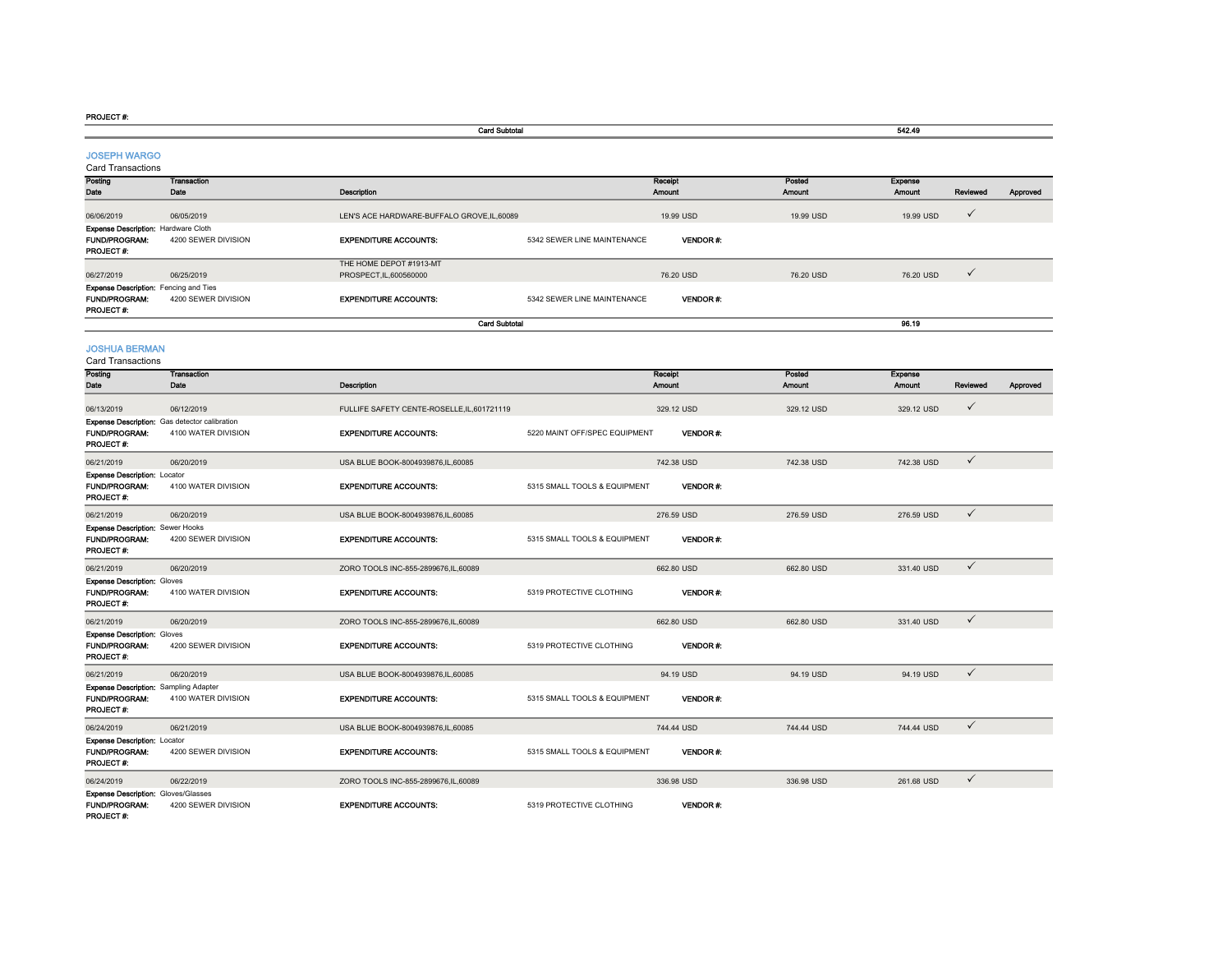| 06/24/2019                                                                                   | 06/22/2019          | ZORO TOOLS INC-855-2899676,IL,60089     |                            | 336.98 USD     | 336.98 USD | 75.30 USD |  |
|----------------------------------------------------------------------------------------------|---------------------|-----------------------------------------|----------------------------|----------------|------------|-----------|--|
| <b>Expense Description: Glasses</b><br><b>FUND/PROGRAM:</b><br><b>PROJECT #:</b>             | 4100 WATER DIVISION | <b>EXPENDITURE ACCOUNTS:</b>            | 5319 PROTECTIVE CLOTHING   | <b>VENDOR#</b> |            |           |  |
| 07/01/2019                                                                                   | 06/28/2019          | SP BATTERYCLERK USA-8888083520,NJ,07450 |                            | 57.82 USD      | 57.82 USD  | 57.82 USD |  |
| <b>Expense Description:</b> Omni-Site Batteries<br><b>FUND/PROGRAM:</b><br><b>PROJECT #:</b> | 4200 SEWER DIVISION | <b>EXPENDITURE ACCOUNTS:</b>            | 5237 TELEMETRY EQUIP MAINT | <b>VENDOR#</b> |            |           |  |
|                                                                                              |                     | <b>Card Subtotal</b>                    |                            |                |            | 3.244.32  |  |

### KATHERINE WHITEHEAD

| MITERINE WHITEREAD<br>Card Transactions    |                                                    |                                                     |                               |                 |               |            |              |          |
|--------------------------------------------|----------------------------------------------------|-----------------------------------------------------|-------------------------------|-----------------|---------------|------------|--------------|----------|
| Posting                                    | <b>Transaction</b>                                 |                                                     |                               | Receipt         | Posted        | Expense    |              |          |
| Date                                       | Date                                               | Description                                         |                               | Amount          | <b>Amount</b> | Amount     | Reviewed     | Approved |
| 06/06/2019                                 | 06/04/2019                                         | WHEELING PARK DISTRICT-WHEELING,IL,60090            |                               | 66.00 USD       | 66.00 USD     | 66.00 USD  | $\checkmark$ |          |
| Expense Description: Rockin w/the Cops     |                                                    |                                                     |                               |                 |               |            |              |          |
| <b>FUND/PROGRAM:</b><br>PROJECT#:          | 2100 POLICE DEPARTMENT                             | <b>EXPENDITURE ACCOUNTS:</b>                        | 5228 PRINTING & BINDING       | <b>VENDOR#:</b> |               |            |              |          |
| 06/06/2019                                 | 06/05/2019                                         | THOMSON WEST TCD-800-328-4880, MN, 55123            |                               | 231.53 USD      | 231.53 USD    | 231.53 USD | $\checkmark$ |          |
|                                            | Expense Description: ILCS Subscription May         |                                                     |                               |                 |               |            |              |          |
| <b>FUND/PROGRAM:</b><br>PROJECT #:         | 2100 POLICE DEPARTMENT                             | <b>EXPENDITURE ACCOUNTS:</b>                        | 5231 REG & SPCL AGENCY ASSESS | VENDOR#:        |               |            |              |          |
| 06/12/2019                                 | 06/10/2019                                         | NINOS PIZZERIA-BUFFALO GROVE, IL, 60089             |                               | 26.22 USD       | 26.22 USD     | 26.22 USD  | $\checkmark$ |          |
| Expense Description: Pact Camp Lunch       |                                                    |                                                     |                               |                 |               |            |              |          |
| <b>FUND/PROGRAM:</b><br>PROJECT#:          | 2100 POLICE DEPARTMENT                             | <b>EXPENDITURE ACCOUNTS:</b>                        | 5228 PRINTING & BINDING       | VENDOR#:        |               |            |              |          |
| 06/12/2019                                 | 06/11/2019                                         | WHITAKERBROTHERS.COM-3012302800,MD,20850            |                               | 612.00 USD      | 612.00 USD    | 612.00 USD | $\checkmark$ |          |
|                                            | <b>Expense Description: Paper Folder - Records</b> |                                                     |                               |                 |               |            |              |          |
| <b>FUND/PROGRAM:</b><br>PROJECT#:          | 2100 POLICE DEPARTMENT                             | <b>EXPENDITURE ACCOUNTS:</b>                        | 5318 OFFICE SUPPLIES          | <b>VENDOR#:</b> |               |            |              |          |
| 06/12/2019                                 | 06/12/2019                                         | AMZN MKTP US M68JE9HL1-<br>AMZN.COM/BILL, WA, 98109 |                               | 18,60 USD       | 18,60 USD     | 18.60 USD  | $\checkmark$ |          |
| <b>Expense Description: Range Supplies</b> |                                                    |                                                     |                               |                 |               |            |              |          |
| FUND/PROGRAM:<br>PROJECT#:                 | 2100 POLICE DEPARTMENT                             | <b>EXPENDITURE ACCOUNTS:</b>                        | 5316 RANGE SUPPLIES           | <b>VENDOR#:</b> |               |            |              |          |
| 06/12/2019                                 | 06/12/2019                                         | AMZN MKTP US M69JS3XY2-<br>AMZN.COM/BILL, WA, 98109 |                               | 9.34 USD        | 9.34 USD      | 9.34 USD   | $\checkmark$ |          |
| <b>Expense Description: Range Supplies</b> |                                                    |                                                     |                               |                 |               |            |              |          |
| <b>FUND/PROGRAM:</b><br>PROJECT#:          | 2100 POLICE DEPARTMENT                             | <b>EXPENDITURE ACCOUNTS:</b>                        | 5316 RANGE SUPPLIES           | <b>VENDOR#:</b> |               |            |              |          |
| 06/12/2019                                 | 06/12/2019                                         | AMZN MKTP US M63W56XT2-<br>AMZN.COM/BILL, WA, 98109 |                               | 14.94 USD       | 14.94 USD     | 14.94 USD  | $\checkmark$ |          |
| <b>Expense Description: Range Supplies</b> |                                                    |                                                     |                               |                 |               |            |              |          |
| <b>FUND/PROGRAM:</b>                       | 2100 POLICE DEPARTMENT                             | <b>EXPENDITURE ACCOUNTS:</b>                        | 5316 RANGE SUPPLIES           | <b>VENDOR#:</b> |               |            |              |          |
| PROJECT #:                                 |                                                    |                                                     |                               |                 |               |            |              |          |
| 06/13/2019                                 | 06/12/2019                                         | STATE GRAPHICS-WHEELING,IL,60090                    |                               | 50.00 USD       | 50.00 USD     | 50.00 USD  | $\checkmark$ |          |
|                                            | Expense Description: Rundo BusCards- Uniform       |                                                     |                               |                 |               |            |              |          |
| <b>FUND/PROGRAM:</b><br>PROJECT #:         | 2100 POLICE DEPARTMENT                             | <b>EXPENDITURE ACCOUNTS:</b>                        | 5106 UNIFORM ALLOWANCE        | <b>VENDOR#</b>  |               |            |              |          |
| 06/13/2019                                 | 06/12/2019                                         | NORTHSHORE PHYSICIAN-877-210-4351,IL,60201          |                               | 18.00 USD       | 18.00 USD     | 18.00 USD  | $\checkmark$ |          |
| Expense Description: Munoz Medical         |                                                    |                                                     |                               |                 |               |            |              |          |
| FUND/PROGRAM:<br>PROJECT#:                 | 2100 POLICE DEPARTMENT                             | <b>EXPENDITURE ACCOUNTS:</b>                        | 5246 MEDICAL EXAMS            | <b>VENDOR#:</b> |               |            |              |          |
| 06/13/2019                                 | 06/13/2019                                         | KONICA MINOLTA USA-800-456-6422.NJ.07446            |                               | 14.55 USD       | 14.55 USD     | 14.55 USD  | $\checkmark$ |          |
| Expense Description: 911 Copier Maint      |                                                    |                                                     |                               |                 |               |            |              |          |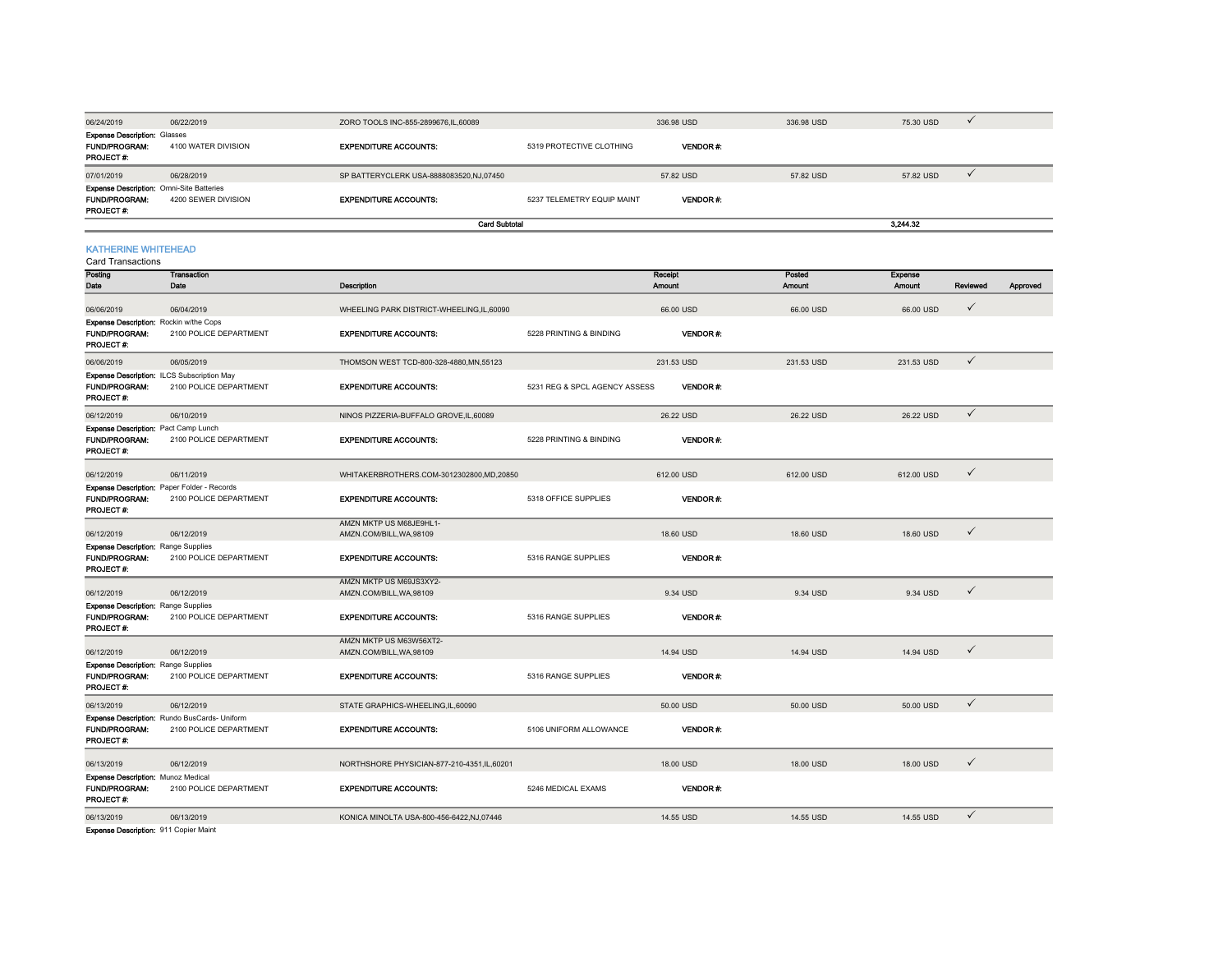| <b>FUND/PROGRAM:</b><br>PROJECT #:                                         | 2110 DISPATCHERS         | <b>EXPENDITURE ACCOUNTS:</b>                          | 5207 IS SERV & MAINT AGREEMENT | <b>VENDOR#</b>  |            |            |              |
|----------------------------------------------------------------------------|--------------------------|-------------------------------------------------------|--------------------------------|-----------------|------------|------------|--------------|
| 06/14/2019                                                                 | 06/12/2019               | PARTNERS AND PAWS-LISLE.IL.60532                      |                                | 116,87 USD      | 116,87 USD | 116,87 USD | $\checkmark$ |
| Expense Description: K9 Riggs Vet<br><b>FUND/PROGRAM:</b><br>PROJECT #:    | 2100 POLICE DEPARTMENT   | <b>EXPENDITURE ACCOUNTS:</b>                          | 5317 MISC OPERATING SUPPLIES   | VENDOR#:        |            |            |              |
| 06/14/2019<br>Expense Description: Pact Camp Lunch                         | 06/13/2019               | CASA CHAPALAS GRILL-WHEELING,IL,600903971             |                                | 120.00 USD      | 120.00 USD | 120.00 USD | $\checkmark$ |
| FUND/PROGRAM:<br>PROJECT#:                                                 | 2100 POLICE DEPARTMENT   | <b>EXPENDITURE ACCOUNTS:</b>                          | 5228 PRINTING & BINDING        | <b>VENDOR#:</b> |            |            |              |
| 06/18/2019                                                                 | 06/17/2019               | MONSE'S BAKERY-WHEELING,IL,60090                      |                                | 35.00 USD       | 35.00 USD  | 35.00 USD  | $\checkmark$ |
| Expense Description: Swearing in Cake<br>FUND/PROGRAM:<br>PROJECT#:        | 2100 POLICE DEPARTMENT   | <b>EXPENDITURE ACCOUNTS:</b>                          | 5323 AWARDS/DECORATIONS        | VENDOR#:        |            |            |              |
| 06/18/2019                                                                 | 06/17/2019               | CROWN TROPHY-8478089706,IL,60089                      |                                | 16.50 USD       | 16.50 USD  | 16.50 USD  | $\checkmark$ |
| Expense Description: Wolff - Plaque<br>FUND/PROGRAM:<br>PROJECT #:         | 2100 POLICE DEPARTMENT   | <b>EXPENDITURE ACCOUNTS:</b>                          | 5323 AWARDS/DECORATIONS        | <b>VENDOR#:</b> |            |            |              |
| 06/19/2019                                                                 | 06/18/2019               | INTUIT IN HEADSETS-847-2988100,IL,60068               |                                | 60.99 USD       | 60.99 USD  | 60.99 USD  | $\checkmark$ |
| Expense Description: 911-Repair Headset<br>FUND/PROGRAM:<br>PROJECT #:     | 2110 DISPATCHERS         | <b>EXPENDITURE ACCOUNTS:</b>                          | 5317 MISC OPERATING SUPPLIES   | <b>VENDOR#:</b> |            |            |              |
| 06/19/2019                                                                 | 06/18/2019               | NORTH EAST MULTI REG-630-8968860,IL,60542             |                                | 325.00 USD      | 325.00 USD | 325.00 USD | $\checkmark$ |
| Expense Description: Bernabei - Training<br>FUND/PROGRAM:<br>PROJECT#:     | 2100 POLICE DEPARTMENT   | <b>EXPENDITURE ACCOUNTS:</b>                          | 5105 LOCAL TRAINING & MEETINGS | VENDOR#:        |            |            |              |
| 06/19/2019                                                                 | 06/19/2019               | COMCAST CHICAGO-800-COMCAST, IL, 60173                |                                | 16.37 USD       | 16.37 USD  | 16.37 USD  | $\checkmark$ |
| Expense Description: Internet for PD<br><b>FUND/PROGRAM:</b><br>PROJECT#:  | 1750 INFORMATION SYSTEMS | <b>EXPENDITURE ACCOUNTS:</b>                          | 5207 IS SERV & MAINT AGREEMENT | VENDOR#:        |            |            |              |
| 06/19/2019                                                                 | 06/19/2019               | COMCAST CHICAGO CS 1X-800-266-2278, IL, 60173         |                                | 203.52 USD      | 203.52 USD | 203.52 USD | $\checkmark$ |
| Expense Description: Internet for PD<br><b>FUND/PROGRAM:</b><br>PROJECT #: | 1750 INFORMATION SYSTEMS | <b>EXPENDITURE ACCOUNTS:</b>                          | 5207 IS SERV & MAINT AGREEMENT | VENDOR#:        |            |            |              |
| 06/21/2019                                                                 | 06/20/2019               | AMZN MKTP US M67EL16M0-<br>AMZN.COM/BILL, WA, 98109   |                                | 49.95 USD       | 49.95 USD  | 49.95 USD  | $\checkmark$ |
| Expense Description: IT Supplies<br>FUND/PROGRAM:<br>PROJECT #:            | 2100 POLICE DEPARTMENT   | <b>EXPENDITURE ACCOUNTS:</b>                          | 5313 IS MISC EQPT & SUPPLIES   | VENDOR #:       |            |            |              |
| 06/21/2019                                                                 | 06/20/2019               | AMAZON.COM M635S5WW1 A-<br>AMZN.COM/BILL, WA, 98109   |                                | 82.02 USD       | 82.02 USD  | 82.02 USD  | $\checkmark$ |
| Expense Description: 911-Supplies<br>FUND/PROGRAM:<br>PROJECT#:            | 2110 DISPATCHERS         | <b>EXPENDITURE ACCOUNTS:</b>                          | 5315 SMALL TOOLS & EQUIPMENT   | VENDOR#:        |            |            |              |
| 06/25/2019                                                                 | 06/25/2019               | COMCAST CHICAGO CS 1X-800-266-2278, IL, 60173         |                                | 203.52 USD      | 203.52 USD | 203.52 USD | $\checkmark$ |
| Expense Description: Internet for PD<br><b>FUND/PROGRAM:</b><br>PROJECT #: | 1750 INFORMATION SYSTEMS | <b>EXPENDITURE ACCOUNTS:</b>                          | 5207 IS SERV & MAINT AGREEMENT | <b>VENDOR#:</b> |            |            |              |
| 06/26/2019                                                                 | 06/25/2019               | INT IN HERO INDUSTRIE-714-8793900, CA, 92879-<br>1442 |                                | 505.00 USD      | 505.00 USD | 505.00 USD | $\checkmark$ |
| Expense Description: Rockin w/the Cops<br>FUND/PROGRAM:<br>PROJECT #:      | 2100 POLICE DEPARTMENT   | <b>EXPENDITURE ACCOUNTS:</b>                          | 5228 PRINTING & BINDING        | VENDOR#:        |            |            |              |
| 06/28/2019                                                                 | 06/27/2019               | ATT BILL PAYMENT-800-288-2020.TX.75202                |                                | 97.43 USD       | 97.43 USD  | 97.43 USD  | $\checkmark$ |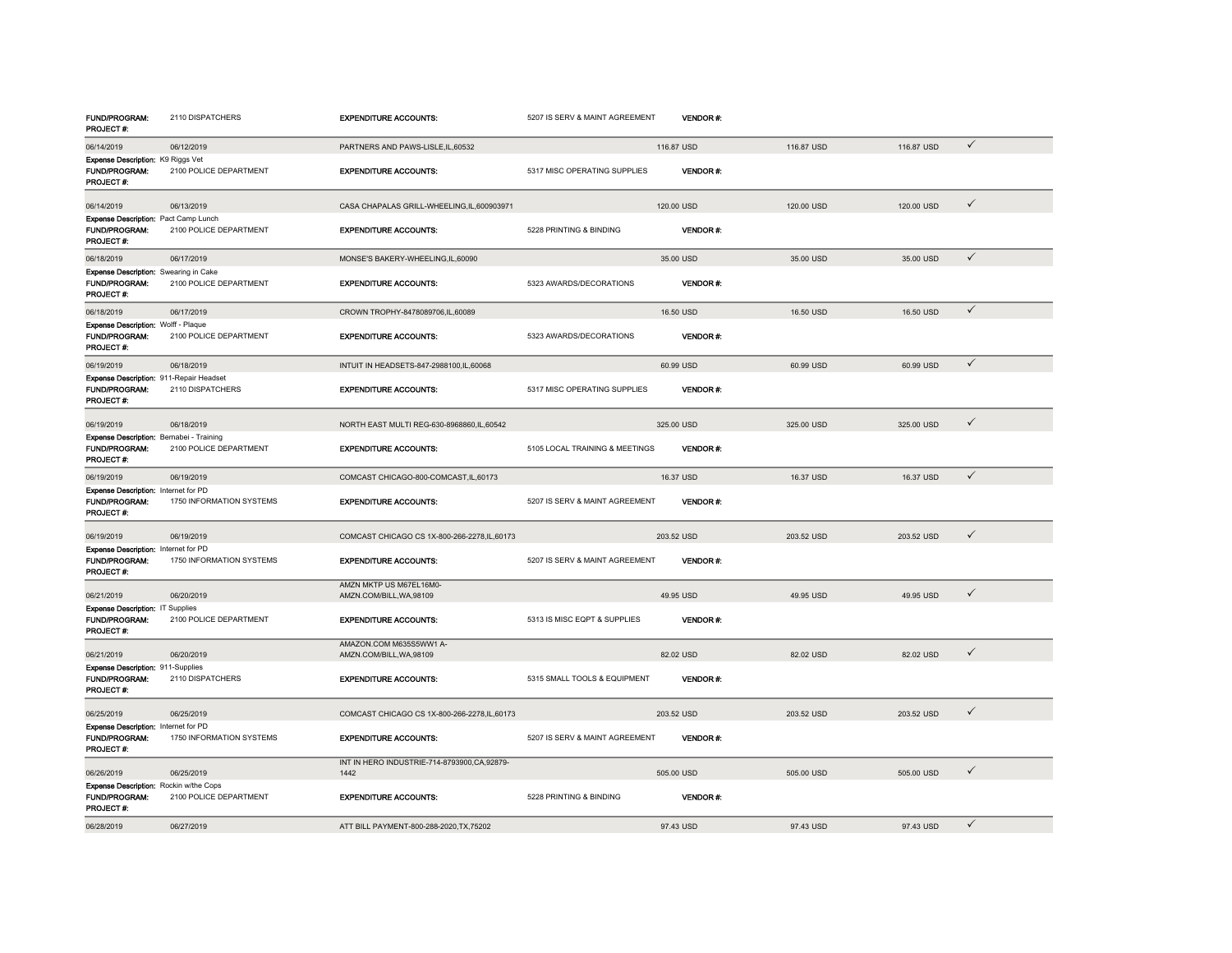| Expense Description: Internet 6/20-7/19<br>FUND/PROGRAM:<br>PROJECT #:                  | 2110 DISPATCHERS                                                               | <b>EXPENDITURE ACCOUNTS:</b>                        | 5207 IS SERV & MAINT AGREEMENT | VENDOR#:          |                         |                          |              |          |
|-----------------------------------------------------------------------------------------|--------------------------------------------------------------------------------|-----------------------------------------------------|--------------------------------|-------------------|-------------------------|--------------------------|--------------|----------|
| 07/01/2019                                                                              | 06/28/2019                                                                     | TRANS UNION-866-8102636, IL, 60661                  |                                | 485.36 USD        | 485.36 USD              | 485.36 USD               | $\checkmark$ |          |
| FUND/PROGRAM:<br>PROJECT#:                                                              | <b>Expense Description:</b> Credit Reporting Service<br>2100 POLICE DEPARTMENT | <b>EXPENDITURE ACCOUNTS:</b>                        | 5231 REG & SPCL AGENCY ASSESS  | VENDOR#:          |                         |                          |              |          |
| 07/01/2019                                                                              | 06/28/2019                                                                     | ACHILDISMISSING.ORG-9547631288,FL,33316             |                                | 200.00 USD        | 200.00 USD              | 83.33 USD                | $\checkmark$ |          |
| Expense Description: 2100-5222 2019<br>FUND/PROGRAM:<br>PROJECT#:                       | 2100 POLICE DEPARTMENT                                                         | <b>EXPENDITURE ACCOUNTS:</b>                        | 5222 MEMBERSHIP DUES           | VENDOR#:          |                         |                          |              |          |
| 07/01/2019                                                                              | 06/28/2019                                                                     | ACHILDISMISSING.ORG-9547631288,FL,33316             |                                | 200.00 USD        | 200.00 USD              | 116.67 USD               | $\checkmark$ |          |
| Expense Description: 01-1501 2020<br>FUND/PROGRAM:<br>PROJECT#:                         | 2100 POLICE DEPARTMENT                                                         | <b>EXPENDITURE ACCOUNTS:</b>                        | 5222 MEMBERSHIP DUES           | VENDOR#:          |                         |                          |              |          |
| 07/01/2019                                                                              | 06/29/2019                                                                     | VZWRLSS MY VZ VB P-800-922-0204,FL,32746            |                                | 1,010.28 USD      | 1,010.28 USD            | 1,010.28 USD             | $\checkmark$ |          |
| Expense Description: Broadband 5/5-6/4<br><b>FUND/PROGRAM:</b><br>PROJECT#:             | 1600 ADMIN & BOT                                                               | <b>EXPENDITURE ACCOUNTS:</b>                        | 5239 CELLULAR SERVICES         | VENDOR#:          |                         |                          |              |          |
| 07/02/2019                                                                              | 07/01/2019                                                                     | AMZN MKTP US MH9LK04Y0-<br>AMZN.COM/BILL, WA, 98109 |                                | 30.99 USD         | 30.99 USD               | 30.99 USD                | $\checkmark$ |          |
| Expense Description: Swanson - Uniform<br>FUND/PROGRAM:<br>PROJECT #:                   | 2100 POLICE DEPARTMENT                                                         | <b>EXPENDITURE ACCOUNTS:</b>                        | 5106 UNIFORM ALLOWANCE         | VENDOR#:          |                         |                          |              |          |
|                                                                                         |                                                                                | AMZN MKTP US MH2IY7490-                             |                                |                   |                         |                          | $\checkmark$ |          |
| 07/02/2019<br>Expense Description: Swanson - Uniform                                    | 07/01/2019                                                                     | AMZN.COM/BILL, WA, 98109                            |                                | 65.98 USD         | 65.98 USD               | 65.98 USD                |              |          |
| <b>FUND/PROGRAM:</b><br>PROJECT #:                                                      | 2100 POLICE DEPARTMENT                                                         | <b>EXPENDITURE ACCOUNTS:</b>                        | 5106 UNIFORM ALLOWANCE         | <b>VENDOR#:</b>   |                         |                          |              |          |
| 07/02/2019                                                                              | 07/01/2019                                                                     | MONSE'S BAKERY-WHEELING,IL,60090                    |                                | 65.00 USD         | 65.00 USD               | 65.00 USD                | $\checkmark$ |          |
| Expense Description: Promotion Cake -Licari<br><b>FUND/PROGRAM:</b><br>PROJECT #:       | 2100 POLICE DEPARTMENT                                                         | <b>EXPENDITURE ACCOUNTS:</b>                        | 5323 AWARDS/DECORATIONS        | <b>VENDOR#:</b>   |                         |                          |              |          |
| 07/04/2019                                                                              | 07/03/2019                                                                     | AMZN MKTP US MH0I46ZR0-<br>AMZN.COM/BILL, WA, 98109 |                                | 345.95 USD        | 345.95 USD              | 345.95 USD               | $\checkmark$ |          |
| Expense Description: Crime Prevention<br>FUND/PROGRAM:<br>PROJECT #:                    | 2100 POLICE DEPARTMENT                                                         | <b>EXPENDITURE ACCOUNTS:</b>                        | 5228 PRINTING & BINDING        | VENDOR#:          |                         |                          |              |          |
|                                                                                         |                                                                                | <b>Card Subtotal</b>                                |                                |                   |                         | 5,096.91                 |              |          |
| <b>LANA RUDNIK</b><br>Card Transactions                                                 |                                                                                |                                                     |                                |                   |                         |                          |              |          |
| Posting<br>Date                                                                         | <b>Transaction</b><br>Date                                                     | Description                                         |                                | Receipt<br>Amount | Posted<br><b>Amount</b> | <b>Expense</b><br>Amount | Reviewed     | Approved |
| 06/05/2019                                                                              | 06/03/2019                                                                     | VOSS SIGNS-TEL3156826418,NY,13104                   |                                | 327.50 USD        | 327.50 USD              | 327.50 USD               | $\checkmark$ |          |
| Expense Description: No parking signs<br><b>FUND/PROGRAM:</b><br>PROJECT #:             | 1400 CIP ENGINEERING                                                           | <b>EXPENDITURE ACCOUNTS:</b>                        | 5317 MISC OPERATING SUPPLIES   | VENDOR#:          |                         |                          |              |          |
|                                                                                         |                                                                                | AMZN MKTP US M66EI8CJ0-<br>AMZN.COM/BILL.WA.98109   |                                | 30.73 USD         | 30.73 USD               | 30.73 USD                | $\checkmark$ |          |
| 06/05/2019<br><b>Expense Description: Office supplies</b><br>FUND/PROGRAM.<br>PROJECT#: | 06/05/2019<br>1400 CIP ENGINEERING                                             | <b>EXPENDITURE ACCOUNTS:</b>                        | 5105 LOCAL TRAINING & MEETINGS | VENDOR#:          |                         |                          |              |          |
|                                                                                         |                                                                                |                                                     |                                |                   |                         |                          |              |          |
| 06/20/2019                                                                              | 06/18/2019                                                                     | TRANSOFT SOLUTIONS INC-RICHMOND, BC, V6B2L1         |                                | 470.00 USD        | 470.00 USD              | 195.83 USD               | $\checkmark$ |          |
| Expense Description: AutoTurn 2019<br>FUND/PROGRAM:<br>PROJECT#:                        | 1400 CIP ENGINEERING                                                           | <b>EXPENDITURE ACCOUNTS:</b>                        | 5207 IS SERV & MAINT AGREEMENT | VENDOR#:          |                         |                          |              |          |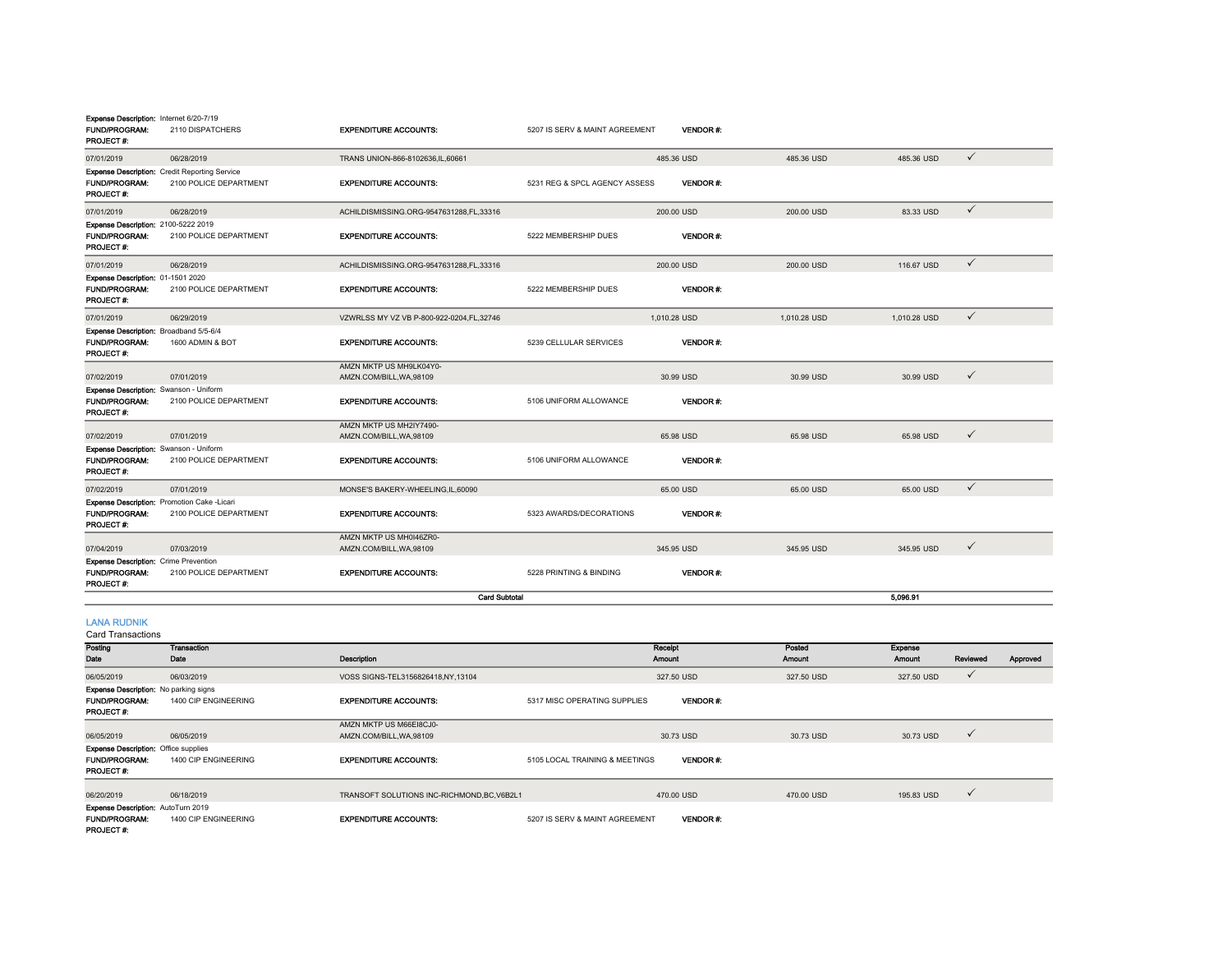|                                                                              |                                                                          |                                                     |                                |                 |               |               | $\checkmark$ |          |
|------------------------------------------------------------------------------|--------------------------------------------------------------------------|-----------------------------------------------------|--------------------------------|-----------------|---------------|---------------|--------------|----------|
| 06/20/2019                                                                   | 06/18/2019                                                               | TRANSOFT SOLUTIONS INC-RICHMOND, BC, V6B2L1         |                                | 470.00 USD      | 470.00 USD    | 274.17 USD    |              |          |
| Expense Description: AutoTurn 2020<br><b>FUND/PROGRAM:</b><br>PROJECT#:      | 1400 CIP ENGINEERING                                                     | <b>EXPENDITURE ACCOUNTS:</b>                        | 5207 IS SERV & MAINT AGREEMENT | VENDOR#:        |               |               |              |          |
| 06/21/2019                                                                   | 06/20/2019                                                               | AMZN MKTP US M678S5WP1-<br>AMZN.COM/BILL, WA, 98109 |                                | 15.99 USD       | 15.99 USD     | 15.99 USD     | $\checkmark$ |          |
| <b>Expense Description:</b> Iphone case<br><b>FUND/PROGRAM:</b><br>PROJECT#: | 1400 CIP ENGINEERING                                                     | <b>EXPENDITURE ACCOUNTS:</b>                        | 5105 LOCAL TRAINING & MEETINGS | <b>VENDOR#:</b> |               |               |              |          |
|                                                                              |                                                                          | <b>Card Subtotal</b>                                |                                |                 |               | 844.22        |              |          |
| <b>LUCA URSAN</b><br><b>Card Transactions</b>                                |                                                                          |                                                     |                                |                 |               |               |              |          |
| Posting                                                                      | <b>Transaction</b>                                                       |                                                     |                                | Receipt         | Posted        | Expense       |              |          |
| Date                                                                         | Date                                                                     | <b>Description</b>                                  |                                | <b>Amount</b>   | <b>Amount</b> | <b>Amount</b> | Reviewed     | Approved |
| 06/06/2019                                                                   | 06/06/2019                                                               | COMCAST CHICAGO-800-COMCAST, IL, 60173              |                                | 256.85 USD      | 256.85 USD    | 256.85 USD    | $\checkmark$ |          |
| <b>FUND/PROGRAM:</b><br>PROJECT#:                                            | Expense Description: HighSpeed Internet Svcs<br>1750 INFORMATION SYSTEMS | <b>EXPENDITURE ACCOUNTS:</b>                        | 5207 IS SERV & MAINT AGREEMENT | <b>VENDOR#</b>  |               |               |              |          |
| 06/10/2019                                                                   | 06/07/2019                                                               | AT&T DATA-8003310500, GA, 30004                     |                                | 19.99 USD       | 19.99 USD     | 19.99 USD     | $\checkmark$ |          |
| <b>FUND/PROGRAM:</b><br>PROJECT #:                                           | <b>Expense Description: Wireless Data Services</b><br>1600 ADMIN & BOT   | <b>EXPENDITURE ACCOUNTS:</b>                        | 5239 CELLULAR SERVICES         | <b>VENDOR#</b>  |               |               |              |          |
| 06/10/2019                                                                   | 06/09/2019                                                               | AT&T DATA-8003310500, GA, 30004                     |                                | 19.99 USD       | 19.99 USD     | 19.99 USD     | $\checkmark$ |          |
| <b>FUND/PROGRAM:</b><br>PROJECT#:                                            | <b>Expense Description: Wireless Data Services</b><br>1600 ADMIN & BOT   | <b>EXPENDITURE ACCOUNTS:</b>                        | 5239 CELLULAR SERVICES         | <b>VENDOR#:</b> |               |               |              |          |

| <b>FUND/PROGRAM:</b><br><b>PROJECT #:</b>                                     | <b>Expense Description: Wireless Data Services</b><br>1600 ADMIN & BOT          | <b>EXPENDITURE ACCOUNTS:</b>                    | 5239 CELLULAR SERVICES         | <b>VENDOR#</b>  |            |            |              |
|-------------------------------------------------------------------------------|---------------------------------------------------------------------------------|-------------------------------------------------|--------------------------------|-----------------|------------|------------|--------------|
| 06/17/2019                                                                    | 06/17/2019                                                                      | COMCAST CHICAGO-800-COMCAST, IL, 60173          |                                | 176.85 USD      | 176,85 USD | 176.85 USD |              |
| <b>FUND/PROGRAM:</b><br><b>PROJECT#:</b>                                      | <b>Expense Description:</b> HighSpeed Internet Svcs<br>1750 INFORMATION SYSTEMS | <b>EXPENDITURE ACCOUNTS:</b>                    | 5207 IS SERV & MAINT AGREEMENT | <b>VENDOR#:</b> |            |            |              |
| 06/28/2019                                                                    | 06/27/2019                                                                      | AMAZON.COM MH6WO6JI1-<br>AMZN.COM/BILL.WA.98109 |                                | 577.99 USD      | 577.99 USD | 577.99 USD | $\checkmark$ |
| Expense Description: Server Room AC unit<br><b>FUND/PROGRAM:</b><br>PROJECT#: | 1750 INFORMATION SYSTEMS                                                        | <b>EXPENDITURE ACCOUNTS:</b>                    | 5313 IS MISC EQPT & SUPPLIES   | <b>VENDOR#:</b> |            |            |              |
| 06/28/2019                                                                    | 06/28/2019                                                                      | COMCAST CHICAGO-800-COMCAST.IL.60173            |                                | 241.85 USD      | 241.85 USD | 241.85 USD |              |
|                                                                               | <b>Expanse Description: HighSpeed Internet Sycs.</b>                            |                                                 |                                |                 |            |            |              |

| FUND/PROGRAM:<br>PROJECT#:                                                                     | <b>Expense Description:</b> HighSpeed Internet Sycs<br>1750 INFORMATION SYSTEMS | <b>EXPENDITURE ACCOUNTS:</b>                  | 5207 IS SERV & MAINT AGREEMENT | <b>VENDOR#:</b> |           |           |              |
|------------------------------------------------------------------------------------------------|---------------------------------------------------------------------------------|-----------------------------------------------|--------------------------------|-----------------|-----------|-----------|--------------|
| 07/02/2019                                                                                     | 07/01/2019                                                                      | MEDIASERVE INC MEDIASE-16153456600, TN, 37031 |                                | 60.00 USD       | 60.00 USD | 60.00 USD | $\checkmark$ |
| <b>FUND/PROGRAM:</b><br><b>PROJECT#:</b>                                                       | <b>Expense Description:</b> Webcasting System Fees<br>1750 INFORMATION SYSTEMS  | <b>EXPENDITURE ACCOUNTS:</b>                  | 5207 IS SERV & MAINT AGREEMENT | <b>VENDOR#:</b> |           |           |              |
| 07/04/2019                                                                                     | 07/03/2019                                                                      | AT&T DATA-8003310500, GA, 30004               |                                | 19.99 USD       | 19.99 USD | 19.99 USD |              |
| <b>Expense Description: Wireless Data Services</b><br><b>FUND/PROGRAM:</b><br><b>PROJECT#:</b> | 1600 ADMIN & BOT                                                                | <b>EXPENDITURE ACCOUNTS:</b>                  | 5239 CELLULAR SERVICES         | VENDOR#:        |           |           |              |
| 07/04/2019                                                                                     | 07/03/2019                                                                      | AT&T DATA-8003310500, GA, 30004               |                                | 19.99 USD       | 19.99 USD | 19.99 USD |              |
| <b>Expense Description:</b> Wireless Data Services<br><b>FUND/PROGRAM:</b>                     | 1600 ADMIN & BOT                                                                | <b>EXPENDITURE ACCOUNTS:</b>                  | 5239 CELLULAR SERVICES         | VENDOR#:        |           |           |              |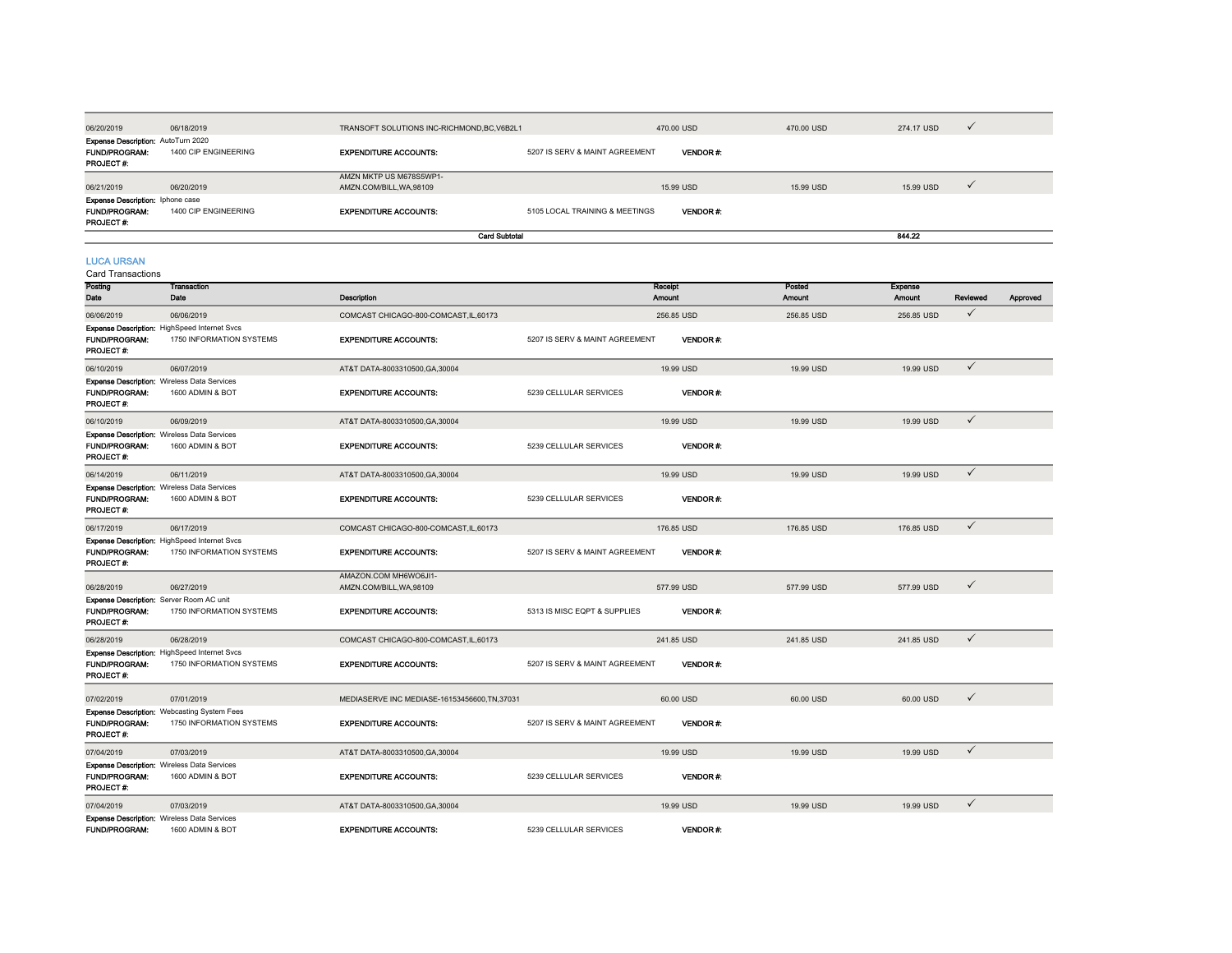#### PROJECT #:

|                                                                       |                                                                                             |                               | <b>Card Subtotal</b>        |                   |                  | 1,413.49                 |              |          |  |  |
|-----------------------------------------------------------------------|---------------------------------------------------------------------------------------------|-------------------------------|-----------------------------|-------------------|------------------|--------------------------|--------------|----------|--|--|
| <b>MARIANTHI THANOPOULOS</b><br><b>Card Transactions</b>              |                                                                                             |                               |                             |                   |                  |                          |              |          |  |  |
| Posting<br>Date                                                       | <b>Transaction</b><br>Date                                                                  | Description                   |                             | Receipt<br>Amount | Posted<br>Amount | <b>Expense</b><br>Amount | Reviewed     | Approved |  |  |
| 06/10/2019                                                            | 06/09/2019                                                                                  | UBER TRIP-8005928996,CA,94105 |                             | 23.44 USD         | 23.44 USD        | 3.91 USD                 | $\checkmark$ |          |  |  |
| <b>FUND/PROGRAM:</b><br>PROJECT #:                                    | Expense Description: Select USA Summit DC 2019<br>1600 ADMIN & BOT<br>2019-024              | <b>EXPENDITURE ACCOUNTS:</b>  | 5205 CONFERENCES & MEETINGS | VENDOR#:          |                  |                          |              |          |  |  |
| 06/10/2019                                                            | 06/09/2019                                                                                  | UBER TRIP-8005928996,CA,94105 |                             | 23.44 USD         | 23.44 USD        | 3.91 USD                 | $\checkmark$ |          |  |  |
| FUND/PROGRAM:<br>PROJECT #:                                           | Expense Description: Select USA Summit DC 2019<br>3100 CROSSROAD TIF IMPLEMENT.<br>2019-024 | <b>EXPENDITURE ACCOUNTS:</b>  | 5205 CONFERENCES & MEETINGS | <b>VENDOR#:</b>   |                  |                          |              |          |  |  |
| 06/10/2019                                                            | 06/09/2019                                                                                  | UBER TRIP-8005928996,CA,94105 |                             | 23.44 USD         | 23.44 USD        | 3.91 USD                 | $\checkmark$ |          |  |  |
| <b>FUND/PROGRAM:</b><br>PROJECT #:                                    | Expense Description: Select USA Summit DC 2019<br>3200 SOUTH TIF DISTRICT<br>2019-024       | <b>EXPENDITURE ACCOUNTS:</b>  | 5205 CONFERENCES & MEETINGS | VENDOR#:          |                  |                          |              |          |  |  |
| 06/10/2019                                                            | 06/09/2019                                                                                  | UBER TRIP-8005928996,CA,94105 |                             | 23.44 USD         | 23.44 USD        | 3.91 USD                 | $\checkmark$ |          |  |  |
| FUND/PROGRAM:<br><b>PROJECT#:</b>                                     | Expense Description: Select USA Summit DC 2019<br>3500 Town Center 2 TIF<br>2019-024        | <b>EXPENDITURE ACCOUNTS:</b>  | 5205 CONFERENCES & MEETINGS | VENDOR#:          |                  |                          |              |          |  |  |
| 06/10/2019                                                            | 06/09/2019                                                                                  | UBER TRIP-8005928996,CA,94105 |                             | 23.44 USD         | 23.44 USD        | 3.91 USD                 | $\checkmark$ |          |  |  |
| FUND/PROGRAM:<br><b>PROJECT#:</b>                                     | Expense Description: Select USA Summit DC 2019<br>3900 NORTH TIF DISTRICT<br>2019-024       | <b>EXPENDITURE ACCOUNTS:</b>  | 5205 CONFERENCES & MEETINGS | <b>VENDOR#:</b>   |                  |                          |              |          |  |  |
| 06/10/2019                                                            | 06/09/2019                                                                                  | UBER TRIP-8005928996,CA,94105 |                             | 23.44 USD         | 23.44 USD        | 3.89 USD                 | $\checkmark$ |          |  |  |
| FUND/PROGRAM:<br>PROJECT #:                                           | Expense Description: Select USA Summit DC 2019<br>3600 Southeast 2 TIF<br>2019-024          | <b>EXPENDITURE ACCOUNTS:</b>  | 5205 CONFERENCES & MEETINGS | <b>VENDOR#:</b>   |                  |                          |              |          |  |  |
| 06/10/2019                                                            | 06/09/2019                                                                                  | UBER TRIP-8005928996,CA,94105 |                             | 5.00 USD          | 5.00 USD         | 0.83 USD                 | $\checkmark$ |          |  |  |
| Expense Description: SelectUSA DC 2019<br>FUND/PROGRAM:<br>PROJECT#:  | 1600 ADMIN & BOT<br>2019-024                                                                | <b>EXPENDITURE ACCOUNTS:</b>  | 5205 CONFERENCES & MEETINGS | <b>VENDOR#:</b>   |                  |                          |              |          |  |  |
| 06/10/2019                                                            | 06/09/2019                                                                                  | UBER TRIP-8005928996,CA,94105 |                             | 5.00 USD          | 5.00 USD         | 0.83 USD                 | $\checkmark$ |          |  |  |
| Expense Description: SelectUSA DC 2019<br>FUND/PROGRAM:<br>PROJECT#:  | 3100 CROSSROAD TIF IMPLEMENT.<br>2019-024                                                   | <b>EXPENDITURE ACCOUNTS:</b>  | 5205 CONFERENCES & MEETINGS | <b>VENDOR#:</b>   |                  |                          |              |          |  |  |
| 06/10/2019                                                            | 06/09/2019                                                                                  | UBER TRIP-8005928996,CA,94105 |                             | 5.00 USD          | 5.00 USD         | 0.83 USD                 | $\checkmark$ |          |  |  |
| Expense Description: SelectUSA DC 2019<br>FUND/PROGRAM:<br>PROJECT #: | 3200 SOUTH TIF DISTRICT<br>2019-024                                                         | <b>EXPENDITURE ACCOUNTS:</b>  | 5205 CONFERENCES & MEETINGS | <b>VENDOR#:</b>   |                  |                          |              |          |  |  |
| 06/10/2019                                                            | 06/09/2019                                                                                  | UBER TRIP-8005928996,CA,94105 |                             | 5.00 USD          | 5.00 USD         | 0.83 USD                 | $\checkmark$ |          |  |  |
| Expense Description: SelectUSA DC 2019<br>FUND/PROGRAM:<br>PROJECT#:  | 3500 Town Center 2 TIF<br>2019-024                                                          | <b>EXPENDITURE ACCOUNTS:</b>  | 5205 CONFERENCES & MEETINGS | <b>VENDOR#:</b>   |                  |                          |              |          |  |  |
| 06/10/2019                                                            | 06/09/2019                                                                                  | UBER TRIP-8005928996,CA,94105 |                             | 5.00 USD          | 5.00 USD         | 0.83 USD                 | $\checkmark$ |          |  |  |
| Expense Description: SelectUSA DC 2019<br>FUND/PROGRAM:<br>PROJECT#:  | 3600 Southeast 2 TIF<br>2019-024                                                            | <b>EXPENDITURE ACCOUNTS:</b>  | 5205 CONFERENCES & MEETINGS | <b>VENDOR#:</b>   |                  |                          |              |          |  |  |
| 06/10/2019                                                            | 06/09/2019                                                                                  | UBER TRIP-8005928996,CA,94105 |                             | 5.00 USD          | 5.00 USD         | 0.85 USD                 | $\checkmark$ |          |  |  |
| <b>Expense Description: SelectUSA DC 2019</b><br>FUND/PROGRAM:        | 3900 NORTH TIF DISTRICT                                                                     | <b>EXPENDITURE ACCOUNTS:</b>  | 5205 CONFERENCES & MEETINGS | <b>VENDOR#:</b>   |                  |                          |              |          |  |  |

FUND/PROG PROJECT #:2019-024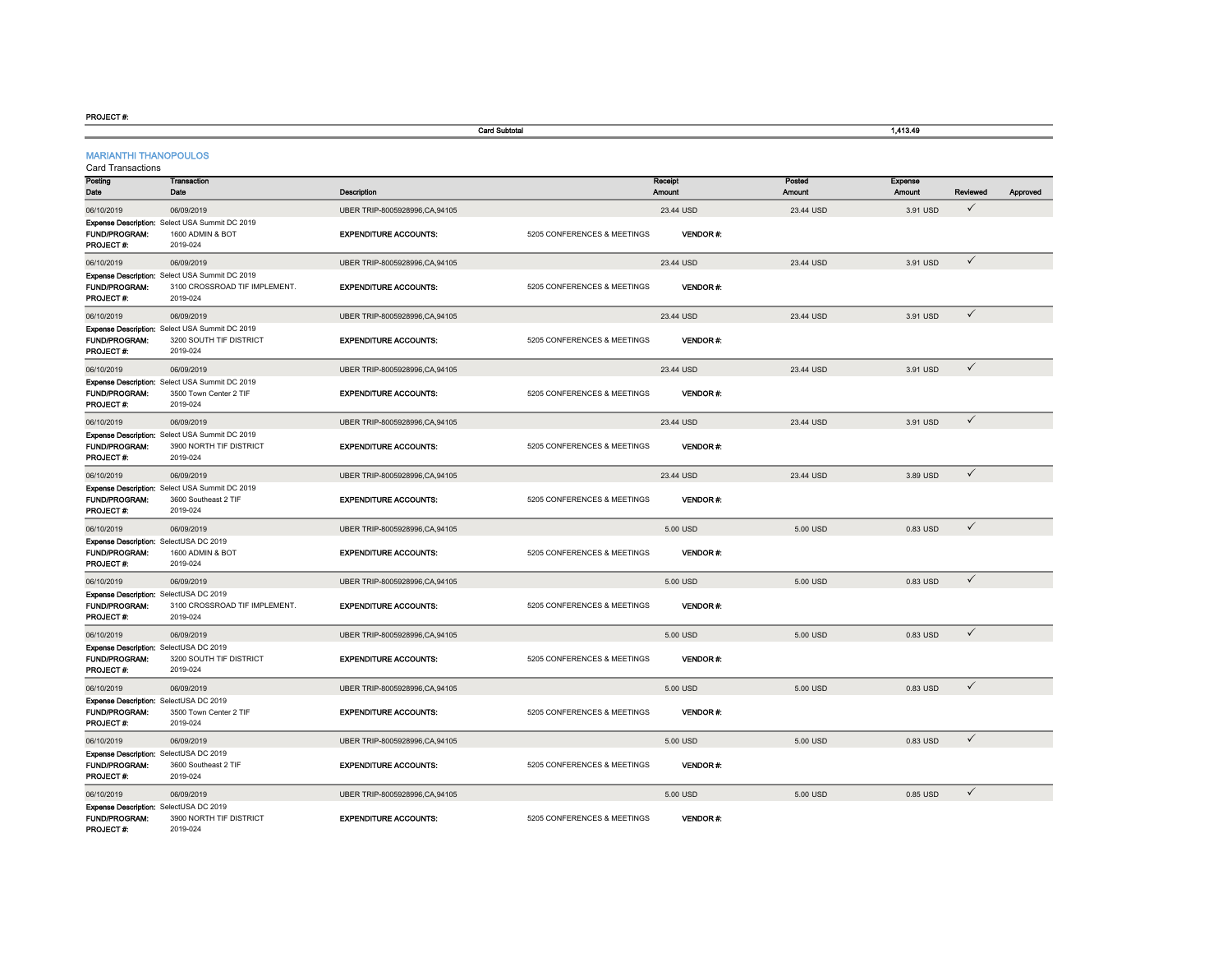| 06/10/2019                                                                          | 06/09/2019                                | UBER TRIP-8005928996.CA.94105           |                             | 23.20 USD       | 23.20 USD | 3.87 USD | $\checkmark$ |
|-------------------------------------------------------------------------------------|-------------------------------------------|-----------------------------------------|-----------------------------|-----------------|-----------|----------|--------------|
| Expense Description: SelectUSA DC 2019<br><b>FUND/PROGRAM:</b>                      | 1600 ADMIN & BOT                          | <b>EXPENDITURE ACCOUNTS:</b>            | 5205 CONFERENCES & MEETINGS | VENDOR#:        |           |          |              |
| PROJECT #:                                                                          | 2019-024                                  |                                         |                             |                 |           |          |              |
| 06/10/2019                                                                          | 06/09/2019                                | UBER TRIP-8005928996.CA.94105           |                             | 23.20 USD       | 23.20 USD | 3.87 USD | $\checkmark$ |
| Expense Description: SelectUSA DC 2019<br><b>FUND/PROGRAM:</b><br>PROJECT #:        | 3200 SOUTH TIF DISTRICT<br>2019-024       | <b>EXPENDITURE ACCOUNTS:</b>            | 5205 CONFERENCES & MEETINGS | VENDOR#:        |           |          |              |
| 06/10/2019                                                                          | 06/09/2019                                | UBER TRIP-8005928996,CA,94105           |                             | 23.20 USD       | 23.20 USD | 3.87 USD | $\checkmark$ |
| Expense Description: SelectUSA DC 2019<br><b>FUND/PROGRAM:</b><br><b>PROJECT #:</b> | 3100 CROSSROAD TIF IMPLEMENT.<br>2019-024 | <b>EXPENDITURE ACCOUNTS:</b>            | 5205 CONFERENCES & MEETINGS | <b>VENDOR#</b>  |           |          |              |
| 06/10/2019                                                                          | 06/09/2019                                | UBER TRIP-8005928996,CA,94105           |                             | 23.20 USD       | 23.20 USD | 3.87 USD | $\checkmark$ |
| Expense Description: SelectUSA DC 2019<br><b>FUND/PROGRAM:</b><br>PROJECT #:        | 3500 Town Center 2 TIF<br>2019-024        | <b>EXPENDITURE ACCOUNTS:</b>            | 5205 CONFERENCES & MEETINGS | <b>VENDOR#:</b> |           |          |              |
| 06/10/2019                                                                          | 06/09/2019                                | UBER TRIP-8005928996,CA,94105           |                             | 23.20 USD       | 23.20 USD | 3.87 USD | $\checkmark$ |
| Expense Description: SelectUSA DC 2019<br>FUND/PROGRAM:<br>PROJECT #:               | 3600 Southeast 2 TIF<br>2019-024          | <b>EXPENDITURE ACCOUNTS:</b>            | 5205 CONFERENCES & MEETINGS | <b>VENDOR#:</b> |           |          |              |
| 06/10/2019                                                                          | 06/09/2019                                | UBER TRIP-8005928996,CA,94105           |                             | 23.20 USD       | 23.20 USD | 3.85 USD | $\checkmark$ |
| Expense Description: SelectUSA DC 2019<br>FUND/PROGRAM:<br>PROJECT #:               | 3900 NORTH TIF DISTRICT<br>2019-024       | <b>EXPENDITURE ACCOUNTS:</b>            | 5205 CONFERENCES & MEETINGS | VENDOR#:        |           |          |              |
| 06/10/2019                                                                          | 06/09/2019                                | UBER TRIP-8005928996,CA,94105           |                             | 5.00 USD        | 5.00 USD  | 0.83 USD | $\checkmark$ |
| Expense Description: SelectUSA DC 2019<br>FUND/PROGRAM:<br><b>PROJECT#:</b>         | 1600 ADMIN & BOT<br>2019-024              | <b>EXPENDITURE ACCOUNTS:</b>            | 5205 CONFERENCES & MEETINGS | VENDOR#:        |           |          |              |
| 06/10/2019                                                                          | 06/09/2019                                | UBER TRIP-8005928996,CA,94105           |                             | 5.00 USD        | 5.00 USD  | 0.83 USD | $\checkmark$ |
| Expense Description: SelectUSA DC 2019<br>FUND/PROGRAM:<br>PROJECT #:               | 3100 CROSSROAD TIF IMPLEMENT.<br>2019-024 | <b>EXPENDITURE ACCOUNTS:</b>            | 5205 CONFERENCES & MEETINGS | VENDOR#:        |           |          |              |
| 06/10/2019                                                                          | 06/09/2019                                | UBER TRIP-8005928996,CA,94105           |                             | 5.00 USD        | 5.00 USD  | 0.83 USD | $\checkmark$ |
| Expense Description: SelectUSA DC 2019<br>FUND/PROGRAM:<br>PROJECT#:                | 3200 SOUTH TIF DISTRICT<br>2019-024       | <b>EXPENDITURE ACCOUNTS:</b>            | 5205 CONFERENCES & MEETINGS | VENDOR#:        |           |          |              |
| 06/10/2019                                                                          | 06/09/2019                                | UBER TRIP-8005928996,CA,94105           |                             | 5.00 USD        | 5.00 USD  | 0.83 USD | $\checkmark$ |
| Expense Description: SelectUSA DC 2019<br>FUND/PROGRAM:<br>PROJECT #:               | 3500 Town Center 2 TIF<br>2019-024        | <b>EXPENDITURE ACCOUNTS:</b>            | 5205 CONFERENCES & MEETINGS | VENDOR#:        |           |          |              |
| 06/10/2019                                                                          | 06/09/2019                                | UBER TRIP-8005928996,CA,94105           |                             | 5.00 USD        | 5.00 USD  | 0.83 USD | $\checkmark$ |
| Expense Description: SelectUSA DC 2019<br>FUND/PROGRAM:<br>PROJECT #:               | 3600 Southeast 2 TIF<br>2019-024          | <b>EXPENDITURE ACCOUNTS:</b>            | 5205 CONFERENCES & MEETINGS | VENDOR#:        |           |          |              |
| 06/10/2019                                                                          | 06/09/2019                                | UBER TRIP-8005928996,CA,94105           |                             | 5.00 USD        | 5.00 USD  | 0.85 USD | $\checkmark$ |
| Expense Description: SelectUSA DC 2019<br>FUND/PROGRAM:<br>PROJECT#:                | 3900 NORTH TIF DISTRICT<br>2019-024       | <b>EXPENDITURE ACCOUNTS:</b>            | 5205 CONFERENCES & MEETINGS | <b>VENDOR#:</b> |           |          |              |
| 06/11/2019                                                                          | 06/09/2019                                | UNITED AIRLINES-800-932-2732, TX, 77002 |                             | 30.00 USD       | 30.00 USD | 5.00 USD | $\checkmark$ |
| Expense Description: SelectUSA DC 2019<br>FUND/PROGRAM:<br>PROJECT #:               | 1600 ADMIN & BOT<br>2019-024              | <b>EXPENDITURE ACCOUNTS:</b>            | 5205 CONFERENCES & MEETINGS | VENDOR#:        |           |          |              |
| 06/11/2019<br>Expense Description: SelectUSA DC 2019                                | 06/09/2019                                | UNITED AIRLINES-800-932-2732, TX, 77002 |                             | 30.00 USD       | 30.00 USD | 5.00 USD | $\checkmark$ |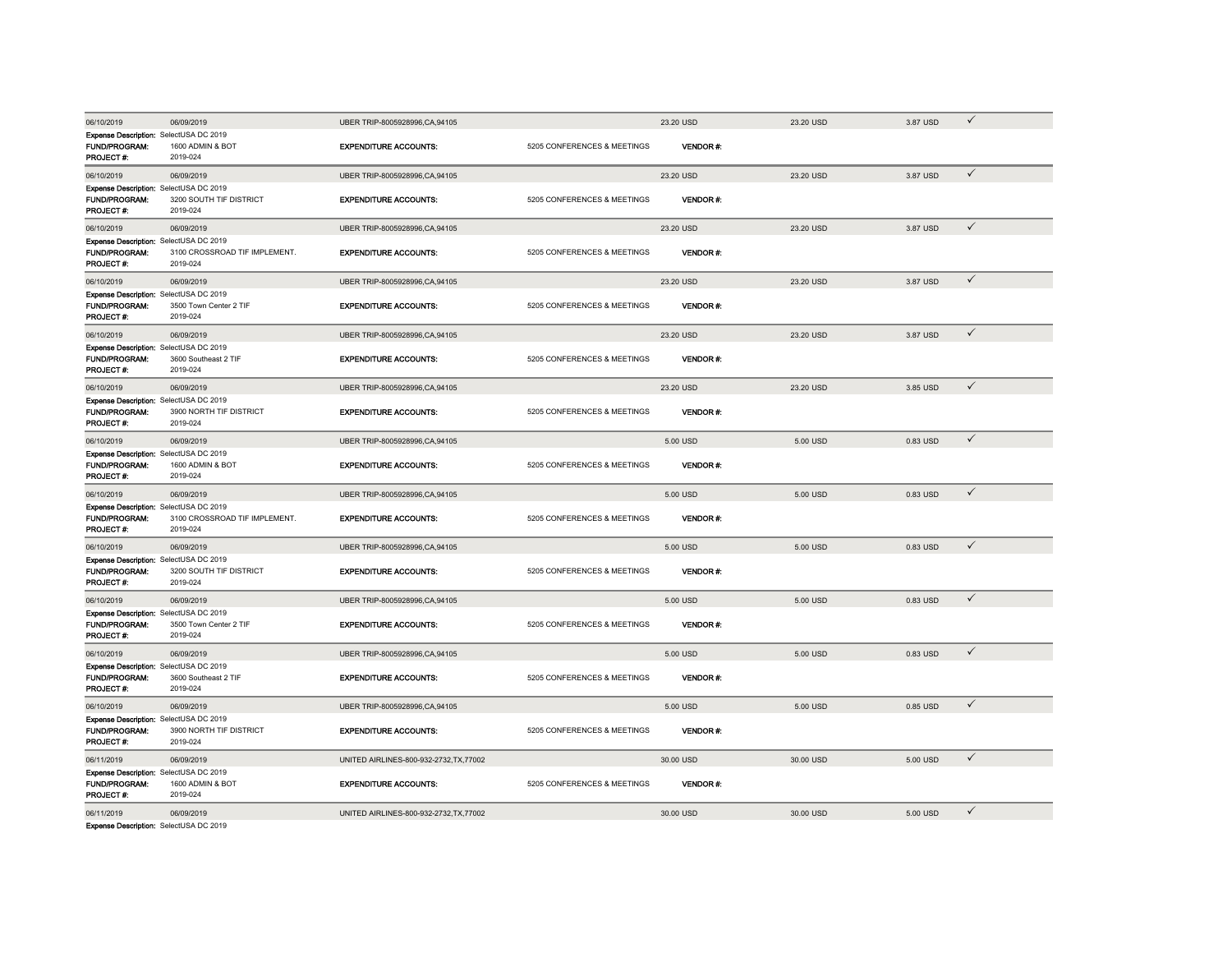| <b>FUND/PROGRAM:</b><br>PROJECT #:                                                 | 3100 CROSSROAD TIF IMPLEMENT.<br>2019-024 | <b>EXPENDITURE ACCOUNTS:</b>            | 5205 CONFERENCES & MEETINGS | <b>VENDOR#:</b> |           |          |              |
|------------------------------------------------------------------------------------|-------------------------------------------|-----------------------------------------|-----------------------------|-----------------|-----------|----------|--------------|
| 06/11/2019                                                                         | 06/09/2019                                | UNITED AIRLINES-800-932-2732, TX, 77002 |                             | 30.00 USD       | 30.00 USD | 5.00 USD | $\checkmark$ |
| Expense Description: SelectUSA DC 2019<br><b>FUND/PROGRAM:</b><br>PROJECT #:       | 3200 SOUTH TIF DISTRICT<br>2019-024       | <b>EXPENDITURE ACCOUNTS:</b>            | 5205 CONFERENCES & MEETINGS | <b>VENDOR#:</b> |           |          |              |
| 06/11/2019                                                                         | 06/09/2019                                | UNITED AIRLINES-800-932-2732, TX, 77002 |                             | 30.00 USD       | 30.00 USD | 5.00 USD | $\checkmark$ |
| Expense Description: SelectUSA DC 2019<br>FUND/PROGRAM:<br><b>PROJECT #:</b>       | 3500 Town Center 2 TIF<br>2019-024        | <b>EXPENDITURE ACCOUNTS:</b>            | 5205 CONFERENCES & MEETINGS | VENDOR#:        |           |          |              |
| 06/11/2019                                                                         | 06/09/2019                                | UNITED AIRLINES-800-932-2732, TX, 77002 |                             | 30.00 USD       | 30.00 USD | 5.00 USD | $\checkmark$ |
| Expense Description: SelectUSA DC 2019<br><b>FUND/PROGRAM:</b><br>PROJECT #:       | 3600 Southeast 2 TIF<br>2019-024          | <b>EXPENDITURE ACCOUNTS:</b>            | 5205 CONFERENCES & MEETINGS | <b>VENDOR#:</b> |           |          |              |
| 06/11/2019                                                                         | 06/09/2019                                | UNITED AIRLINES-800-932-2732, TX, 77002 |                             | 30.00 USD       | 30.00 USD | 5.00 USD | $\checkmark$ |
| Expense Description: SelectUSA DC 2019<br><b>FUND/PROGRAM:</b><br><b>PROJECT#:</b> | 3900 NORTH TIF DISTRICT<br>2019-024       | <b>EXPENDITURE ACCOUNTS:</b>            | 5205 CONFERENCES & MEETINGS | VENDOR#:        |           |          |              |
| 06/11/2019                                                                         | 06/10/2019                                | UBER TRIP-8005928996,CA,94105           |                             | 2.00 USD        | 2.00 USD  | 0.33 USD | $\checkmark$ |
| Expense Description: SelectUSA DC 2019<br>FUND/PROGRAM:<br>PROJECT#:               | 1600 ADMIN & BOT<br>2019-024              | <b>EXPENDITURE ACCOUNTS:</b>            | 5205 CONFERENCES & MEETINGS | <b>VENDOR#:</b> |           |          |              |
| 06/11/2019                                                                         | 06/10/2019                                | UBER TRIP-8005928996,CA,94105           |                             | 2.00 USD        | 2.00 USD  | 0.33 USD | $\checkmark$ |
| Expense Description: SelectUSA DC 2019<br>FUND/PROGRAM:<br>PROJECT #:              | 3100 CROSSROAD TIF IMPLEMENT.<br>2019-024 | <b>EXPENDITURE ACCOUNTS:</b>            | 5205 CONFERENCES & MEETINGS | <b>VENDOR#:</b> |           |          |              |
| 06/11/2019                                                                         | 06/10/2019                                | UBER TRIP-8005928996,CA,94105           |                             | 2.00 USD        | 2.00 USD  | 0.33 USD | $\checkmark$ |
| Expense Description: SelectUSA DC 2019<br>FUND/PROGRAM:<br>PROJECT#:               | 3200 SOUTH TIF DISTRICT<br>2019-024       | <b>EXPENDITURE ACCOUNTS:</b>            | 5205 CONFERENCES & MEETINGS | VENDOR#:        |           |          |              |
| 06/11/2019                                                                         | 06/10/2019                                | UBER TRIP-8005928996,CA,94105           |                             | 2.00 USD        | 2.00 USD  | 0.33 USD | $\checkmark$ |
| Expense Description: SelectUSA DC 2019<br>FUND/PROGRAM:<br>PROJECT#:               | 3500 Town Center 2 TIF<br>2019-024        | <b>EXPENDITURE ACCOUNTS:</b>            | 5205 CONFERENCES & MEETINGS | <b>VENDOR#:</b> |           |          |              |
| 06/11/2019                                                                         | 06/10/2019                                | UBER TRIP-8005928996,CA,94105           |                             | 2.00 USD        | 2.00 USD  | 0.33 USD | $\checkmark$ |
| Expense Description: SelectUSA DC 2019<br>FUND/PROGRAM:<br>PROJECT#:               | 3600 Southeast 2 TIF<br>2019-024          | <b>EXPENDITURE ACCOUNTS:</b>            | 5205 CONFERENCES & MEETINGS | <b>VENDOR#:</b> |           |          |              |
| 06/11/2019                                                                         | 06/10/2019                                | UBER TRIP-8005928996,CA,94105           |                             | 2.00 USD        | 2.00 USD  | 0.35 USD | $\checkmark$ |
| Expense Description: SelectUSA DC 2019<br>FUND/PROGRAM:<br>PROJECT #:              | 3900 NORTH TIF DISTRICT<br>2019-024       | <b>EXPENDITURE ACCOUNTS:</b>            | 5205 CONFERENCES & MEETINGS | <b>VENDOR#:</b> |           |          |              |
| 06/11/2019                                                                         | 06/10/2019                                | UBER TRIP-8005928996,CA,94105           |                             | 6.26 USD        | 6.26 USD  | 1.04 USD | $\checkmark$ |
| Expense Description: SelectUSA DC 2019<br>FUND/PROGRAM:<br>PROJECT #:              | 1600 ADMIN & BOT<br>2019-024              | <b>EXPENDITURE ACCOUNTS:</b>            | 5205 CONFERENCES & MEETINGS | <b>VENDOR#:</b> |           |          |              |
| 06/11/2019                                                                         | 06/10/2019                                | UBER TRIP-8005928996,CA,94105           |                             | 6.26 USD        | 6.26 USD  | 1.04 USD | $\checkmark$ |
| Expense Description: SelectUSA DC 2019<br>FUND/PROGRAM:<br>PROJECT#:               | 3100 CROSSROAD TIF IMPLEMENT.<br>2019-024 | <b>EXPENDITURE ACCOUNTS:</b>            | 5205 CONFERENCES & MEETINGS | VENDOR#:        |           |          |              |
| 06/11/2019                                                                         | 06/10/2019                                | UBER TRIP-8005928996,CA,94105           |                             | 6.26 USD        | 6.26 USD  | 1.04 USD | $\checkmark$ |
| Expense Description: SelectUSA DC 2019<br><b>FUND/PROGRAM:</b><br>PROJECT#:        | 3200 SOUTH TIF DISTRICT<br>2019-024       | <b>EXPENDITURE ACCOUNTS:</b>            | 5205 CONFERENCES & MEETINGS | <b>VENDOR#:</b> |           |          |              |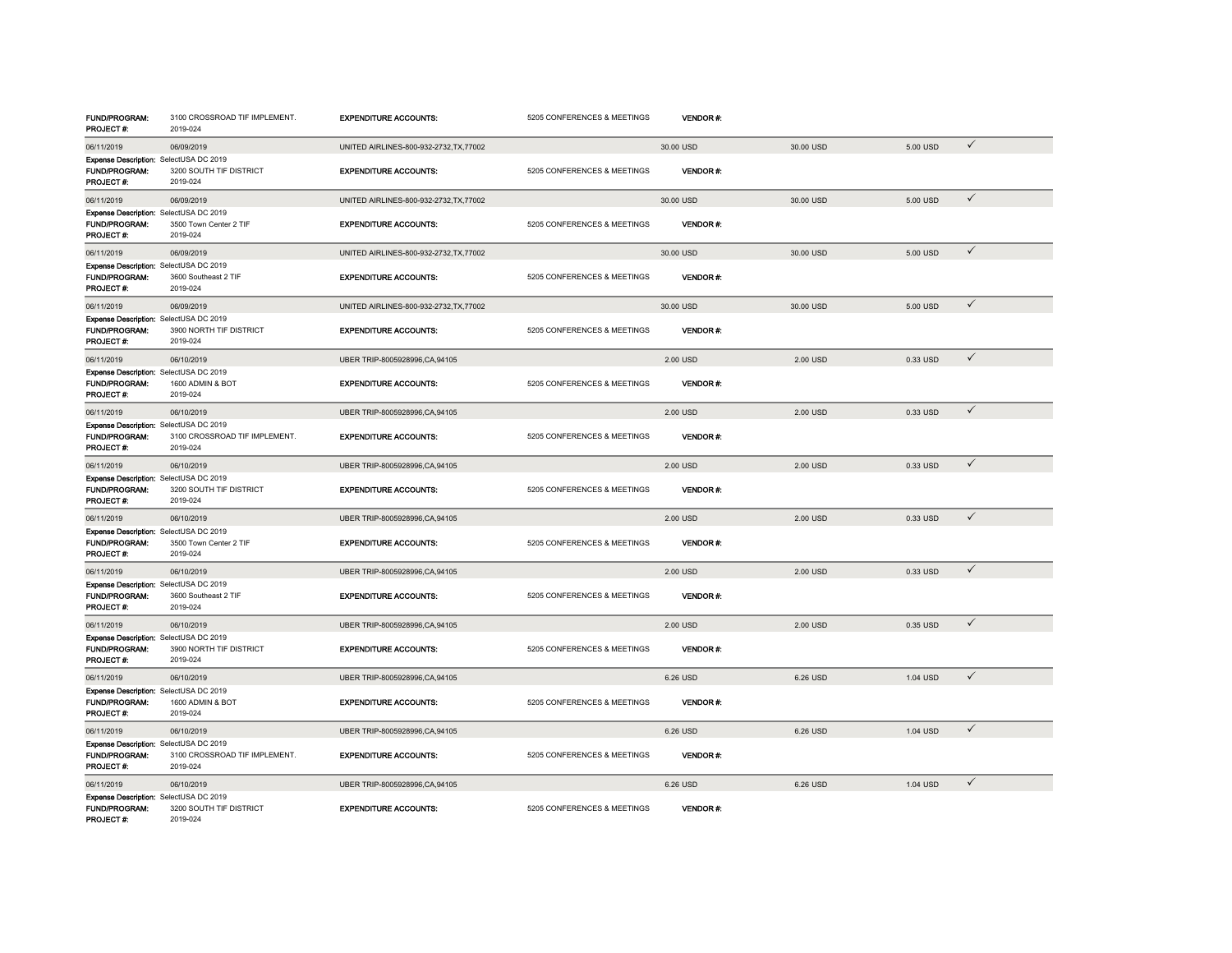| 06/11/2019                                                                   | 06/10/2019                                | UBER TRIP-8005928996,CA,94105 |                             | 6.26 USD        | 6.26 USD | 1.04 USD | $\checkmark$ |
|------------------------------------------------------------------------------|-------------------------------------------|-------------------------------|-----------------------------|-----------------|----------|----------|--------------|
| Expense Description: SelectUSA DC 2019<br><b>FUND/PROGRAM:</b><br>PROJECT #: | 3500 Town Center 2 TIF<br>2019-024        | <b>EXPENDITURE ACCOUNTS:</b>  | 5205 CONFERENCES & MEETINGS | <b>VENDOR#</b>  |          |          |              |
| 06/11/2019                                                                   | 06/10/2019                                | UBER TRIP-8005928996,CA,94105 |                             | 6.26 USD        | 6.26 USD | 1.04 USD | $\checkmark$ |
| Expense Description: SelectUSA DC 2019<br>FUND/PROGRAM:<br>PROJECT #:        | 3600 Southeast 2 TIF<br>2019-024          | <b>EXPENDITURE ACCOUNTS:</b>  | 5205 CONFERENCES & MEETINGS | VENDOR#:        |          |          |              |
| 06/11/2019                                                                   | 06/10/2019                                | UBER TRIP-8005928996,CA,94105 |                             | 6.26 USD        | 6.26 USD | 1.06 USD | $\checkmark$ |
| Expense Description: SelectUSA DC 2019<br>FUND/PROGRAM:<br>PROJECT #:        | 3900 NORTH TIF DISTRICT<br>2019-024       | <b>EXPENDITURE ACCOUNTS:</b>  | 5205 CONFERENCES & MEETINGS | VENDOR#         |          |          |              |
| 06/11/2019                                                                   | 06/11/2019                                | UBER TRIP-8005928996,CA,94105 |                             | 7.92 USD        | 7.92 USD | 1.32 USD | $\checkmark$ |
| Expense Description: SelectUSA DC 2019<br><b>FUND/PROGRAM:</b><br>PROJECT #: | 1600 ADMIN & BOT<br>2019-024              | <b>EXPENDITURE ACCOUNTS:</b>  | 5205 CONFERENCES & MEETINGS | <b>VENDOR#</b>  |          |          |              |
| 06/11/2019                                                                   | 06/11/2019                                | UBER TRIP-8005928996,CA,94105 |                             | 7.92 USD        | 7.92 USD | 1.32 USD | $\checkmark$ |
| Expense Description: SelectUSA DC 2019<br>FUND/PROGRAM:<br>PROJECT #:        | 3100 CROSSROAD TIF IMPLEMENT.<br>2019-024 | <b>EXPENDITURE ACCOUNTS:</b>  | 5205 CONFERENCES & MEETINGS | VENDOR#:        |          |          |              |
| 06/11/2019                                                                   | 06/11/2019                                | UBER TRIP-8005928996,CA,94105 |                             | 7.92 USD        | 7.92 USD | 1.32 USD | ✓            |
| Expense Description: SelectUSA DC 2019<br>FUND/PROGRAM:<br>PROJECT #:        | 3200 SOUTH TIF DISTRICT<br>2019-024       | <b>EXPENDITURE ACCOUNTS:</b>  | 5205 CONFERENCES & MEETINGS | VENDOR#:        |          |          |              |
| 06/11/2019                                                                   | 06/11/2019                                | UBER TRIP-8005928996.CA.94105 |                             | 7.92 USD        | 7.92 USD | 1.32 USD | $\checkmark$ |
| Expense Description: SelectUSA DC 2019<br>FUND/PROGRAM:<br><b>PROJECT#:</b>  | 3500 Town Center 2 TIF<br>2019-024        | <b>EXPENDITURE ACCOUNTS:</b>  | 5205 CONFERENCES & MEETINGS | VENDOR#:        |          |          |              |
| 06/11/2019                                                                   | 06/11/2019                                | UBER TRIP-8005928996,CA,94105 |                             | 7.92 USD        | 7.92 USD | 1.32 USD | $\checkmark$ |
| Expense Description: SelectUSA DC 2019<br>FUND/PROGRAM:<br>PROJECT#:         | 3600 Southeast 2 TIF<br>2019-024          | <b>EXPENDITURE ACCOUNTS:</b>  | 5205 CONFERENCES & MEETINGS | <b>VENDOR#:</b> |          |          |              |
| 06/11/2019                                                                   | 06/11/2019                                | UBER TRIP-8005928996,CA,94105 |                             | 7.92 USD        | 7.92 USD | 1.32 USD | $\checkmark$ |
| Expense Description: SelectUSA DC 2019<br>FUND/PROGRAM:<br>PROJECT #:        | 3900 NORTH TIF DISTRICT<br>2019-024       | <b>EXPENDITURE ACCOUNTS:</b>  | 5205 CONFERENCES & MEETINGS | <b>VENDOR#:</b> |          |          |              |
| 06/11/2019                                                                   | 06/11/2019                                | UBER TRIP-8005928996,CA,94105 |                             | 3.00 USD        | 3.00 USD | 0.50 USD | $\checkmark$ |
| Expense Description: SelectUSA DC 2019<br>FUND/PROGRAM:<br>PROJECT #:        | 1600 ADMIN & BOT<br>2019-024              | <b>EXPENDITURE ACCOUNTS:</b>  | 5205 CONFERENCES & MEETINGS | VENDOR#:        |          |          |              |
| 06/11/2019                                                                   | 06/11/2019                                | UBER TRIP-8005928996,CA,94105 |                             | 3.00 USD        | 3.00 USD | 0.50 USD | $\checkmark$ |
| Expense Description: SelectUSA DC 2019<br>FUND/PROGRAM:<br>PROJECT #:        | 3100 CROSSROAD TIF IMPLEMENT.<br>2019-024 | <b>EXPENDITURE ACCOUNTS:</b>  | 5205 CONFERENCES & MEETINGS | <b>VENDOR#:</b> |          |          |              |
| 06/11/2019                                                                   | 06/11/2019                                | UBER TRIP-8005928996.CA.94105 |                             | 3.00 USD        | 3.00 USD | 0.50 USD | $\checkmark$ |
| Expense Description: SelectUSA DC 2019<br>FUND/PROGRAM:<br>PROJECT#:         | 3200 SOUTH TIF DISTRICT<br>2019-024       | <b>EXPENDITURE ACCOUNTS:</b>  | 5205 CONFERENCES & MEETINGS | <b>VENDOR#:</b> |          |          |              |
| 06/11/2019                                                                   | 06/11/2019                                | UBER TRIP-8005928996,CA,94105 |                             | 3.00 USD        | 3.00 USD | 0.50 USD | $\checkmark$ |
| Expense Description: SelectUSA DC 2019<br>FUND/PROGRAM:<br>PROJECT #:        | 3500 Town Center 2 TIF<br>2019-024        | <b>EXPENDITURE ACCOUNTS:</b>  | 5205 CONFERENCES & MEETINGS | <b>VENDOR#:</b> |          |          |              |
| 06/11/2019                                                                   | 06/11/2019                                | UBER TRIP-8005928996,CA,94105 |                             | 3.00 USD        | 3.00 USD | 0.50 USD | $\checkmark$ |
| Expanse Description: SelectLISA DC 2019                                      |                                           |                               |                             |                 |          |          |              |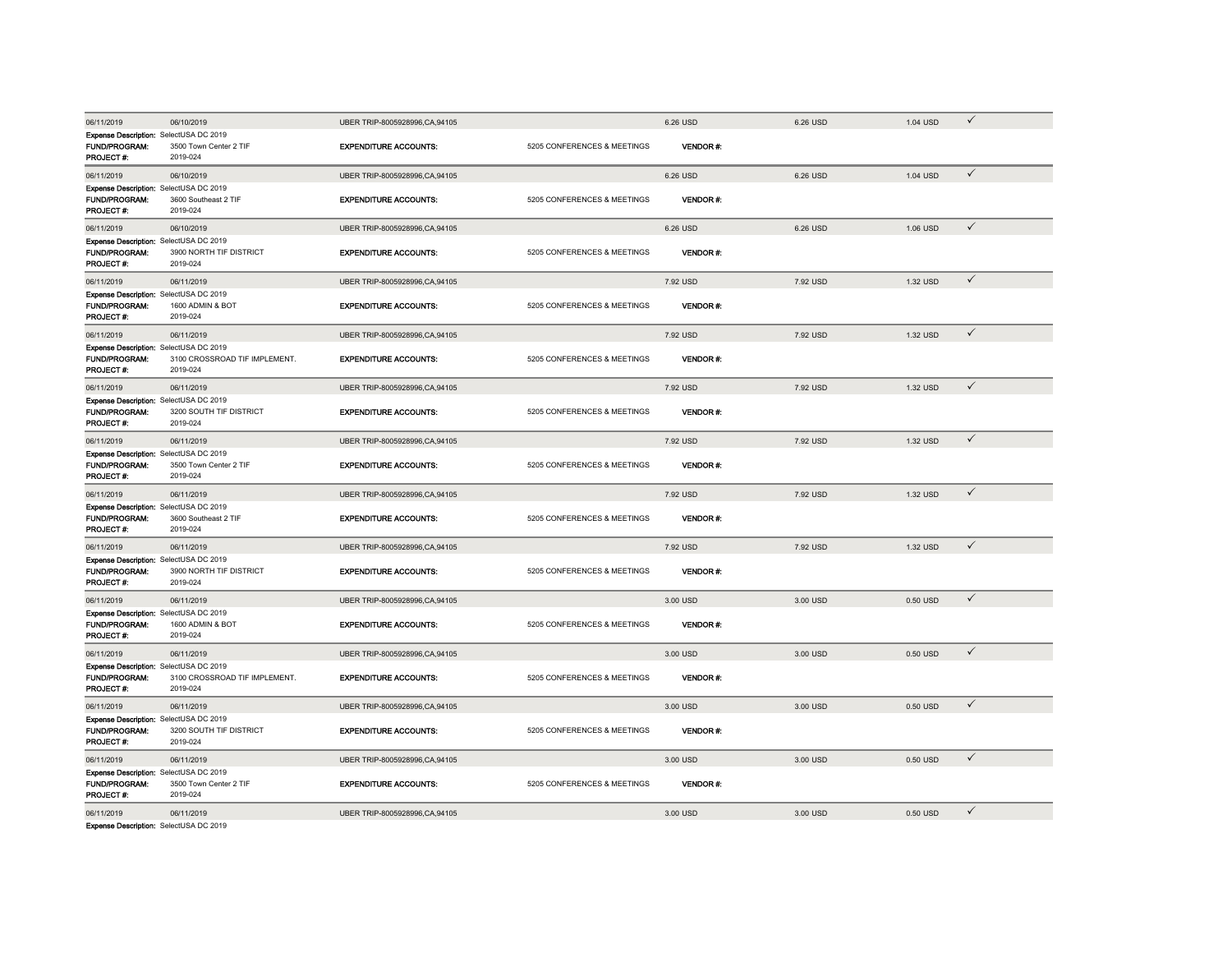| FUND/PROGRAM:<br>PROJECT #:                                            | 3600 Southeast 2 TIF<br>2019-024          | <b>EXPENDITURE ACCOUNTS:</b>            | 5205 CONFERENCES & MEETINGS | <b>VENDOR#:</b> |           |          |              |
|------------------------------------------------------------------------|-------------------------------------------|-----------------------------------------|-----------------------------|-----------------|-----------|----------|--------------|
| 06/11/2019                                                             | 06/11/2019                                | UBER TRIP-8005928996,CA,94105           |                             | 3.00 USD        | 3.00 USD  | 0.50 USD | $\checkmark$ |
| Expense Description: SelectUSA DC 2019<br>FUND/PROGRAM:<br>PROJECT #:  | 3900 NORTH TIF DISTRICT<br>2019-024       | <b>EXPENDITURE ACCOUNTS:</b>            | 5205 CONFERENCES & MEETINGS | <b>VENDOR#</b>  |           |          |              |
| 06/13/2019                                                             | 06/12/2019                                | UBER TRIP-8005928996,CA,94105           |                             | 8.10 USD        | 8.10 USD  | 1.35 USD | $\checkmark$ |
| Expense Description: SelectUSA DC 2019<br>FUND/PROGRAM:<br>PROJECT #:  | 1600 ADMIN & BOT<br>2019-024              | <b>EXPENDITURE ACCOUNTS:</b>            | 5205 CONFERENCES & MEETINGS | <b>VENDOR#</b>  |           |          |              |
| 06/13/2019                                                             | 06/12/2019                                | UBER TRIP-8005928996,CA,94105           |                             | 8.10 USD        | 8.10 USD  | 1.35 USD | $\checkmark$ |
| Expense Description: SelectUSA DC 2019<br>FUND/PROGRAM:<br>PROJECT #:  | 3100 CROSSROAD TIF IMPLEMENT.<br>2019-024 | <b>EXPENDITURE ACCOUNTS:</b>            | 5205 CONFERENCES & MEETINGS | <b>VENDOR#:</b> |           |          |              |
| 06/13/2019                                                             | 06/12/2019                                | UBER TRIP-8005928996,CA,94105           |                             | 8.10 USD        | 8.10 USD  | 1.35 USD | $\checkmark$ |
| Expense Description: SelectUSA DC 2019<br>FUND/PROGRAM:<br>PROJECT #:  | 3200 SOUTH TIF DISTRICT<br>2019-024       | <b>EXPENDITURE ACCOUNTS:</b>            | 5205 CONFERENCES & MEETINGS | <b>VENDOR#:</b> |           |          |              |
| 06/13/2019                                                             | 06/12/2019                                | UBER TRIP-8005928996,CA,94105           |                             | 8.10 USD        | 8.10 USD  | 1.35 USD | $\checkmark$ |
| Expense Description: SelectUSA DC 2019<br>FUND/PROGRAM:<br>PROJECT #:  | 3500 Town Center 2 TIF<br>2019-024        | <b>EXPENDITURE ACCOUNTS:</b>            | 5205 CONFERENCES & MEETINGS | VENDOR#:        |           |          |              |
| 06/13/2019                                                             | 06/12/2019                                | UBER TRIP-8005928996,CA,94105           |                             | 8.10 USD        | 8.10 USD  | 1.35 USD | $\checkmark$ |
| Expense Description: SelectUSA DC 2019<br>FUND/PROGRAM:<br>PROJECT #:  | 3600 Southeast 2 TIF<br>2019-024          | <b>EXPENDITURE ACCOUNTS:</b>            | 5205 CONFERENCES & MEETINGS | VENDOR#:        |           |          |              |
| 06/13/2019                                                             | 06/12/2019                                | UBER TRIP-8005928996,CA,94105           |                             | 8.10 USD        | 8.10 USD  | 1.35 USD | $\checkmark$ |
| Expense Description: SelectUSA DC 2019<br>FUND/PROGRAM:<br>PROJECT #:  | 3900 NORTH TIF DISTRICT<br>2019-024       | <b>EXPENDITURE ACCOUNTS:</b>            | 5205 CONFERENCES & MEETINGS | <b>VENDOR#:</b> |           |          |              |
| 06/14/2019                                                             | 06/12/2019                                | UNITED AIRLINES-800-932-2732, TX, 77002 |                             | 30.00 USD       | 30.00 USD | 5.00 USD | $\checkmark$ |
| Expense Description: SSelectUSA DC 2019<br>FUND/PROGRAM:<br>PROJECT #: | 1600 ADMIN & BOT<br>2019-024              | <b>EXPENDITURE ACCOUNTS:</b>            | 5205 CONFERENCES & MEETINGS | VENDOR#:        |           |          |              |
| 06/14/2019                                                             | 06/12/2019                                | UNITED AIRLINES-800-932-2732, TX, 77002 |                             | 30.00 USD       | 30.00 USD | 5.00 USD | $\checkmark$ |
| Expense Description: SelectUSA DC 2019<br>FUND/PROGRAM:<br>PROJECT #:  | 3100 CROSSROAD TIF IMPLEMENT.<br>2019-024 | <b>EXPENDITURE ACCOUNTS:</b>            | 5205 CONFERENCES & MEETINGS | <b>VENDOR#:</b> |           |          |              |
| 06/14/2019                                                             | 06/12/2019                                | UNITED AIRLINES-800-932-2732, TX, 77002 |                             | 30.00 USD       | 30.00 USD | 5.00 USD | $\checkmark$ |
| Expense Description: SelectUSA DC 2019<br>FUND/PROGRAM:<br>PROJECT #:  | 3200 SOUTH TIF DISTRICT<br>2019-024       | <b>EXPENDITURE ACCOUNTS:</b>            | 5205 CONFERENCES & MEETINGS | <b>VENDOR#:</b> |           |          |              |
| 06/14/2019                                                             | 06/12/2019                                | UNITED AIRLINES-800-932-2732.TX.77002   |                             | 30.00 USD       | 30,00 USD | 5.00 USD | $\checkmark$ |
| Expense Description: SelectUSA DC 2019<br>FUND/PROGRAM:<br>PROJECT #:  | 3500 Town Center 2 TIF<br>2019-024        | <b>EXPENDITURE ACCOUNTS:</b>            | 5205 CONFERENCES & MEETINGS | <b>VENDOR#:</b> |           |          |              |
| 06/14/2019                                                             | 06/12/2019                                | UNITED AIRLINES-800-932-2732, TX, 77002 |                             | 30.00 USD       | 30.00 USD | 5.00 USD | $\checkmark$ |
| Expense Description: SelectUSA DC 2019<br>FUND/PROGRAM:<br>PROJECT #:  | 3600 Southeast 2 TIF<br>2019-024          | <b>EXPENDITURE ACCOUNTS:</b>            | 5205 CONFERENCES & MEETINGS | <b>VENDOR#:</b> |           |          |              |
| 06/14/2019                                                             | 06/12/2019                                | UNITED AIRLINES-800-932-2732, TX, 77002 |                             | 30.00 USD       | 30.00 USD | 5.00 USD | $\checkmark$ |
| Expense Description: SelectUSA DC 2019<br>FUND/PROGRAM:<br>PROJECT #:  | 3900 NORTH TIF DISTRICT<br>2019-024       | <b>EXPENDITURE ACCOUNTS:</b>            | 5205 CONFERENCES & MEETINGS | <b>VENDOR#:</b> |           |          |              |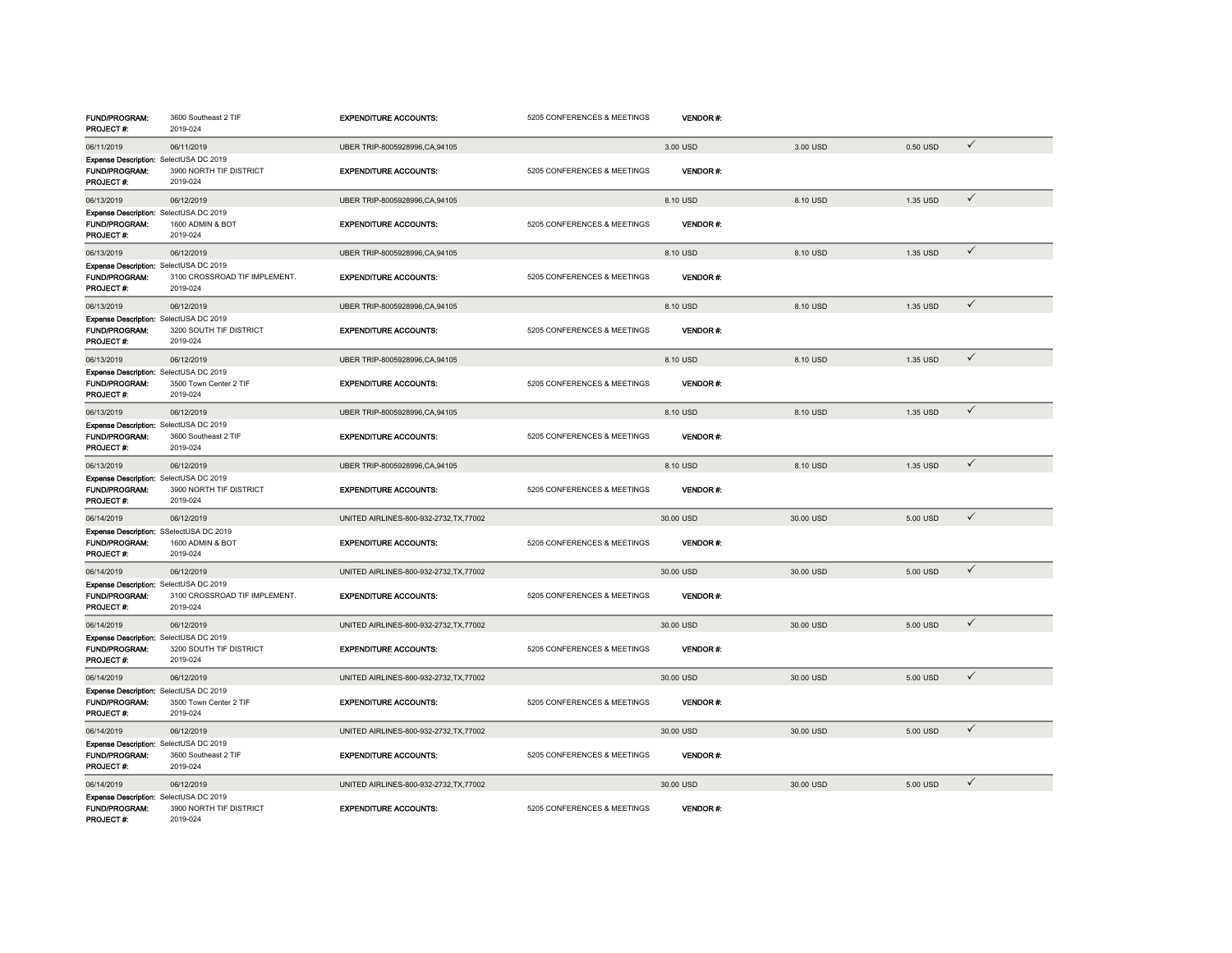| 06/14/2019                                                     | 06/13/2019                                | UBER TRIP-8005928996.CA.94105 |                             | 4.00 USD        | 4.00 USD  | 0.67 USD | $\checkmark$ |
|----------------------------------------------------------------|-------------------------------------------|-------------------------------|-----------------------------|-----------------|-----------|----------|--------------|
| Expense Description: SelectUSA DC 2019                         |                                           |                               |                             |                 |           |          |              |
| <b>FUND/PROGRAM:</b><br>PROJECT #:                             | 1600 ADMIN & BOT<br>2019-024              | <b>EXPENDITURE ACCOUNTS:</b>  | 5205 CONFERENCES & MEETINGS | VENDOR#:        |           |          |              |
| 06/14/2019                                                     | 06/13/2019                                | UBER TRIP-8005928996.CA.94105 |                             | 4.00 USD        | 4.00 USD  | 0.67 USD | $\checkmark$ |
| Expense Description: SelectUSA DC 2019                         |                                           |                               |                             |                 |           |          |              |
| <b>FUND/PROGRAM:</b><br>PROJECT #:                             | 3100 CROSSROAD TIF IMPLEMENT.<br>2019-024 | <b>EXPENDITURE ACCOUNTS:</b>  | 5205 CONFERENCES & MEETINGS | VENDOR#:        |           |          |              |
| 06/14/2019                                                     | 06/13/2019                                | UBER TRIP-8005928996,CA,94105 |                             | 4.00 USD        | 4.00 USD  | 0.67 USD | $\checkmark$ |
| Expense Description: SelectUSA DC 2019                         |                                           |                               |                             |                 |           |          |              |
| <b>FUND/PROGRAM:</b><br><b>PROJECT #:</b>                      | 3200 SOUTH TIF DISTRICT<br>2019-024       | <b>EXPENDITURE ACCOUNTS:</b>  | 5205 CONFERENCES & MEETINGS | <b>VENDOR#</b>  |           |          |              |
| 06/14/2019                                                     | 06/13/2019                                | UBER TRIP-8005928996,CA,94105 |                             | 4.00 USD        | 4.00 USD  | 0.67 USD | $\checkmark$ |
| Expense Description: SelectUSA DC 2019                         |                                           |                               |                             |                 |           |          |              |
| <b>FUND/PROGRAM:</b><br>PROJECT #:                             | 3500 Town Center 2 TIF<br>2019-024        | <b>EXPENDITURE ACCOUNTS:</b>  | 5205 CONFERENCES & MEETINGS | <b>VENDOR#</b>  |           |          |              |
| 06/14/2019                                                     | 06/13/2019                                | UBER TRIP-8005928996,CA,94105 |                             | 4.00 USD        | 4.00 USD  | 0.67 USD | $\checkmark$ |
| Expense Description: SelectUSA DC 2019<br><b>FUND/PROGRAM:</b> | 3600 Southeast 2 TIF                      | <b>EXPENDITURE ACCOUNTS:</b>  | 5205 CONFERENCES & MEETINGS | <b>VENDOR#:</b> |           |          |              |
| PROJECT #:                                                     | 2019-024                                  |                               |                             |                 |           |          |              |
| 06/14/2019                                                     | 06/13/2019                                | UBER TRIP-8005928996,CA,94105 |                             | 4.00 USD        | 4.00 USD  | 0.65 USD | $\checkmark$ |
| Expense Description: SelectUSA DC 2019                         |                                           |                               |                             |                 |           |          |              |
| FUND/PROGRAM:<br>PROJECT #:                                    | 3900 NORTH TIF DISTRICT<br>2019-024       | <b>EXPENDITURE ACCOUNTS:</b>  | 5205 CONFERENCES & MEETINGS | <b>VENDOR#:</b> |           |          |              |
| 06/14/2019                                                     | 06/13/2019                                | UBER TRIP-8005928996,CA,94105 |                             | 23.36 USD       | 23.36 USD | 3.89 USD | $\checkmark$ |
| Expense Description: SelectUSA DC 2019                         |                                           |                               |                             |                 |           |          |              |
| FUND/PROGRAM:<br><b>PROJECT#:</b>                              | 1600 ADMIN & BOT<br>2019-024              | <b>EXPENDITURE ACCOUNTS:</b>  | 5205 CONFERENCES & MEETINGS | VENDOR#:        |           |          |              |
| 06/14/2019                                                     | 06/13/2019                                | UBER TRIP-8005928996,CA,94105 |                             | 23.36 USD       | 23.36 USD | 3.89 USD | $\checkmark$ |
| Expense Description: SelectUSA DC 2019                         |                                           |                               |                             |                 |           |          |              |
| FUND/PROGRAM:<br>PROJECT #:                                    | 3100 CROSSROAD TIF IMPLEMENT.<br>2019-024 | <b>EXPENDITURE ACCOUNTS:</b>  | 5205 CONFERENCES & MEETINGS | VENDOR#:        |           |          |              |
| 06/14/2019                                                     | 06/13/2019                                | UBER TRIP-8005928996,CA,94105 |                             | 23.36 USD       | 23.36 USD | 3.89 USD | $\checkmark$ |
| Expense Description: SelectUSA DC 2019<br>FUND/PROGRAM:        | 3200 SOUTH TIF DISTRICT                   | <b>EXPENDITURE ACCOUNTS:</b>  | 5205 CONFERENCES & MEETINGS | VENDOR#:        |           |          |              |
| PROJECT#:                                                      | 2019-024                                  |                               |                             |                 |           |          |              |
| 06/14/2019                                                     | 06/13/2019                                | UBER TRIP-8005928996,CA,94105 |                             | 23.36 USD       | 23.36 USD | 3.89 USD | $\checkmark$ |
| Expense Description: SelectUSA DC 2019                         |                                           |                               |                             |                 |           |          |              |
| <b>FUND/PROGRAM:</b><br>PROJECT #:                             | 3500 Town Center 2 TIF<br>2019-024        | <b>EXPENDITURE ACCOUNTS:</b>  | 5205 CONFERENCES & MEETINGS | VENDOR#:        |           |          |              |
| 06/14/2019                                                     | 06/13/2019                                | UBER TRIP-8005928996,CA,94105 |                             | 23.36 USD       | 23.36 USD | 3.89 USD | $\checkmark$ |
| Expense Description: SelectUSA DC 2019                         |                                           |                               |                             |                 |           |          |              |
| FUND/PROGRAM:<br>PROJECT #:                                    | 3600 Southeast 2 TIF<br>2019-024          | <b>EXPENDITURE ACCOUNTS:</b>  | 5205 CONFERENCES & MEETINGS | <b>VENDOR#:</b> |           |          |              |
| 06/14/2019                                                     | 06/13/2019                                | UBER TRIP-8005928996,CA,94105 |                             | 23.36 USD       | 23.36 USD | 3.91 USD | $\checkmark$ |
| Expense Description: SelectUSA DC 2019                         |                                           |                               |                             |                 |           |          |              |
| FUND/PROGRAM:<br>PROJECT#:                                     | 3900 NORTH TIF DISTRICT<br>2019-024       | <b>EXPENDITURE ACCOUNTS:</b>  | 5205 CONFERENCES & MEETINGS | <b>VENDOR#:</b> |           |          |              |
| 06/14/2019                                                     | 06/13/2019                                | UBER TRIP-8005928996,CA,94105 |                             | 17.50 USD       | 17.50 USD | 2.92 USD | $\checkmark$ |
| Expense Description: SelectUSA DC 2019                         |                                           |                               |                             |                 |           |          |              |
| FUND/PROGRAM:<br>PROJECT #:                                    | 1600 ADMIN & BOT<br>2019-024              | <b>EXPENDITURE ACCOUNTS:</b>  | 5205 CONFERENCES & MEETINGS | VENDOR#:        |           |          |              |
| 06/14/2019                                                     | 06/13/2019                                | UBER TRIP-8005928996,CA,94105 |                             | 17.50 USD       | 17.50 USD | 2.92 USD | $\checkmark$ |
| Expense Description: SelectUSA DC 2019                         |                                           |                               |                             |                 |           |          |              |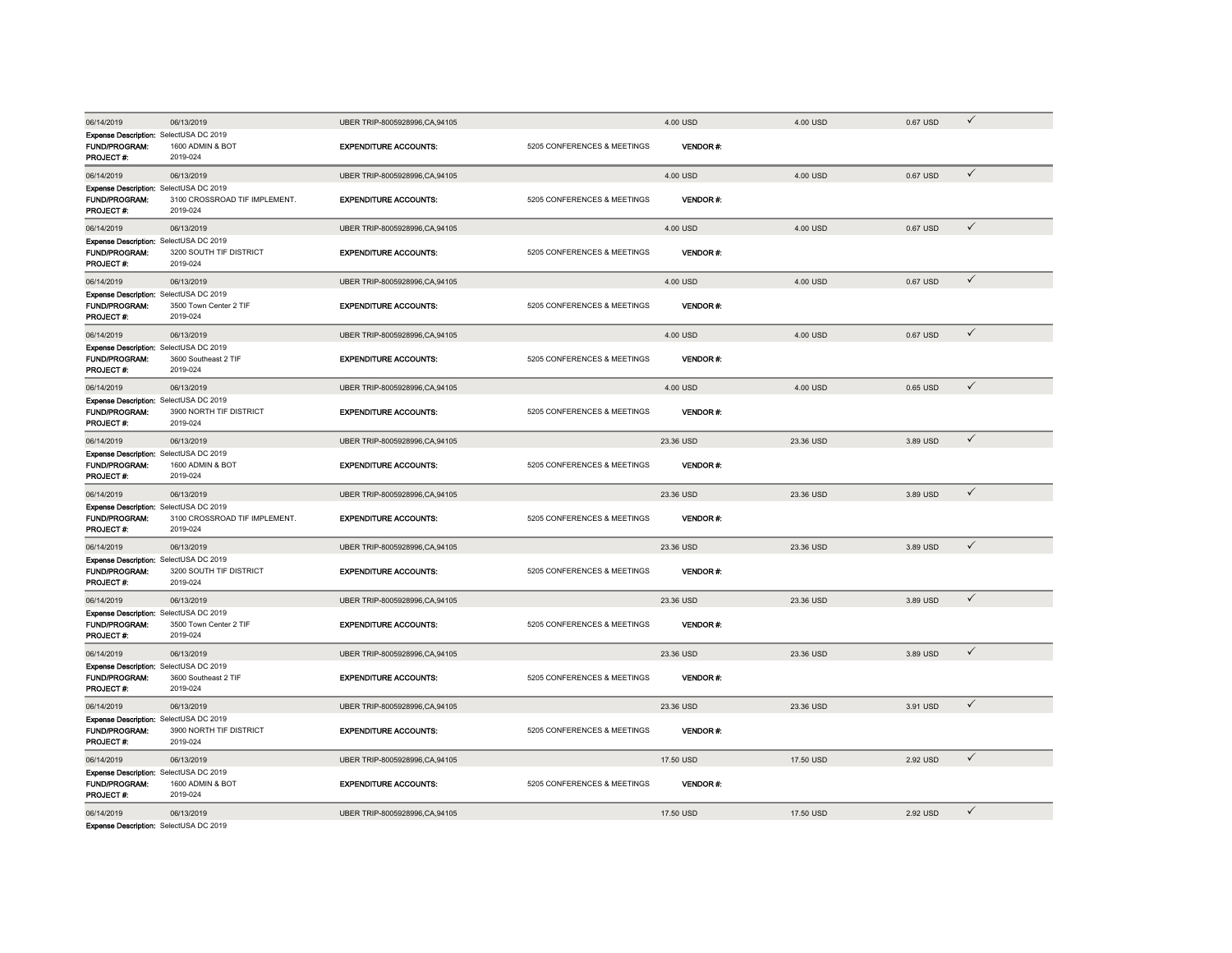| <b>FUND/PROGRAM:</b><br>PROJECT #:                                                  | 3100 CROSSROAD TIF IMPLEMENT.<br>2019-024 | <b>EXPENDITURE ACCOUNTS:</b>                        | 5205 CONFERENCES & MEETINGS | <b>VENDOR#:</b> |              |            |              |
|-------------------------------------------------------------------------------------|-------------------------------------------|-----------------------------------------------------|-----------------------------|-----------------|--------------|------------|--------------|
| 06/14/2019                                                                          | 06/13/2019                                | UBER TRIP-8005928996,CA,94105                       |                             | 17.50 USD       | 17.50 USD    | 2.92 USD   | $\checkmark$ |
| Expense Description: SelectUSA DC 2019<br>FUND/PROGRAM:<br>PROJECT #:               | 3200 SOUTH TIF DISTRICT<br>2019-024       | <b>EXPENDITURE ACCOUNTS:</b>                        | 5205 CONFERENCES & MEETINGS | <b>VENDOR#:</b> |              |            |              |
| 06/14/2019                                                                          | 06/13/2019                                | UBER TRIP-8005928996,CA,94105                       |                             | 17.50 USD       | 17.50 USD    | 2.92 USD   | $\checkmark$ |
| Expense Description: SelectUSA DC 2019<br><b>FUND/PROGRAM:</b><br>PROJECT #:        | 3500 Town Center 2 TIF<br>2019-024        | <b>EXPENDITURE ACCOUNTS:</b>                        | 5205 CONFERENCES & MEETINGS | <b>VENDOR#:</b> |              |            |              |
| 06/14/2019                                                                          | 06/13/2019                                | UBER TRIP-8005928996.CA.94105                       |                             | 17.50 USD       | 17.50 USD    | 2.92 USD   | $\checkmark$ |
| Expense Description: SelectUSA DC 2019<br>FUND/PROGRAM:<br><b>PROJECT #:</b>        | 3600 Southeast 2 TIF<br>2019-024          | <b>EXPENDITURE ACCOUNTS:</b>                        | 5205 CONFERENCES & MEETINGS | VENDOR#:        |              |            |              |
| 06/14/2019                                                                          | 06/13/2019                                | UBER TRIP-8005928996,CA,94105                       |                             | 17.50 USD       | 17.50 USD    | 2.90 USD   | $\checkmark$ |
| Expense Description: SelectUSA DC 2019<br><b>FUND/PROGRAM:</b><br><b>PROJECT#:</b>  | 3900 NORTH TIF DISTRICT<br>2019-024       | <b>EXPENDITURE ACCOUNTS:</b>                        | 5205 CONFERENCES & MEETINGS | VENDOR#:        |              |            |              |
| 06/17/2019                                                                          | 06/13/2019                                | HILTON INTERNATIONAL-WASHINGTON.DC.20009-<br>5701   |                             | 1,154.08 USD    | 1,154.08 USD | 192.35 USD | $\checkmark$ |
| Expense Description: SelectUSA DC 2019<br>FUND/PROGRAM:<br>PROJECT #:               | 1600 ADMIN & BOT<br>2019-024              | <b>EXPENDITURE ACCOUNTS:</b>                        | 5205 CONFERENCES & MEETINGS | VENDOR#:        |              |            |              |
| 06/17/2019                                                                          | 06/13/2019                                | HILTON INTERNATIONAL-WASHINGTON, DC, 20009-<br>5701 |                             | 1,154.08 USD    | 1,154.08 USD | 192.35 USD | $\checkmark$ |
| Expense Description: SelectUSA DC 2019<br>FUND/PROGRAM:<br>PROJECT#:                | 3100 CROSSROAD TIF IMPLEMENT.<br>2019-024 | <b>EXPENDITURE ACCOUNTS:</b>                        | 5205 CONFERENCES & MEETINGS | VENDOR#:        |              |            |              |
| 06/17/2019                                                                          | 06/13/2019                                | HILTON INTERNATIONAL-WASHINGTON, DC, 20009-<br>5701 |                             | 1.154.08 USD    | 1.154.08 USD | 192.35 USD | $\checkmark$ |
| Expense Description: SelectUSA DC 2019<br><b>FUND/PROGRAM:</b><br><b>PROJECT #:</b> | 3200 SOUTH TIF DISTRICT<br>2019-024       | <b>EXPENDITURE ACCOUNTS:</b>                        | 5205 CONFERENCES & MEETINGS | <b>VENDOR#:</b> |              |            |              |
| 06/17/2019                                                                          | 06/13/2019                                | HILTON INTERNATIONAL-WASHINGTON, DC, 20009-<br>5701 |                             | 1,154.08 USD    | 1,154.08 USD | 192.35 USD | $\checkmark$ |
| Expense Description: SelectUSA DC 2019<br>FUND/PROGRAM:<br>PROJECT #:               | 3500 Town Center 2 TIF<br>2019-024        | <b>EXPENDITURE ACCOUNTS:</b>                        | 5205 CONFERENCES & MEETINGS | <b>VENDOR#:</b> |              |            |              |
| 06/17/2019                                                                          | 06/13/2019                                | HILTON INTERNATIONAL-WASHINGTON,DC,20009-<br>5701   |                             | 1,154.08 USD    | 1,154.08 USD | 192.35 USD | $\checkmark$ |
| Expense Description: SelectUSA DC 2019<br>FUND/PROGRAM:<br>PROJECT #:               | 3600 Southeast 2 TIF<br>2019-024          | <b>EXPENDITURE ACCOUNTS:</b>                        | 5205 CONFERENCES & MEETINGS | <b>VENDOR#:</b> |              |            |              |
| 06/17/2019                                                                          | 06/13/2019                                | HILTON INTERNATIONAL-WASHINGTON,DC,20009-<br>5701   |                             | 1,154.08 USD    | 1,154.08 USD | 192.33 USD | $\checkmark$ |
| Expense Description: SelectUSA DC 2019<br><b>FUND/PROGRAM:</b><br>PROJECT #:        | 3900 NORTH TIF DISTRICT<br>2019-024       | <b>EXPENDITURE ACCOUNTS:</b>                        | 5205 CONFERENCES & MEETINGS | <b>VENDOR#:</b> |              |            |              |
| 06/20/2019                                                                          | 06/19/2019                                | UBER TRIP-8005928996.CA.94105                       |                             | 5.00 USD        | 5.00 USD     | 0.83 USD   | $\checkmark$ |
| Expense Description: SelectUSA DC 2019<br><b>FUND/PROGRAM:</b><br>PROJECT #:        | 1600 ADMIN & BOT<br>2019-024              | <b>EXPENDITURE ACCOUNTS:</b>                        | 5205 CONFERENCES & MEETINGS | <b>VENDOR#:</b> |              |            |              |
| 06/20/2019                                                                          | 06/19/2019                                | UBER TRIP-8005928996,CA,94105                       |                             | 5.00 USD        | 5.00 USD     | 0.83 USD   | $\checkmark$ |
| Expense Description: SelectUSA DC 2019<br><b>FUND/PROGRAM:</b><br><b>PROJECT #:</b> | 3100 CROSSROAD TIF IMPLEMENT.<br>2019-024 | <b>EXPENDITURE ACCOUNTS:</b>                        | 5205 CONFERENCES & MEETINGS | VENDOR#:        |              |            |              |
| 06/20/2019                                                                          | 06/19/2019                                | UBER TRIP-8005928996,CA,94105                       |                             | 5.00 USD        | 5.00 USD     | 0.83 USD   | $\checkmark$ |
|                                                                                     |                                           |                                                     |                             |                 |              |            |              |

Expense Description: SelectUSA DC 2019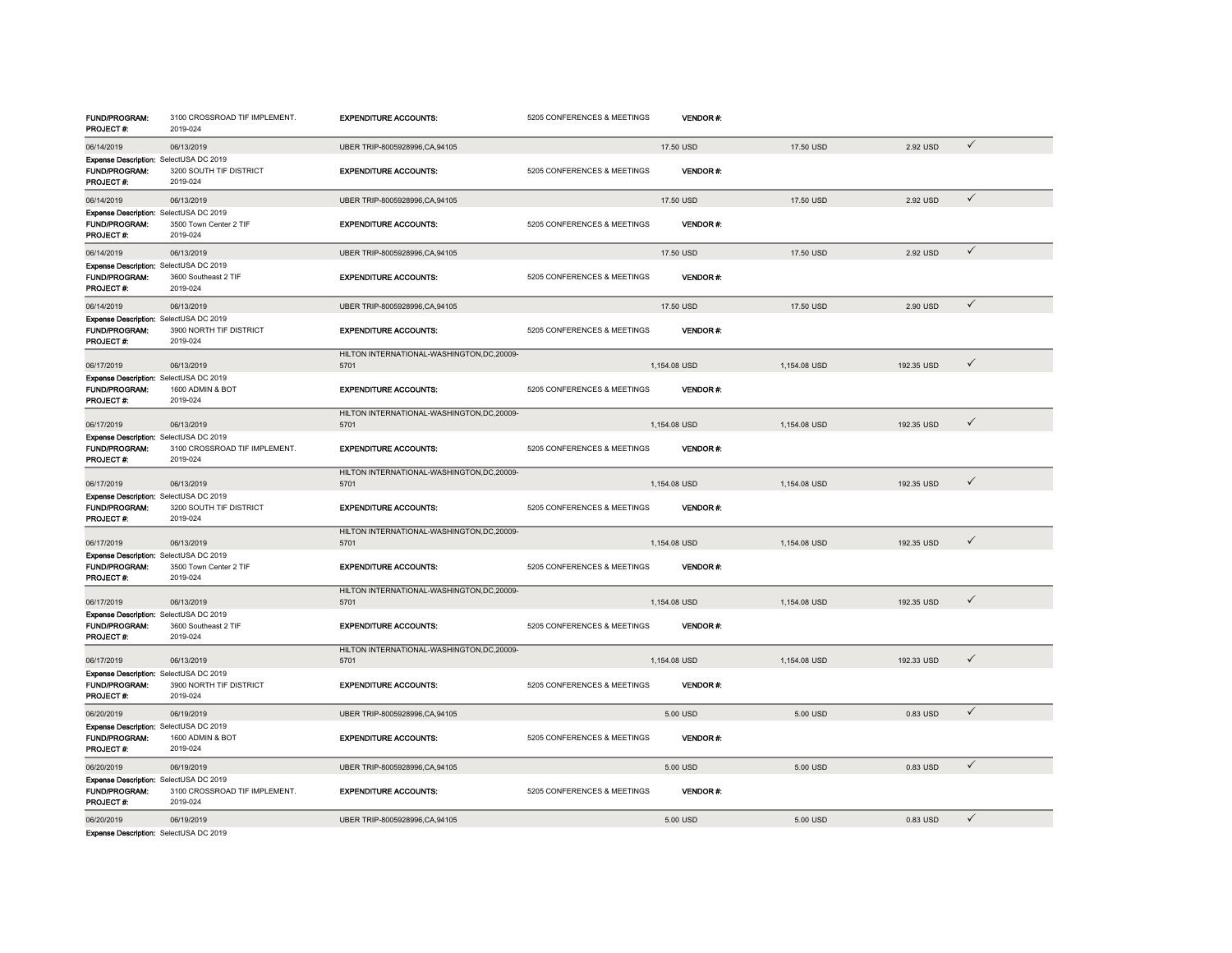| <b>FUND/PROGRAM:</b><br>PROJECT #:                                                  | 3200 SOUTH TIF DISTRICT<br>2019-024       | <b>EXPENDITURE ACCOUNTS:</b>             | 5205 CONFERENCES & MEETINGS    | <b>VENDOR#:</b> |           |           |              |
|-------------------------------------------------------------------------------------|-------------------------------------------|------------------------------------------|--------------------------------|-----------------|-----------|-----------|--------------|
| 06/20/2019                                                                          | 06/19/2019                                | UBER TRIP-8005928996.CA.94105            |                                | 5.00 USD        | 5.00 USD  | 0.83 USD  | $\checkmark$ |
| Expense Description: SelectUSA DC 2019<br><b>FUND/PROGRAM:</b><br><b>PROJECT #:</b> | 3500 Town Center 2 TIF<br>2019-024        | <b>EXPENDITURE ACCOUNTS:</b>             | 5205 CONFERENCES & MEETINGS    | <b>VENDOR#:</b> |           |           |              |
| 06/20/2019                                                                          | 06/19/2019                                | UBER TRIP-8005928996,CA,94105            |                                | 5.00 USD        | 5.00 USD  | 0.83 USD  | $\checkmark$ |
| Expense Description: SelectUSA DC 2019<br><b>FUND/PROGRAM:</b><br>PROJECT #:        | 3600 Southeast 2 TIF<br>2019-024          | <b>EXPENDITURE ACCOUNTS:</b>             | 5205 CONFERENCES & MEETINGS    | <b>VENDOR#:</b> |           |           |              |
| 06/20/2019                                                                          | 06/19/2019                                | UBER TRIP-8005928996,CA,94105            |                                | 5.00 USD        | 5.00 USD  | 0.85 USD  | $\checkmark$ |
| Expense Description: SelectUSA DC 2019<br>FUND/PROGRAM:<br>PROJECT #:               | 3900 NORTH TIF DISTRICT<br>2019-024       | <b>EXPENDITURE ACCOUNTS:</b>             | 5205 CONFERENCES & MEETINGS    | <b>VENDOR#:</b> |           |           |              |
| 06/20/2019                                                                          | 06/19/2019                                | UBER TRIP-8005928996,CA,94105            |                                | 3.00 USD        | 3.00 USD  | 0.50 USD  | $\checkmark$ |
| Expense Description: SelectUSA DC 2019<br>FUND/PROGRAM:<br><b>PROJECT #:</b>        | 1600 ADMIN & BOT<br>2019-024              | <b>EXPENDITURE ACCOUNTS:</b>             | 5205 CONFERENCES & MEETINGS    | <b>VENDOR#:</b> |           |           |              |
| 06/20/2019                                                                          | 06/19/2019                                | UBER TRIP-8005928996.CA.94105            |                                | 3.00 USD        | 3.00 USD  | 0.50 USD  | $\checkmark$ |
| Expense Description: SelectUSA DC 2019<br>FUND/PROGRAM:<br>PROJECT #:               | 3100 CROSSROAD TIF IMPLEMENT.<br>2019-024 | <b>EXPENDITURE ACCOUNTS:</b>             | 5205 CONFERENCES & MEETINGS    | VENDOR#.        |           |           |              |
| 06/20/2019                                                                          | 06/19/2019                                | UBER TRIP-8005928996,CA,94105            |                                | 3.00 USD        | 3.00 USD  | 0.50 USD  | $\checkmark$ |
| Expense Description: SelectUSA DC 2019<br>FUND/PROGRAM:<br>PROJECT #:               | 3200 SOUTH TIF DISTRICT<br>2019-024       | <b>EXPENDITURE ACCOUNTS:</b>             | 5205 CONFERENCES & MEETINGS    | <b>VENDOR#:</b> |           |           |              |
| 06/20/2019                                                                          | 06/19/2019                                | UBER TRIP-8005928996,CA,94105            |                                | 3.00 USD        | 3.00 USD  | 0.50 USD  | $\checkmark$ |
| Expense Description: SelectUSA DC 2019<br><b>FUND/PROGRAM:</b><br>PROJECT#:         | 3500 Town Center 2 TIF<br>2019-024        | <b>EXPENDITURE ACCOUNTS:</b>             | 5205 CONFERENCES & MEETINGS    | <b>VENDOR#:</b> |           |           |              |
| 06/20/2019                                                                          | 06/19/2019                                | UBER TRIP-8005928996.CA.94105            |                                | 3.00 USD        | 3.00 USD  | 0.50 USD  | $\checkmark$ |
| Expense Description: SelectUSA DC 2019<br>FUND/PROGRAM:<br>PROJECT#:                | 3600 Southeast 2 TIF<br>2019-024          | <b>EXPENDITURE ACCOUNTS:</b>             | 5205 CONFERENCES & MEETINGS    | VENDOR#:        |           |           |              |
| 06/20/2019                                                                          | 06/19/2019                                | UBER TRIP-8005928996,CA,94105            |                                | 3.00 USD        | 3.00 USD  | 0.50 USD  | $\checkmark$ |
| Expense Description: SelectUSA DC 2019<br>FUND/PROGRAM:<br>PROJECT#:                | 3900 NORTH TIF DISTRICT<br>2019-024       | <b>EXPENDITURE ACCOUNTS:</b>             | 5205 CONFERENCES & MEETINGS    | <b>VENDOR#:</b> |           |           |              |
| 07/01/2019                                                                          | 06/27/2019                                | BOB CHINNS CRABHOUSE R-WHEELING,IL,60090 |                                | 19.65 USD       | 19.65 USD | 19.65 USD | $\checkmark$ |
| Expense Description: Chamber Lunch Meeting<br>FUND/PROGRAM:<br>PROJECT#:            | 1600 ADMIN & BOT                          | <b>EXPENDITURE ACCOUNTS:</b>             | 5105 LOCAL TRAINING & MEETINGS | <b>VENDOR#:</b> |           |           |              |
|                                                                                     |                                           | <b>Card Subtotal</b>                     |                                |                 |           | 1.370.51  |              |
| <b>MICHAEL CONWAY</b><br><b>Card Transactions</b>                                   |                                           |                                          |                                |                 |           |           |              |
| Posting                                                                             | <b>Transaction</b>                        |                                          |                                | Receipt         | Posted    | Expense   |              |

| Posting                                                                       | Transaction            |                                                |                                | Receipt         | Posted     | Expense       |          |          |
|-------------------------------------------------------------------------------|------------------------|------------------------------------------------|--------------------------------|-----------------|------------|---------------|----------|----------|
| Date                                                                          | Date                   | <b>Description</b>                             |                                | <b>Amount</b>   | Amount     | <b>Amount</b> | Reviewed | Approved |
| 06/27/2019                                                                    | 06/25/2019             | APCO INTERNATIONAL INC-386-944-2422, FL, 32114 |                                | 675.00 USD      | 675.00 USD | 675.00 USD    |          |          |
| <b>Expense Description: CALEA MGR Training</b><br>FUND/PROGRAM:<br>PROJECT #: | 2100 POLICE DEPARTMENT | <b>EXPENDITURE ACCOUNTS:</b>                   | 5105 LOCAL TRAINING & MEETINGS | <b>VENDOR#:</b> |            |               |          |          |
|                                                                               |                        | <b>Card Subtotal</b>                           |                                |                 |            | 675.00        |          |          |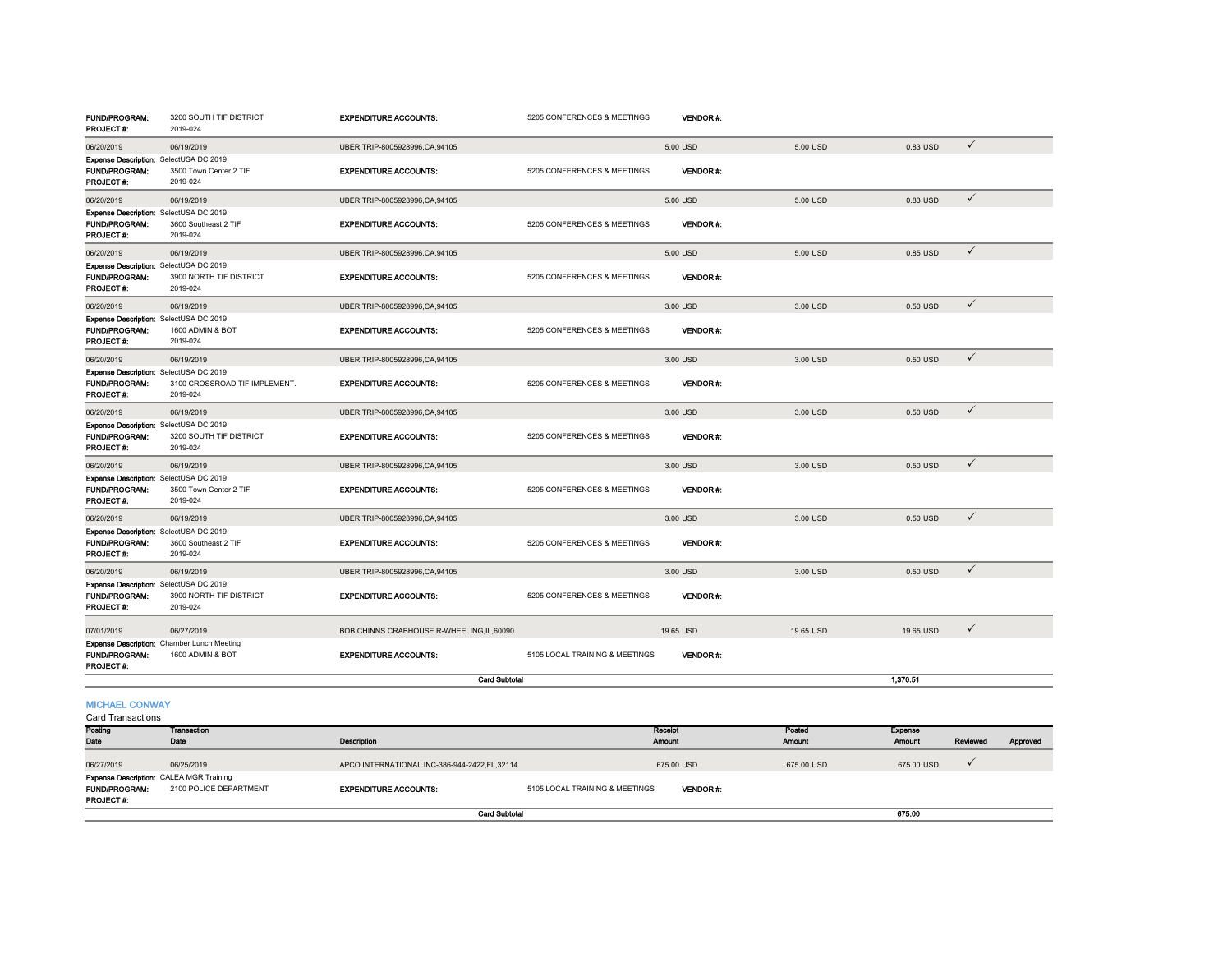#### MICHAEL CROTTY

| Posting                                       | <b>Transaction</b>                            |                                                |                                | Receipt           | Posted                  | Expense           |              |          |
|-----------------------------------------------|-----------------------------------------------|------------------------------------------------|--------------------------------|-------------------|-------------------------|-------------------|--------------|----------|
| Date                                          | Date                                          | <b>Description</b>                             |                                | Amount            | Amount                  | Amount            | Reviewed     | Approved |
| 06/14/2019                                    | 06/12/2019                                    | ILLINOIS CITY COUNTY M-DEKALB, IL, 60115       |                                | 264.50 USD        | 264.50 USD              | 154.29 USD        | $\checkmark$ |          |
|                                               | Expense Description: ILCMA membership/Crotty  |                                                |                                |                   |                         |                   |              |          |
| FUND/PROGRAM:                                 | 1600 ADMIN & BOT                              | <b>EXPENDITURE ACCOUNTS:</b>                   | 5222 MEMBERSHIP DUES           | <b>VENDOR#:</b>   |                         |                   |              |          |
| PROJECT#:                                     |                                               |                                                |                                |                   |                         |                   |              |          |
| 06/14/2019                                    | 06/12/2019                                    | ILLINOIS CITY COUNTY M-DEKALB, IL, 60115       |                                | 264.50 USD        | 264.50 USD              | 110.21 USD        | $\checkmark$ |          |
|                                               | Expense Description: ILCMA membership/Crotty  |                                                |                                |                   |                         |                   |              |          |
| FUND/PROGRAM:                                 | 1600 ADMIN & BOT                              | <b>EXPENDITURE ACCOUNTS:</b>                   | 5222 MEMBERSHIP DUES           | VENDOR#:          |                         |                   |              |          |
| PROJECT#:                                     |                                               |                                                |                                |                   |                         |                   |              |          |
| 06/18/2019                                    | 06/17/2019                                    | NEPELRA-8582993150, CA, 92121                  |                                | 75,00 USD         | 75.00 USD               | 75,00 USD         | $\checkmark$ |          |
| <b>Expense Description: Training/Kalogris</b> |                                               |                                                |                                |                   |                         |                   |              |          |
| FUND/PROGRAM:<br>PROJECT#:                    | 1800 HUMAN RESOURCES DEPT                     | <b>EXPENDITURE ACCOUNTS:</b>                   | 5105 LOCAL TRAINING & MEETINGS | <b>VENDOR#:</b>   |                         |                   |              |          |
|                                               |                                               | SOCIETY FOR HUMAN RESO-703-5483440, VA, 22314- |                                |                   |                         |                   |              |          |
| 07/01/2019                                    | 06/28/2019                                    | 3494                                           |                                | 209.00 USD        | 209.00 USD              | 87.08 USD         | $\checkmark$ |          |
|                                               | Expense Description: SHRM membership/Kalogris |                                                |                                |                   |                         |                   |              |          |
| <b>FUND/PROGRAM:</b><br>PROJECT#:             | 1800 HUMAN RESOURCES DEPT                     | <b>EXPENDITURE ACCOUNTS:</b>                   | 5222 MEMBERSHIP DUES           | VENDOR#:          |                         |                   |              |          |
|                                               |                                               | SOCIETY FOR HUMAN RESO-703-5483440, VA, 22314- |                                |                   |                         |                   |              |          |
| 07/01/2019                                    | 06/28/2019                                    | 3494                                           |                                | 209.00 USD        | 209.00 USD              | 121.92 USD        | $\checkmark$ |          |
|                                               | Expense Description: SHRM membership/Kalogris |                                                |                                |                   |                         |                   |              |          |
| <b>FUND/PROGRAM:</b><br>PROJECT #:            | 1800 HUMAN RESOURCES DEPT                     | <b>EXPENDITURE ACCOUNTS:</b>                   | 5222 MEMBERSHIP DUES           | VENDOR#:          |                         |                   |              |          |
|                                               |                                               |                                                | <b>Card Subtotal</b>           |                   |                         | 548.50            |              |          |
|                                               |                                               |                                                |                                |                   |                         |                   |              |          |
| <b>MICHAEL MONDSCHAIN</b>                     |                                               |                                                |                                |                   |                         |                   |              |          |
| <b>Card Transactions</b>                      |                                               |                                                |                                |                   |                         |                   |              |          |
| Posting                                       | <b>Transaction</b><br>Date                    |                                                |                                | Receipt<br>Amount | Posted<br><b>Amount</b> | Expense<br>Amount | Reviewed     |          |
| Date                                          |                                               | Description                                    |                                |                   |                         |                   |              | Approved |
| 06/26/2019                                    | 06/24/2019                                    | ILLINOIS GOVERNMENT FI-GLEN ELLYN.IL.60137     |                                | 25.00 USD         | 25.00 USD               | 25.00 USD         | ✓            |          |
|                                               | Expense Description: GATA Workshop 07/23/19   |                                                |                                |                   |                         |                   |              |          |

FUND/PROGRAM: 1700 FINANCE DEPARTMENTEXPENDITURE ACCOUNTS: 5105 LOCAL TRAINING & MEETINGS VENDOR #:

### PETER RODGERS

PROJECT #:

Card Transactions

| Posting                                                                                      | <b>Transaction</b>     |                                             |                              | Receipt         | Posted        | <b>Expense</b> |              |          |
|----------------------------------------------------------------------------------------------|------------------------|---------------------------------------------|------------------------------|-----------------|---------------|----------------|--------------|----------|
| Date                                                                                         | Date                   | <b>Description</b>                          |                              | <b>Amount</b>   | <b>Amount</b> | Amount         | Reviewed     | Approved |
|                                                                                              |                        |                                             |                              |                 |               |                |              |          |
| 06/28/2019                                                                                   | 06/27/2019             | LEN'S ACE HARDWARE-BUFFALO GROVE, IL, 60089 |                              | 59.91 USD       | 59.91 USD     | 59.91 USD      | $\checkmark$ |          |
| <b>Expense Description:</b> department supplies<br><b>FUND/PROGRAM:</b><br><b>PROJECT#:</b>  | 2100 POLICE DEPARTMENT | <b>EXPENDITURE ACCOUNTS:</b>                | 5317 MISC OPERATING SUPPLIES | <b>VENDOR#:</b> |               |                |              |          |
| 07/04/2019                                                                                   | 07/03/2019             | GRAINGER-877-2022594,IL,60045-5202          |                              | 20.22 USD       | 20.22 USD     | 20.22 USD      | $\checkmark$ |          |
| <b>Expense Description:</b> superglue tank bulbs<br><b>FUND/PROGRAM:</b><br><b>PROJECT#:</b> | 2100 POLICE DEPARTMENT | <b>EXPENDITURE ACCOUNTS:</b>                | 5317 MISC OPERATING SUPPLIES | <b>VENDOR#:</b> |               |                |              |          |
|                                                                                              |                        |                                             | <b>Card Subtotal</b>         |                 |               | 80.13          |              |          |
|                                                                                              |                        |                                             |                              |                 |               |                |              |          |

европейски процесс в союз в союз в союз в союз в союз в союз в союз в союз в союз в союз в союз в союз в союз <br>Применение союз в союз в союз в союз в союз в союз в союз в союз в союз в союз в союз в союз в союз в союз в с

 $25.00$ 

Card Subtotal

#### ROSE LEMANIS

| Postin | - Fransac"<br><b>THERMONES</b> |                         | .<br>the contract of the contract of | POSTOO | <b>Expanse</b><br>$-$ point. |                                     |                 |
|--------|--------------------------------|-------------------------|--------------------------------------|--------|------------------------------|-------------------------------------|-----------------|
| Date   | .<br>$- - -$                   | .com exer<br>nasa ihini | Amount                               | Amoum  | Amount                       | <b>Designed</b><br><b>L'ANGLAND</b> | <b>Approve.</b> |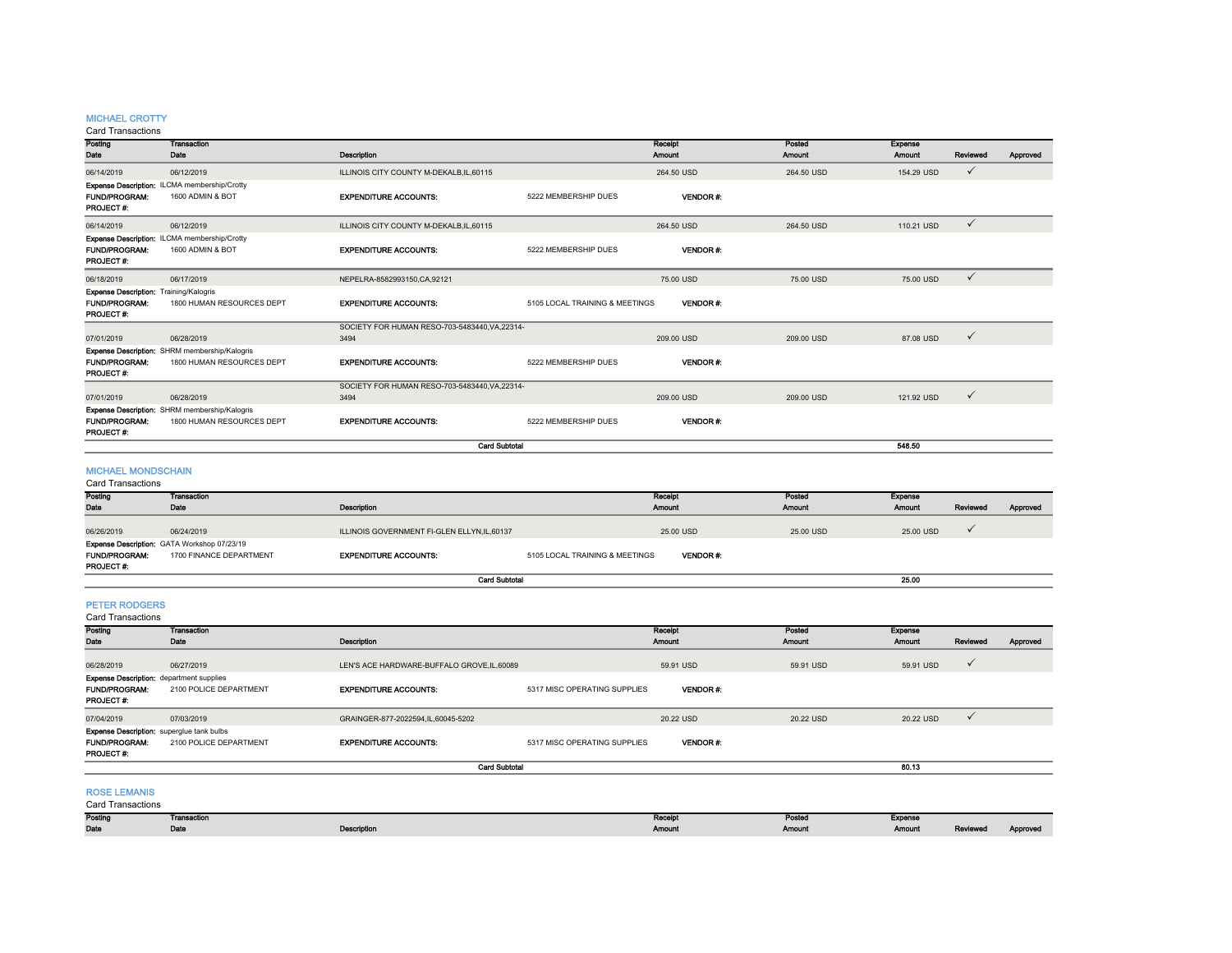| 06/12/2019                                                                       | 06/11/2019                                                                 | PAYPAL SUMMITDISCO-4029357733.CA.95131              |                                | 24.49 USD       | 24.49 USD    | 24.49 USD     | ✓            |          |
|----------------------------------------------------------------------------------|----------------------------------------------------------------------------|-----------------------------------------------------|--------------------------------|-----------------|--------------|---------------|--------------|----------|
| <b>Expense Description:</b> 2 way inlet valve<br>FUND/PROGRAM:<br>PROJECT #:     | 1220 BUILDING SERVICES                                                     | <b>EXPENDITURE ACCOUNTS:</b>                        | 5311 BLDG/GROUNDS MAINTENANCE  | <b>VENDOR#:</b> |              |               |              |          |
| 06/21/2019                                                                       | 06/19/2019                                                                 | OFFICEMAX/DEPOT 6869-800-463-3768.IL.60143          |                                | 118,68 USD      | 118,68 USD   | 118,68 USD    | $\checkmark$ |          |
| <b>Expense Description:</b> misc. office supplies<br>FUND/PROGRAM:<br>PROJECT #: | 1500 PUBLIC WORKS ADMINISTRATI                                             | <b>EXPENDITURE ACCOUNTS:</b>                        | 5318 OFFICE SUPPLIES           | <b>VENDOR#:</b> |              |               |              |          |
| 06/25/2019                                                                       | 06/24/2019                                                                 | AMZN MKTP US MH4IB84U1-<br>AMZN.COM/BILL, WA, 98109 |                                | 65.92 USD       | 65.92 USD    | 65.92 USD     | $\checkmark$ |          |
| Expense Description: dishwasher drain pipe<br>FUND/PROGRAM:<br>PROJECT #:        | 1220 BUILDING SERVICES                                                     | <b>EXPENDITURE ACCOUNTS:</b>                        | 5311 BLDG/GROUNDS MAINTENANCE  | <b>VENDOR#:</b> |              |               |              |          |
| 07/01/2019                                                                       | 06/28/2019                                                                 | STERICYCLE-8667837422,IL,60045                      |                                | 173.95 USD      | 173.95 USD   | 173.95 USD    | $\checkmark$ |          |
| FUND/PROGRAM:<br>PROJECT #:                                                      | <b>Expense Description:</b> hazardous waste collect<br>4200 SEWER DIVISION | <b>EXPENDITURE ACCOUNTS:</b>                        | 5299 MISC CONTRACTUAL SERVICES | <b>VENDOR#:</b> |              |               |              |          |
| 07/01/2019                                                                       | 06/28/2019                                                                 | THYSSENKRUPP ELEVATOR-6782021092, GA, 30144         |                                | 3,240.32 USD    | 3,240.32 USD | 3,240.32 USD  | $\checkmark$ |          |
| Expense Description: Elevator Maintenance<br><b>FUND/PROGRAM:</b><br>PROJECT #:  | 1220 BUILDING SERVICES                                                     | <b>EXPENDITURE ACCOUNTS:</b>                        | 5299 MISC CONTRACTUAL SERVICES | <b>VENDOR#:</b> |              |               |              |          |
|                                                                                  |                                                                            | <b>Card Subtotal</b>                                |                                |                 |              | 3.623.36      |              |          |
| <b>SCOTT WILSON</b><br>Card Transactions<br>Posting                              | <b>Transaction</b>                                                         |                                                     |                                | Receipt         | Posted       | Expense       |              |          |
| Date                                                                             | Date                                                                       | Description                                         |                                | Amount          | Amount       | <b>Amount</b> | Reviewed     | Approved |
| 06/18/2019                                                                       | 06/17/2019                                                                 | MASTER HITCH INC-PALATINE, IL, 60067                |                                | 39.95 USD       | 39.95 USD    | 39.95 USD     | $\checkmark$ |          |
| Expense Description: circuit converter-653<br>FUND/PROGRAM:<br>PROJECT #:        | 2200 FIRE DEPARTMENT                                                       | <b>EXPENDITURE ACCOUNTS:</b>                        | 5310 VEHICLE MAINTENANCE       | <b>VENDOR#:</b> |              |               |              |          |
| 07/01/2019                                                                       | 06/29/2019                                                                 | EL COR INDUSTRIES INC-PROSPECT HEIG.IL.60070        |                                | 16.50 USD       | 16.50 USD    | 16.50 USD     | $\checkmark$ |          |
| <b>Expense Description:</b> super grip gloves<br>FUND/PROGRAM:<br>PROJECT #:     | 1240 FLEET SERVICES                                                        | <b>EXPENDITURE ACCOUNTS:</b>                        | 5310 VEHICLE MAINTENANCE       | <b>VENDOR#:</b> |              |               |              |          |
| 07/01/2019                                                                       | 06/29/2019                                                                 | EL COR INDUSTRIES INC-PROSPECT HEIG, IL, 60070      |                                | 2.16 USD        | 2.16 USD     | 2.16 USD      | $\checkmark$ |          |
|                                                                                  | $-$ 400-4                                                                  |                                                     |                                |                 |              |               |              |          |

| 07/01/2019                                       | 06/29/2019                  | EL COR INDUSTRIES INC-PROSPECT HEIG,IL,60070 |                              | 2.16 USD        | 2.16 USD   | 2.16 USD   | $\checkmark$ |
|--------------------------------------------------|-----------------------------|----------------------------------------------|------------------------------|-----------------|------------|------------|--------------|
| <b>Expense Description:</b> wire rope clamps-134 |                             |                                              |                              |                 |            |            |              |
| <b>FUND/PROGRAM:</b>                             | 1420 STREETS DIVISION       | <b>EXPENDITURE ACCOUNTS:</b>                 | 5310 VEHICLE MAINTENANCE     | VENDOR#:        |            |            |              |
| <b>PROJECT #:</b>                                |                             |                                              |                              |                 |            |            |              |
| 07/01/2019                                       | 06/29/2019                  | EL COR INDUSTRIES INC-PROSPECT HEIG,IL,60070 |                              | 278.94 USD      | 278.94 USD | 278.94 USD | $\checkmark$ |
| <b>Expense Description:</b> parts room stock     |                             |                                              |                              |                 |            |            |              |
| <b>FUND/PROGRAM:</b>                             | 1240 FLEET SERVICES         | <b>EXPENDITURE ACCOUNTS:</b>                 | 5317 MISC OPERATING SUPPLIES | <b>VENDOR#:</b> |            |            |              |
| <b>PROJECT#:</b>                                 |                             |                                              |                              |                 |            |            |              |
| 07/01/2019                                       | 06/29/2019                  | EL COR INDUSTRIES INC-PROSPECT HEIG,IL,60070 |                              | 329.37 USD      | 329.37 USD | 226.80 USD | $\checkmark$ |
| <b>Expense Description:</b> squad car setup      |                             |                                              |                              |                 |            |            |              |
| <b>FUND/PROGRAM:</b>                             | 0033 CAPITAL EQPT REPL FUND | <b>EXPENDITURE ACCOUNTS:</b>                 | 5310 VEHICLE MAINTENANCE     | <b>VENDOR#:</b> |            |            |              |
| PROJECT#:                                        |                             |                                              |                              |                 |            |            |              |
|                                                  |                             |                                              |                              |                 |            |            | $\checkmark$ |
| 07/01/2019                                       | 06/29/2019                  | EL COR INDUSTRIES INC-PROSPECT HEIG,IL,60070 |                              | 329.37 USD      | 329.37 USD | 102.57 USD |              |
| <b>Expense Description:</b> parts room stock     |                             |                                              |                              |                 |            |            |              |
| <b>FUND/PROGRAM:</b>                             | 1240 FLEET SERVICES         | <b>EXPENDITURE ACCOUNTS:</b>                 | 5317 MISC OPERATING SUPPLIES | VENDOR#:        |            |            |              |
| <b>PROJECT#:</b>                                 |                             |                                              |                              |                 |            |            |              |

н на селото на селото на селото на селото на селото на селото на селото на селото на 1666.92 година на 1670 година

666.92

Card Subtotal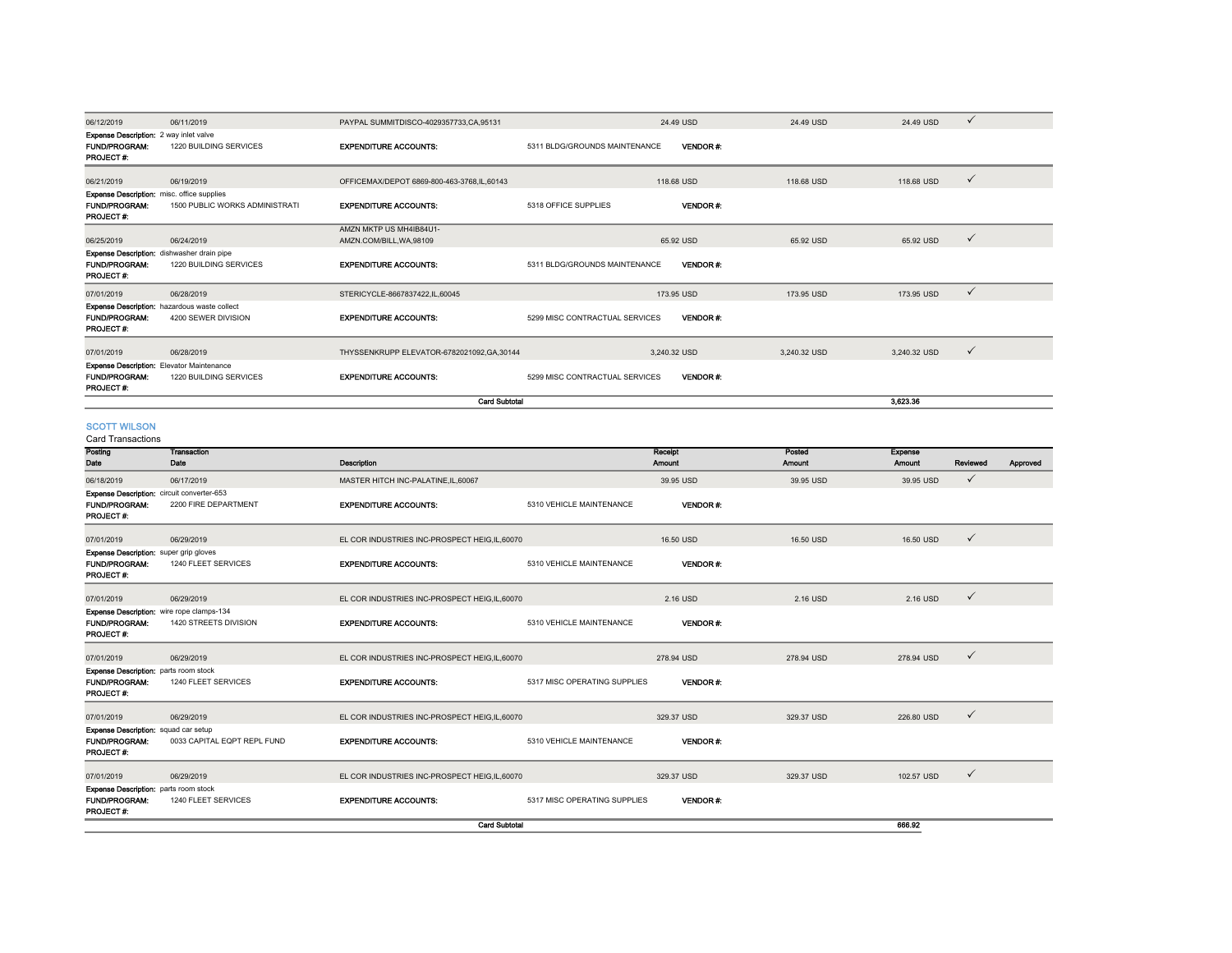#### SEAN LINDSAY

| Posting                                                | <b>Transaction</b>                             |                                          | Receipt                       |                 | Posted        | Expense      |              |          |
|--------------------------------------------------------|------------------------------------------------|------------------------------------------|-------------------------------|-----------------|---------------|--------------|--------------|----------|
| Date                                                   | Date                                           | Description                              | Amount                        |                 | <b>Amount</b> | Amount       | Reviewed     | Approved |
|                                                        |                                                | AMAZON.COM M630S0AG1 A-                  |                               |                 |               |              |              |          |
| 06/05/2019                                             | 06/04/2019                                     | AMZN.COM/BILL, WA, 98109                 |                               | 7.98 USD        | 7.98 USD      | 7.98 USD     | ✓            |          |
| <b>Expense Description: LED bulbs</b><br>FUND/PROGRAM: | 1220 BUILDING SERVICES                         | <b>EXPENDITURE ACCOUNTS:</b>             |                               | <b>VENDOR#</b>  |               |              |              |          |
| <b>PROJECT #:</b>                                      |                                                |                                          | 5311 BLDG/GROUNDS MAINTENANCE |                 |               |              |              |          |
| 06/06/2019                                             | 06/04/2019                                     | TAYLOR PLUMBING-847-2798581,IL,600900000 |                               | 130.00 USD      | 130.00 USD    | 130.00 USD   | $\checkmark$ |          |
| Expense Description: RPZ Test FD #23                   |                                                |                                          |                               |                 |               |              |              |          |
| FUND/PROGRAM:<br>PROJECT #:                            | 1220 BUILDING SERVICES                         | <b>EXPENDITURE ACCOUNTS:</b>             | 5220 MAINT OFF/SPEC EQUIPMENT | <b>VENDOR#:</b> |               |              |              |          |
| 06/06/2019                                             | 06/04/2019                                     | TAYLOR PLUMBING-847-2798581.IL.600900000 |                               | 260,00 USD      | 260.00 USD    | 260,00 USD   | ✓            |          |
| Expense Description: RPZ testing PW                    |                                                |                                          |                               |                 |               |              |              |          |
| FUND/PROGRAM:<br>PROJECT #:                            | 1220 BUILDING SERVICES                         | <b>EXPENDITURE ACCOUNTS:</b>             | 5220 MAINT OFF/SPEC EQUIPMENT | VENDOR #:       |               |              |              |          |
| 06/06/2019                                             | 06/04/2019                                     | TAYLOR PLUMBING-847-2798581,IL,600900000 |                               | 65.00 USD       | 65.00 USD     | 65.00 USD    | ✓            |          |
|                                                        | Expense Description: RPZ test Lehmann fountain |                                          |                               |                 |               |              |              |          |
| FUND/PROGRAM:<br>PROJECT#:                             | 1220 BUILDING SERVICES                         | <b>EXPENDITURE ACCOUNTS:</b>             | 5220 MAINT OFF/SPEC EQUIPMENT | <b>VENDOR#:</b> |               |              |              |          |
| 06/06/2019                                             | 06/04/2019                                     | TAYLOR PLUMBING-847-2798581,IL,600900000 |                               | 130.00 USD      | 130.00 USD    | 130.00 USD   | ✓            |          |
|                                                        | Expense Description: RPZ test South Station    |                                          |                               |                 |               |              |              |          |
| FUND/PROGRAM.<br>PROJECT #:                            | 1220 BUILDING SERVICES                         | <b>EXPENDITURE ACCOUNTS:</b>             | 5220 MAINT OFF/SPEC EQUIPMENT | <b>VENDOR#:</b> |               |              |              |          |
| 06/06/2019                                             | 06/04/2019                                     | TAYLOR PLUMBING-847-2798581,IL,600900000 |                               | 65.00 USD       | 65.00 USD     | 65.00 USD    | $\checkmark$ |          |
|                                                        | Expense Description: RPZ test Friendship Pk    |                                          |                               |                 |               |              |              |          |
| FUND/PROGRAM:<br>PROJECT #:                            | 1220 BUILDING SERVICES                         | <b>EXPENDITURE ACCOUNTS:</b>             | 5220 MAINT OFF/SPEC EQUIPMENT | <b>VENDOR#:</b> |               |              |              |          |
| 06/06/2019                                             | 06/04/2019                                     | TAYLOR PLUMBING-847-2798581,IL,600900000 |                               | 65.00 USD       | 65.00 USD     | 65.00 USD    | $\checkmark$ |          |
|                                                        | Expense Description: RPZ test Centennial Fntn  |                                          |                               |                 |               |              |              |          |
| FUND/PROGRAM:<br>PROJECT #:                            | 1220 BUILDING SERVICES                         | <b>EXPENDITURE ACCOUNTS:</b>             | 5220 MAINT OFF/SPEC EQUIPMENT | VENDOR#:        |               |              |              |          |
| 06/06/2019                                             | 06/04/2019                                     | TAYLOR PLUMBING-847-2798581,IL,600900000 |                               | 260.00 USD      | 260.00 USD    | 260.00 USD   | $\checkmark$ |          |
| Expense Description: RPZ test Village Hall             |                                                |                                          |                               |                 |               |              |              |          |
| FUND/PROGRAM:<br>PROJECT#:                             | 1220 BUILDING SERVICES                         | <b>EXPENDITURE ACCOUNTS:</b>             | 5220 MAINT OFF/SPEC EQUIPMENT | <b>VENDOR#:</b> |               |              |              |          |
| 06/06/2019                                             | 06/04/2019                                     | TAYLOR PLUMBING-847-2798581,IL,600900000 |                               | 325.00 USD      | 325.00 USD    | 325.00 USD   | $\checkmark$ |          |
| Expense Description: RPZ test FD #24                   |                                                |                                          |                               |                 |               |              |              |          |
| FUND/PROGRAM:<br>PROJECT #:                            | 1220 BUILDING SERVICES                         | <b>EXPENDITURE ACCOUNTS:</b>             | 5220 MAINT OFF/SPEC EQUIPMENT | <b>VENDOR#:</b> |               |              |              |          |
| 06/06/2019                                             | 06/04/2019                                     | TAYLOR PLUMBING-847-2798581,IL,600900000 |                               | 65.00 USD       | 65.00 USD     | 65.00 USD    | $\checkmark$ |          |
|                                                        | Expense Description: RPZ test Police Impound   |                                          |                               |                 |               |              |              |          |
| FUND/PROGRAM:<br>PROJECT#:                             | 1220 BUILDING SERVICES                         | <b>EXPENDITURE ACCOUNTS:</b>             | 5220 MAINT OFF/SPEC EQUIPMENT | <b>VENDOR#:</b> |               |              |              |          |
| 06/06/2019                                             | 06/04/2019                                     | TAYLOR PLUMBING-847-2798581,IL,600900000 |                               | 195.00 USD      | 195.00 USD    | 195.00 USD   | ✓            |          |
| Expense Description: RPZ test Police Dept              |                                                |                                          |                               |                 |               |              |              |          |
| FUND/PROGRAM:<br>PROJECT #:                            | 1220 BUILDING SERVICES                         | <b>EXPENDITURE ACCOUNTS:</b>             | 5220 MAINT OFF/SPEC EQUIPMENT | <b>VENDOR#:</b> |               |              |              |          |
| 06/06/2019                                             | 06/04/2019                                     | TAYLOR PLUMBING-847-2798581.IL.600900000 |                               | 195.00 USD      | 195,00 USD    | 195,00 USD   | $\checkmark$ |          |
| Expense Description: RPZ test Metra                    |                                                |                                          |                               |                 |               |              |              |          |
| FUND/PROGRAM:<br>PROJECT #:                            | 1220 BUILDING SERVICES                         | <b>EXPENDITURE ACCOUNTS:</b>             | 5220 MAINT OFF/SPEC EQUIPMENT | VENDOR#:        |               |              |              |          |
| 06/12/2019                                             | 06/11/2019                                     | DOORS SYSTEMS INC-630-2500101,IL,60563   |                               | 2.282.93 USD    | 2,282.93 USD  | 2.282.93 USD | ✓            |          |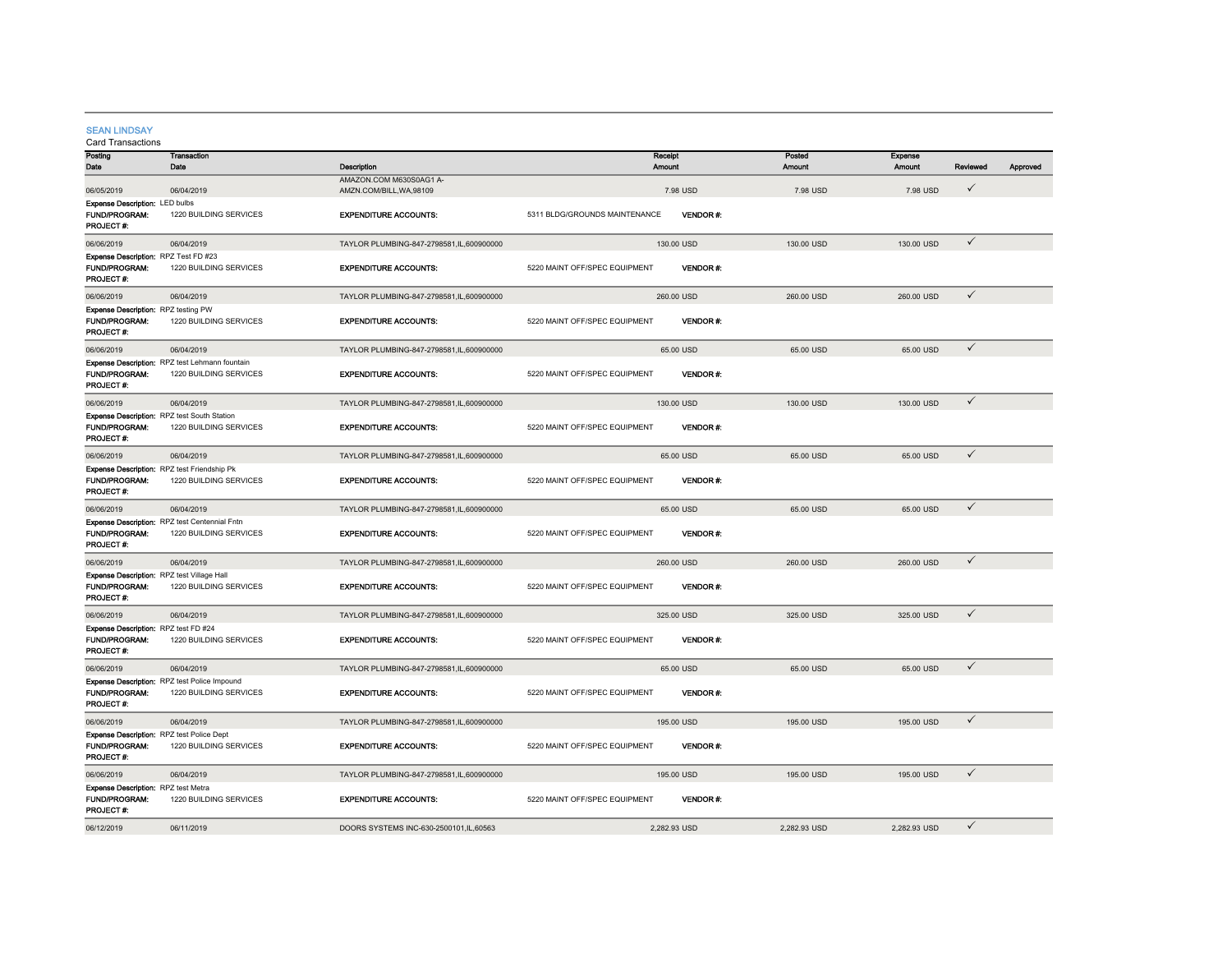| <b>Expense Description:</b> Garage door repair<br>FUND/PROGRAM:<br>PROJECT#:         | 4100 WATER DIVISION                                                            | <b>EXPENDITURE ACCOUNTS:</b>                        | 5311 BLDG/GROUNDS MAINTENANCE | <b>VENDOR#:</b> |            |            |              |
|--------------------------------------------------------------------------------------|--------------------------------------------------------------------------------|-----------------------------------------------------|-------------------------------|-----------------|------------|------------|--------------|
| 06/18/2019                                                                           | 06/17/2019                                                                     | AMZN MKTP US M61V987L1-<br>AMZN.COM/BILL, WA, 98109 |                               | 29.94 USD       | 29.94 USD  | 29.94 USD  | $\checkmark$ |
| Expense Description: Audio patch cables 25'                                          |                                                                                |                                                     |                               |                 |            |            |              |
| <b>FUND/PROGRAM:</b><br>PROJECT #:                                                   | 1220 BUILDING SERVICES                                                         | <b>EXPENDITURE ACCOUNTS:</b>                        | 5311 BLDG/GROUNDS MAINTENANCE | VENDOR#:        |            |            |              |
| 06/19/2019                                                                           | 06/18/2019                                                                     | NORTH AMERICAN CORP-8478324000,IL,60025             |                               | 18.71 USD       | 18.71 USD  | 18.71 USD  | $\checkmark$ |
| <b>Expense Description:</b> Garbage can liners<br><b>FUND/PROGRAM:</b><br>PROJECT #: | 1220 BUILDING SERVICES                                                         | <b>EXPENDITURE ACCOUNTS:</b>                        | 5309 JANITORIAL SUPPLIES      | VENDOR#:        |            |            |              |
| 06/19/2019                                                                           | 06/18/2019                                                                     | NORTH AMERICAN CORP-8478324000, IL, 60025           |                               | 523.90 USD      | 523.90 USD | 523.90 USD | $\checkmark$ |
| Expense Description: 12oz cups<br>FUND/PROGRAM:<br>PROJECT#:                         | 1220 BUILDING SERVICES                                                         | <b>EXPENDITURE ACCOUNTS:</b>                        | 5309 JANITORIAL SUPPLIES      | VENDOR#:        |            |            |              |
| 06/20/2019                                                                           | 06/18/2019                                                                     | RJ ONEIL INC-MONTGOMERY, IL, 60538                  |                               | 840.00 USD      | 840.00 USD | 840.00 USD | $\checkmark$ |
| FUND/PROGRAM:<br>PROJECT #:                                                          | <b>Expense Description: Water heater inspections</b><br>1220 BUILDING SERVICES | <b>EXPENDITURE ACCOUNTS:</b>                        | 5311 BLDG/GROUNDS MAINTENANCE | VENDOR#:        |            |            |              |
| 06/20/2019                                                                           | 06/19/2019                                                                     | AMZN MKTP US M62GE7IJ1-<br>AMZN.COM/BILL, WA, 98109 |                               | 129.86 USD      | 129.86 USD | 129.86 USD | $\checkmark$ |
| Expense Description: Audio patch cables 50'<br>FUND/PROGRAM:<br>PROJECT#:            | 1220 BUILDING SERVICES                                                         | <b>EXPENDITURE ACCOUNTS:</b>                        | 5311 BLDG/GROUNDS MAINTENANCE | VENDOR#:        |            |            |              |
| 06/21/2019                                                                           | 06/20/2019                                                                     | AMZN MKTP US M64N512O2-<br>AMZN.COM/BILL, WA, 98109 |                               | 33.50 USD       | 33.50 USD  | 33.50 USD  | $\checkmark$ |
| Expense Description: Range ignitor FD #24                                            |                                                                                |                                                     |                               |                 |            |            |              |
| <b>FUND/PROGRAM:</b><br>PROJECT #:                                                   | 1220 BUILDING SERVICES                                                         | <b>EXPENDITURE ACCOUNTS:</b>                        | 5311 BLDG/GROUNDS MAINTENANCE | <b>VENDOR#:</b> |            |            |              |
| 06/21/2019                                                                           | 06/20/2019                                                                     | EZGOPUMP-13467755147,TX,77433                       |                               | 173.40 USD      | 173.40 USD | 173.40 USD | $\checkmark$ |
| <b>Expense Description:</b> Cordless transfer pump<br>FUND/PROGRAM:<br>PROJECT #:    | 1220 BUILDING SERVICES                                                         | <b>EXPENDITURE ACCOUNTS:</b>                        | 5311 BLDG/GROUNDS MAINTENANCE | VENDOR#:        |            |            |              |
| 06/24/2019                                                                           | 06/21/2019                                                                     | AMZN MKTP US M68H44K52-<br>AMZN.COM/BILL, WA, 98109 |                               | 15.99 USD       | 15.99 USD  | 15.99 USD  | $\checkmark$ |
| Expense Description: 30amp plug adapter<br>FUND/PROGRAM:<br>PROJECT#:                | 1220 BUILDING SERVICES                                                         | <b>EXPENDITURE ACCOUNTS:</b>                        | 5311 BLDG/GROUNDS MAINTENANCE | <b>VENDOR#:</b> |            |            |              |
| 06/24/2019                                                                           | 06/21/2019                                                                     | INTUIT IN A & J SEWE-847-5379090,IL,60090           |                               | 339.00 USD      | 339.00 USD | 339.00 USD | $\checkmark$ |
| <b>Expense Description:</b> Triple basin cleaning<br>FUND/PROGRAM:<br>PROJECT #:     | 1220 BUILDING SERVICES                                                         | <b>EXPENDITURE ACCOUNTS:</b>                        | 5311 BLDG/GROUNDS MAINTENANCE | VENDOR#:        |            |            |              |
| 06/25/2019                                                                           | 06/24/2019                                                                     | AMZN MKTP US M66HE6U12-<br>AMZN.COM/BILL, WA, 98109 |                               | 29.99 USD       | 29.99 USD  | 29.99 USD  | $\checkmark$ |
| <b>Expense Description:</b> Electrical adapter<br>FUND/PROGRAM:<br>PROJECT#:         | 1220 BUILDING SERVICES                                                         | <b>EXPENDITURE ACCOUNTS:</b>                        | 5311 BLDG/GROUNDS MAINTENANCE | <b>VENDOR#:</b> |            |            |              |
| 06/25/2019                                                                           | 06/24/2019                                                                     | AMZN MKTP US MH8243FY1-<br>AMZN.COM/BILL, WA, 98109 |                               | 60.90 USD       | 60.90 USD  | 60.90 USD  | $\checkmark$ |
| Expense Description: 5lb Fire extinguisher<br><b>FUND/PROGRAM:</b><br>PROJECT #:     | 1220 BUILDING SERVICES                                                         | <b>EXPENDITURE ACCOUNTS:</b>                        | 5311 BLDG/GROUNDS MAINTENANCE | VENDOR#:        |            |            |              |
| 06/26/2019                                                                           | 06/25/2019                                                                     | GRAINGER-877-2022594,IL,60045-5202                  |                               | 39.04 USD       | 39.04 USD  | 39.04 USD  | $\checkmark$ |
| <b>Expense Description:</b> Door signage<br><b>FUND/PROGRAM:</b><br>PROJECT #:       | 1220 BUILDING SERVICES                                                         | <b>EXPENDITURE ACCOUNTS:</b>                        | 5311 BLDG/GROUNDS MAINTENANCE | VENDOR#:        |            |            |              |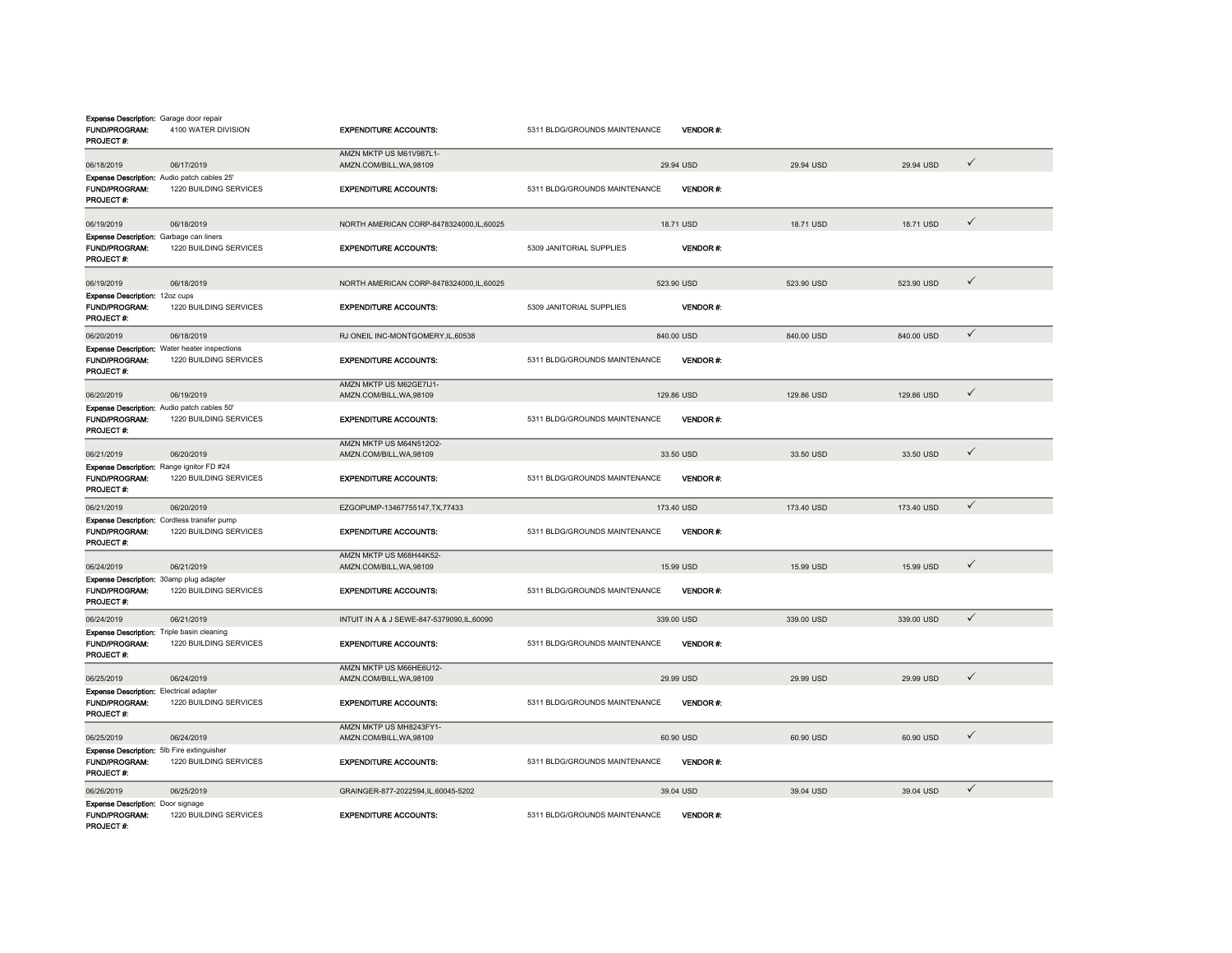|                                                                                             |                                                                             | <b>Card Subtotal</b>                                |                               |                 |            | 6.588.67                   |  |
|---------------------------------------------------------------------------------------------|-----------------------------------------------------------------------------|-----------------------------------------------------|-------------------------------|-----------------|------------|----------------------------|--|
| <b>FUND/PROGRAM:</b><br>PROJECT #:                                                          | <b>Expense Description:</b> Washing machine parts<br>1220 BUILDING SERVICES | <b>EXPENDITURE ACCOUNTS:</b>                        | 5311 BLDG/GROUNDS MAINTENANCE | <b>VENDOR#:</b> |            |                            |  |
| 07/04/2019                                                                                  | 07/03/2019                                                                  | AMZN MKTP US MH5DB8NZ0-<br>AMZN.COM/BILL, WA, 98109 |                               | 55.82 USD       | 55.82 USD  | $\checkmark$<br>55.82 USD  |  |
| <b>Expense Description:</b> outdoor signage<br>FUND/PROGRAM:<br>PROJECT#:                   | 1220 BUILDING SERVICES                                                      | <b>EXPENDITURE ACCOUNTS:</b>                        | 5311 BLDG/GROUNDS MAINTENANCE | <b>VENDOR#:</b> |            |                            |  |
| 07/02/2019                                                                                  | 07/01/2019                                                                  | GRAINGER-877-2022594,IL,60045-5202                  |                               | 102.86 USD      | 102.86 USD | $\checkmark$<br>102.86 USD |  |
| FUND/PROGRAM:<br>PROJECT#:                                                                  | <b>Expense Description: Replacement tent bag</b><br>1220 BUILDING SERVICES  | <b>EXPENDITURE ACCOUNTS:</b>                        | 5311 BLDG/GROUNDS MAINTENANCE | <b>VENDOR#:</b> |            |                            |  |
| 07/02/2019                                                                                  | 07/01/2019                                                                  | AMZN MKTP US MH8FB1101-<br>AMZN.COM/BILL, WA, 98109 |                               | 39.95 USD       | 39.95 USD  | 39.95 USD<br>$\checkmark$  |  |
| <b>Expense Description:</b> garage door remotes<br><b>FUND/PROGRAM:</b><br><b>PROJECT#:</b> | 1220 BUILDING SERVICES                                                      | <b>EXPENDITURE ACCOUNTS:</b>                        | 5311 BLDG/GROUNDS MAINTENANCE | <b>VENDOR#:</b> |            |                            |  |
| 06/26/2019                                                                                  | 06/26/2019                                                                  | AMZN MKTP US M62AU7W12-<br>AMZN.COM/BILL, WA, 98109 |                               | 109.90 USD      | 109.90 USD | $\checkmark$<br>109.90 USD |  |

#### SHARI MATTHEWS HUIZAR

| Card Transactions                                                                  |                            |                                                     |                              |                   |                  |                          |              |          |
|------------------------------------------------------------------------------------|----------------------------|-----------------------------------------------------|------------------------------|-------------------|------------------|--------------------------|--------------|----------|
| Posting<br>Date                                                                    | <b>Transaction</b><br>Date | <b>Description</b>                                  |                              | Receipt<br>Amount | Posted<br>Amount | <b>Expense</b><br>Amount | Reviewed     | Approved |
| 06/05/2019                                                                         | 06/04/2019                 | MSI CHICAGO-17736841414, IL, 60637                  |                              | 120,00 USD        | 120.00 USD       | 120.00 USD               | $\checkmark$ |          |
| <b>Expense Description: PACT Camp</b><br><b>FUND/PROGRAM:</b><br><b>PROJECT#:</b>  | 2100 POLICE DEPARTMENT     | <b>EXPENDITURE ACCOUNTS:</b>                        | 5228 PRINTING & BINDING      | <b>VENDOR#:</b>   |                  |                          |              |          |
| 06/05/2019                                                                         | 06/05/2019                 | AMZN MKTP US M65RM4ZU2-<br>AMZN.COM/BILL, WA, 98109 |                              | 7.94 USD          | 7.94 USD         | 7.94 USD                 | $\checkmark$ |          |
| <b>Expense Description: Lap Supplies</b><br><b>FUND/PROGRAM:</b><br>PROJECT#:      | 1315 SOCIAL SERVICES       | <b>EXPENDITURE ACCOUNTS:</b>                        | 5317 MISC OPERATING SUPPLIES | <b>VENDOR#:</b>   |                  |                          |              |          |
| 06/06/2019                                                                         | 06/05/2019                 | 802 BOWLERO 8003425263-BUFFALO<br>GROVE, IL, 60089  |                              | 252.87 USD        | 252.87 USD       | 252.87 USD               | $\checkmark$ |          |
| <b>Expense Description: PACT Camp</b><br><b>FUND/PROGRAM:</b><br><b>PROJECT #:</b> | 2100 POLICE DEPARTMENT     | <b>EXPENDITURE ACCOUNTS:</b>                        | 5228 PRINTING & BINDING      | VENDOR#:          |                  |                          |              |          |
|                                                                                    |                            |                                                     | <b>Card Subtotal</b>         |                   |                  | 380.81                   |              |          |

TAMRA WARKUSZ

| Receipt<br>Amount | Posted<br><b>Amount</b>  | <b>Expense</b> |               |          |
|-------------------|--------------------------|----------------|---------------|----------|
|                   |                          |                |               |          |
|                   |                          |                | Reviewed      | Approved |
|                   | 111.98 USD               | 111.98 USD     |               |          |
|                   |                          |                |               |          |
| <b>VENDOR#:</b>   |                          |                |               |          |
|                   |                          |                |               |          |
|                   |                          |                |               |          |
|                   | 195,00 USD               | 195,00 USD     | ٧             |          |
|                   |                          |                |               |          |
| <b>VENDOR#:</b>   |                          |                |               |          |
|                   |                          | 306.98         |               |          |
|                   | 111.98 USD<br>195,00 USD |                | <b>Amount</b> |          |

#### TY JOHNSON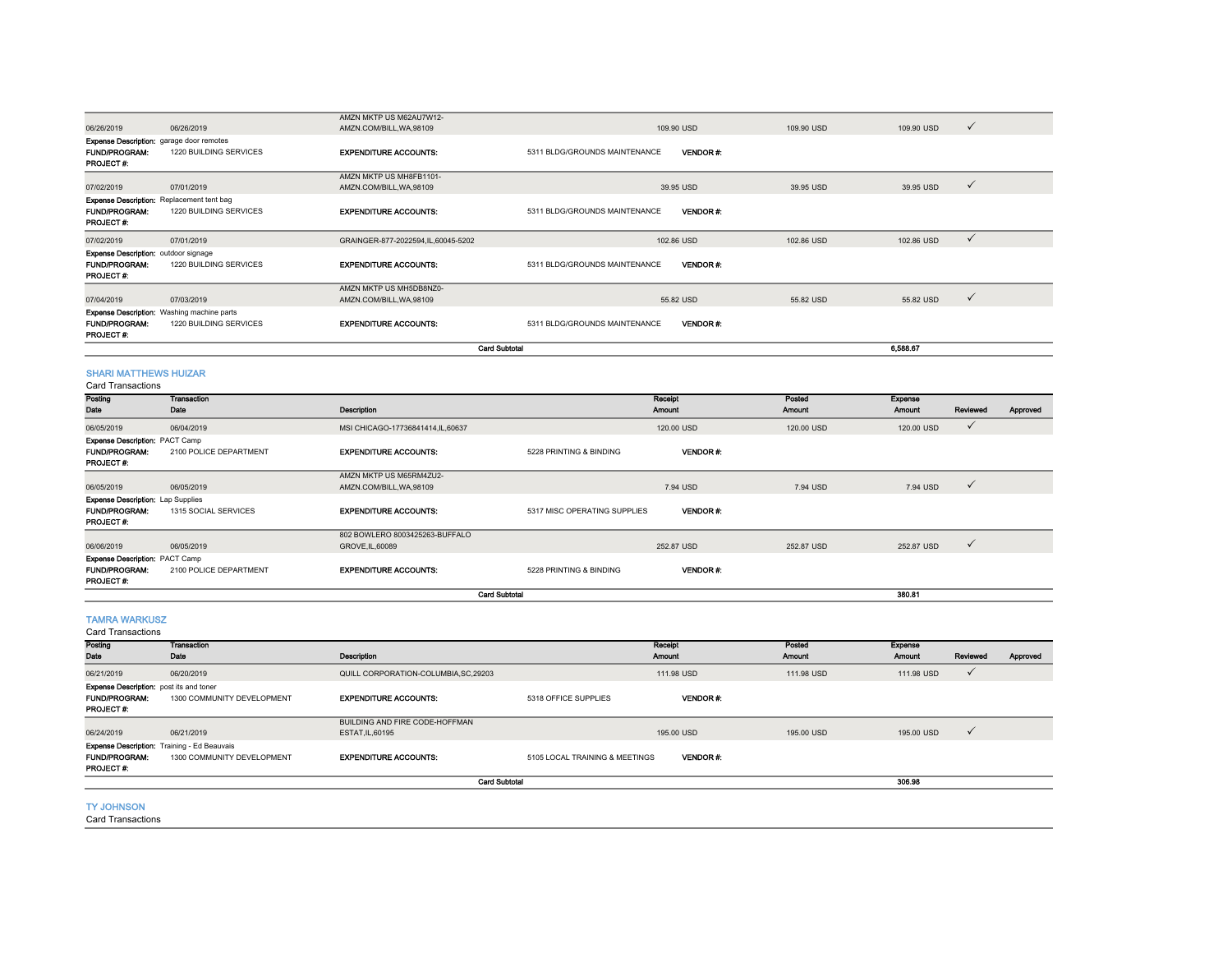| Posting<br>Date                                                                         | <b>Transaction</b><br>Date                                                        | Description                                      |                               | Receipt<br>Amount | Posted<br><b>Amount</b> | Expense<br>Amount | Reviewed     | Approved |
|-----------------------------------------------------------------------------------------|-----------------------------------------------------------------------------------|--------------------------------------------------|-------------------------------|-------------------|-------------------------|-------------------|--------------|----------|
| 06/12/2019                                                                              | 06/10/2019                                                                        | MENARDS MOUNT PROSPECT-MT<br>PROSPECT, IL, 60056 |                               | 145.52 USD        | 145.52 USD              | 145.52 USD        | $\checkmark$ |          |
|                                                                                         |                                                                                   |                                                  |                               |                   |                         |                   |              |          |
| <b>Expense Description:</b> fence supply<br><b>FUND/PROGRAM:</b><br>PROJECT #:          | 1220 BUILDING SERVICES                                                            | <b>EXPENDITURE ACCOUNTS:</b>                     | 5311 BLDG/GROUNDS MAINTENANCE | <b>VENDOR#:</b>   |                         |                   |              |          |
| 06/14/2019                                                                              | 06/12/2019                                                                        | MENARDS MOUNT PROSPECT-MT<br>PROSPECT, IL, 60056 |                               | 14.70 USD         | 14.70 USD               | 14.70 USD         | $\checkmark$ |          |
| <b>Expense Description: switches</b><br>FUND/PROGRAM:<br>PROJECT#:                      | 1220 BUILDING SERVICES                                                            | <b>EXPENDITURE ACCOUNTS:</b>                     | 5311 BLDG/GROUNDS MAINTENANCE | <b>VENDOR#:</b>   |                         |                   |              |          |
| 06/14/2019                                                                              | 06/12/2019                                                                        | MENARDS MOUNT PROSPECT-MT<br>PROSPECT, IL, 60056 |                               | 157.51 USD        | 157.51 USD              | 69.96 USD         | $\checkmark$ |          |
| <b>Expense Description: paint</b><br><b>FUND/PROGRAM:</b><br>PROJECT#:                  | 1220 BUILDING SERVICES                                                            | <b>EXPENDITURE ACCOUNTS:</b>                     | 5303 CHEMICALS                | <b>VENDOR#:</b>   |                         |                   |              |          |
| 06/14/2019                                                                              | 06/12/2019                                                                        | MENARDS MOUNT PROSPECT-MT<br>PROSPECT, IL, 60056 |                               | 157.51 USD        | 157.51 USD              | 25.86 USD         | $\checkmark$ |          |
| <b>Expense Description: impactbits</b><br><b>FUND/PROGRAM:</b><br>PROJECT #:            | 1220 BUILDING SERVICES                                                            | <b>EXPENDITURE ACCOUNTS:</b>                     | 5315 SMALL TOOLS & EQUIPMENT  | VENDOR#:          |                         |                   |              |          |
| 06/14/2019                                                                              | 06/12/2019                                                                        | MENARDS MOUNT PROSPECT-MT<br>PROSPECT, IL, 60056 |                               | 157.51 USD        | 157.51 USD              | 61.69 USD         | $\checkmark$ |          |
| <b>Expense Description:</b> elec tape bolts<br><b>FUND/PROGRAM:</b><br><b>PROJECT#:</b> | 1220 BUILDING SERVICES                                                            | <b>EXPENDITURE ACCOUNTS:</b>                     | 5311 BLDG/GROUNDS MAINTENANCE | <b>VENDOR#:</b>   |                         |                   |              |          |
| 06/17/2019                                                                              | 06/14/2019                                                                        | MASTER LOCK-800-3089244.WI.53154-2901            |                               | 35.00 USD         | 35.00 USD               | 35.00 USD         | $\checkmark$ |          |
| <b>Expense Description:</b> safe keys<br><b>FUND/PROGRAM:</b><br>PROJECT #:             | 1400 CIP ENGINEERING                                                              | <b>EXPENDITURE ACCOUNTS:</b>                     | 5317 MISC OPERATING SUPPLIES  | <b>VENDOR#:</b>   |                         |                   |              |          |
| 06/24/2019                                                                              | 06/21/2019                                                                        | WM SUPERCENTER #1735-WHEELING,IL,60090           |                               | 139.50 USD        | 139.50 USD              | 8.96 USD          | $\checkmark$ |          |
| Expense Description: Split - gatorade<br>FUND/PROGRAM:<br>PROJECT #:                    | 1140 SPECIAL EVENTS<br>2019-028                                                   | <b>EXPENDITURE ACCOUNTS:</b>                     | 5317 MISC OPERATING SUPPLIES  | <b>VENDOR#:</b>   |                         |                   |              |          |
| 06/24/2019                                                                              | 06/21/2019                                                                        | WM SUPERCENTER #1735-WHEELING.IL.60090           |                               | 139.50 USD        | 139,50 USD              | 130.54 USD        | $\checkmark$ |          |
| Expense Description: Split - gatorade pop<br><b>FUND/PROGRAM:</b><br>PROJECT #:         | 1140 SPECIAL EVENTS<br>2019-029                                                   | <b>EXPENDITURE ACCOUNTS:</b>                     | 5317 MISC OPERATING SUPPLIES  | VENDOR#:          |                         |                   |              |          |
| 07/01/2019                                                                              | 06/28/2019                                                                        | WAL-MART #1735-WHEELING,IL,60090                 |                               | 64.76 USD         | 64.76 USD               | 64.76 USD         | $\checkmark$ |          |
| <b>FUND/PROGRAM:</b><br>PROJECT #:                                                      | Expense Description: insect repellantsunscreen<br>1140 SPECIAL EVENTS<br>2019-029 | <b>EXPENDITURE ACCOUNTS:</b>                     | 5317 MISC OPERATING SUPPLIES  | VENDOR#:          |                         |                   |              |          |
|                                                                                         |                                                                                   | <b>Card Subtotal</b>                             |                               |                   |                         | 556.99            |              |          |

VINCENT HOFFMAN

| Posting                                     | <b>Transaction</b>     |                                            | Receipt                                           | Posted        | <b>Expense</b> |          |          |
|---------------------------------------------|------------------------|--------------------------------------------|---------------------------------------------------|---------------|----------------|----------|----------|
| Date                                        | Date                   | <b>Description</b>                         | <b>Amount</b>                                     | <b>Amount</b> | <b>Amount</b>  | Reviewed | Approved |
| 06/13/2019                                  | 06/11/2019             | SAINT FRANCIS GROUP-WOOD DALE.IL.60191     | 45.00 USD                                         | 45.00 USD     | 45.00 USD      |          |          |
| <b>Expense Description:</b> animal disposal |                        |                                            |                                                   |               |                |          |          |
| FUND/PROGRAM:                               | 1420 STREETS DIVISION  | <b>EXPENDITURE ACCOUNTS:</b>               | 5299 MISC CONTRACTUAL SERVICES<br><b>VENDOR#:</b> |               |                |          |          |
| <b>PROJECT#:</b>                            |                        |                                            |                                                   |               |                |          |          |
|                                             |                        |                                            |                                                   |               |                |          |          |
| 06/19/2019                                  | 06/18/2019             | INT IN THE MULCH CENT-847-4597200.IL.60015 | 551.00 USD                                        | 551.00 USD    | 75.00 USD      |          |          |
| <b>Expense Description:</b> Slog disposal   |                        |                                            |                                                   |               |                |          |          |
| <b>FUND/PROGRAM:</b>                        | 1430 FORESTRY DIVISION | <b>EXPENDITURE ACCOUNTS:</b>               | 5208 DEBRIS DUMP CHARGES<br><b>VENDOR#:</b>       |               |                |          |          |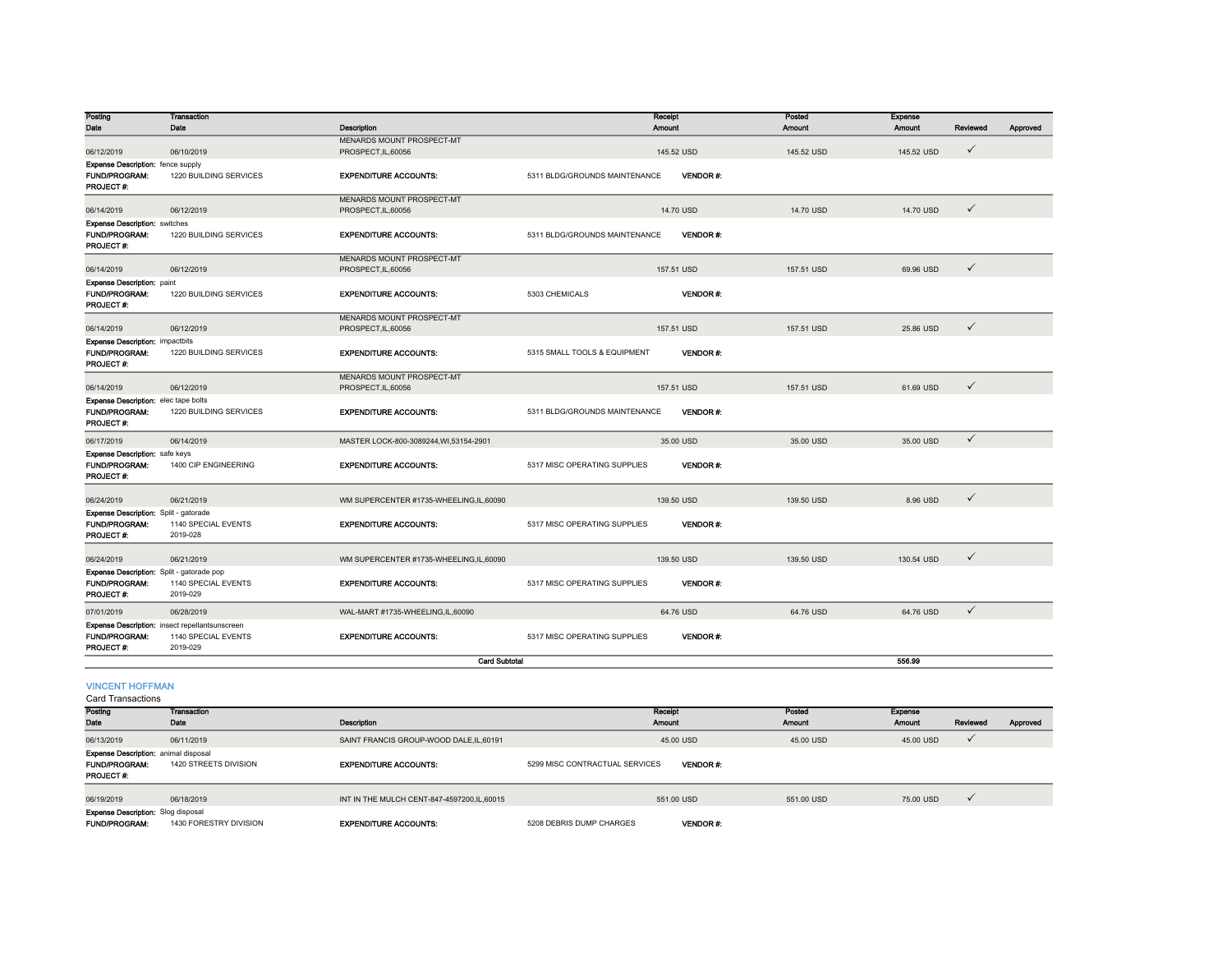PROJECT #:

| <b>PROJECT #:</b>                                                             | 2019-029               | <b>Card Subtotal</b>                         |                               |                 |            | 635.34     |              |
|-------------------------------------------------------------------------------|------------------------|----------------------------------------------|-------------------------------|-----------------|------------|------------|--------------|
| <b>FUND/PROGRAM:</b>                                                          | 1140 SPECIAL EVENTS    | <b>EXPENDITURE ACCOUNTS:</b>                 | 5317 MISC OPERATING SUPPLIES  | <b>VENDOR#:</b> |            |            |              |
| <b>Expense Description:</b> ice for event                                     |                        |                                              |                               |                 |            |            |              |
| 07/01/2019                                                                    | 06/29/2019             | BP#8937021D & W AUTOPS-WHEELING.IL.60090     |                               | 39.34 USD       | 39.34 USD  | 39.34 USD  | $\checkmark$ |
| <b>Expense Description: dirt</b><br><b>FUND/PROGRAM:</b><br><b>PROJECT #:</b> | 1430 FORESTRY DIVISION | <b>EXPENDITURE ACCOUNTS:</b>                 | 5311 BLDG/GROUNDS MAINTENANCE | VENDOR#:        |            |            |              |
| 06/19/2019                                                                    | 06/18/2019             | INT IN THE MULCH CENT-847-4597200, IL, 60015 |                               | 551.00 USD      | 551.00 USD | 476,00 USD | $\checkmark$ |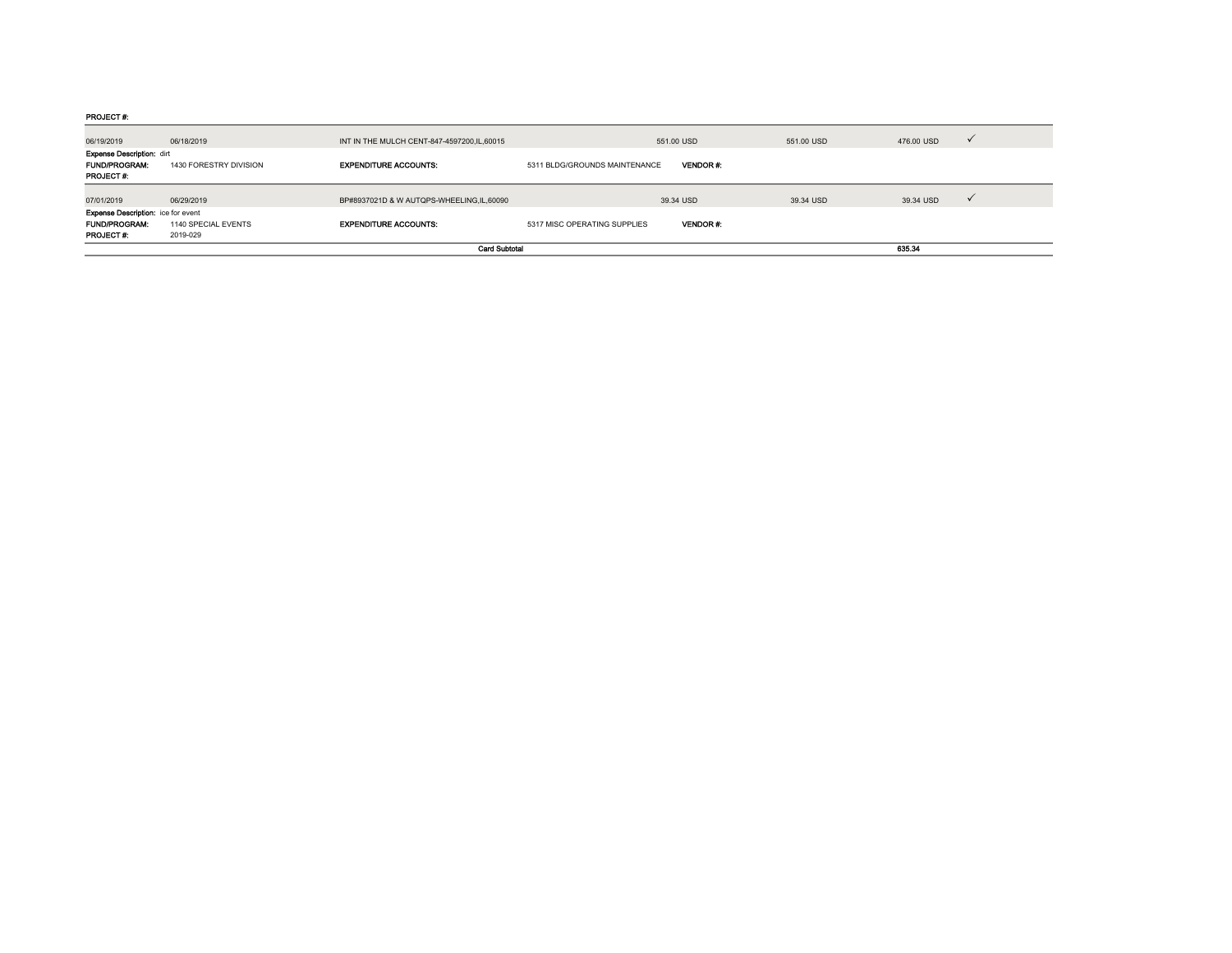## **Village of Wheeling Payroll Summary Pay Period Ended 8/9/2019**

| <b>Fund Number</b> | Fund                            | <b>Salaries</b> | <b>Benefits</b> | <b>Total Payroll</b> |
|--------------------|---------------------------------|-----------------|-----------------|----------------------|
|                    |                                 |                 |                 |                      |
| 01                 | <b>General Fund</b>             | 849,886.62      | 67,455.65       | 917,342.27           |
| 31                 | <b>Crossroads TIF</b>           | 636.88          | 105.35          | 742.23               |
| 32                 | So Milwaukee TIF                | 636.88          | 105.35          | 742.23               |
| 34                 | <b>Capital Projects</b>         | 6,508.72        | 1,285.50        | 7,794.22             |
| 35                 | <b>Town Center II TIF</b>       | 636.88          | 105.35          | 742.23               |
| 36                 | <b>Southeast II TIF</b>         | 636.88          | 105.35          | 742.23               |
| 39                 | Lake Cook/Milwaukee TIF         | 636.90          | 105.31          | 742.21               |
| 40                 | Water & Sewer Fund              | 63,654.11       | 11,201.95       | 74,856.06            |
| 55                 | <b>Grant Fund</b>               | 10,847.00       | 838.86          | 11,685.86            |
|                    |                                 |                 |                 |                      |
|                    | <b>Total Gross Payroll</b>      | 934,080.87      | 81,308.67       | 1,015,389.54         |
|                    |                                 |                 |                 |                      |
|                    | <b>Total Payroll Deductions</b> | 354,137.92      | 81,308.67       | 435,446.59           |
|                    |                                 |                 |                 |                      |
|                    | <b>Total Net Payroll</b>        | 579,942.95      | 0.00            | 579,942.95           |
|                    |                                 |                 |                 |                      |
|                    |                                 |                 |                 |                      |
|                    | <b>Payroll Checks</b>           | 0.00            |                 |                      |
|                    |                                 |                 |                 |                      |
|                    | <b>Direct Deposits</b>          | 579,942.95      |                 |                      |
|                    |                                 |                 |                 |                      |
|                    | <b>Total Net Payroll</b>        | 579,942.95      |                 |                      |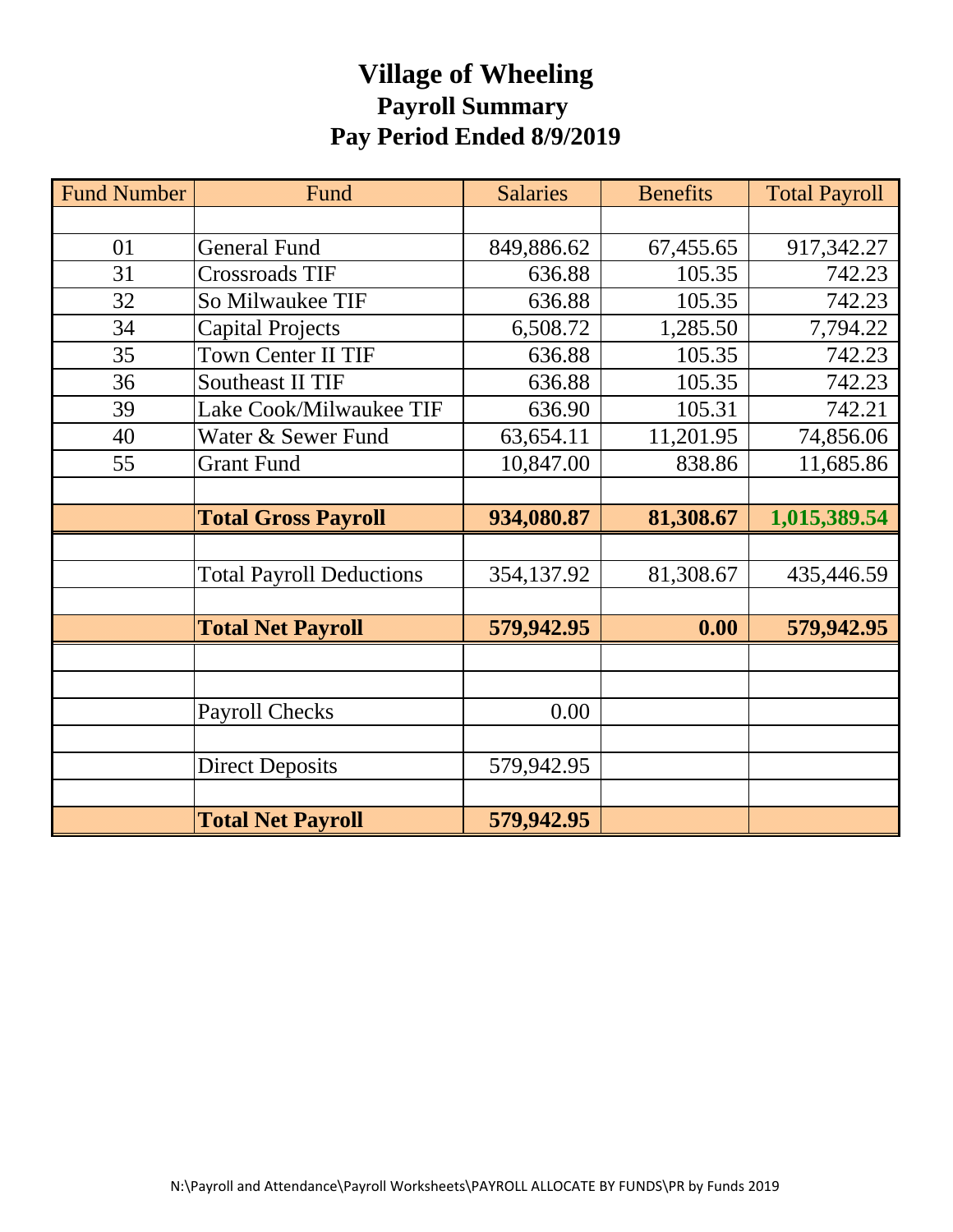SUNGARD PENTAMATION PAGE NUMBER: 1DATE: 08/14/2019 VILLAGE OF WHEELING ACCTPA51TIME: 10:12:43 CASH REQUIREMENTS − CHECK FORMAT − DUE DATE: 08/20/2019 ACCOUNTING PERIOD: 8/19SELECTION CRITERIA: payable.batch='AMM08/20'

ACCOUNTING PERIOD: 8/19

| VENDOR                                       | ORGANIZATION                 | <b>ACCOUNT</b>               | PURCHASE OR                                  | INVOICE                          | AMOUNT                                 | DESCRIPTION                                                                                 |
|----------------------------------------------|------------------------------|------------------------------|----------------------------------------------|----------------------------------|----------------------------------------|---------------------------------------------------------------------------------------------|
| 9236<br>ABSOLUTE VENDING SERVICE             | 1300<br>1600<br>1700         | 5317<br>5317<br>5317         | 19001566<br>19001566<br>19001566             | 1327<br>1327<br>1327             | 13.95<br>13.95<br>13.95                | COFFEE SUPPLIES<br><b>COFFEE SUPPLIES</b><br><b>COFFEE SUPPLIES</b>                         |
| TOTAL VOUCHER                                |                              |                              |                                              |                                  | 41.85                                  |                                                                                             |
| 7218<br>AMTEC                                | 3900                         | 5299                         | 19001597                                     | $5450 - 08 - 19$                 | 500.00                                 | REBATE REPORT                                                                               |
| TOTAL VOUCHER                                |                              |                              |                                              |                                  | 500.00                                 |                                                                                             |
| 4175<br>ARLINGTON HEIGHTS FORD               | 1300<br>2100<br>2100         | 5310<br>5310<br>5310         | 19001563<br>19001599<br>19001603             | 872909<br>873242<br>873383       | 52.78<br>14.94<br>79.02                | CABLES #571<br>REPLACEMENT LIGHTS<br>REMOTE START A33/A50                                   |
| TOTAL CHECK                                  |                              |                              |                                              |                                  | 146.74                                 |                                                                                             |
| 2305<br>AT&T GLOBAL SERVICES INC             | 15                           | 5238                         | 19000105                                     | IL834888                         | 1,587.12                               | WIRELESS DATA-AUG                                                                           |
| TOTAL CHECK                                  |                              |                              |                                              |                                  | 1,587.12                               |                                                                                             |
| 6255<br>AT&T MOBILITY                        | 1600                         | 5239                         | 19001617                                     |                                  | 245.63                                 | CELLULAR SERVICE-JUL                                                                        |
| TOTAL CHECK                                  |                              |                              |                                              |                                  | 245.63                                 |                                                                                             |
| 274<br>B&F CONSTRUCTION CODE SERVIC 4100     | 1300<br>4200<br>1300         | 5299<br>5299<br>5299<br>5299 | 19000338<br>19000338<br>19000338<br>19000338 | 11625<br>11625<br>11625<br>51842 | 2,380.00<br>850.00<br>850.00<br>808.56 | INSPECTION/REVIEW-JUL<br>PLUMBING INSPECTIONS<br>PLUMBING INSPECTIONS<br>INSPECTION/REVIEWS |
|                                              | 4100<br>4200<br>1300         | 5299<br>5299<br>5299         | 19000338<br>19000338<br>19000338             | 51842<br>51842<br>51843          | 43.47<br>43.47<br>1,058.56             | PLUMBING PLAN REVIEW<br>PLUMBING PLAN REVIEW<br>INSPECTION/REVIEWS                          |
|                                              | 4100<br>4200<br>1300<br>1300 | 5299<br>5299<br>5299<br>5299 | 19000338<br>19000338<br>19000338<br>19000338 | 51843<br>51843<br>51847<br>51898 | 43.47<br>43.47<br>225.00<br>225.00     | PLUMBING PLAN REVIEW<br>PLUMBING PLAN REVIEW<br>SOLAR PLAN REVIEW<br>SOLAR PANEL REVIEW     |
| TOTAL CHECK                                  | 1300                         | 5299                         | 19000338                                     | 51900                            | 225.00<br>6,796.00                     | SOLAR PANEL REVIEW                                                                          |
|                                              |                              |                              |                                              |                                  |                                        |                                                                                             |
| 10027<br><b>BROOKS-ALLAN</b>                 | 2100                         | 5317                         | 19001622                                     | 43876                            | 2,100.00                               | NNO GIVEAWAYS                                                                               |
| TOTAL CHECK                                  |                              |                              |                                              |                                  | 2,100.00                               |                                                                                             |
| 10876<br>BUILDERS ASPHALT LLC<br>TOTAL CHECK | 1420<br>1420                 | 5314<br>5314                 | 19001589<br>19001590                         | 47340<br>47564                   | 100.00<br>192.50<br>292.50             | <b>ASPHALT</b><br><b>ASPHALT</b>                                                            |
| 6560<br>CAMIC JOHNSON, LTD                   | 1900                         | 5218                         | 19000303                                     | 173                              | 945.00                                 | ADMIN HEARINGS-JUL                                                                          |
| TOTAL CHECK                                  |                              |                              |                                              |                                  | 945.00                                 |                                                                                             |
| 442<br>CDW GOVERNMENT INC                    | 2100                         | 5228                         | 19001627                                     | TCC9060                          | 458.30                                 | RECEIPT PAPER                                                                               |
| TOTAL VOUCHER                                |                              |                              |                                              |                                  | 458.30                                 |                                                                                             |
| 9029<br>CHRIS ELECTRIC CORP                  | 1220                         | 5311                         | 19001570                                     | 4182                             | 437.33                                 | TROUBLE SHOOT VH VFD #2                                                                     |
| TOTAL CHECK                                  |                              |                              |                                              |                                  | 437.33                                 |                                                                                             |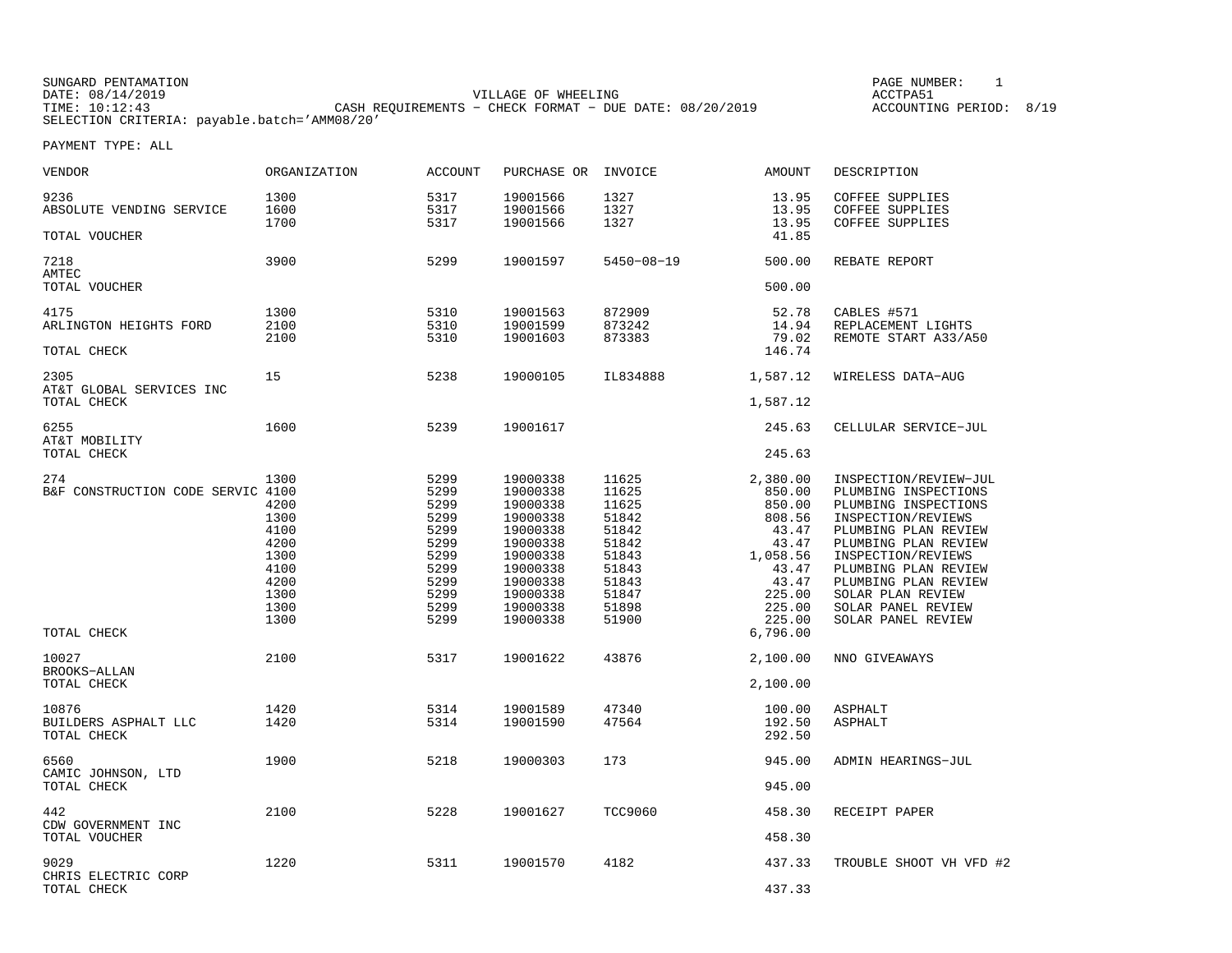SUNGARD PENTAMATION PAGE NUMBER: 2DATE: 08/14/2019 VILLAGE OF WHEELING ACCTPA51 TIME: 10:12:43 CASH REQUIREMENTS − CHECK FORMAT − DUE DATE: 08/20/2019 ACCOUNTING PERIOD: 8/19SELECTION CRITERIA: payable.batch='AMM08/20'

| <b>VENDOR</b>                                        | <b>ORGANIZATION</b>                  | <b>ACCOUNT</b>                       | PURCHASE OR                                              | INVOICE                                                                      | <b>AMOUNT</b>                                                   | DESCRIPTION                                                                                                          |
|------------------------------------------------------|--------------------------------------|--------------------------------------|----------------------------------------------------------|------------------------------------------------------------------------------|-----------------------------------------------------------------|----------------------------------------------------------------------------------------------------------------------|
| 556<br>COMED                                         | 11<br>1170<br>2100<br>4200           | 5209<br>5209<br>5209<br>5209         | 19001587<br>19001587<br>19001587<br>19001587             |                                                                              | 192.47<br>238.77<br>387.85<br>112.06                            | ENERGY SERVICE-JUL<br>ENERGY SERVICE-JUL<br>ENERGY SERVICE-JUL<br>ENERGY SERVICE-JUL                                 |
| TOTAL CHECK                                          |                                      |                                      |                                                          |                                                                              | 931.15                                                          |                                                                                                                      |
| 557<br>COMED<br>TOTAL CHECK                          | 11                                   | 5209                                 | 19001584                                                 |                                                                              | 2,915.53<br>2,915.53                                            | ENERGY SERVICE-JUL                                                                                                   |
|                                                      |                                      |                                      |                                                          |                                                                              |                                                                 |                                                                                                                      |
| 10563<br>CORE & MAIN LP<br>TOTAL CHECK               | 1400<br>4100<br>4100                 | 5317<br>5341<br>5344                 | 19001583<br>19001611<br>19001612                         | K893655<br>K955077<br>K958940                                                | 136.80<br>2,123.00<br>294.00<br>2,553.80                        | MARKING PAINT<br>3" METERS<br>TRACER WIRE BOX                                                                        |
| 5335<br>CRAIN COMMUNICATIONS INC<br>TOTAL CHECK      | 3100<br>3200<br>3500<br>3600<br>3900 | 5333<br>5333<br>5333<br>5333<br>5333 | 19001579<br>19001579<br>19001579<br>19001579<br>19001579 | I00157918<br>I00157918<br>I00157918<br>I00157918<br>I00157918                | 250.00<br>250.00<br>250.00<br>250.00<br>250.00<br>1,250.00      | REAL ESTATE BIZ AD<br>REAL ESTATE BIZ AD<br>REAL ESTATE BIZ AD<br>REAL ESTATE BIZ AD<br>REAL ESTATE BIZ AD           |
| 3145<br>CUMMINS NPOWER LLC<br>TOTAL CHECK            | 2200                                 | 5310                                 | 19001555                                                 | F2-10230                                                                     | 109.71<br>109.71                                                | THERMOSTAT #630                                                                                                      |
| 744<br>DUNDEE AND WOLF AUTOMOTIVE<br>TOTAL VOUCHER   | 1300<br>1400<br>2100                 | 5310<br>5310<br>5310                 | 19001567<br>19001567<br>19001568                         |                                                                              | 14.50<br>14.50<br>406.00<br>435.00                              | CAR WASHES-JUL<br>CAR WASHES-JUL<br>CAR WASHES-JUL                                                                   |
| 10555<br>DYNEGY ENERGY SERVICES LLC<br>TOTAL VOUCHER | 1170<br>1420<br>1430<br>4100<br>4200 | 5209<br>5209<br>5209<br>5209<br>5209 | 19001588<br>19001588<br>19001588<br>19001588<br>19001588 | 274716519071<br>274716519071<br>274716519071<br>274716519071<br>274716519071 | 383.39<br>21.17<br>1,487.00<br>4,276.58<br>1,727.60<br>7,895.74 | ELECTRIC SERVICE-JUL<br>ELECTRIC SERVICE-JUL<br>ELECTRIC SERVICE-JUL<br>ELECTRIC SERVICE-JUL<br>ELECTRIC SERVICE-JUL |
| 7931<br>EJ USA INC<br>TOTAL VOUCHER                  | 4200<br>4200                         | 5342<br>5342                         | 19001591<br>19001592                                     | 110190054741<br>110190057213                                                 | 541.07<br>982.82<br>1,523.89                                    | COMPOSITE LID<br>BOLT DOWN LIDS                                                                                      |
| 10336<br>EMERALD DATA SOLUTIONS INC<br>TOTAL CHECK   | 01<br>1600                           | 1501<br>5327                         | 19001574<br>19001574                                     | INV228371<br>INV228371                                                       | 506.85<br>2,534.25<br>3,041.10                                  | BOARDDOCS SUBSCRIPTION<br>BOARDDOCS SUBSCRIPTION                                                                     |
| 10539<br>GABRIEL ESTRADA III<br>TOTAL CHECK          | 1315                                 | 5297                                 | 19001619                                                 | 920                                                                          | 250.00<br>250.00                                                | ENTERTAINMENT 9-13                                                                                                   |
| 11066<br>FARR ASSOC ARCH & URBAN DESI<br>TOTAL CHECK | 3500                                 | 5206                                 | 18002387                                                 | 2018013.06                                                                   | 4,125.00<br>4,125.00                                            | STATION AREA PLAN                                                                                                    |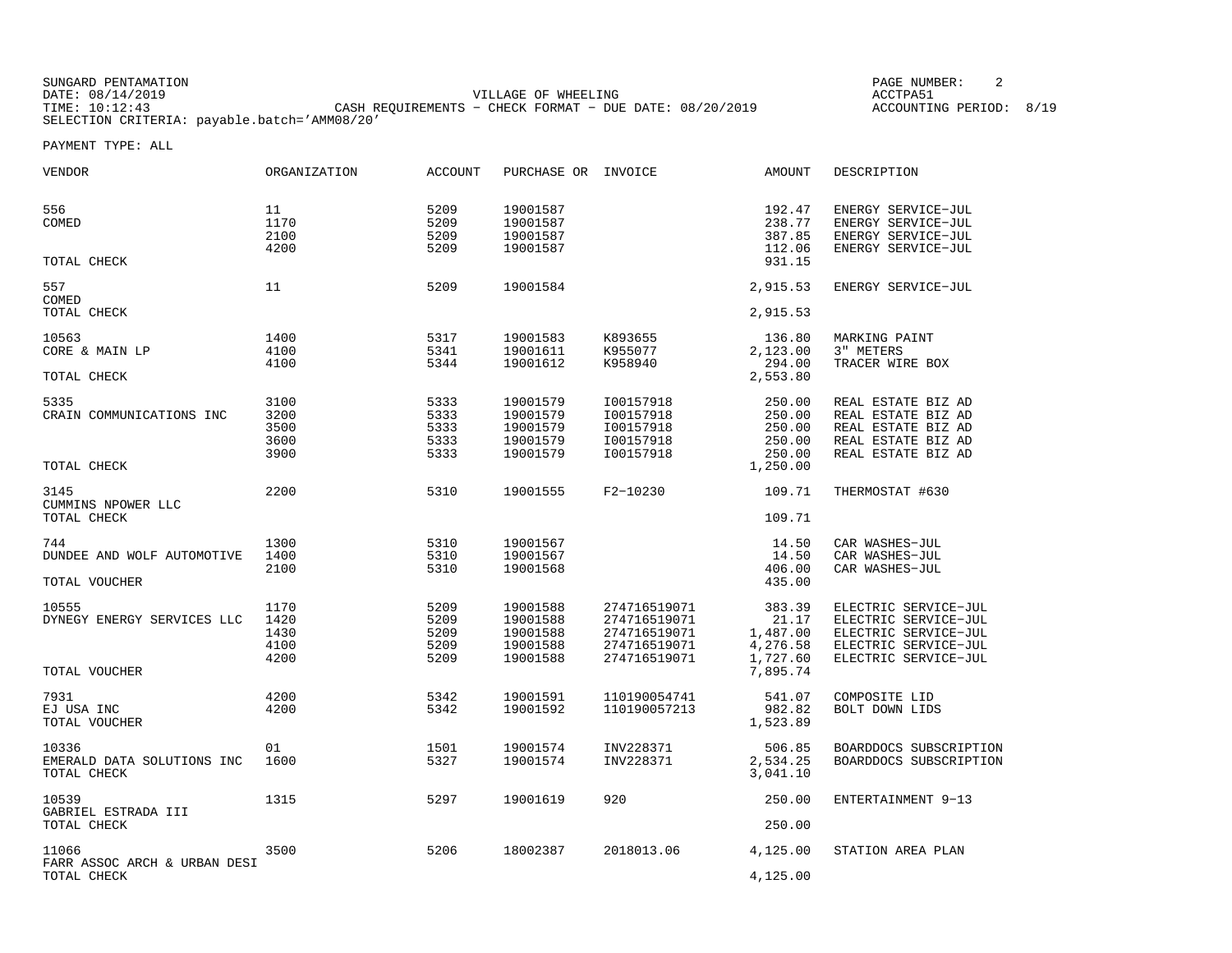| SUNGARD PENTAMATION                          |                                                         | PAGE NUMBER:            |
|----------------------------------------------|---------------------------------------------------------|-------------------------|
| DATE: 08/14/2019                             | VILLAGE OF WHEELING                                     | ACCTPA51                |
| TIME: 10:12:43                               | CASH REOUIREMENTS - CHECK FORMAT - DUE DATE: 08/20/2019 | ACCOUNTING PERIOD: 8/19 |
| SELECTION CRITERIA: payable.batch='AMM08/20' |                                                         |                         |

| VENDOR                                               | ORGANIZATION                         | ACCOUNT                              | PURCHASE OR                                              | INVOICE                                                  | AMOUNT                                                     | DESCRIPTION                                                                                                                    |
|------------------------------------------------------|--------------------------------------|--------------------------------------|----------------------------------------------------------|----------------------------------------------------------|------------------------------------------------------------|--------------------------------------------------------------------------------------------------------------------------------|
| 5370<br>FRANCE PUBLICATIONS<br>TOTAL VOUCHER         | 3100<br>3200<br>3500<br>3600<br>3900 | 5333<br>5333<br>5333<br>5333<br>5333 | 19001580<br>19001580<br>19001580<br>19001580<br>19001580 | S2106190<br>S2106190<br>S2106190<br>S2106190<br>S2106190 | 250.00<br>250.00<br>250.00<br>250.00<br>250.00<br>1,250.00 | SHOPPING CENTER BIZ AD<br>SHOPPING CENTER BIZ AD<br>SHOPPING CENTER BIZ AD<br>SHOPPING CENTER BIZ AD<br>SHOPPING CENTER BIZ AD |
| 935<br>GALLS LLC<br>TOTAL CHECK                      | 2100<br>2100                         | 5106<br>5106                         | 19001630<br>19001629                                     | 013222572<br>013344587                                   | 59.00<br>59.74<br>118.74                                   | UNIFORM<br>UNIFORM                                                                                                             |
| 944<br>GENE'S VILLAGE TOWING<br>TOTAL CHECK          | 2100                                 | 5310                                 | 19001604                                                 | T12301                                                   | 65.00<br>65.00                                             | TIRE CHANGE #P-53                                                                                                              |
| 2752<br>GRAINGER<br>TOTAL CHECK                      | 2200<br>2200<br>2200                 | 5220<br>5220<br>5220                 | 19000985<br>19000985<br>19000985                         | 9181851636<br>9209689067<br>9210121241                   | 547.17<br>$-17.22$<br>1,967.52<br>2,497.47                 | FIRE SUPPLY BOXES<br>FIRE SUPPLY BOXES<br>FIRE SUPPLY BOXES                                                                    |
| 6024<br>HAEGER ENGINEERING LLC<br>TOTAL VOUCHER      | 3600                                 | 5206                                 | 19001595                                                 | 83852                                                    | 540.00<br>540.00                                           | INDUSTRIAL LN SOIL                                                                                                             |
| 4690<br>HEALY ASPHALT CO LLC<br>TOTAL CHECK          | 1420                                 | 5314                                 | 19001594                                                 | 19939                                                    | 708.29<br>708.29                                           | COLD MIX ASPHALT                                                                                                               |
| 9548<br>HOFFMAN HOUSE CATERING<br>TOTAL CHECK        | 5500                                 | 5299                                 | 19001607                                                 | 9811907076                                               | 2,478.14<br>2,478.14                                       | CONGREGATE MEALS-JUL                                                                                                           |
| 1094<br>HR SIMPLIFIED<br>TOTAL VOUCHER               | 1800                                 | 5206                                 | 19001616                                                 | 61947                                                    | 100.00<br>100.00                                           | COBRA NOTICE-JUL                                                                                                               |
| 1268<br>IBS NORTH CHICAGO<br>TOTAL CHECK             | 1420<br>2100                         | 5310<br>5310                         | 19001598<br>19001598                                     | 49917212<br>49917212                                     | 127.95<br>127.95<br>255.90                                 | REPLACEMENT BATTERIES FOR<br>REPLACEMENT BATTERIES FOR                                                                         |
| 4786<br><b>ILEAS</b><br>TOTAL CHECK                  | 01<br>2100                           | 1501<br>5222                         | 19001536<br>19001536                                     | <b>DUES8867</b><br><b>DUES8867</b>                       | 120.00<br>120.00<br>240.00                                 | MEMBERSHIP DUES<br>MEMBERSHIP DUES                                                                                             |
| 10170<br>INDUSTRIAL ORGANIZATIONAL SO<br>TOTAL CHECK | 1800                                 | 5226                                 | 19001575                                                 | C45665A                                                  | 7,768.33<br>7,768.33                                       | PD SERGEANT PROCESS                                                                                                            |
| 10598<br>JOHN WAGNER<br>TOTAL CHECK                  | 1315                                 | 5228                                 | 19001608                                                 | 62984                                                    | 496.00<br>496.00                                           | PRINT BROCHURES                                                                                                                |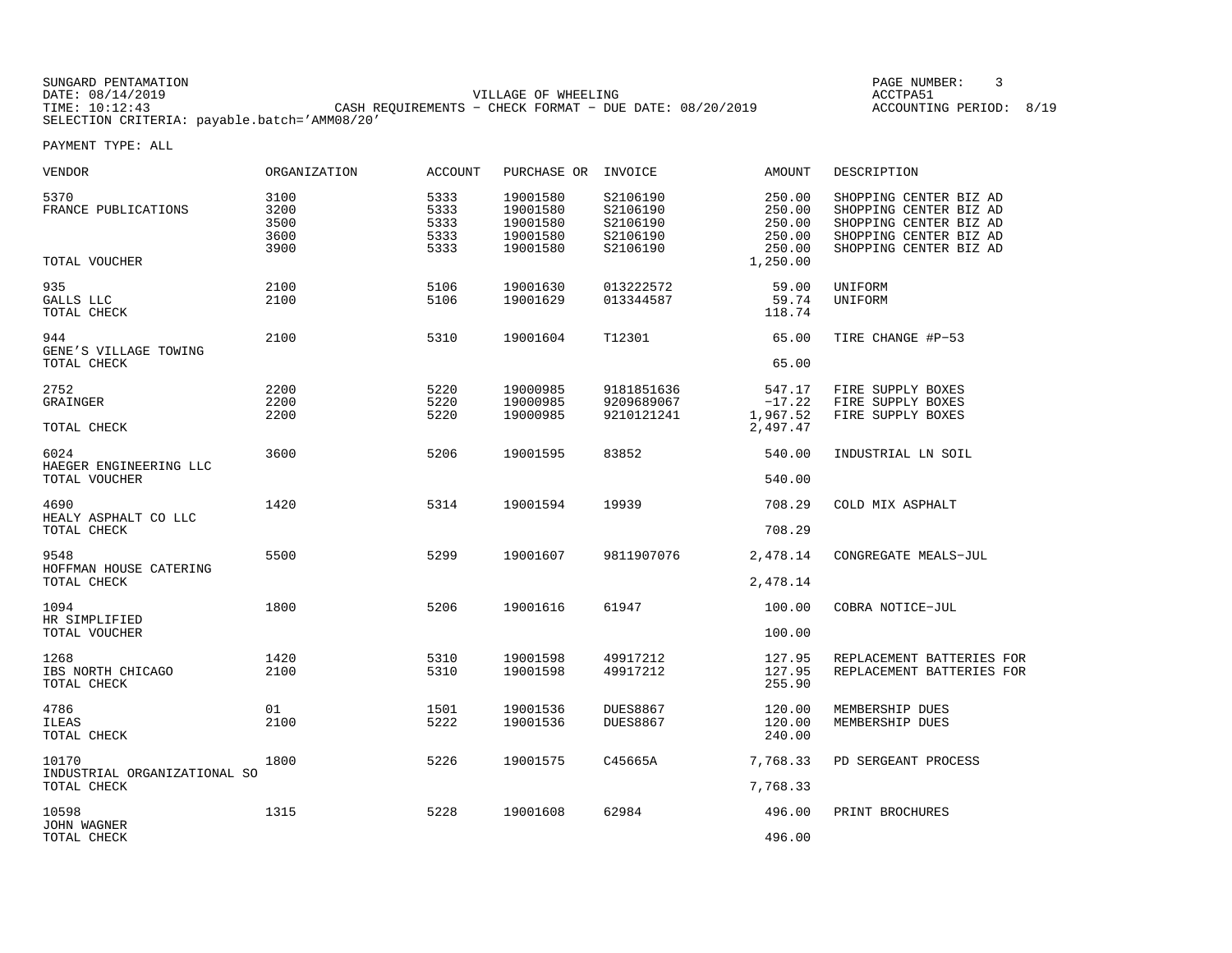SUNGARD PENTAMATION PAGE NUMBER: 4DATE: 08/14/2019 VILLAGE OF WHEELING ACCTPA51CASH REQUIREMENTS - CHECK FORMAT - DUE DATE: 08/20/2019 SELECTION CRITERIA: payable.batch='AMM08/20'

ACCOUNTING PERIOD: 8/19

| <b>VENDOR</b>                                            | <b>ORGANIZATION</b>                                  | <b>ACCOUNT</b>                                       | PURCHASE OR                                                                      | INVOICE                                                                      | AMOUNT                                                                               | DESCRIPTION                                                                                                                               |
|----------------------------------------------------------|------------------------------------------------------|------------------------------------------------------|----------------------------------------------------------------------------------|------------------------------------------------------------------------------|--------------------------------------------------------------------------------------|-------------------------------------------------------------------------------------------------------------------------------------------|
| 6502<br>KIESLER'S POLICE SUPPLY INC<br>TOTAL VOUCHER     | 2100<br>2100                                         | 5316<br>5316                                         | 19001624<br>19001625                                                             | IN114296<br>IN114399                                                         | 5,031.00<br>1,684.00<br>6,715.00                                                     | RANGE SUPPLIES<br><b>RANGE SUPPLIES</b>                                                                                                   |
| 4023<br>KNOX SWAN & DOG LLC<br>TOTAL CHECK               | 1220<br>1220                                         | 5299<br>5299                                         | 19001572<br>19001614                                                             | 610781<br>610800                                                             | 500.00<br>250.00<br>750.00                                                           | GOOSE CONTROL-AUG<br><b>GOOSE CONTROL-AUG</b>                                                                                             |
| 7346<br>MANHARD CONSULTING LTD<br>TOTAL CHECK            | 3900                                                 | 5206                                                 | 19001596                                                                         | 45918                                                                        | 82.50<br>82.50                                                                       | WOLF CHANNEL CROSSING                                                                                                                     |
|                                                          |                                                      |                                                      |                                                                                  |                                                                              |                                                                                      |                                                                                                                                           |
| 8444<br>MILIEU DESIGN LLC<br>TOTAL CHECK                 | 1430<br>1430<br>1430<br>1430<br>1430<br>1430<br>1430 | 5217<br>5217<br>5217<br>5217<br>5217<br>5217<br>5311 | 19000359<br>19000359<br>19000359<br>19000359<br>19000359<br>19000359<br>19001613 | 137202<br>139372<br>139379<br>139506<br>139508<br>139509<br>139525           | 2,203.41<br>616.60<br>101.00<br>206.30<br>3,426.87<br>1,081.98<br>200.00<br>7,836.16 | WEED CONTROL-4/26<br>FERTILIZATION-7/29<br>AVALON PARK-7/25<br>MOW VIOLATIONS-7/29<br>MOWING-7/29<br>WEEDING-7/29<br>CUT GRASS 83/WEILAND |
| 6625<br>MUNICIPAL CODE CORP<br>TOTAL VOUCHER             | 1600                                                 | 5204                                                 | 19001577                                                                         | 00331267                                                                     | 760.08<br>760.08                                                                     | CODE UPDATES                                                                                                                              |
|                                                          |                                                      |                                                      |                                                                                  |                                                                              |                                                                                      |                                                                                                                                           |
| 10396<br>MUNICIPAL SYSTEMS INC<br>TOTAL VOUCHER          | 2100                                                 | 5231                                                 | 19000405                                                                         | 17977                                                                        | 1,050.00<br>1,050.00                                                                 | TICKET SOFTWARE-JUL                                                                                                                       |
| 6361<br>NORTHSHORE UNIVERSITY<br>TOTAL CHECK             | 1800                                                 | 5246                                                 | 19001578                                                                         |                                                                              | 40.00<br>40.00                                                                       | PREPLACEMENT EXAM                                                                                                                         |
| 7094<br>NORTHWEST TRUCKS INC<br>TOTAL CHECK              | 2200                                                 | 5310                                                 | 19001551                                                                         | 01P552343                                                                    | 193.49<br>193.49                                                                     | ARMREST #622                                                                                                                              |
| 3092<br>OFFICE DEPOT                                     | 2200<br>2200<br>1600<br>1700<br>1700                 | 5318<br>5318<br>5318<br>5318<br>5318                 | 19001540<br>19001540<br>19001576<br>19001620<br>19001621                         | 342242502001<br>342243330001<br>342980924001<br>353645413001<br>355224304001 | 87.27<br>106.58<br>64.86<br>4.01<br>48.81                                            | OFFICE SUPPLIES<br>OFFICE SUPPLIES<br>OFFICE SUPPLIES<br>OFFICE SUPPLIES<br>OFFICE SUPPLIES                                               |
| TOTAL CHECK                                              |                                                      |                                                      |                                                                                  |                                                                              | 311.53                                                                               |                                                                                                                                           |
| 6711<br>O'REILLY AUTO PARTS<br>TOTAL VOUCHER             | 1420<br>1240<br>2100                                 | 5310<br>5317<br>5310                                 | 19001601<br>19001602<br>19001600                                                 | 3415-148953<br>3415-149729<br>3415-163847                                    | 25.00<br>4.91<br>85.92<br>115.83                                                     | CRIMPS #145<br>LIGHTBULB STOCK<br>REPLACEMENT LIGHTS                                                                                      |
| 8988<br>OZINGA READY MIX CONCRETE IN 1420<br>TOTAL CHECK | 1420                                                 | 5314<br>5314                                         | 19001585<br>19001586                                                             | 1297933<br>1300456                                                           | 1,095.00<br>1,088.00<br>2,183.00                                                     | READY MIX CONCRETE<br>READY MIX CONCRETE                                                                                                  |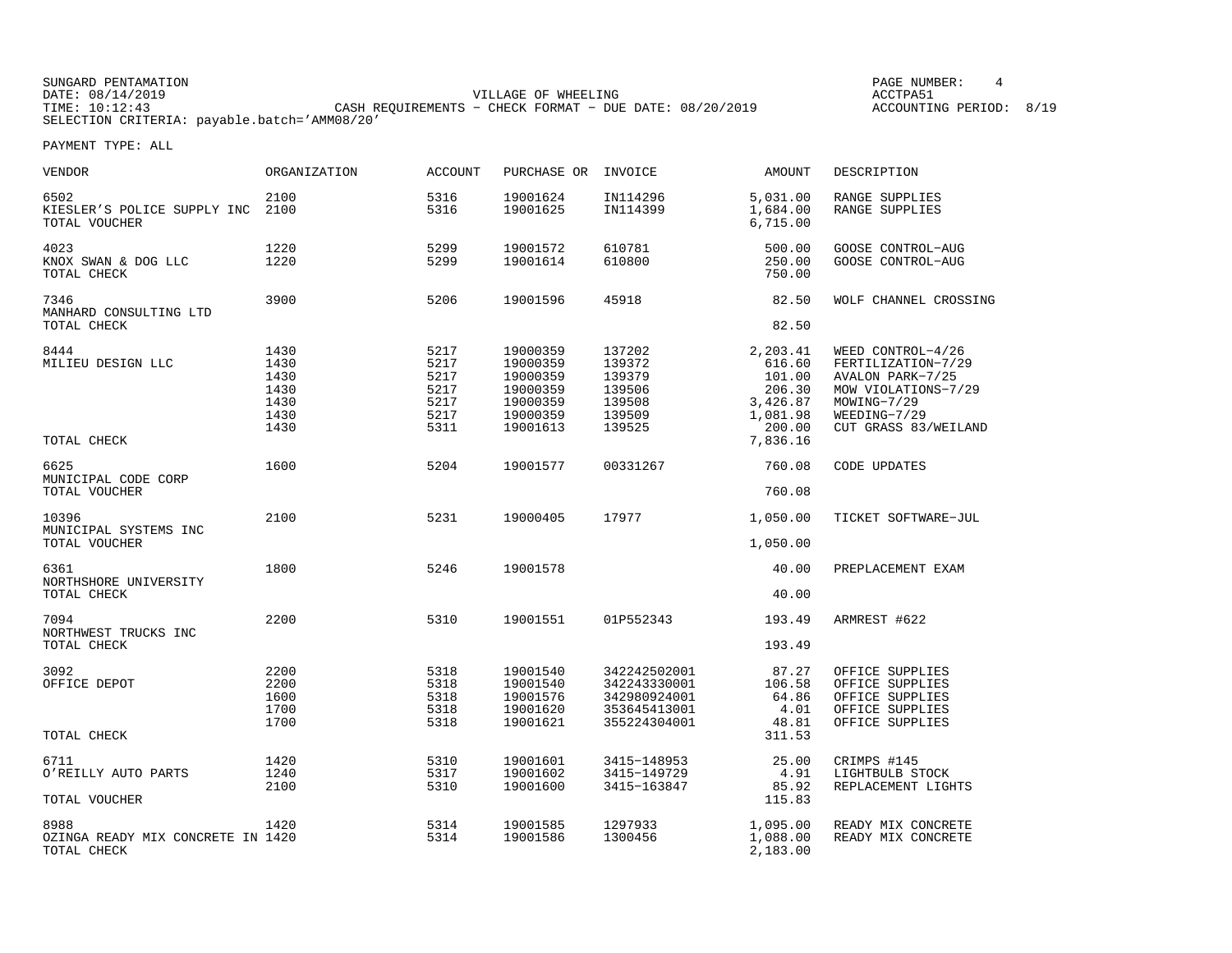| SUNGARD PENTAMATION                          |                                                           | PAGE NUMBER:            |  |
|----------------------------------------------|-----------------------------------------------------------|-------------------------|--|
| DATE: 08/14/2019                             | VILLAGE OF WHEELING                                       | ACCTPA51                |  |
| TIME: 10:12:43                               | CASH REOUIREMENTS - CHECK FORMAT - DUE DATE: $08/20/2019$ | ACCOUNTING PERIOD: 8/19 |  |
| SELECTION CRITERIA: payable.batch='AMM08/20' |                                                           |                         |  |

| <b>VENDOR</b>                                           | ORGANIZATION                                 | <b>ACCOUNT</b>                               | PURCHASE OR                                                          | INVOICE                                            | <b>AMOUNT</b>                                       | DESCRIPTION                                                                                                                               |
|---------------------------------------------------------|----------------------------------------------|----------------------------------------------|----------------------------------------------------------------------|----------------------------------------------------|-----------------------------------------------------|-------------------------------------------------------------------------------------------------------------------------------------------|
| 4129<br>RONDOUT SERVICE CENTER<br>TOTAL CHECK           | 1430                                         | 5310                                         | 19001564                                                             | 15206                                              | 23.50<br>23.50                                      | DOT INSPECTION #216                                                                                                                       |
| 2288<br>THE SALEM GROUP<br>TOTAL VOUCHER                | 1300                                         | 5103                                         | 19001573                                                             | 2835835                                            | 306.00<br>306.00                                    | CD TEMP CLERK-7/27                                                                                                                        |
| 2419<br>SPEER FINANCIAL INC<br>TOTAL VOUCHER            | 1700                                         | 5299                                         | 19001618                                                             | $D6/19-20$                                         | 911.25<br>911.25                                    | CONTINUING DISCLOSURE                                                                                                                     |
| 5415<br><b>STAPLES</b><br>TOTAL CHECK                   | 2100                                         | 5318                                         | 19001623                                                             | 1624973217                                         | 298.33<br>298.33                                    | OFFICE SUPPLIES                                                                                                                           |
| 10855<br>STENSTROM PETROLEUM SERVICES<br>TOTAL CHECK    | 2100                                         | 5310                                         | 19001552                                                             | S143813                                            | 310.00<br>310.00                                    | PARTS #P-47                                                                                                                               |
| 10514<br>SUBURBAN LABORATORIES INC<br>TOTAL VOUCHER     | 4100                                         | 5308                                         | 19001569                                                             | 167600                                             | 336.00<br>336.00                                    | WATER SAMPLES                                                                                                                             |
| 2573<br>THIRD MILLENNIUM ASSOCIATES                     | 1160<br>4100<br>4200<br>1160<br>4100<br>4200 | 5227<br>5227<br>5227<br>5228<br>5228<br>5228 | 19000012<br>19000012<br>19000012<br>19000013<br>19000013<br>19000013 | 23729<br>23729<br>23729<br>23729<br>23729<br>23729 | 2.16<br>57.64<br>12.25<br>29.36<br>782.99<br>166.39 | WATER BILL POSTAGE<br>WATER BILL POSTAGE<br>WATER BILL POSTAGE<br>PRINT WATER BILLS-JUL<br>PRINT WATER BILLS-JUL<br>PRINT WATER BILLS-JUL |
| TOTAL CHECK<br>9228<br>UNITED DISPATCH<br>TOTAL VOUCHER | 1315                                         | 5297                                         | 19001609                                                             | 59263                                              | 1,050.79<br>2.00<br>2.00                            | TAXI PROGRAM-JUL                                                                                                                          |
| 8862<br>USIC LOCATING SERVICES INC<br>TOTAL VOUCHER     | 4100<br>4200                                 | 5299<br>5299                                 | 19000449<br>19000449                                                 | 341831<br>341831                                   | 30.72<br>30.72<br>61.44                             | LOCATE SERVICE-JUL<br>LOCATE SERVICE-JUL                                                                                                  |
| 3147<br>WAREHOUSE DIRECT<br>TOTAL VOUCHER               | 2100<br>2100                                 | 5228<br>5228                                 | 19001631<br>19001631                                                 | 4347183-0<br>C4291757-0                            | 208.05<br>$-105.00$<br>103.05                       | OFFICE SUPPLIES<br>OFFICE SUPPLIES                                                                                                        |
| 3118<br>WASTE MANAGEMENT<br>TOTAL CHECK                 | 4200                                         | 5208                                         | 19001571                                                             | 005841300063                                       | 3,958.89<br>3,958.89                                | DEBRIS REMOVAL                                                                                                                            |
| 9075<br>WELCH BROTHERS ONC<br>TOTAL CHECK               | 4200                                         | 5342                                         | 19001610                                                             | 3053870                                            | 2,086.00<br>2,086.00                                | STRUCTURE RISER                                                                                                                           |